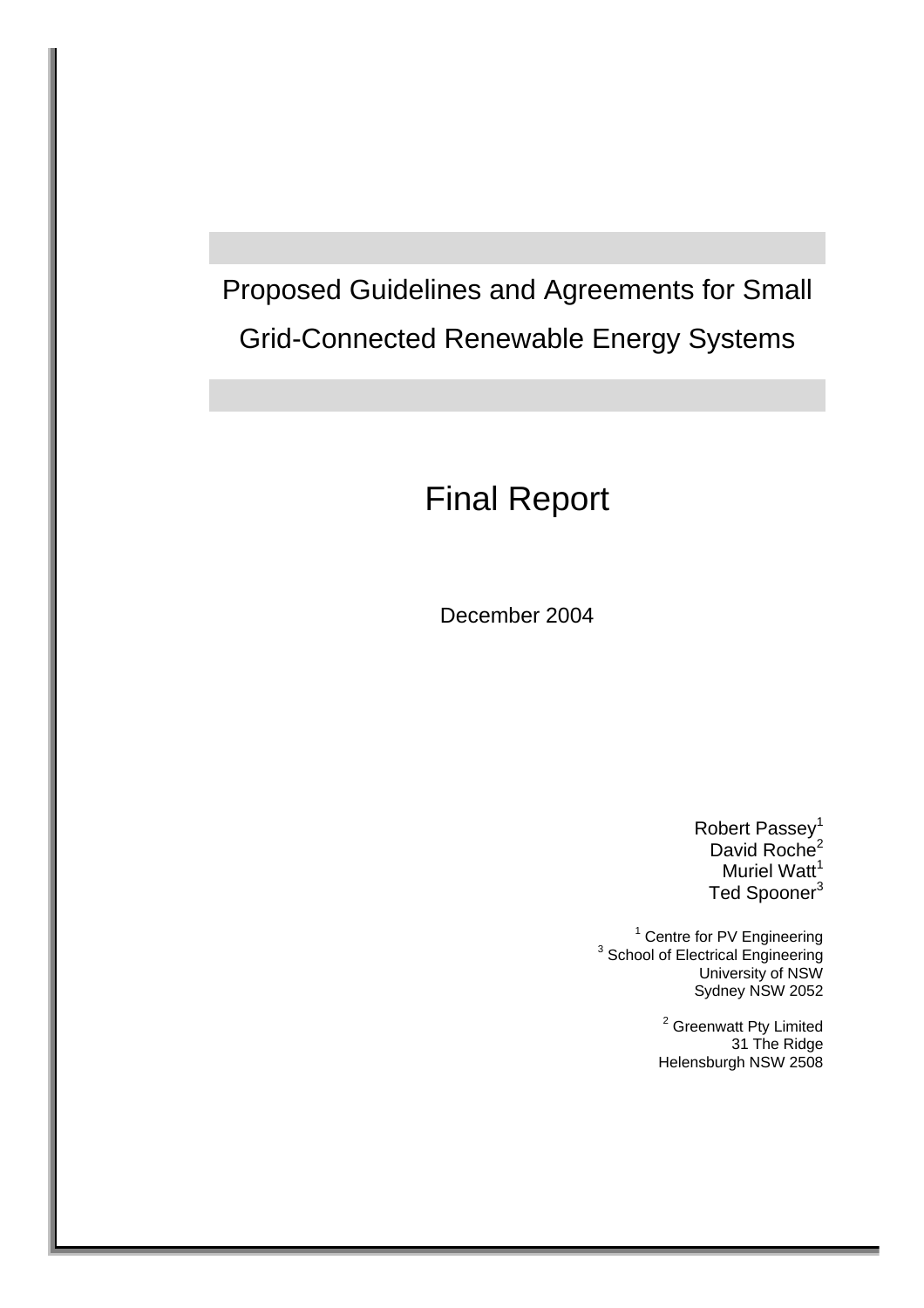## **Acknowledgements**

The Australian Government through the Australian Greenhouse Office in the Department of the Environment and Heritage supported this project.The authors would like to thank the following people for their invaluable assistance:

Don Anderson (EnergyAustralia), Keith Baker (AGO), Darren Brown (Aurora Energy), David Cornelius (Victorian Essential Services Commission), Michael Dadour (Origin Energy), Ray Deacon (EECA – NZ), Dominic Drenen (Origin Energy), Paul Driver (ETSA Utilities), Glen George, Ian Gibb (Aurora Energy), Steve Gough (Country Energy), Tracy Greenhalgh (Unisearch), Ross Homberg (Powercor), Colin Jenkins (Powercor), Dennis Jones (Orion Group), Dave Keenan, Sinta Knox (TXU), Kerry Llewellyn (Western Power), Nicole Maundrell (Energex), Siva Moorthy (United Energy), Rebecca Myers (Ergon Energy), Paul Myors (EnergyAustralia), Travis Nadge (Australian Inland Energy), Peter O'Sullival (Origin Energy), Max Rankin (TXU Networks), Fred Robson (Australian Inland Energy), Geoff Stapleton (Global Sustainable Energy Solutions), Jill Taylor (ORER), Trevor Toomer, Lisa Vosinthavong (ATO), Rebeka Weiley (Integral), Trevor Whitlow (Whitlow & Associates Ltd.).

## **Disclaimer**

The opinions of the authors as expressed in this report are derived from a consultative process with a diverse group of stakeholders. While every reasonable step has been taken to ensure the viewpoint of each stakeholder has been accurately presented, the authors accept no liability for any misinterpretations that may have occurred.

## **Document navigation**

The pdf version of this Review includes hyperlinks to aid navigation throughout the document.

The words 'Final Report' on the Title Page link to the Contents page where each heading links to the relevant section.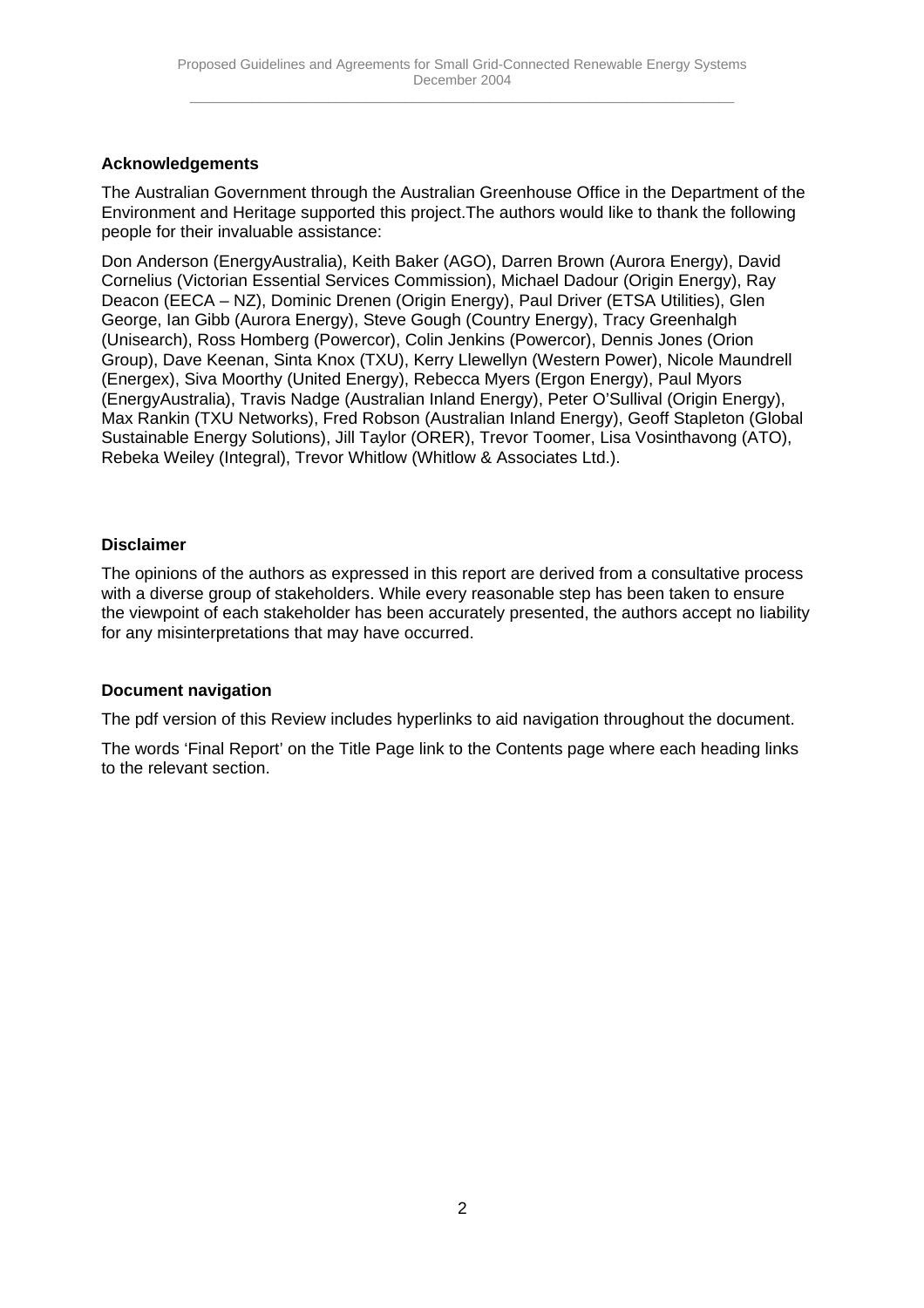# **EXECUTIVE SUMMARY**

This Final Report is based on responses to the report *Development of a Standard Connection Agreement for Small Grid-Connected Renewable Energy Systems: Discussion Paper*.

System owners can be readily divided into those who do not expect to have net export of electricity over a billing period, and those who do. For the former group, the connection agreement(s) can be much simpler, especially if an additional meter is not required. The latter group requires more complex agreement(s) that cover net exports of electricity, and the costs and nature of additional metering.

Thus we propose two different types of agreement; Basic Agreements, and Full Agreements. Given that the majority of systems are 1.5 kW or less, the Basic Agreements should be suitable for most installations. Since in some States and Territories, the retailers and distributed network service providers (DNSPs) are separate entities, for each of these types of agreement, we provide a version suitable for retailers, a version suitable for DNSPs and a version suitable for combined Utilities; thus six in all. We also provide a separate set of Guidelines (which includes a flowchart for the application process) for each of these situations.

These Agreements are intended to be used as Appendices to existing Standard Customer Contracts. In this way much of the detail required in a free-standing contract can be removed.

#### *This Final Report is a 'living document'. It is intended to be a guide for ongoing development of grid-connection agreements and guidelines based on further consultation with stakeholders.*

The current arrangements for physical connection to the grid, and sale of exported electricity, vary greatly throughout Australia. Both the processes followed and the final contracts range from very simple to very complex. Here, where a Basic Agreement is not appropriate, to reach some sort of compromise that all retailers and DNSPs may accept, we have incorporated more detail than some currently include in their agreements and/or guidelines.

#### *However, it would also be counterproductive to increase the complexity of agreements and guidelines that retailers and DNSPs are already happy to use. In such cases, rather than using the forms proposed here, our Recommendations could simply be incorporated into existing forms.*

Responses to the Discussion Paper were received from 33% of retailers and 47% of DNSPs in Australia. Although the responses were generally positive, a number of significant issues were raised, which could not be addressed within the agreed consultation process.

*Thus it is likely that additional steps will need to be taken before standard Guidelines and Agreements can be finalised. This should involve more face-to-face consultation with retailers, DNSPs, installers and system owners, including roundtable discussions. The Department of Energy, Utilities and Sustainability (DEUS) is currently undergoing such a consultation process for NSW, and intends using this report as a basis for discussion.*

The final recommendations regarding the issues raised in the Discussion paper, and their probable need for additional consultation, are given in the table on the following page.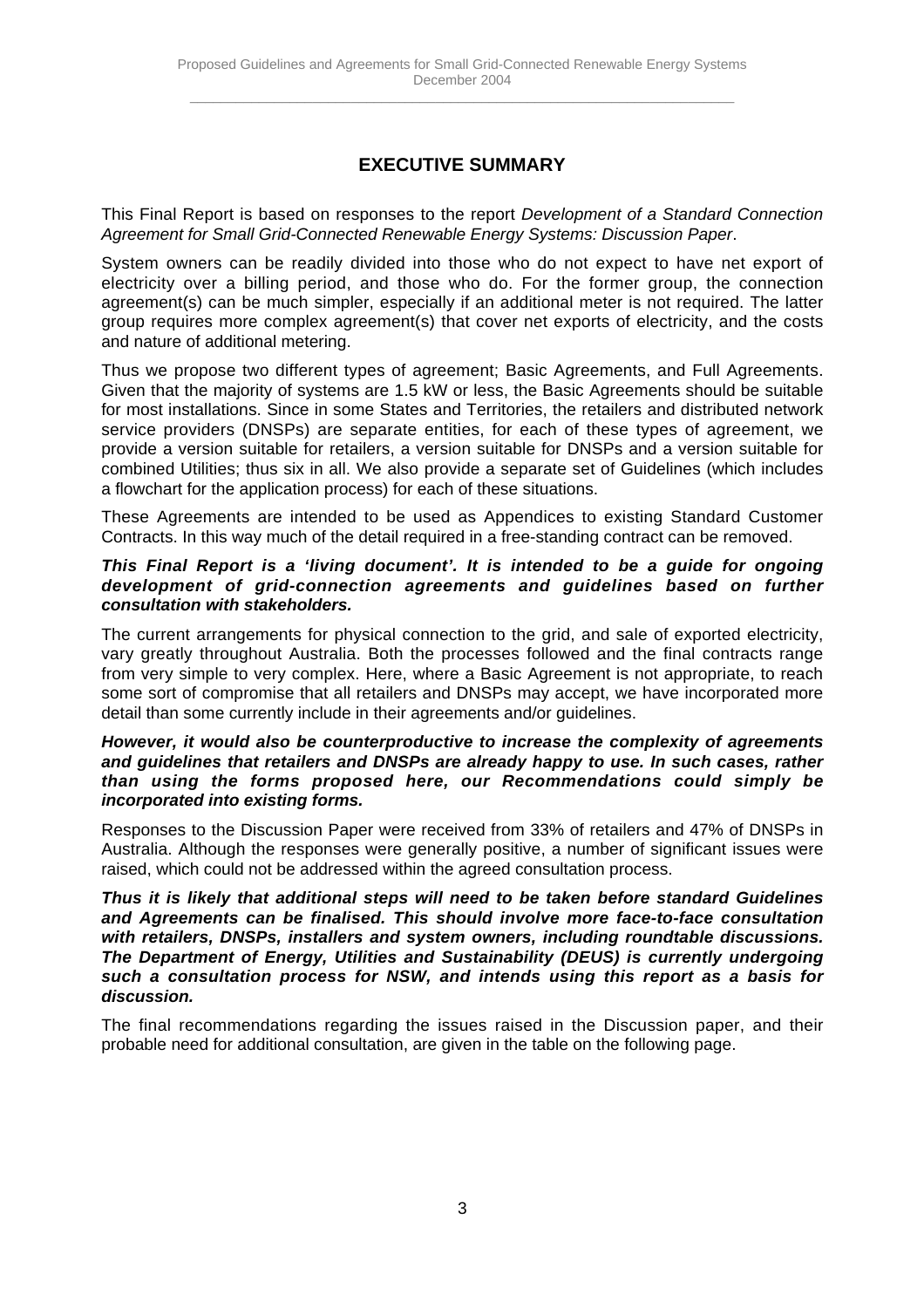# **Final Recommendations and Need for Additional Consultation**

| <b>Issue</b> | <b>Recommendation</b>                                                                                                                                                                                                                                                                                                                                                                                                                                                                                 |  |  |  |  |  |  |
|--------------|-------------------------------------------------------------------------------------------------------------------------------------------------------------------------------------------------------------------------------------------------------------------------------------------------------------------------------------------------------------------------------------------------------------------------------------------------------------------------------------------------------|--|--|--|--|--|--|
| 1            | <b>Upper limit on system size</b>                                                                                                                                                                                                                                                                                                                                                                                                                                                                     |  |  |  |  |  |  |
|              | The upper limit should be consistent with AS 4777: no more than 10 kVA for single phase<br>units, and 30 kVA for three-phase units.                                                                                                                                                                                                                                                                                                                                                                   |  |  |  |  |  |  |
|              | Retailers may include a caveat that systems should be appropriately sized to meet<br>٠<br>demand                                                                                                                                                                                                                                                                                                                                                                                                      |  |  |  |  |  |  |
|              | DNSPs may include a caveat that system size may be limited by local grid characteristics<br>٠                                                                                                                                                                                                                                                                                                                                                                                                         |  |  |  |  |  |  |
|              | There was no opposition to this recommendation.                                                                                                                                                                                                                                                                                                                                                                                                                                                       |  |  |  |  |  |  |
| $\mathbf{2}$ | Type of metering scheme                                                                                                                                                                                                                                                                                                                                                                                                                                                                               |  |  |  |  |  |  |
|              | Schemes 1, 2a or 2b should be acceptable.                                                                                                                                                                                                                                                                                                                                                                                                                                                             |  |  |  |  |  |  |
|              | The modified recommendation is expected to be accepted.                                                                                                                                                                                                                                                                                                                                                                                                                                               |  |  |  |  |  |  |
| 3            | <b>Additional technical connection requirements</b>                                                                                                                                                                                                                                                                                                                                                                                                                                                   |  |  |  |  |  |  |
|              | Technical connection requirements in addition to those imposed by Australian Standards<br>and State or Territory regulators should not be required for a standard connection<br>agreement where a certified renewable energy installer is used.                                                                                                                                                                                                                                                       |  |  |  |  |  |  |
|              | May require limited additional consultation to clarify that it does not preclude additional<br>technical requirements in unusual situations.                                                                                                                                                                                                                                                                                                                                                          |  |  |  |  |  |  |
| 4            | Requirement for specially certified or accredited electricians to grid-connect                                                                                                                                                                                                                                                                                                                                                                                                                        |  |  |  |  |  |  |
|              | If DNSPs require specially certified or accredited electricians to connect systems to their<br>grid, they should provide training courses to licensed system installers.                                                                                                                                                                                                                                                                                                                              |  |  |  |  |  |  |
|              | Will require additional consultation as it recommends DNSPs provide training courses to<br>third parties such as system installers.                                                                                                                                                                                                                                                                                                                                                                   |  |  |  |  |  |  |
| 5            | <b>Metering costs</b>                                                                                                                                                                                                                                                                                                                                                                                                                                                                                 |  |  |  |  |  |  |
|              | A Basic Agreement that does not require an additional meter be adopted where<br>(i)<br>possible.                                                                                                                                                                                                                                                                                                                                                                                                      |  |  |  |  |  |  |
|              | The DNSP should allow electricians or accredited system installers trained by the DNSP<br>(ii)<br>to install any additional metering required.                                                                                                                                                                                                                                                                                                                                                        |  |  |  |  |  |  |
|              | Where an additional meter is required, a standard charge of no more than \$65 should be<br>(iii)<br>applied in order to recoup incidental costs such as Notification of Service Electrical<br>(NOSE) works fees (the DNSP should pay the capital cost of the meter), and the DNSP<br>should provide transparent costing and justification of any additional charge imposed. If<br>the DNSP itself performs the meter installation, the charge may be increased to cover<br>the actual costs incurred. |  |  |  |  |  |  |
|              | Interval meters need not be part of a standard Connection Agreement but should be<br>(iv)<br>encouraged.                                                                                                                                                                                                                                                                                                                                                                                              |  |  |  |  |  |  |
|              | May require additional consultation because where a Basic Agreement is not used, it is<br>based on acceptance of Recommendation 4, and that in this case, where the DNSP does<br>not perform the installation, they should apply a standard charge of no more than \$65.                                                                                                                                                                                                                              |  |  |  |  |  |  |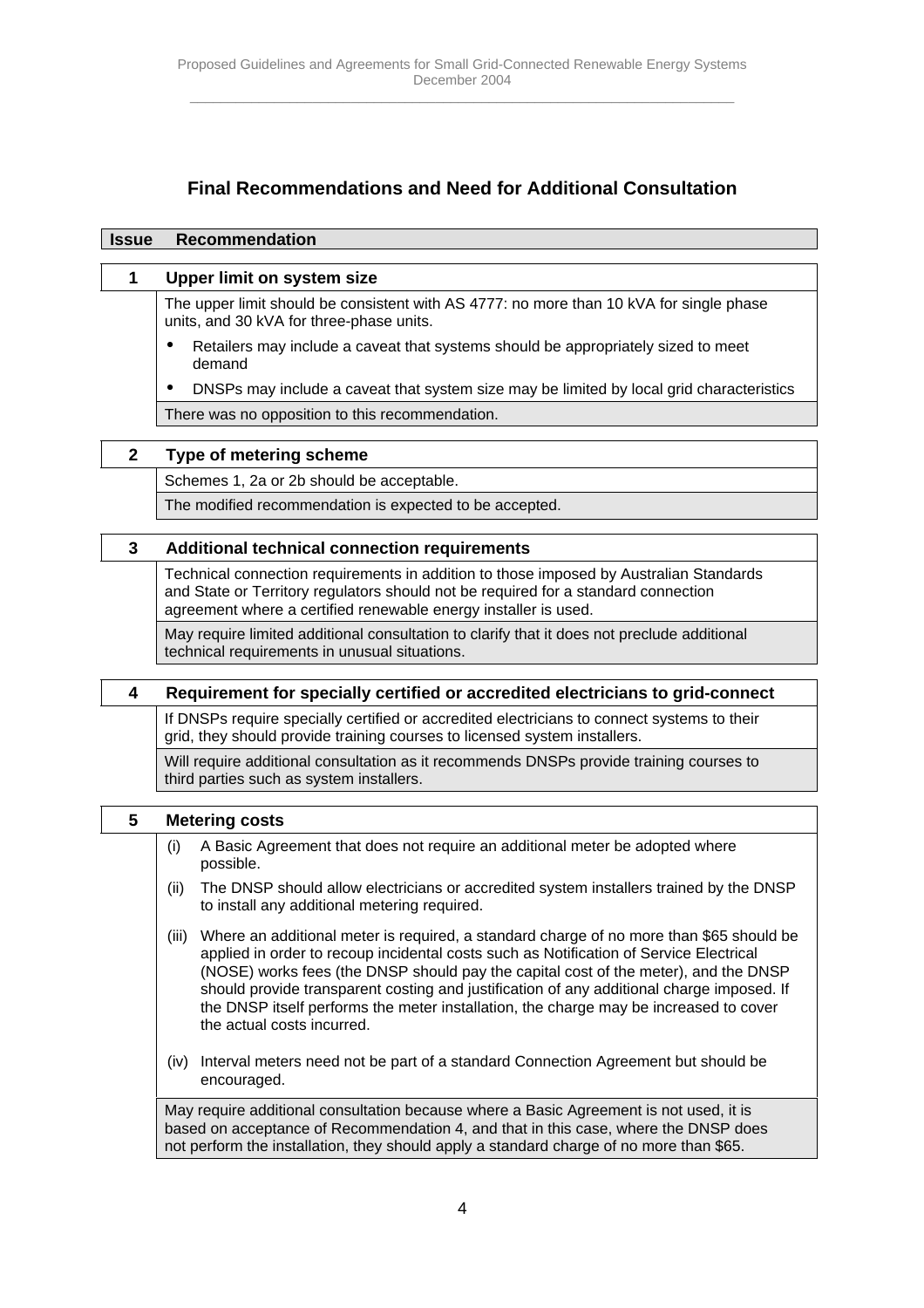#### **6 Retail and reference rates**

- (i) Retailers may offer reference rates that are higher than retail rates,
- (ii) Retailers should not offer reference rates that are less than retail rates, even when there is net export.

Will definitely require additional consultation because of the uncertainty surrounding the costs and benefits of electricity exported to the grid.

#### **7 Cap on net exported electricity**

- (i) Retailers should not place a cap on net exported electricity.
- (ii) The reference rate should either be fixed or pegged to the retail rate for the term of the connection agreement.

Is unlikely to require additional consultation.

#### **8 Payment for net export**

 Where a Basic Agreement is not in use, credit for net export should be carried forward until reaching at least \$50 and then paid.

Will require some additional consultation because it may require retailers to change their billing systems.

 **9 Duration of contract, notice for termination, and disconnection process**

- 1. The Agreement should be open-ended, with earlier termination being in accordance with one of the following provisions.
- 2. If the system owner no longer wishes to participate under the terms of the Agreement, they may terminate it by giving one month advance written notice.
- 3. The DNSP or retailer may terminate the Agreement in the event that the system owner is in breach of the Agreement or the Standard Customer Contract, and the breach remains unremedied for one month after the system owner has been notified in writing of the breach.
- 4. The Agreement may be terminated at any time upon mutual agreement between the parties.
- 5. For legal reasons, where the system owner sells the system or property, the existing contract will need to be terminated and a new contract entered into with the new owners.

The disconnection process should be clearly stated in any grid-connection agreement.

May require some additional consultation.

## **10 Treatment of Renewable Energy Certificates**

The system owner should be given the option of transferring the RECs to an agent (such as their electricity retailer, the system supplier or a government agency), who would compensate the system owner using the ORER deeming formula and at least the current market value of RECs.

May require some additional consultation simply because it may involve the retailer paying the system owner a reasonable sum of money up front (\$660–900 for a 1kW system). Note the Government has accepted the recommendation of the MRET Review Panel that the deeming time be extended to 15 years.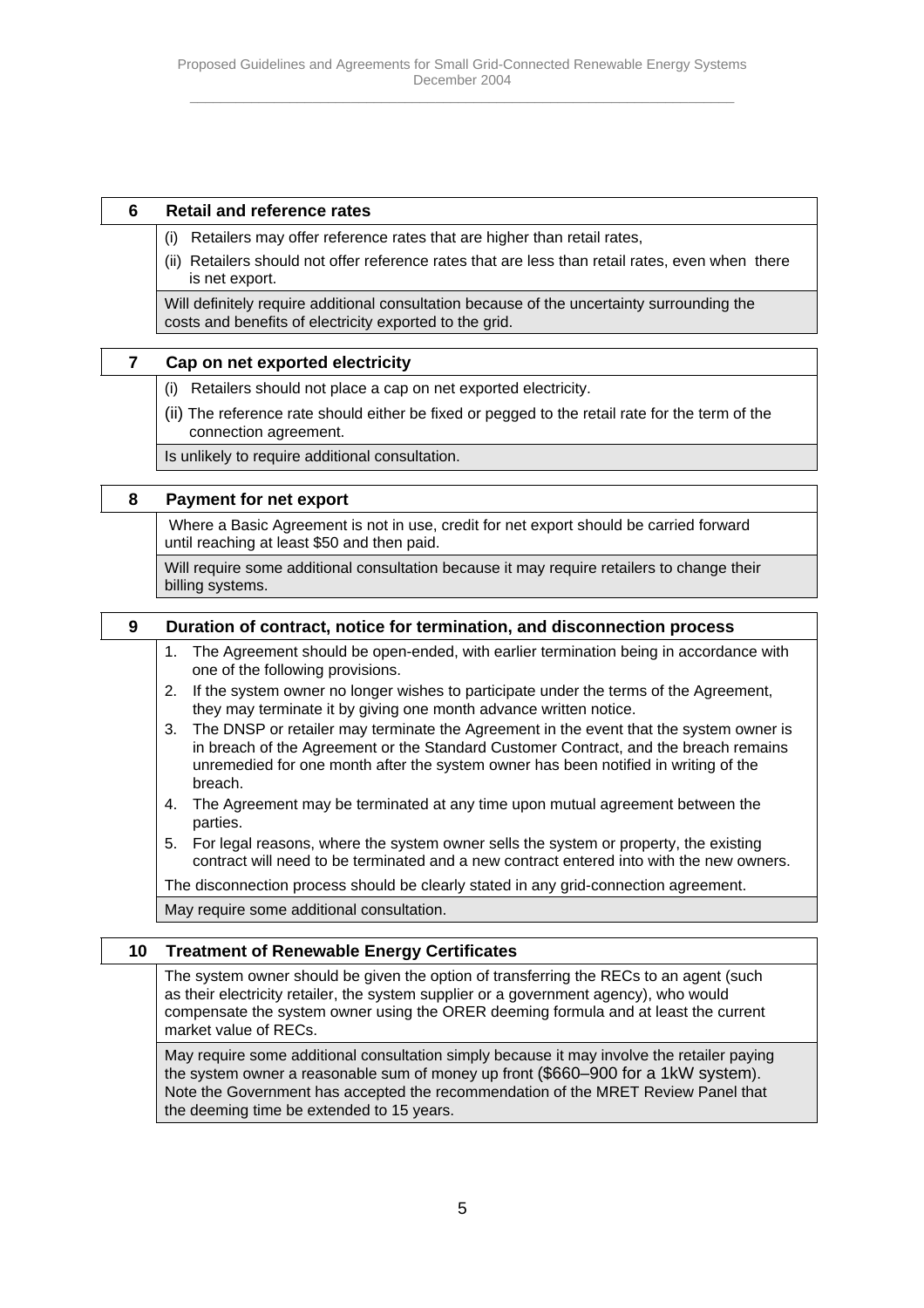## **11 Treatment of Greenhouse Gas Abatement Certificates**

Since it is unlikely NGACs will be generated by residential-scale renewable energy systems, they should not be included in the agreement.

There was no opposition to this recommendation.

#### **12 Treatment of Green Power Rights**

- (i) Retailers are encouraged to sell exported electricity as Green Power.
- (ii) Retailers should apply net billing so if the system owner is on Green Power they effectively receive the Green Power tariff on any gross exports offset against gross imports.
- (iii) However, retailers should not have to pay the system owner the Green Power tariff for net exported electricity over the billing period, even if the system owner is a Green Power customer. This is based on the assumption that the system owner would benefit more from up-front payment of RECs than from an ongoing Green Power tariff.

May require further consultation if it overly complicates billing systems, and to explain how the MRET and Green Power systems interact. Note the Government has accepted the recommendation of the MRET Review Panel that the deeming time be extended to 15 years.

## **How the Mandatory Renewable Energy Target and Green Power interact**

Under the Mandatory Renewable Energy Target (MRET) scheme, eligible generation can earn a REC (Renewable Energy Certificate), where each REC represents 1,000 kWh of renewable electricity. If that generation is also accredited under the National Green Power Accreditation Program it can also earn a GPR (Green Power Right).

If a retailer sells Green Power, it uses RECs to prove it has bought as much renewable electricity as it has sold as Green Power. However, if renewable electricity is sold as Green Power, it cannot also be used to meet MRET obligations. To avoid double counting, RECs submitted to the REC Registry are placed into a designated Green Power account.

Therefore, if the RECs from a PV system are transferred to a retailer, it can use them to either meet its MRET obligations or its audit requirements under the Green Power scheme.

Generation that is accredited under both schemes (and so can be sold as Green Power) will earn both a REC and a GPR. For a Small Generation Unit such as a PV system, the number of RECs generated is deemed according to the ORER deeming formula, not according to the amount of metered electricity produced. The Commonwealth government has accepted the recommendation of the MRET Review Panel that the deeming time be 15 years, which means a 1kW system would produce between 17.775 and 24.33 RECs (and GPRs), depending on its location.

For a more detailed discussion see *Development of a Standard Connection Agreement for Small Grid-Connected Renewable Energy Systems: Discussion Paper* (Passey *et al*., 2003), the Office of the Renewable Energy Regulator website (http://www.orer.gov.au), or the Green Power website (http://www.greenpower.com.au).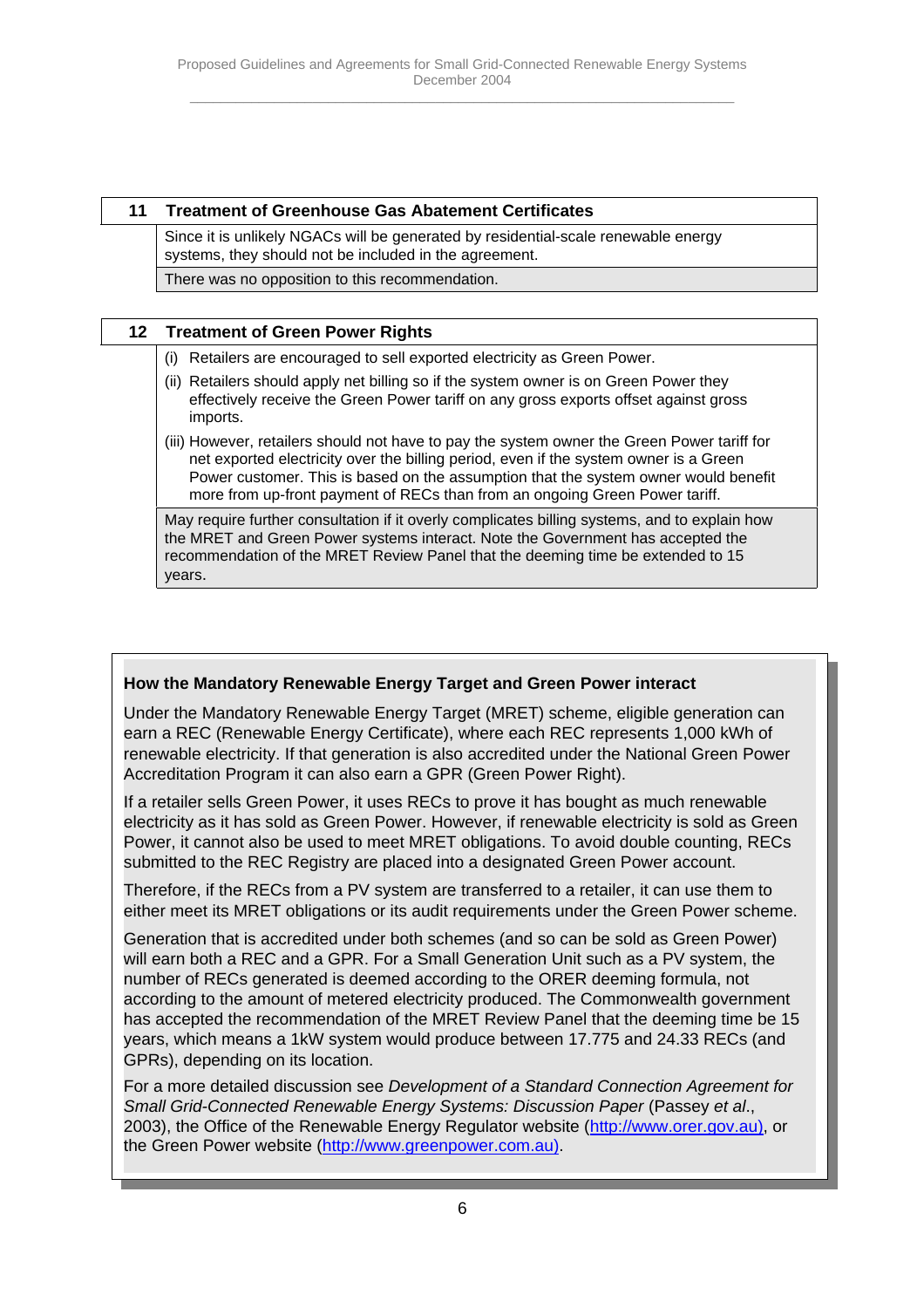# **CONTENTS**

<span id="page-6-0"></span>

| 1.        |                                                                                   |  |
|-----------|-----------------------------------------------------------------------------------|--|
|           |                                                                                   |  |
| 2.        | PROPOSED GUIDELINES, APPLICATION FORMS, AND AGREEMENT TEMPLATES . 10              |  |
|           |                                                                                   |  |
| 3.        |                                                                                   |  |
| <u>4.</u> |                                                                                   |  |
|           |                                                                                   |  |
| 4.1.      |                                                                                   |  |
| 4.2.      |                                                                                   |  |
| 4.2.1     |                                                                                   |  |
| 4.2.2.    |                                                                                   |  |
| 4.2.3.    | <b>ISSUE 3 ADDITIONAL TECHNICAL CONNECTION REQUIREMENTS 19</b>                    |  |
| 4.2.4.    | <b>ISSUE 4 REQUIREMENT FOR SPECIALLY CERTIFIED OR ACCREDITED ELECTRICIANS. 20</b> |  |
| 4.2.5.    |                                                                                   |  |
| 4.2.6.    |                                                                                   |  |
| 4.2.7.    |                                                                                   |  |
| 4.2.8.    |                                                                                   |  |
| 4.2.9.    | ISSUE 9 DURATION OF CONTRACT, TERMINATION, AND DISCONNECTION PROCESS 28           |  |
| 4.2.10.   | ISSUE 10 TREATMENT OF RENEWABLE ENERGY CERTIFICATES 30                            |  |
| 4.2.11.   | <b>ISSUE 11 TREATMENT OF GREENHOUSE GAS ABATEMENT CERTIFICATES 31</b>             |  |
| 4.2.12.   |                                                                                   |  |
| 5.        |                                                                                   |  |
|           |                                                                                   |  |
| 6.        |                                                                                   |  |
| 6.1.      | ORGANISATIONS AND PEOPLE INVOLVED IN THE DEVELOPMENT PROCESS  34                  |  |
| 6.2.      |                                                                                   |  |
| 6.2.1.    | BASIC GUIDELINES FOR OFFSETTING ELECTRICITY PURCHASE  36                          |  |
| 6.2.2.    |                                                                                   |  |
| 6.3.      |                                                                                   |  |
| 6.3.1.    |                                                                                   |  |
| 6.3.2.    |                                                                                   |  |
| 6.4.      |                                                                                   |  |
| 6.4.1.    | BASIC GUIDELINES FOR GRID-CONNECTION AND ELECTRICITY OFFSET  52                   |  |
| 6.4.2.    | BASIC GRID-CONNECTION AND ELECTRICITY OFFSET AGREEMENT  57                        |  |
| 6.5.      |                                                                                   |  |
| 6.5.1.    |                                                                                   |  |
| 6.5.2.    |                                                                                   |  |
| 6.6.      |                                                                                   |  |
| 6.6.1.    |                                                                                   |  |
|           |                                                                                   |  |
| 6.6.2.    |                                                                                   |  |
| 6.7.      |                                                                                   |  |
| 6.7.1.    | FULL GUIDELINES FOR GRID-CONNECTION AND SELLING ELECTRICITY  81                   |  |
| 6.7.2.    | FULL GRID-CONNECTION AND ELECTRICITY SALES AGREEMENT 87                           |  |
| 6.8.      |                                                                                   |  |
| 6.9.      |                                                                                   |  |
| 7.        |                                                                                   |  |
|           |                                                                                   |  |
| <u>8.</u> |                                                                                   |  |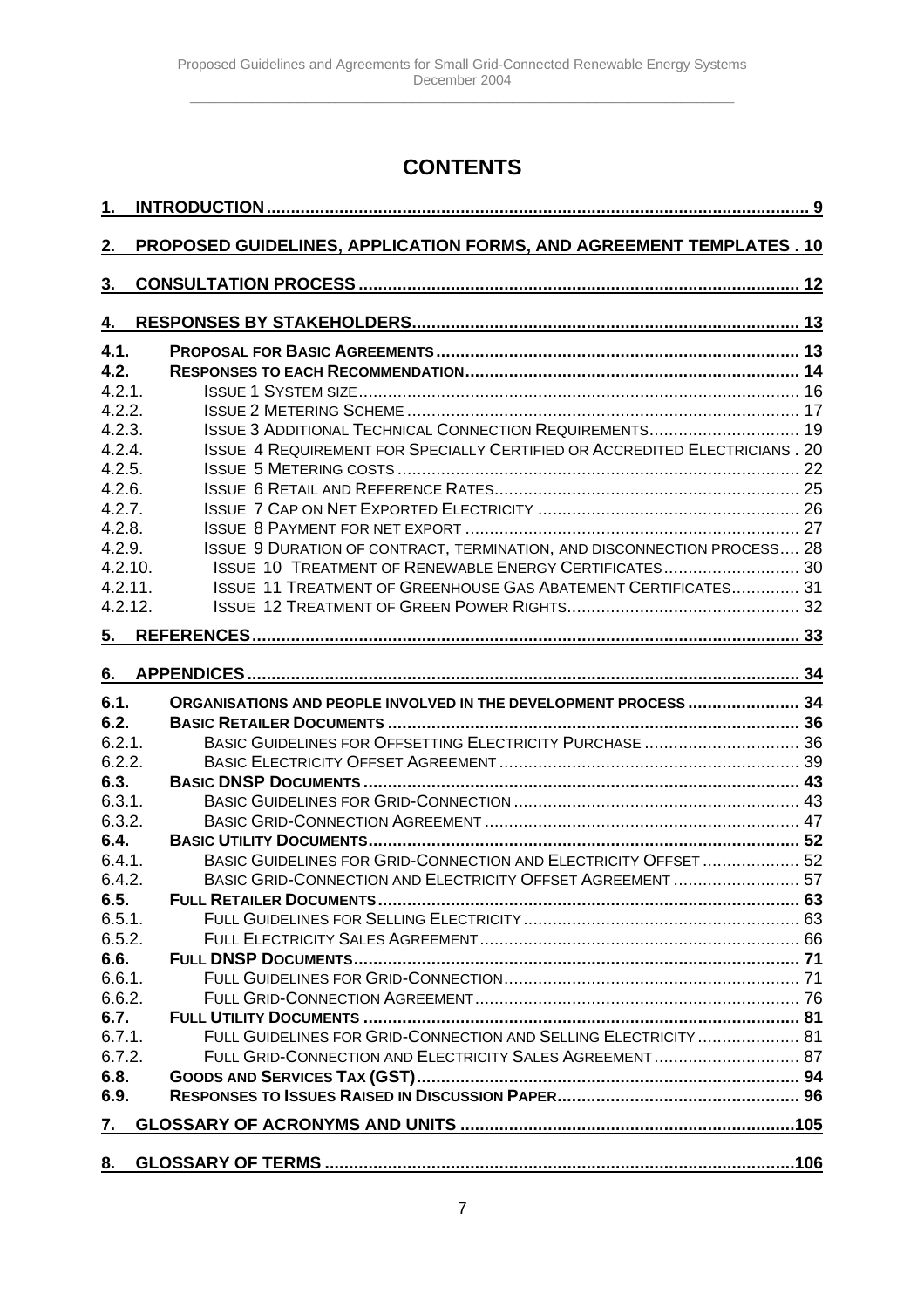# **Tables**

| Table 1 Guidelines and Agreements for Retailers and DNSPs 11 |  |
|--------------------------------------------------------------|--|
|                                                              |  |
|                                                              |  |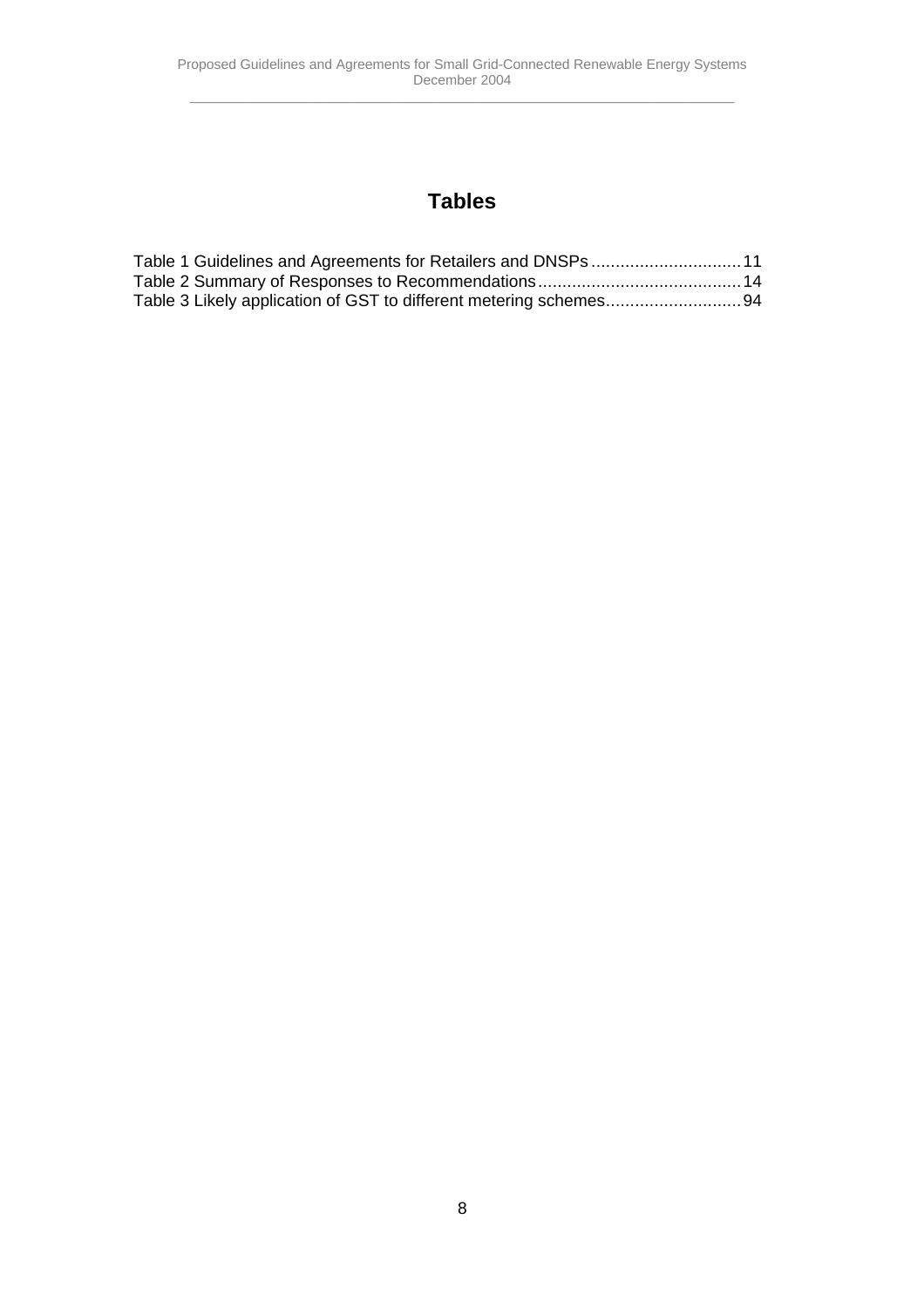# <span id="page-8-0"></span>**1. Introduction**

The Australian Greenhouse Office has provided funding for development of standard Agreements between the system owner and the retailer and DNSP for small (less than 10 kVA single phase, less than 30kVA three phase) grid-connected renewable energy systems throughout Australia. These Agreements need not be mandatory but would help simplify the grid-connection process for all concerned by providing greater certainty regarding performance, timing and costs.

The process of developing these Agreements has been divided into two stages, the second of which is presented in this report.

The *first stage* involved surveying DNSPs and electricity retailers regarding Agreements they currently use, and the processes they follow for approving grid-connection of small systems. Input was also sought from system owners, the Office of the Renewable Energy Regulator and the Australian Taxation Office. This information was presented in the report 'Development of a Standard Connection Agreement for Small Grid-Connected Renewable Energy Systems: Discussion Paper' (Passey *et al*., 2004), which summarised the survey results, highlighted and discussed the main issues raised, and recommended how these issues should be addressed.

The Discussion Paper was sent to all electricity retailers and DNSPs in Australia, the Australian Taxation Office (ATO), the Victorian Essential Services Commission (VESC), the Office of the Renewable Energy Regulator (ORER), the National Electricity Market Management Company (NEMMCO), the Australian Greenhouse Office (AGO), the Sustainable Energy Development Authority (SEDA), the Australian Wind Energy Association (AusWEA), Bioenergy Australia, the Alternative Technology Association (ATA), the Business Council for Sustainable Energy (BCSE), system owners notified via the Argon discussion list, and others. Appendix 6.1 has a complete list of people and organisations that contributed to, were sent, and/or responded to the Discussion Paper.

In the *second and final stage***,** this Final Report summarises the responses from stakeholders to the Discussion Paper, discusses the issues raised, and proposes Guidelines and Agreements.

This Final Report is a 'living document'. It is intended to be a guide for ongoing development of agreements and guidelines based on further consultation with stakeholders.

**Section 2** of this Report describes the process for grid-connection relevant to both retailers and DNSPs, and the types of Guidelines and Agreements required; *Section 3* discusses the consultation process, and *Section 4* discusses the responses by stakeholders to each of the issues raised in the Discussion Paper.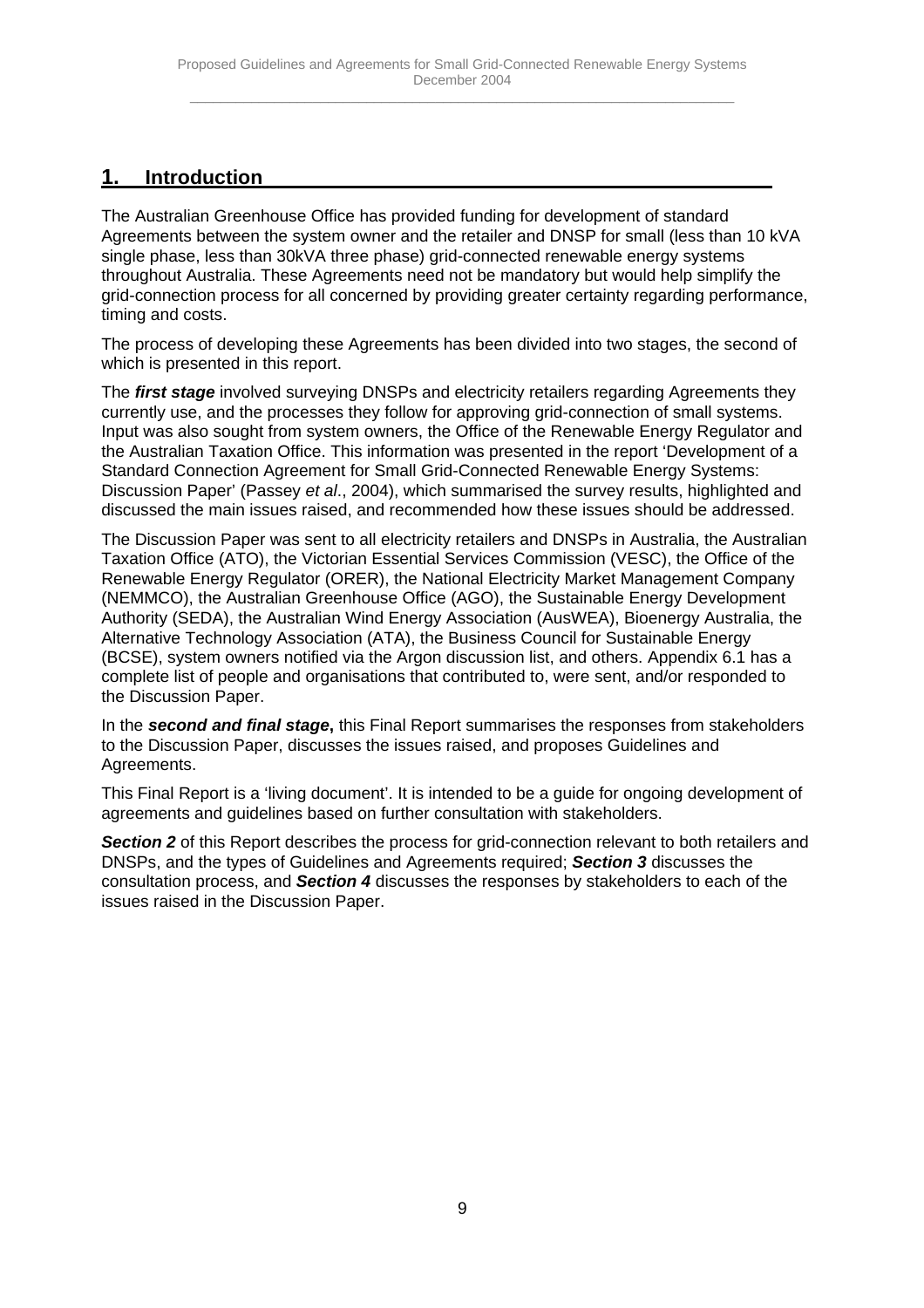# <span id="page-9-0"></span>**2. Proposed Guidelines, Application Forms, and Agreement templates**

Connection of a small-scale renewable energy system to the grid requires a number of different steps involving the system owner, the system installer, the retailer and the DNSP. In some situations the retailer and DNSP are not separate entities.

This process currently varies between different retailers and DNSPs. In some cases system owners complete only a single contract or agreement (provided to them by the installer), even where the retailer and DNSP are strictly separate entities. In others the system owner must first read through separate guidelines for the retailer and DNSP, then fill out attached application forms. The retailer and DNSP then develop agreements or contracts based on the information supplied in the application forms, and send them to the system owner to sign. In one other case the Standard Customer Connection Contract was all that was required.

The complexity of current agreements, contracts and guidelines varies greatly between different retailers and DNSPs. They range in size from just over one page to 37 pages, and often contain considerable technical detail already covered by Australian Standards. Current processes also vary significantly in their treatment of RECs and Green Power Rights (GPRs).

System owners can be readily divided into those who do not expect to have net export of electricity over a year, and those who do. For the former group, the connection agreement(s) can be quite simple, especially if an additional meter is not required. The latter group requires more complex agreement(s) that cover net exports of electricity, and the costs and nature of additional metering.

Therefore, we propose two different types of agreement; Basic Agreements, and Full Agreements. Given that the majority of systems are 1.5kW or less, Basic Agreements should be suitable for most installations. In some States and Territories, the retailers and distributed network service providers (DNSPs) are separate entities, and so for each of these types of agreements, we provide a version that is suitable for Retailers, a version suitable for DNSPs and another 'Combined' Utility Agreement; thus six in total. These Agreements are intended to be used as Appendices to existing Standard Customer Contracts. In this way much of the detail required in a free-standing contract can be removed.

In the Full Agreements, we have included more detail than is currently included in many agreements and/or guidelines. *However, it would be counterproductive to increase the complexity of agreements and guidelines that retailers and DNSPs are already happy to use. In such cases, rather than using the documents proposed here, our recommendations could simply be incorporated into existing documents.* Some agreements are simple only because they do not include treatment of RECs and GPRs. These should be included and would increase complexity only slightly.

We also provide a separate set of Guidelines (which includes a flowchart for the application process) for each of these situations. Thus the forms in Table 1 are proposed. Text in [square brackets] will need to be changed by the retailer/DNSP/utility to what is relevant for their situation.

These documents are intended as guides only. Each retailer and DNSP will have their own legal requirements, especially regarding confidentiality clauses, mechanisms for dispute resolution, application of stamp duty etc. They will also have their own preferences regarding layout, and so in the forms proposed here, content is emphasised.

GST has not been included as part of the retail Agreement since it is determined separately by law regardless. Retailers also often have Private Rulings provided by the ATO. The ATO has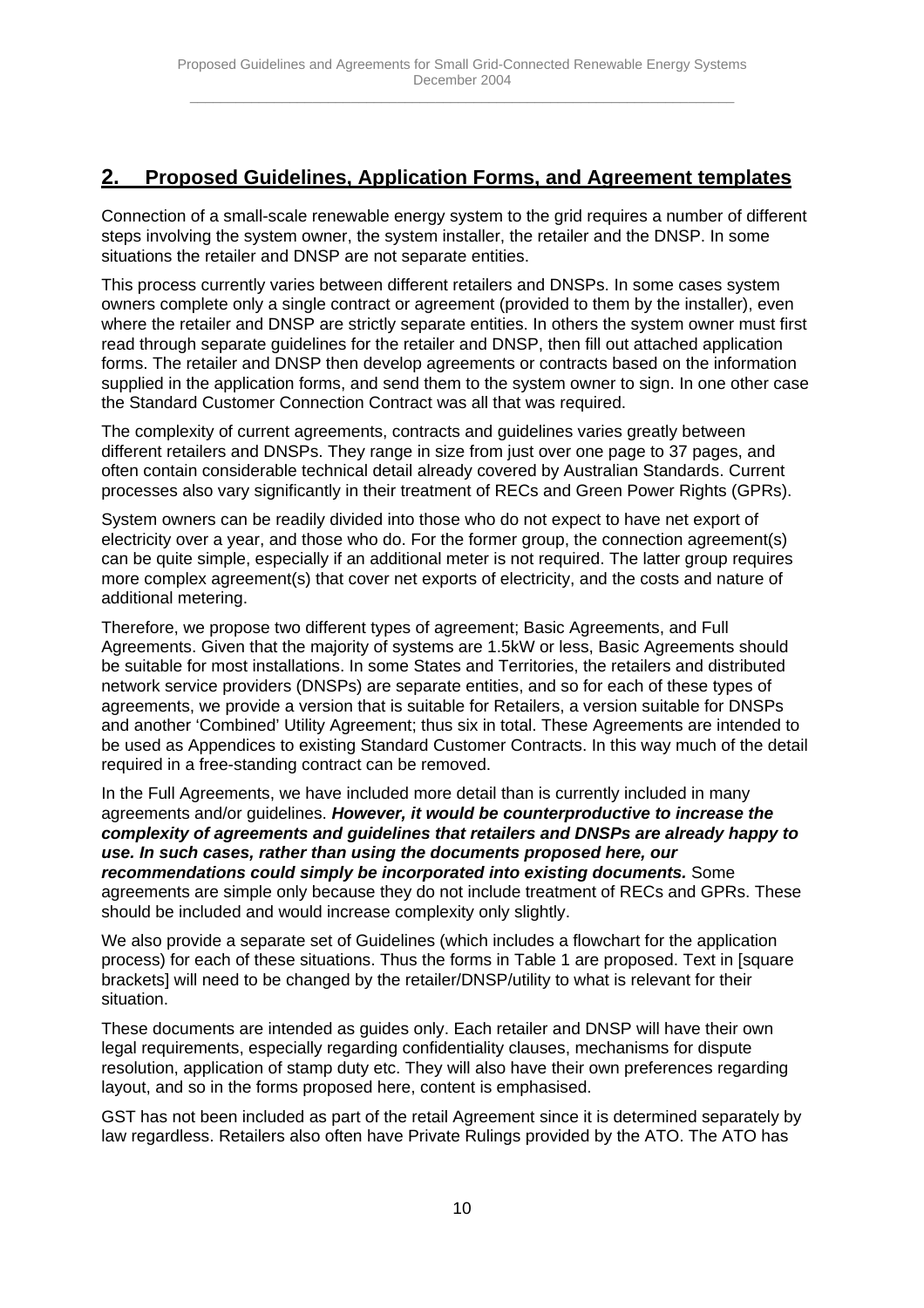<span id="page-10-0"></span>recently provided relevant information on its web site.<sup>1</sup> This is consistent with the more detailed interpretation provided in the Discussion Paper, which can therefore be used as a reliable guide. This interpretation is included as Appendix 6.8.

|                         | <b>Retailer</b>                                                          | <b>DNSP</b>                                    | <b>Utility</b>                                                                  |
|-------------------------|--------------------------------------------------------------------------|------------------------------------------------|---------------------------------------------------------------------------------|
| <b>Basic Guidelines</b> | <b>Basic Guidelines for</b><br><b>Offsetting Electricity</b><br>Purchase | <b>Basic Guidelines for</b><br>Grid-Connection | Basic Guidelines for<br>Grid-Connection and<br><b>Electricity Offset</b>        |
|                         | Appendix 6.2.1                                                           | Appendix 6.3.1                                 | Appendix 6.4.1                                                                  |
| <b>Basic Agreement</b>  | <b>Basic Electricity</b><br><b>Offset Agreement</b>                      | Basic Grid-<br>Connection<br>Agreement         | Basic Grid-<br>Connection and<br><b>Electricity Offset</b><br>Agreement         |
|                         | Appendix 6.2.2                                                           | Appendix 6.3.2                                 | Appendix 6.4.2                                                                  |
| <b>Full Guidelines</b>  | <b>Full Guidelines for</b><br><b>Selling Electricity</b>                 | <b>Full Guidelines for</b><br>Grid-Connection  | <b>Full Guidelines for</b><br>Grid-Connection and<br><b>Selling Electricity</b> |
|                         | Appendix 6.5.1                                                           | Appendix 6.6.1                                 | Appendix 6.7.1                                                                  |
| <b>Full Agreement</b>   | <b>Full Electricity Sales</b><br>Agreement                               | <b>Full Grid-Connection</b><br>Agreement       | <b>Full Grid-Connection</b><br>and Electricity Sales<br>Agreement               |
|                         | Appendix 6.5.2                                                           | Appendix 6.6.2                                 | Appendix 6.7.2                                                                  |

**Table 1 Guidelines and Agreements for Retailers and DNSPs**

 $1$  See

http://www.ato.gov.au/businesses/content.asp?doc=/content/41341.htm&pc=001/003/053/002/001&mnu=3761&mfp  $=001/003$ &st=&cy=1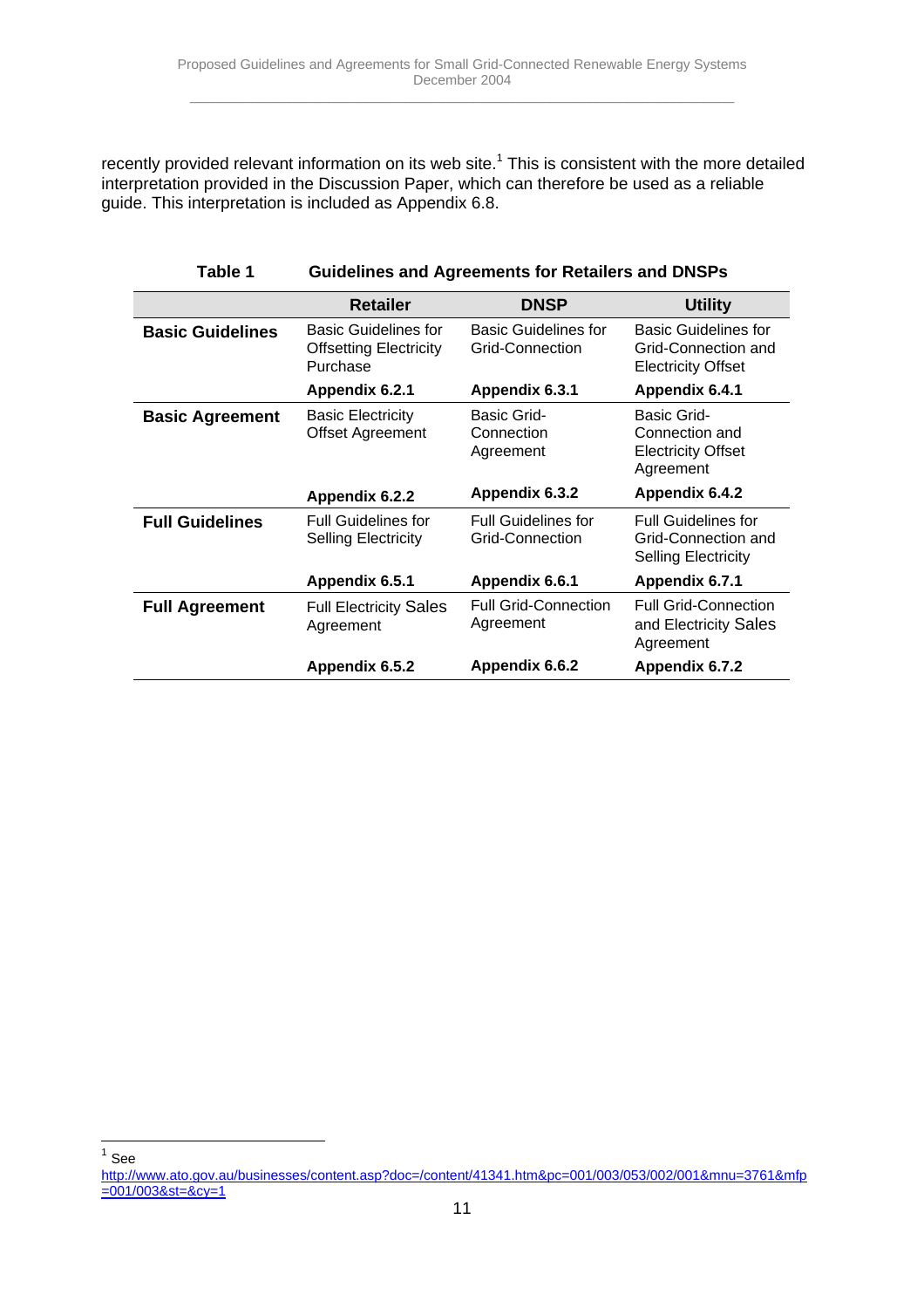# <span id="page-11-0"></span>**3. Consultation process**

As can be seen from Appendix 6.1, the Discussion Paper received input from a number of different organisations and individuals. This included 10 of the 15 retail operations, and 10 of the 15 DNSP operations in Australia, as well as a number of system owners, the ATO, the VESC, the ORER, NEMMCO, and in New Zealand, Whitlow & Associates Ltd<sup>2</sup> and the New Zealand Energy Efficiency and Conservation Authority (NZ EECA).

The Discussion Paper was then sent to 52 organisations and individuals as per Appendix 6.1, who were given five weeks to respond (three weeks until the official close date, then another two). Any retailers and DNSPs that had not responded by the close date were sent a reminder email. Responses were received from only five retailers, seven DNSPs, and four individuals (two system installers, one system owner, and one member of the public that has just completed a Master of Science in Renewable Energy).

Thus only 33% of retailers and 47% of DNSPs have commented on the Discussion Paper and recommendations regarding customer Guidelines and Agreements. In addition, although the responses were generally positive, a number of significant issues were raised, which could not be addressed within the agreed consultation process. Although it is possible that organisations and individuals are more likely to respond if they are opposed to the Discussion Paper's proposals, it cannot be assumed that those that did not respond were in complete agreement.

#### *Thus it is likely that additional steps will need to be taken before standard Guidelines and Agreements can be finalised. This should involve more face-to-face consultation with retailers, DNSPs, installers and system owners, including roundtable discussions. The Department of Energy, Utilities and Sustainability (DEUS) is currently undergoing such a consultation process for NSW, and intends using this report as a basis for discussion.*

The main areas of contention are included in Table 2, which summarises the responses to each recommendation. Where consensus was not reached, the proposed Guidelines and Agreements provide a choice as indicated by EITHER [option a] OR [option b].

Often retailers and DNSPs would object to recommendations even if they were consistent with their current operations. This was because they feared the Guidelines and Agreements would be compulsory. Once it was explained this was not the case, they were generally happy to accept them. However, this fear of compulsory restrictions must be taken into account if standard Guidelines and Agreements are to be developed further.

The issues and recommendations highlighted in the Discussion Paper are listed in Section 4, along with the responses received from stakeholders. For a more complete record of responses, see Appendix 6.9.

 <sup>2</sup> Whitlow & Associates Ltd were involved in the standard Agreements produced in New Zealand.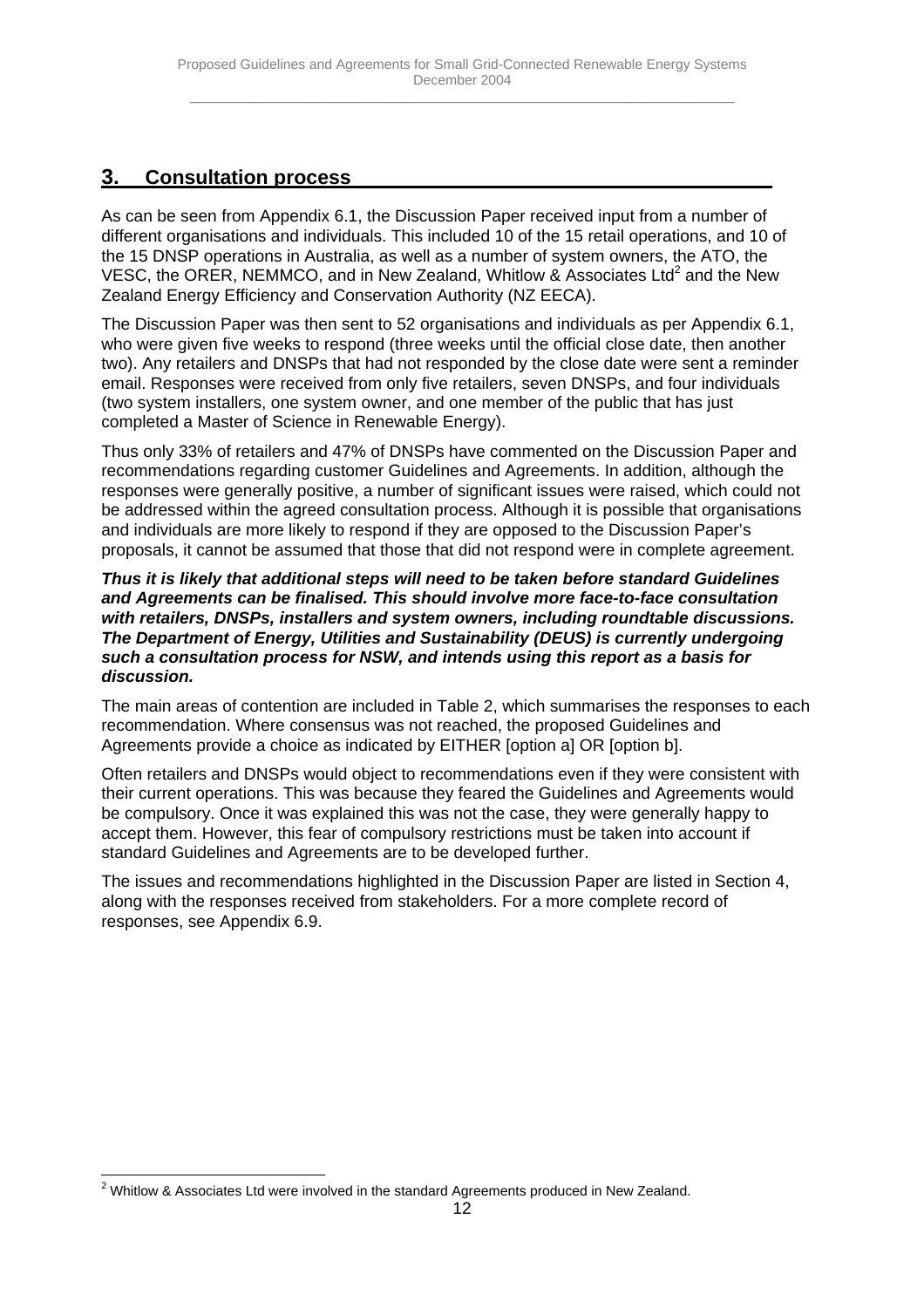# <span id="page-12-0"></span>**4. Responses by stakeholders**

# *4.1. Proposal for Basic Agreements*

Two responses (from a system owner and a member of the public), recommended the development of an 'ultra-lite' or Basic Agreement for systems where the owners do not wish to sell net excess electricity. This would allow connection to the grid without the need for an additional meter to measure export. Although some Jurisdictional Regulators have ruled that meters must be able to measure positive and negative flows separately, net metering may still be legal where all parties agree.

It was suggested a suitable system size for this sort of agreement could be up to 2.4  $kW<sub>p</sub>$  since it is the maximum allowable power rating for standard plug-in appliances, and is the typical power rating of an electric hot water system. The rationale for this type of agreement was that adding a 2.4 kW<sub>p</sub> renewable energy system is little different to removing a 2.4 kW<sub>p</sub> load. For example no agreement with, or notification of, the retailer or DNSP is required to convert from electric to solar hot water. In this case the customer would simply inform their retailer that an AS 4777-compliant system of certain characteristics had been installed at their premises. Although a RES differs to an electrical appliance in that it transmits electricity into the grid, an AS 4777-compliant inverter should avoid any problems such as islanding.

If a customer had net export in a billing period, instead of recording the new reading, the previous reading would be recorded. The customer would not be charged for electricity consumption until the meter reading is once again higher than the original reading. If the customer finds they have a significant net export over a long period, they may then enter into a more complicated agreement to sell this excess.

The advantages of this approach compared to a Full Agreement are that it would;

- simplify the Agreements with the retailer and DNSP,
- avoid the costs of an additional meter,
- simplify billing for retailers, and avoid the need to send payments to customers,
- result in net metering.

Therefore, where retailers and DNSPs consider such Basic Agreements acceptable, they are encouraged to make them available to system owners.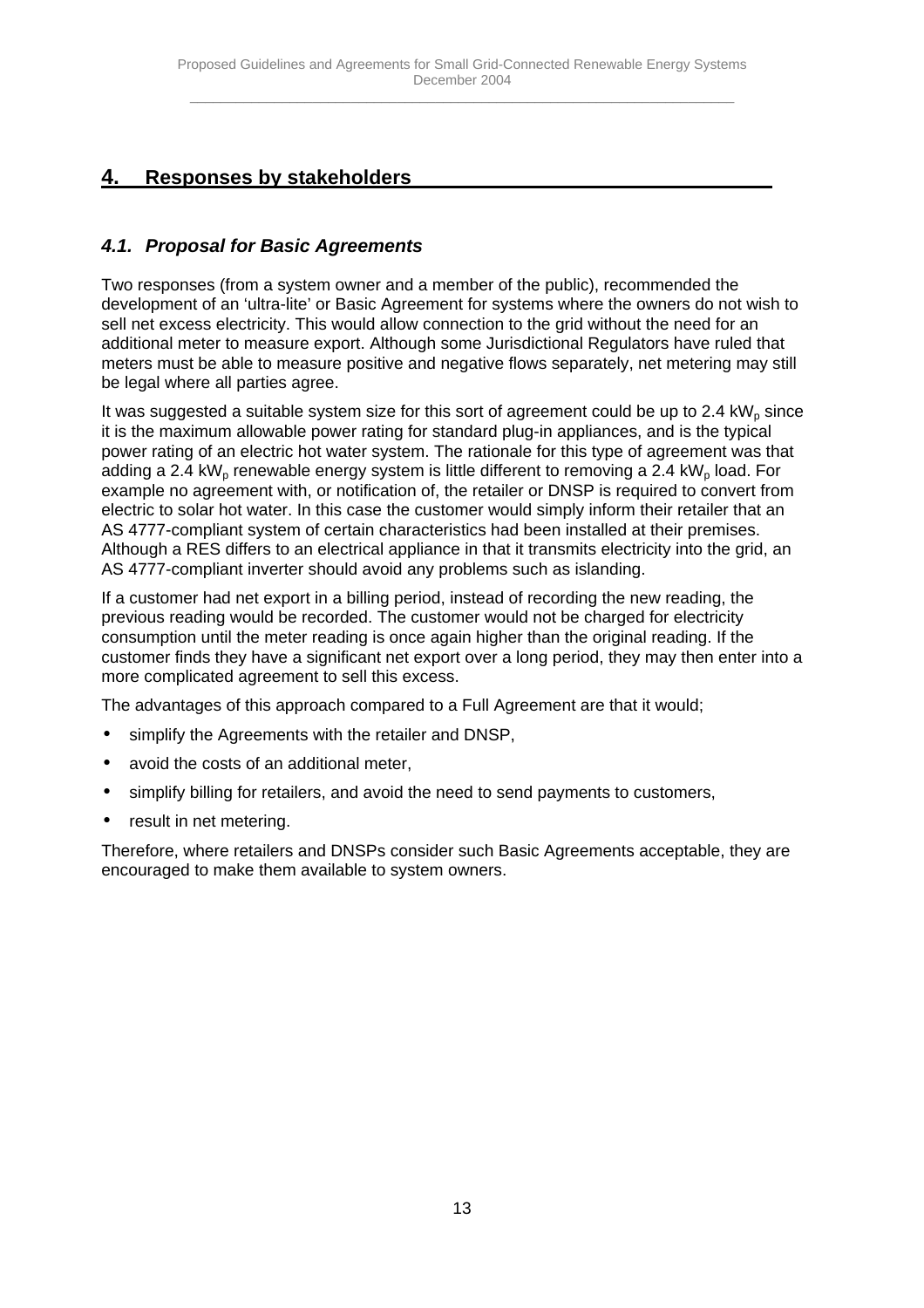# <span id="page-13-0"></span>*4.2. Responses to each Recommendation*

Both Powerdirect and Origin Energy agreed with all the Discussion Paper's recommendations. Ergon Energy (retail) was opposed to 'quite a number' of the recommendations, unless they are voluntary, in which case they had 'no strong objections'.

The following table summarises the responses to each recommendation, and whether they are likely to be accepted by stakeholders. Each recommendation is then discussed in detail.

## **Table 2 Summary of Responses to Recommendations**

**Recommendation Comments**

| Upper limit on system size                      |
|-------------------------------------------------|
| There was no opposition to this recommendation. |

#### **2 Type of metering scheme**

Two DNSPs and an installer agreed with this recommendation. One DNSP thought the AGO should prefer schemes 3a or 3b, and one system installer liked the option of schemes 3a or 3b to prove the system was working. Opposition was from a system owner and a member of the public who thought net metering should be sufficient.

The modified recommendation is expected to be accepted.

#### **3 Additional technical connection requirements**

There was no outright opposition to this recommendation, although EnergyAustralia stated additional technical requirements could be needed in some circumstances. As stated in the Discussion Paper, Western Power currently require a Chartered Professional Engineer with NPER standing to certify connection drawings.

May require limited additional consultation to clarify that it does not preclude additional technical requirements in unusual situations.

#### **4 Requirement for specially certified or accredited electricians to grid-connect**

One DNSP, a system installer and a member of the public thought there should be no such requirement. Three DNSPs thought there should be.

Will require additional consultation as it recommends DNSPs provide training courses to third parties such as system installers.

| 5 | <b>Metering costs</b>                                                                                                                                                                                                                                                                                                    |
|---|--------------------------------------------------------------------------------------------------------------------------------------------------------------------------------------------------------------------------------------------------------------------------------------------------------------------------|
|   | This issue received the most responses and was the most contentious. Recommendation<br>(i) was opposed by five DNSPs and accepted by one, and recommendation (ii) was<br>opposed by six DNSPs. Recommendation (iii) was opposed by two DNSPs and one<br>retailer, and was supported by two DNSPs and a system installer. |
|   | Will require additional consultation because where a Basic Agreement is not used, it is<br>based on acceptance of Recommendation 4, and that in this case, where the DNSP does                                                                                                                                           |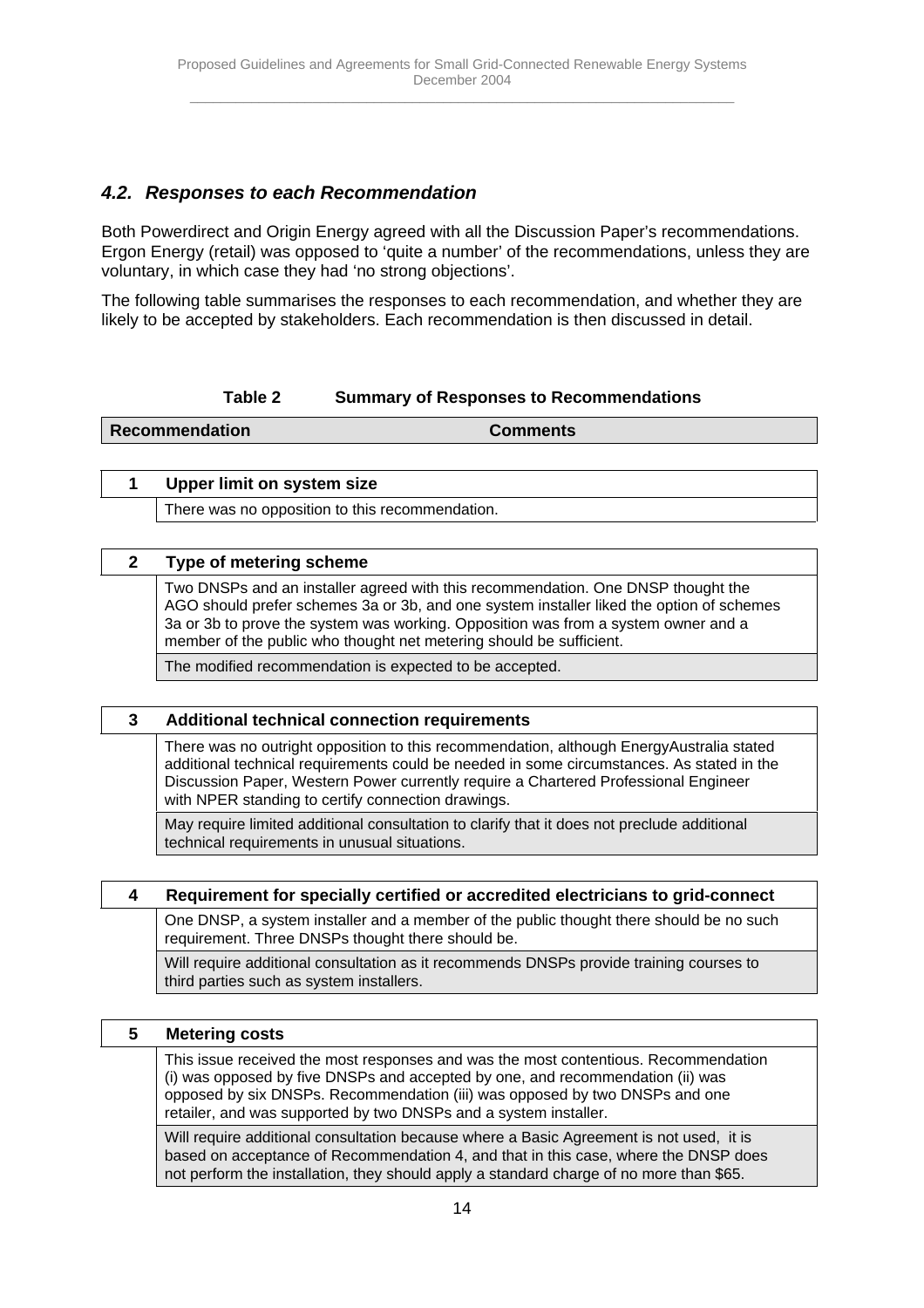#### **6 Retail and reference rates**

Two retailers opposed this recommendation, although both are currently complying with it. Will definitely require additional consultation. This is because of the uncertainty surrounding the costs and benefits of electricity exported to the grid.

#### **7 Cap on net exported electricity**

One retailer gave conditional support for this recommendation.

Is unlikely to require additional consultation.

#### **8 Payment for net export**

Only one retailer responded to this recommendation, and opposed it.

Will require some additional consultation because it may require retailers to change their billing systems.

#### **9 Duration of contract, notice for termination, and disconnection process**

There was both support and limited opposition to this recommendation, and it may require some additional consultation.

May require some additional consultation.

## **10 Treatment of Renewable Energy Certificates**

One DNSP agreed with this recommendation, the proposal of the retailer that responded to this issue is illegal, and it is likely the system owner that responded will accept the recommendation. However, because the Government has extended the deeming time to 15 years, this issue may require additional consultation.

May require some additional consultation simply because it may involve the retailer paying the system owner a reasonable sum of money up front. Since the Government has accepted the recommendation of the MRET Review Panel that the deeming time be extended to 15 years, this would be the value of between 17.775 and 24.33 RECs for a 1kW system.

#### **11 Treatment of Greenhouse Gas Abatement Certificates**

There was no opposition to this recommendation.

#### **12 Treatment of Green Power Rights**

The only opposition to these recommendations seemed to be based on a misunderstanding of how GPRs are calculated. Although this recommendation increases revenue to the retailer, further consultation may be required if it overly complicates billing systems.

May require further consultation if it overly complicates billing systems, and to explain how the MRET and Green Power systems interact. Note the Government has accepted the recommendation of the MRET Review Panel that the deeming time be extended to 15 years.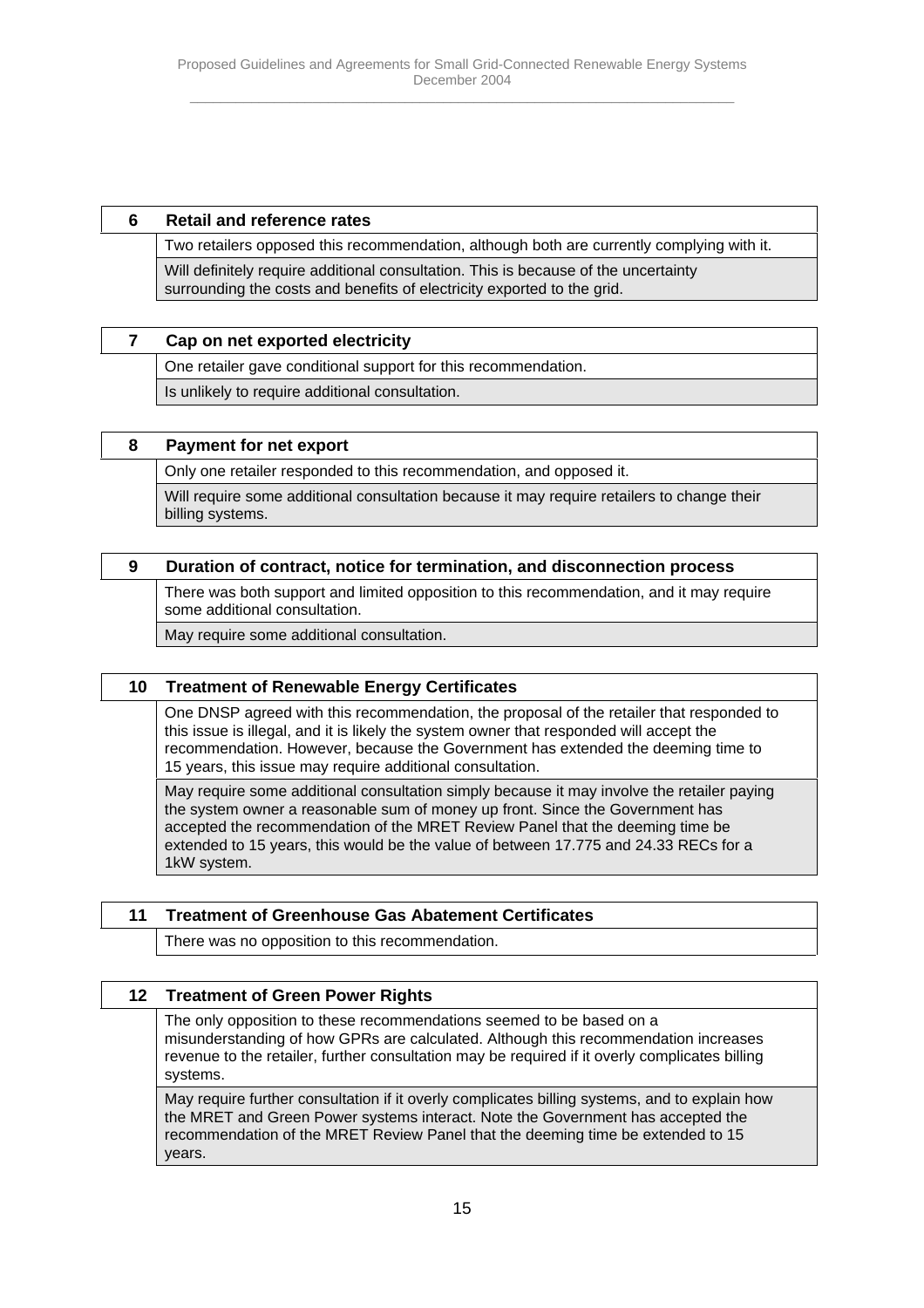# <span id="page-15-0"></span>**4.2.1. Issue 1 System size**

What should the upper limit of small-scale grid-connected renewable energy systems be?

## **Original Recommendation**

The upper limit should be consistent with AS 4777: no more than 10 kVA for single phase units, and 30 kVA for three-phase units

- Retailers may include a caveat that systems should be appropriately sized to meet demand
- DNSPs may include a caveat that system size may be limited by local grid characteristics

## **Response from stakeholders**

| <b>Retailers</b> | <b>DNSPs</b> | <b>Owners</b> | Installers | Government | Public |
|------------------|--------------|---------------|------------|------------|--------|
|                  |              |               |            |            |        |

The three DNSPs that responded to this issue (ETSA, EnergyAustralia and TXU Networks) thought the size recommendation was reasonable, provided the system was inverter-based, and they could restrict system size if local grid characteristics required it.

The only other response suggested there may be a need for another class of system that is cooperatively owned. If the system was within the size limits recommended here, the Agreements would need modification, but could essentially be the same as those proposed. If the system is larger, it would be covered by different Agreements and so is outside the scope of this report.

## **Final Recommendation**

## *The original recommendation should be accepted.*

However the types of "local grid characteristics" that would require limitations to the size of a system that meets Australian Standards are unclear, and this caveat may not be necessary.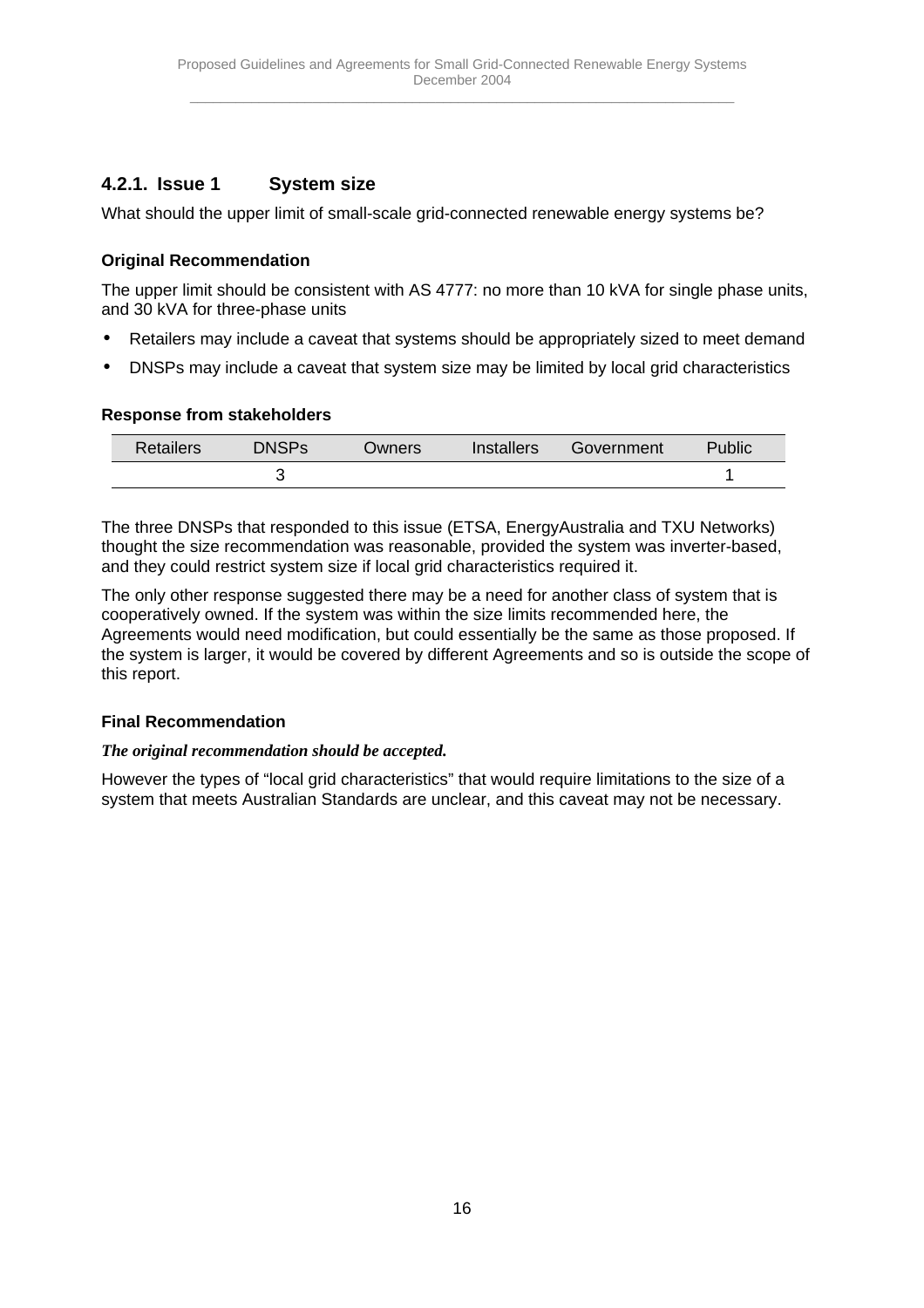# <span id="page-16-0"></span>**4.2.2. Issue 2 Metering Scheme**

Should a standard metering scheme be used, and if so, what type?

## **Original Recommendation**

Either scheme 2a or 2b<sup>3</sup> should be used as standard. This would be in keeping with the trend in Jurisdictional regulation, and would allow measurement of the system's gross export.

## **Response from stakeholders**

| <b>Retailers</b> | <b>DNSPs</b> | <b>Owners</b> | Installers | Government | Public |
|------------------|--------------|---------------|------------|------------|--------|
|                  |              |               |            |            |        |

Two DNSPs (TXU Networks and EnergyAustralia) supported the proposed metering scheme. The other DNSP (United Energy) that responded, thought that metering scheme 3 would be required to accurately measure the number of RECs generated, and so should be supported by the AGO.

Of the two installers that responded to this question, one thought the recommended scheme "was fine", the other said that "from an installers point of view it is important that the actual energy from the PV system is measured - to prove the system is working". He also said that many inverters now have this function (although most do not keep a record of performance).

The responses from a system owner and the member of the public both recommended Type 1 (net) metering. This was because it is occurring in other countries (eg. United States, Germany, Switzerland, the Netherlands and Great Britain), is cheaper, provides more certainty of future revenue since the reference and retail prices will always be the same, and should be accurate enough since "electricity meters only have to be accurate to within  $\pm 2\%$ ". With regard to confirming accuracy, it was suggested that the "UNSW should perform more reverse meter tests like that of Pacific Solar, on behalf of the AGO".

A DNSP (United Energy) and one of the system installers recommended that all meters be time of use, or 'interval' meters, in order for the full value of embedded generation to be recognised.

## **Final Recommendation**

#### *Schemes 1, 2a or 2b should be acceptable.*

Although some Jurisdictional Regulators have ruled that meters must be able to measure positive and negative flows separately, net metering with a single meter may still be legal where all parties agree, and could be used for both Basic and Full Agreements. Where net metering is currently used, there is no need to complicate matters by requiring an additional meter. Although meters currently available are not calibrated or certified to measure flows in both directions, this would most likely require little effort, and so should be investigated further.

However, if a system owner wishes to be rewarded for network support and reduced exposure to peak prices, they must be able to measure the net flow of electricity to the grid at particular times. To fully capture these benefits, interval metering is required. Although most inverters have this capability, they are not certified for tariff metering and would in any case require

 $3$  Import-export metering using two unidirectional meters (2a) or a dual-element electronic meter (2b) on the grid side of the common point between the customer's generator and loads legs – as defined in Appendix 6.10.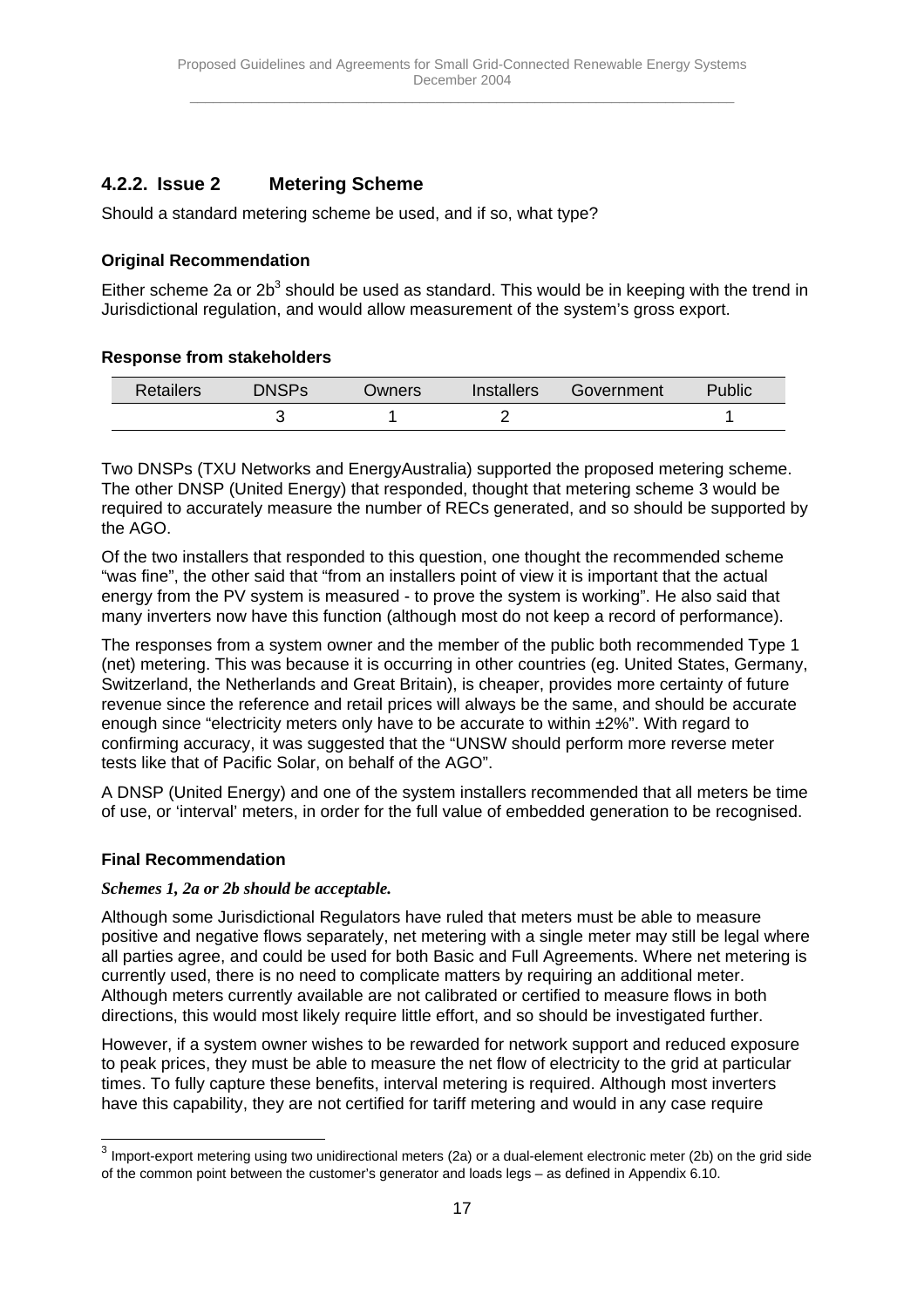separate monitoring or data download for the information to be stored. For a discussion of the costs and potential benefits of interval metering, see Issue 5.

Where the system installer wishes to install an extra meter, this should be allowed, but does not need to be part of a standard Agreement.

Metering schemes 3a or 3b are not required to calculate the number of RECs generated by a small renewable energy system, since RECs are deemed according to the ORER formula, not measured.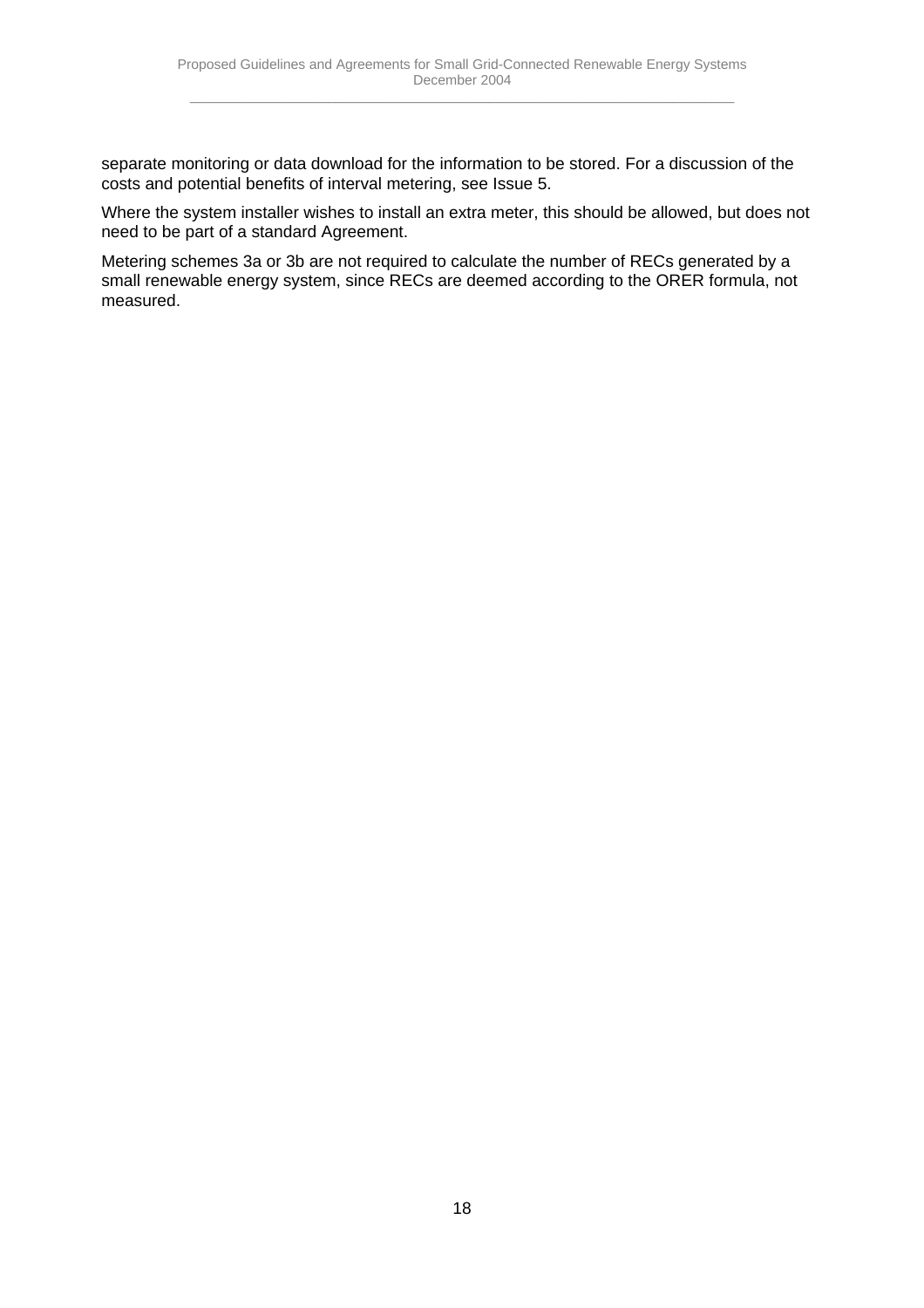# <span id="page-18-0"></span>**4.2.3. Issue 3 Additional Technical Connection Requirements**

Should DNSPs impose technical connection requirements in addition to those imposed by Australian Standards and State or Territory regulators?

## **Original Recommendation**

Technical connection requirements in addition to those imposed by Australian Standards and State or Territory regulators should not be required for a standard connection agreement where a certified renewable energy installer is used.

## **Response from stakeholders**

| <b>Retailers</b> | <b>DNSPs</b> | Owners | Installers | Government | Public |
|------------------|--------------|--------|------------|------------|--------|
|                  |              |        |            |            |        |

One DNSP (ETSA) said they do "not have any specific additional requirements for the installation of the grid connected inverter systems above the relevant Australian Standards and ESCOSA Codes". The other DNSP (EnergyAustralia) stated that the Australian Standards and Jurisdictional Regulations allow DNSPs discretion to impose additional requirements to maintain system performance and for National Electricity Code obligations. The member of the public also thought that no additional requirements were necessary.

## **Final Recommendation**

## *The original recommendation should be accepted.*

The authors consider that requirements in addition to those imposed by Australian Standards and Jurisdictional Regulations, that are necessary to 'maintain system performance and for National Electricity Code obligations', would occur only in unusual circumstances, and so should not be part of a standard Agreement. Of course in such circumstances the standard Agreement could be altered as required.

As stated in the Discussion Paper, Western Power require a Chartered Professional Engineer with NPER standing to certify connection drawings. However, in their response to the Discussion Paper they did not address this issue.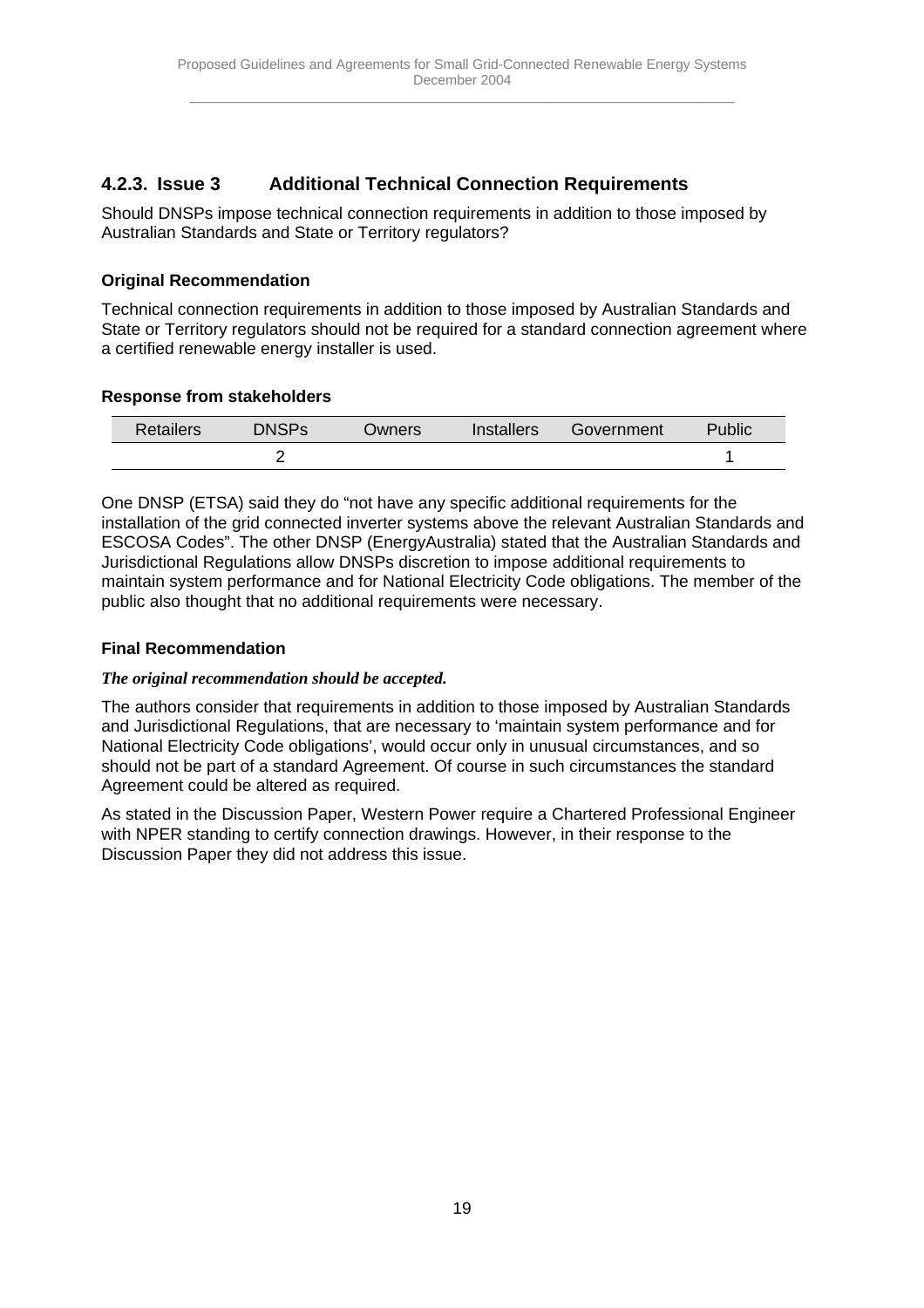# <span id="page-19-0"></span>**4.2.4. Issue 4 Requirement for Specially Certified or Accredited Electricians**

Should DNSPs be allowed to require that electricians connecting a system to the grid be specially certified or accredited beyond existing legal requirements.

## **Original Recommendation**

The DNSP should not require electricians to be specially certified or accredited beyond legal requirements.

If you do believe that electricians should be specially certified or accredited, can you suggest ways in which the complexity and cost of this requirement could be minimised. For example the DNSP could have a list of approved electricians with a well-defined procedure for getting onto that list.

## **Response from stakeholders**

| <b>Retailers</b>                                  | <b>DNSPs</b> | Owners | Installers | Government | Public |
|---------------------------------------------------|--------------|--------|------------|------------|--------|
|                                                   |              |        |            |            |        |
| 1 Included Meators Dougs which is also a retailer |              |        |            |            |        |

1 Includes Western Power, which is also a retailer

It is important to distinguish between system installation and connection to the grid. A system installer must be an electrical contractor licensed by the appropriate State or Territory Government department (for example in NSW, the Department of Fair Trading), who also has a renewable energy installer's accreditation. Connection to the grid involves connection of the system to the DNSP grid through the owner's switchboard, and is generally carried out by the DNSP.

Regarding system installation, Western Power asked who would certify the renewable energy installer and manage the appropriate register. Both ETSA and the system installer pointed out that to receive the Photovoltaic Rebate Program (PVRP) rebate, the system installer had to be accredited by the BCSE.

For system connection, ETSA said it "does not have any specific requirement for specially certified or accredited electricians", although in their input to the Discussion Paper they said they required an A Class electrician. Powercorp stated that it "does not allow third party contractors to install type 5 (manual) and type 6 (interval) meters. These installations are completed by our own staff or our own sub contractors". Western Power questioned "why the DNSP should not require specially certified or accredited electricians". As outlined in the Discussion Paper, EnergyAustralia require all electricians working on or near their transmission and/or distribution system to be authorised by EnergyAustralia, where suitably qualified employees of Accredited Service Providers (ASPs) can be authorised. The NSW government requires that all work must be performed by ASPs, where accreditation is obtained from the Department of Energy Utilities and Sustainability (DEUS).

Neither the system installer nor the member of the public thought special certification or accreditation should be required.

## **Final Recommendation**

*DNSPs may require specially certified or accredited electricians to connect systems to their grid. In this case they should provide training courses to licensed system installers.*

It is understandable that DNSPs wish to ensure that people working on their grid are suitably trained and qualified. However, if DNSPs have requirements above those specified by law, it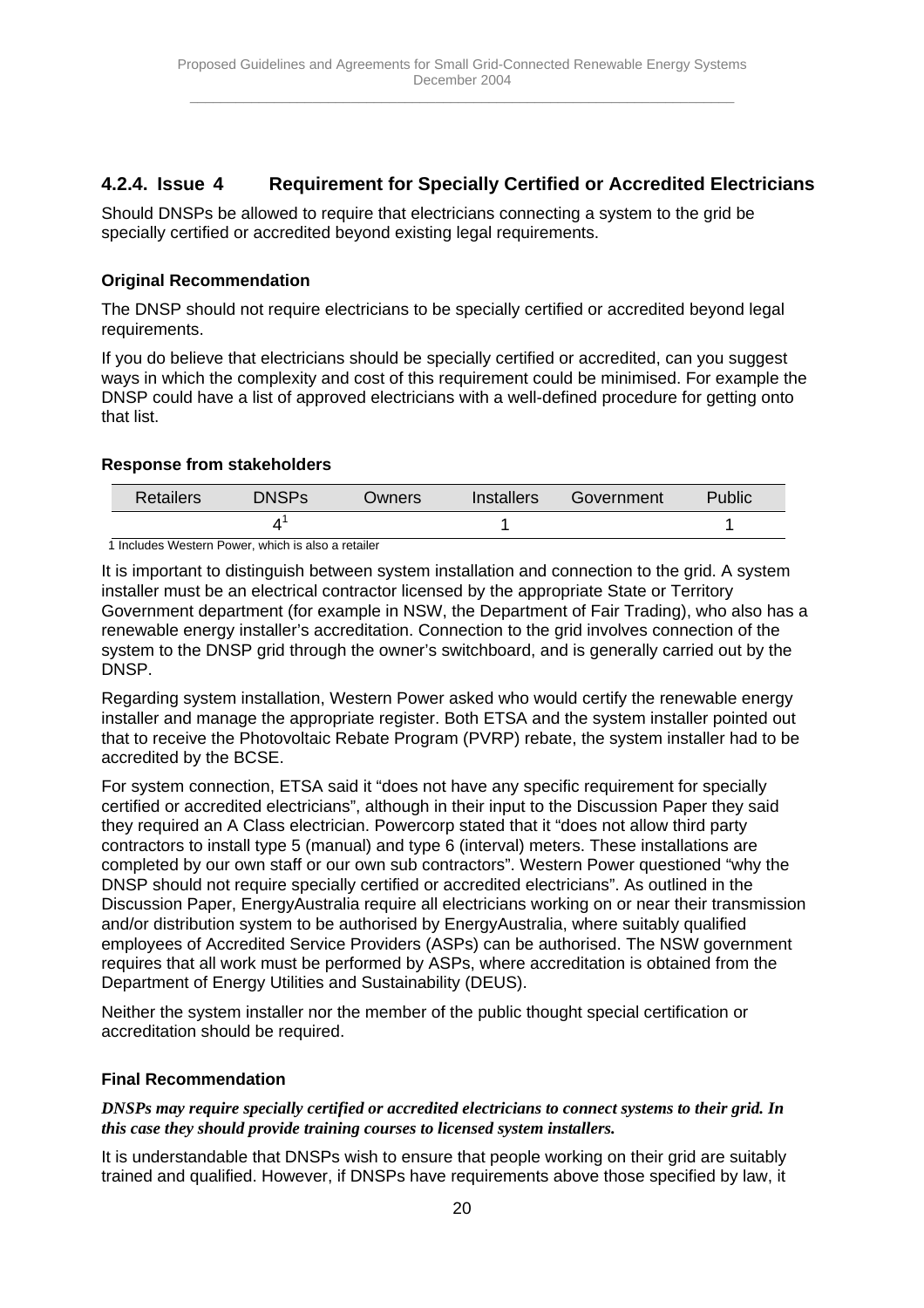seems reasonable they provide training courses so system installers can complete the full service without needing a second person. DNSPs should also provide to potential system owners a list of approved system installers who have undertaken their training. In some jurisdictions it may not be legal for DNSPs to impose requirements above those specified by law. Allowance of such requirements would be at the discretion of the relevant regulatory body for that jurisdiction. Regarding certification of renewable energy system installers, the BCSE runs accreditation courses and keeps records of those achieving accreditation.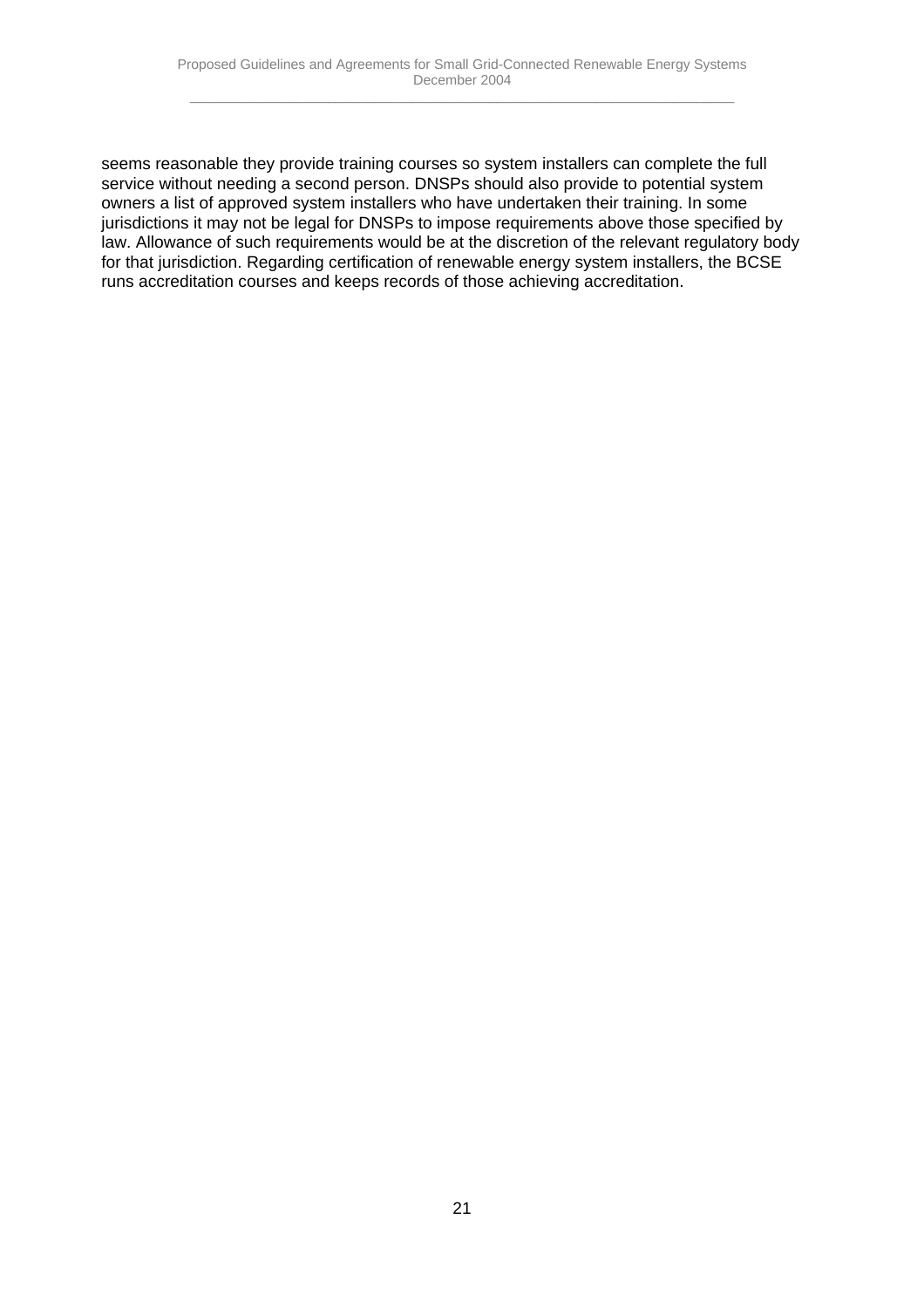# <span id="page-21-0"></span>**4.2.5. Issue 5 Metering costs**

Should DNSPs charge for installation of metering, and if they do, what can they do to minimise costs? Assuming a standard charge should be levied, how should it be calculated?

## **Original Recommendations**

- (i) If DNSPs do require the system owner to pay additional metering costs, they should allow suitably qualified system installers to perform the installation in order to reduce the installation cost component.
- (ii) A standard charge of no more than \$200 should be applied to recoup the shallow connection costs only.
- (iii) In the longer term, interval meters should be installed on all new premises, or where meters are being replaced, so as to facilitate future use of distributed generation, as well as demand management options.

## **Response from stakeholders**

| <b>Retailers</b> | <b>DNSPs</b> | Owners | Installers | Government | Public |  |
|------------------|--------------|--------|------------|------------|--------|--|
|                  |              |        |            |            |        |  |

The responses from all DNSPs (apart from EnergyAustralia for recommendation (i)) to recommendations (i) and (ii) were that they should be allowed to continue their current meter installation processes and charge accordingly. United Energy believes that contestability of metering services and associated charges should be left to the Jurisdictional Regulator to assess and regulate. Similarly, EnergyAustralia considered that "Competition in the installation of meters and connections to the network should regulate installation costs". Regarding recommendation (i), EnergyAustralia said it is currently working towards allowing bidirectional meter installation work to also be performed by Accredited Service Providers (ASPs), where accreditation is obtained from the Department of Energy, Utilities and Sustainability.

The retailer (TXU Retail) thought that "the agreement should recognise disadvantages to standardised metering arrangements, particularly the extra costs faced by participants to change from established procedures", since they "already have adjusted to work with the diverse metering arrangements in place in the different States".

The member of the public thought that if "the meter requires replacement, it should be at the cost of the system owner, but should be able to be installed by an approved RE system installer." However, note also the argument presented in Issue 2 by the system owner and the member of the public that the costs of additional meter installation could be avoided if net metering was permitted.

The responses to recommendation (iii) by two DNSPs (Powercor and Western Power), and the retailer (TXU Retail), centred around the additional cost of interval metering compared to possible benefits. EnergyAustralia said the meters currently being installed by them are already interval-capable. United Energy stated that interval meters should be installed now and not in the longer term, considering their obvious advantages. The only other response to interval metering was from a system installer who recommended immediate use of single electronic dual element interval meters.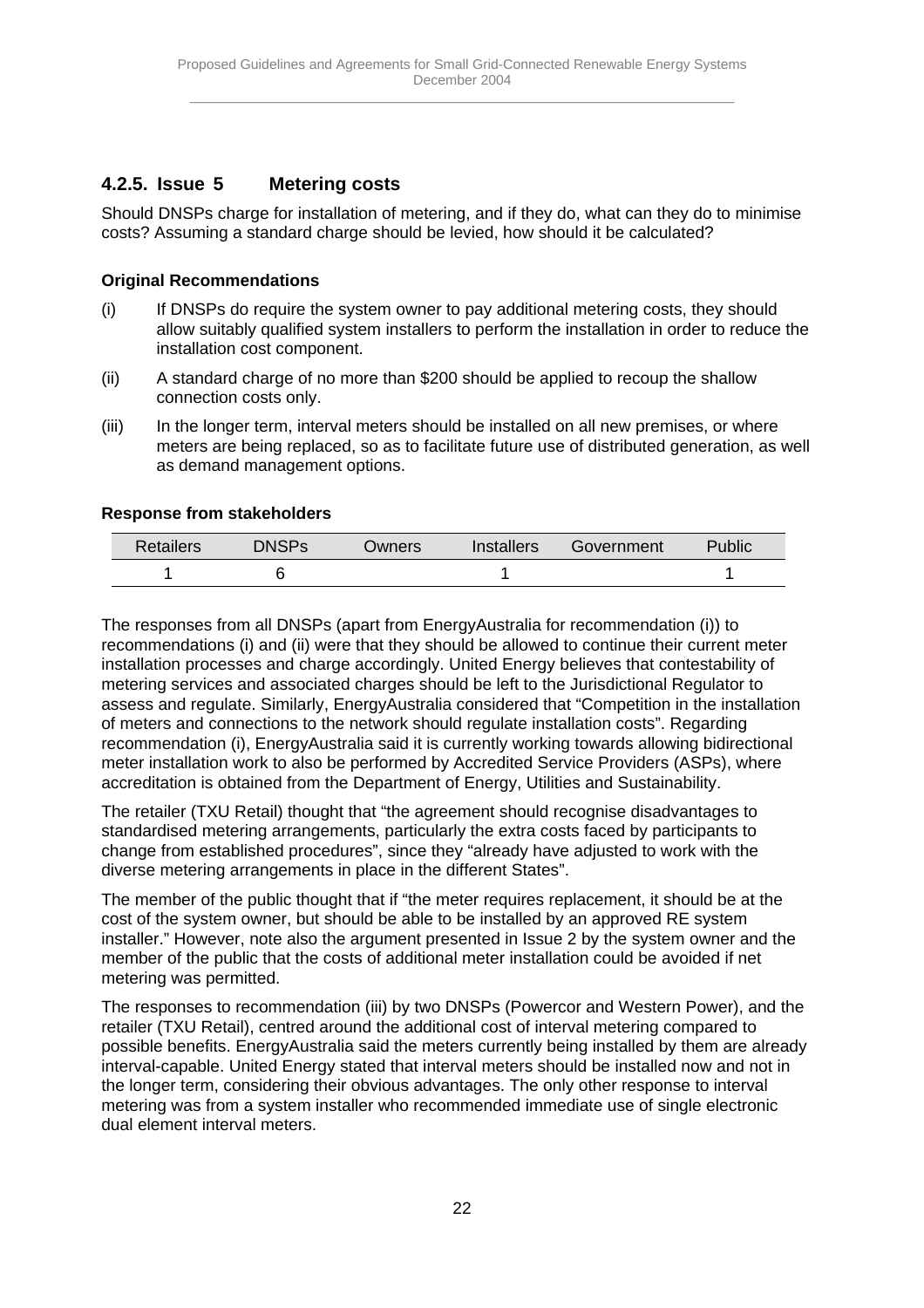## **Final Recommendations**

*(i) A Basic Agreement that does not require an additional meter be adopted where possible.*

*(ii) The DNSP should allow electricians or accredited system installers trained by the DNSP to install any additional metering required.*

*(iii) Where an additional meter is required, a standard charge of no more than \$65 should be applied in order to recoup incidental costs such as Notification of Service Electrical (NOSE) works fees (the DNSP should pay the capital cost of the meter), and the DNSP should provide transparent costing and justification of any additional charge imposed. If the DNSP itself performs the meter installation, the charge would be increased to cover the actual costs incurred.*

*(iv) Interval meters need not be part of a standard Connection Agreement but should be encouraged in the longer term.*

Recommendation (i) provides the least cost solution, but would not be adopted where the DNSP requires two meters to measure gross export. However, in the absence of interval metering, there seems little benefit in measuring gross export since it will not be known when that export occurred. This means its potential for network support or avoidance of peak prices will also not be known. For this to be determined, interval metering, not import/export metering, is required.

It is possible recommendation (ii) will be opposed by some DNSPs if they are not willing to train system installers so they can access the grid.

It is likely recommendation (iii) will be accepted by most DNSPs since the cost limit applies only where they do not perform the meter installation.

It is likely recommendation (iv) will be accepted because it reduces short-term costs.

While the responses from DNSPs are understandable, it is disappointing they did not suggest ways in which costs could be reduced for all concerned; for example by allowing suitably qualified system installers to perform the meter installation.

As outlined in the Discussion Paper, in all jurisdictions apart from Queensland and Western Australia, additional metering costs may be passed on to the system owner if the DNSP chooses to do so. Commendably, a number of DNSPs are not passing on any costs. However, some are passing on costs that are very high compared to the cost of the metering hardware and the time taken to install a meter. Allowing an electrician trained by the DNSP to install any additional metering, especially where they are also the system installer and so already on site, would reduce costs considerably. The majority of DNSPs included in the Discussion Paper do not impose charges additional to the meter and installation costs, and incidental costs such as Notification of Service Electrical (NOSE) works fees. Thus allowing a suitably qualified electrician to install the meter would avoid all costs (payable to the DNSP) except for incidental fees of about \$65. Any additional charges should therefore be transparent, and justified to the system owner, and preferably also to the relevant Jurisdictional Regulator. Of course, if the DNSP installed the additional meter(s) themselves, the charge could be higher.

Regarding the additional costs faced by retailers, as highlighted by TXU Retail, the authors believe that adoption of a standard metering scheme would reduce the complexity of billing systems and therefore costs.

As stated in the Discussion Paper, while adoption of interval metering could increase connection costs in the short term, with increased uptake this cost would decrease. Interval metering would provide DNSPs and retailers with greater ability to provide tariff structures that encourage specific patterns of electricity use. In addition, by correlating the generation profile with the network load profile, interval metering would clarify the ability of small-scale embedded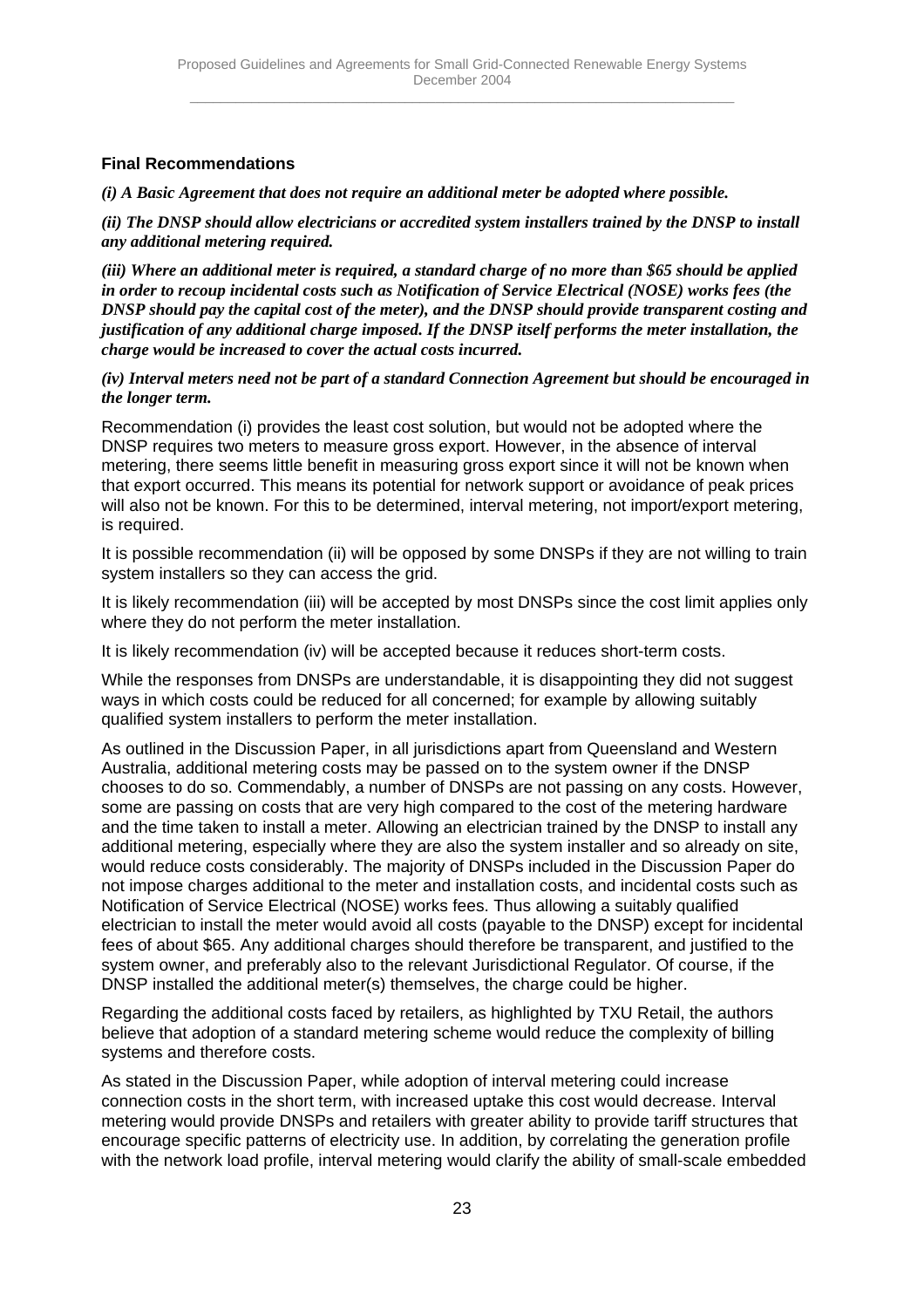generation to provide both network support and reduced exposure to peak generation prices, and so could reduce costs overall.

Therefore, although it is not recommended as part of the current Connection Agreement, the authors believe that uptake of interval metering at least cost should be encouraged at a national level.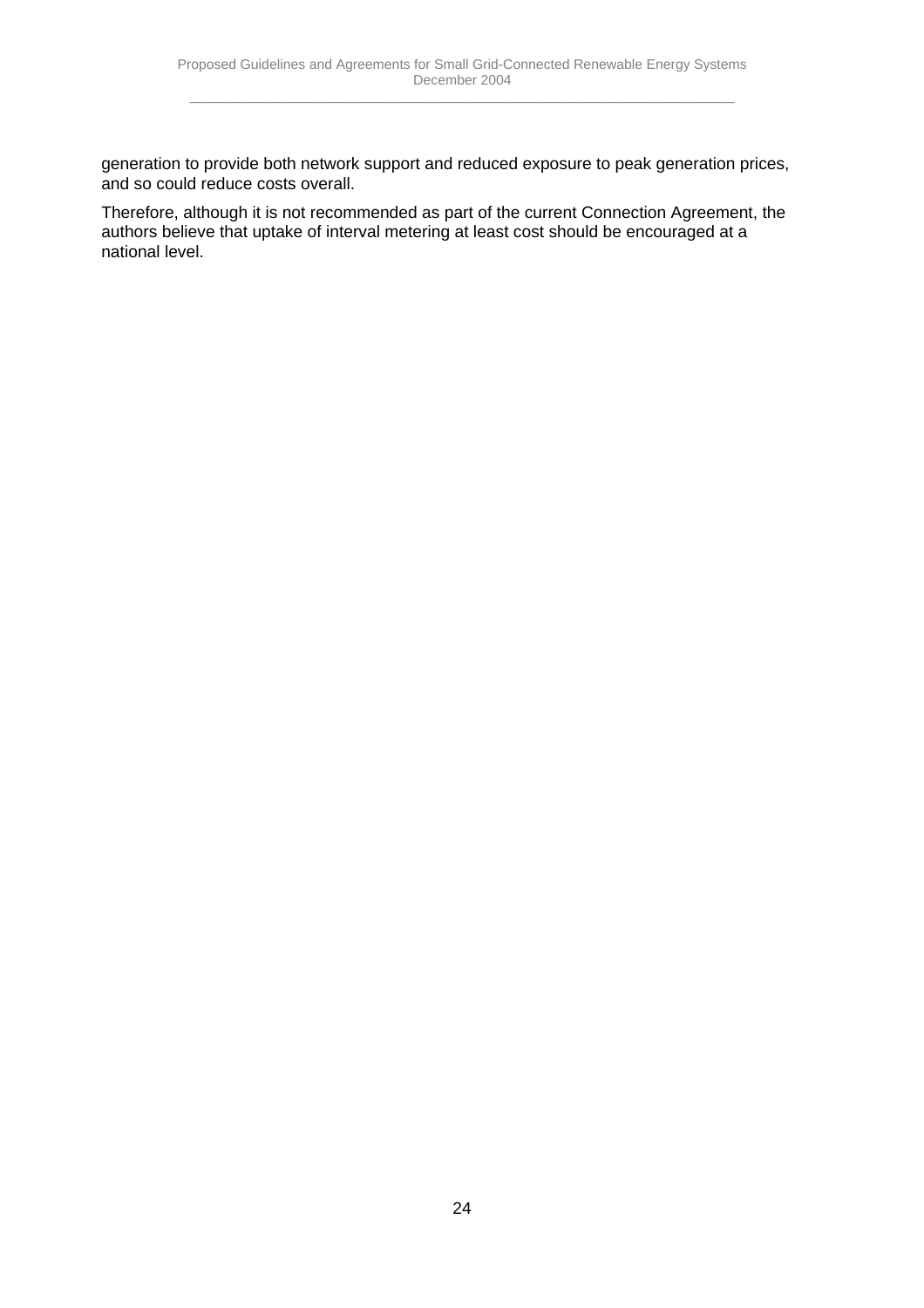# <span id="page-24-0"></span>**4.2.6. Issue 6 Retail and Reference Rates**

Should the reference and retail rates be the same?

## **Original Recommendations**

- (i) Retailers may offer reference rates that are higher than retail rates,
- (ii) Retailers should not offer reference rates that are less than retail rates, even when there is net export, unless they can demonstrate a reason for so doing.

#### **Response from stakeholders**

| <b>Retailers</b> | <b>DNSPs</b> | <b>Owners</b> | <i>Installers</i> | Government | Public |
|------------------|--------------|---------------|-------------------|------------|--------|
|                  |              |               |                   |            |        |

1 Includes Western Power that is also a retailer

Both responses thought the retailer should be allowed to set the reference rate as they thought fit. One stated that the "Company cost of generation, energy from net export is expensive", while the other stated that it was "presumptuous for third parties to expect to influence commercial arrangements that are subject to bilateral market agreements/contracts".

## **Final Recommendation**

#### *The original recommendations should be accepted.*

It is true that retailers should be allowed to set the reference rate as they see fit. In a competitive market it is not possible to dictate rates unless passed through the Regulator. However, here we are not dictating what retailers do, only making a recommendation that most retailers are complying with anyway. The Discussion Paper stated that since the electricity produced by an embedded generator avoids TUOS and DUOS costs and NEM fees, the real cost to the retailer of paying identical reference and retail rates to an embedded generator, is their administration costs and profit.

In response to queries by stakeholders, the following explanation is provided regarding calculation of DUOS charges. DUOS charges for contestable end-users that do not have interval metering (most residential users) are based on the difference between the total amount of electricity leaving the relevant zone substation and the total amount of electricity reaching the contestable end-users with interval metering (after allowing for network losses). Thus the applicable DUOS costs payable by the retailer for contestable end-users without interval metering are not calculated for each end-user, and are not based on gross import at each site.

At times when the system owner is exporting to the grid, the DUOS charges applied to the retailer for the relevant zone substation will be reduced in proportion to the amount of electricity exported. When the system owner is importing from the grid, the DUOS charges applied to the retailer for the relevant zone substation will be increased in proportion to the amount of electricity imported. This means the DUOS charges payable by the retailer for the embedded generator site will be in proportion to the net import, and will be avoided in proportion to the net export (as are TUOS costs). Therefore when a retailer pays a system owner a reference rate the same as the retail rate for net export, the only costs to them are the administration and profit components. These costs can most probably be recouped through the sale of Green Power Rights, reduced network losses, and reduced exposure to peak prices. Note the retailer will receive 15 years of deemed GPRs in advance under the revised MRET arrangements. On this basis the authors recommend the reference rate should be no less than the retail rate.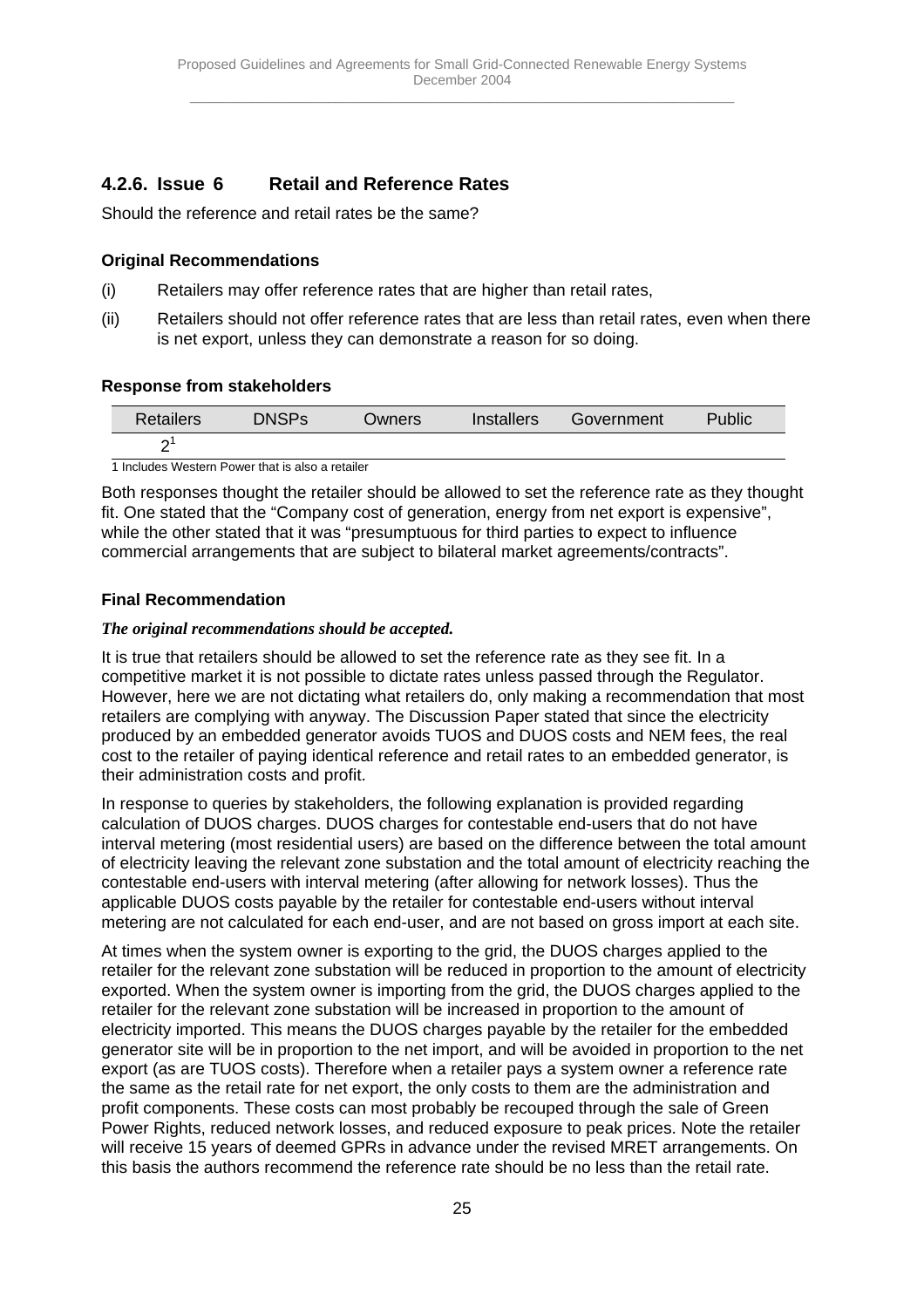# <span id="page-25-0"></span>**4.2.7. Issue 7 Cap on Net Exported Electricity**

Should retailers place a cap on net exported electricity for which they will pay?

## **Original Recommendations**

- (i) Retailers should not place a cap on net exported electricity.
- (ii) The option of placing a cap on total distributed generation receiving the current tariffs should be considered, along with a greater certainty that tariffs for current installations will be maintained.
- (iii) The reference rate should either be fixed or pegged to the retail rate for the term of the connection agreement.

#### **Response from stakeholders**

| Retailers | <b>DNSPs</b> | <b>Owners</b> | Installers | Government | Public |
|-----------|--------------|---------------|------------|------------|--------|
|           |              |               |            |            |        |

Only one response was received to this issue. TXU Networks does not currently place a cap on net exported electricity, but believes that, to minimise risk to retailers, retailers and system owners should have the flexibility to agree to a cap on net exported electricity if the situation in the market changes. They thought the cap should be available on both an amount basis as well as a period of credit basis to allow further flexibility.

## **Final Recommendation**

#### *The original recommendations should be accepted, although placing a cap on total exported could be quite arbitrary and so is not encouraged.*

Current agreements should not have a cap on net exported electricity for which they will pay, and this should be an inflexible part of an Agreement to reduce financial risk for system owners. This is because payment for exported electricity is likely to be a significant component of the cost/benefit analysis of system purchase, but will be a very small component of the retailer's overall operations. Retailers of course have the option to review the need for an export cap in future contracts should conditions warrant, although as stated in Issue 1, excess export can readily be avoided through the use of a caveat that systems should be appropriately sized to meet demand.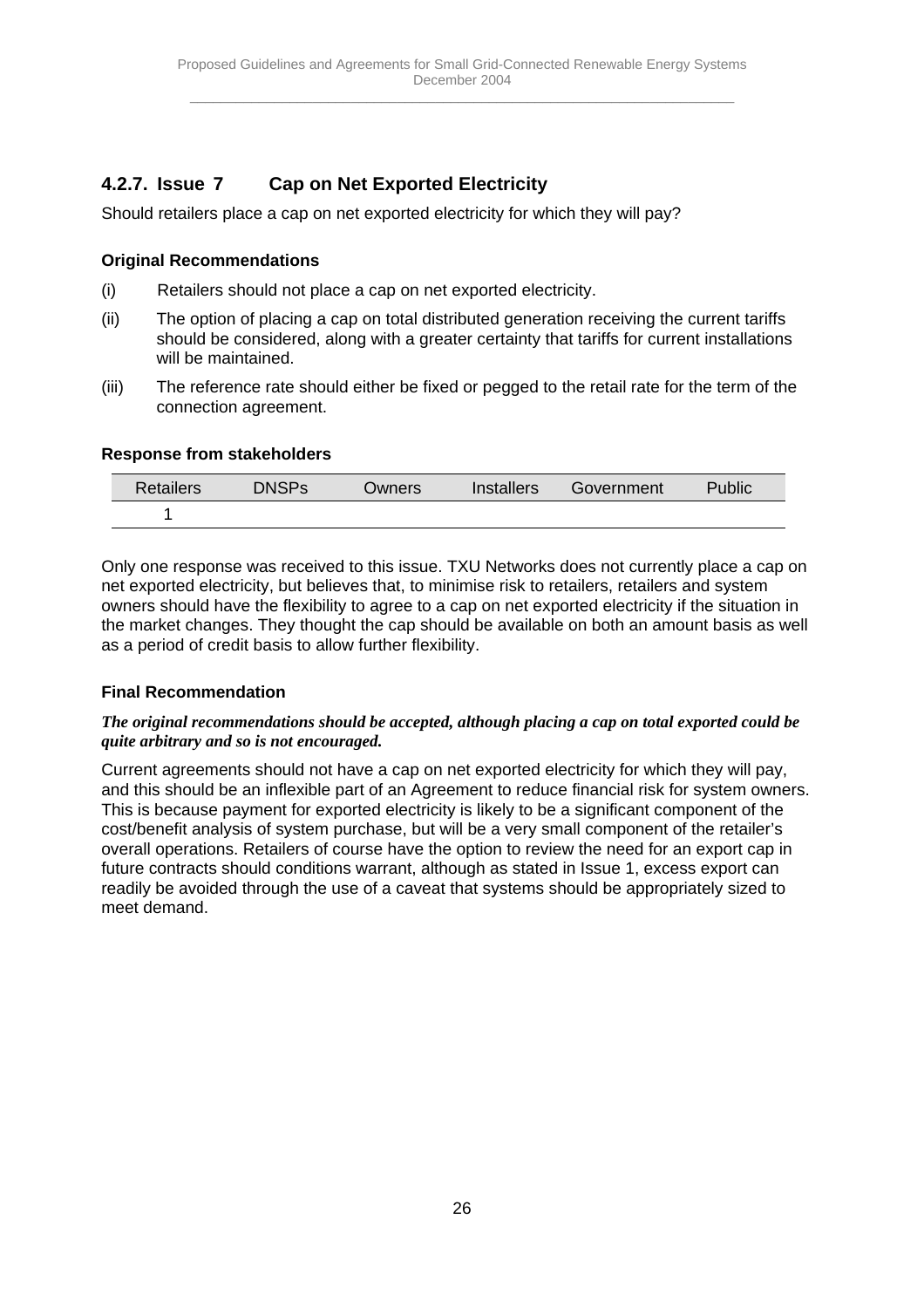# <span id="page-26-0"></span>**4.2.8. Issue 8 Payment for net export**

How should credit for net export be paid?

## **Original Recommendation**

Credit for net export should be carried forward until reaching at least \$50 and then paid.

## **Response from stakeholders**

| Retailers | <b>DNSPs</b> | Owners | Installers | Government | Public |
|-----------|--------------|--------|------------|------------|--------|
|           |              |        |            |            |        |

Only one response was received to this issue. TXU Retail stated "How credit for net export is allocated should be at the discretion of the contracting parties". They thought that imposition of guidelines could increase billing system costs that would ultimately be borne by the customer.

## **Final Recommendation**

#### *Where a Basic Agreement is not in use, the original recommendation should be accepted.*

Most systems are unlikely to result in net export over a year and so a Basic Agreement would be suitable. In this case, if a customer had net export in a billing period, instead of recording the new reading, the previous reading would be recorded. The customer would not be charged for electricity consumption until the meter reading was once again higher than the original reading.

In response to TXU, it is likely the incremental costs of alterations to billing systems will cost less to the system owner than their not being paid for net export. If the costs of such alterations are high, they could be delayed until the billing system is next upgraded.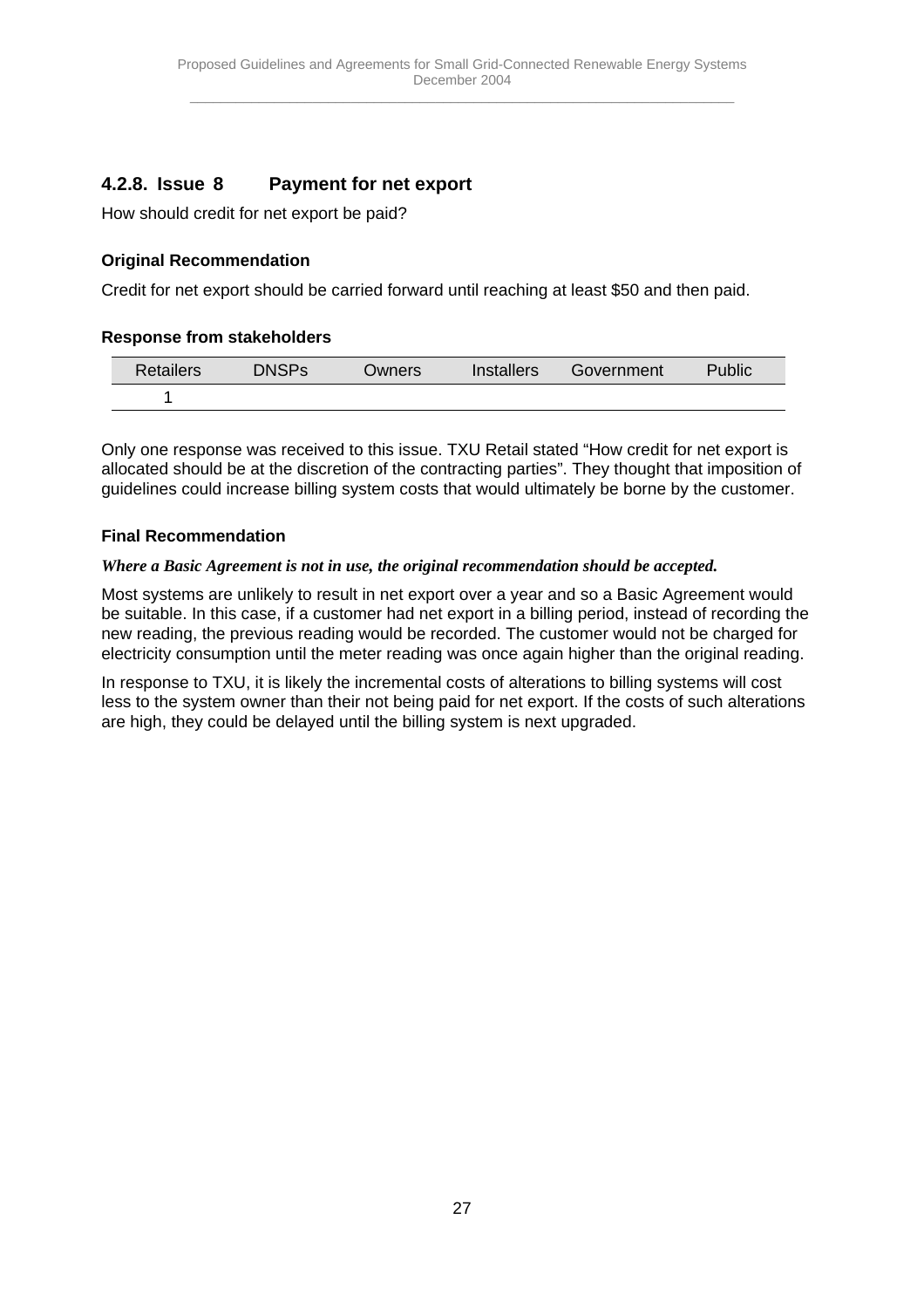# <span id="page-27-0"></span>**4.2.9. Issue 9 Duration of contract, notice for termination, and disconnection process**

For how long should the agreement apply, how much notice should the system owner, retailer and DNSP be required to give to terminate the agreement, and what should be the process for disconnection?

## **Original Recommendations**

- (i) The duration of the agreement should be at least five years.
- (ii) Early termination of an agreement by a retailer or DNSP should be allowed only under exceptional circumstances, such as an intractable safety issue arising or say, long standing non-payment of electricity bills etc. For legal reasons, where the system owner sells the system or property, the existing contract will need to be terminated and a new contract entered into with the new owners.
- (iii) Where an agreement is to be terminated by any party, one month notice should be given, and a contract should be open for negotiation one month prior to the termination date.
- (iv) The disconnection process should be clearly stated in any grid-connection agreement.

## **Response from stakeholders**

| Retailers | <b>DNSPs</b> | Owners | Installers | Government | Public |
|-----------|--------------|--------|------------|------------|--------|
|           | ⌒            |        |            |            |        |

1 Includes Western Power, which is also a retailer

ETSA agreed with the proposed recommendations. The member of the public thought the agreement term should not be for only five years, but for the life of the system, and that disconnection should only be under exceptional circumstances. Western Power thought that in the case of a residence being sold, the agreement with previous contract terms and conditions should be assigned to the new owner without having to have a "new" agreement. TXU Networks thought that only 24 hours notice should be given by either party to terminate an agreement. TXU Retail said there should be a clear distinction between the duration of the customer contract to purchase electricity from the grid, and the contract to sell electricity to the grid. EnergyAustralia (networks) disagreed with recommendations (i), (ii) and (iii) because they do not require any agreement in addition to the Standard Form Customer Connection Contract (SFCCC) (unless the customer has entered into a separate negotiated customer connection contract), and although the SFCCC includes no provisions regarding duration of the contract, it outlines the circumstances under which a customer's premises can be disconnected, and conditions of notice required. They agreed with recommendation (iv).

## **Final Recommendations**

*The following recommendations should be accepted, noting the impact of retailers and DNSPs having a legal obligation to connect consumers who comply with regulations.*

- *i. The Agreement should be open-ended, with earlier termination being in accordance with one of the following provisions.*
- *ii. If the system owner no longer wishes to participate under the terms of the Agreement, they may terminate it by giving one month advance written notice.*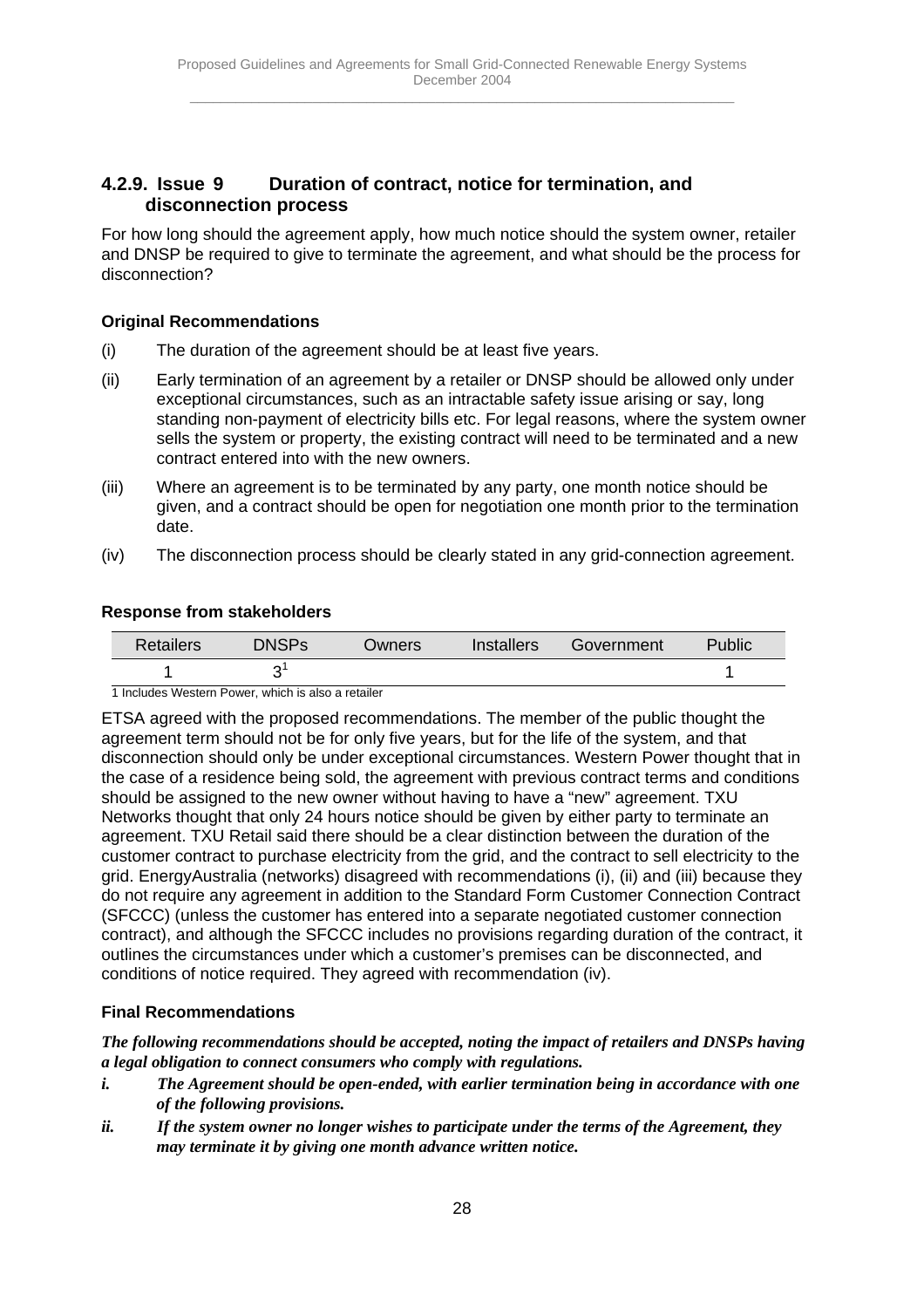- *iii. The DNSP or retailer may terminate the Agreement in the event that the system owner is in breach of the Agreement or the Standard Customer Contract, and the breach remains unremedied for one month after the system owner has been notified in writing of the breach.*
- *iv. The Agreement may be terminated at any time upon mutual agreement between the parties.*
- *v. For legal reasons, where the system owner sells the system or property, the existing contract will need to be terminated and a new contract entered into with the new owners.*
- *vi. The disconnection process should be clearly stated in any grid-connection agreement.*

An open-ended contract reduces financial risk for the system owner, and the retailer and DNSP are protected by the termination provisions. Where the system owner sells the system or property, although the original Agreement would have to be terminated, its entire terms and conditions could be transferred to a new contract as long as no physical aspect of the system had changed.

Giving only 24 hours' notice to terminate an Agreement does not give sufficient time for the system owner to make alternative arrangements. Disconnection for safety or quality of supply reasons can be part of an agreement and can occur without notice.

Although EnergyAustralia's current SFCCC covers disconnection procedures and required notice, they have also stated they may need to upgrade their connection process to include a separate Agreement. In this case, given the differences between a customer simply purchasing electricity, and connecting an embedded generator to the grid, it is likely the disconnection procedures and notice required would also differ.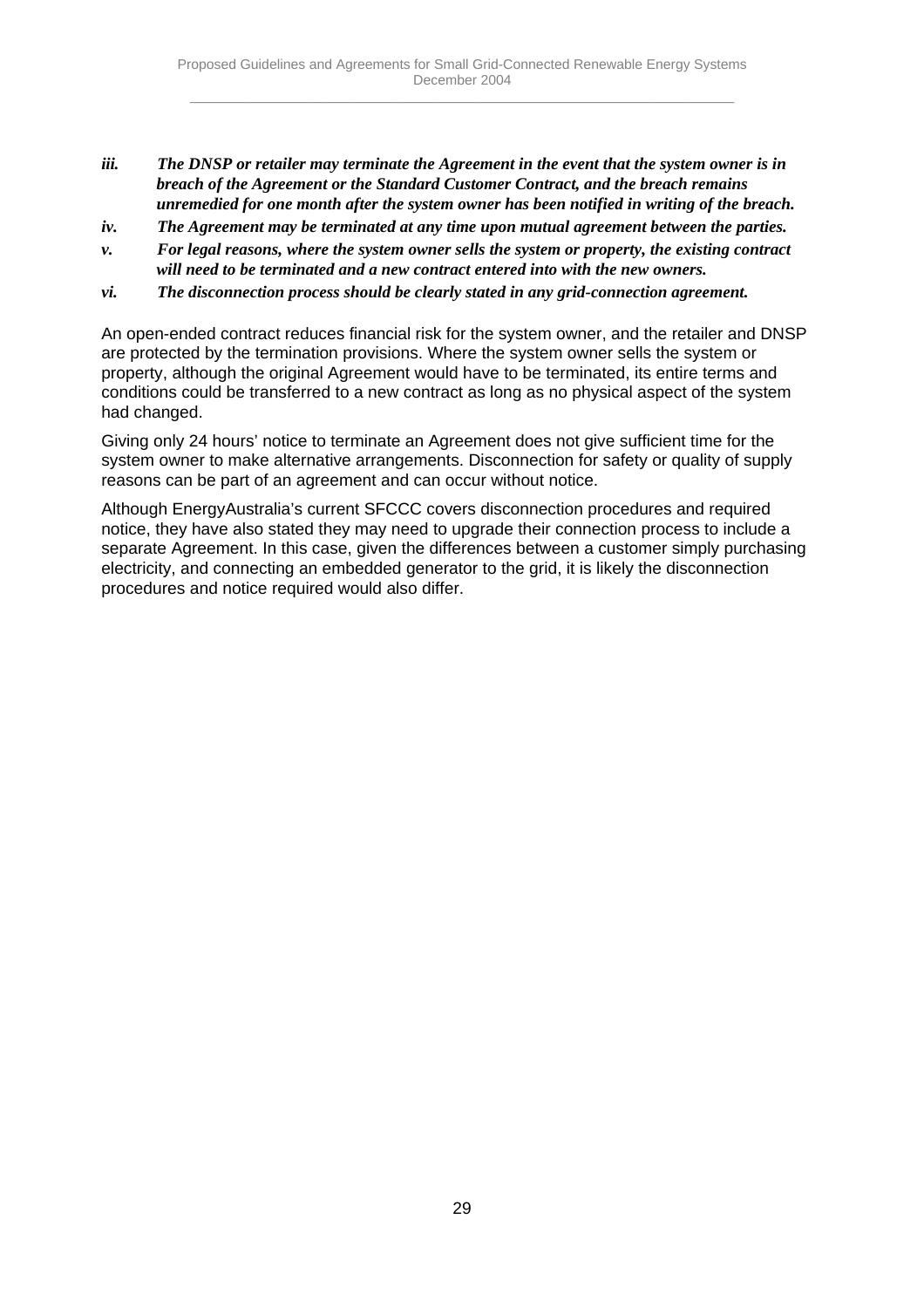# <span id="page-29-0"></span>**4.2.10. Issue 10 Treatment of Renewable Energy Certificates**

How should the deemed RECs be treated in a grid connection agreement?

## **Original Recommendation**

The system owner should be given the option of transferring the RECs to an agent (such as their electricity retailer, the system supplier or a government agency), who would compensate the system owner using the ORER deeming formula and at least the current value of RECs.

## **Response from stakeholders**

| <b>Retailers</b> | <b>DNSPs</b> | Owners | Installers | Government | Public |
|------------------|--------------|--------|------------|------------|--------|
|                  |              |        |            |            |        |

EnergyAustralia (networks) agreed with the recommendation. TXU Retail stated that "system owners should have the option of transferring the RECs to an agent however it should be up to the retailer to advise customers which agents the system owner has the option of transferring their RECs to". The system owner thought the retailer should be required to buy all the deemed RECs relating to the system, if the customer wishes to sell them.

The Government has now accepted the recommendation of the MRET Review Panel that the deeming period for Small Generation Units (SGUs), including PV systems, of not more than 10 kW<sub>p</sub> (or 25 MWh per annum) be increased from rolling five year periods to a single 15 year period.

This recommendation relates directly to Issue 10 and so its adoption has an impact on the standard Electricity Purchase Agreement. It means the amount paid up-front to the system owner increases from the five year deemed amount (\$220–300 for a 1 kW<sub>p</sub> system) to the 15 year deemed amount (\$660–900). Since the recommendations of the MRET Review Panel were publicly available well before responses to the Discussion Paper were due, it is assumed the respondents have taken this into account.

## **Final Recommendation**

## *The original recommendation should be accepted.*

The recommendation by TXU Retail contravenes the *Renewable Energy (Electricity) Act 2000*, which states that a system owner can choose to whom they sell their RECs. Requiring the retailer to buy all the RECs is not really necessary as long as the system owner can sell them to someone else. In fact some system manufacturers offer discount prices in exchange for deemed RECs. The key point is that the system owner should always have a choice as to whom they sell their RECs and should not have to give the RECs to the retailer without suitable recompense.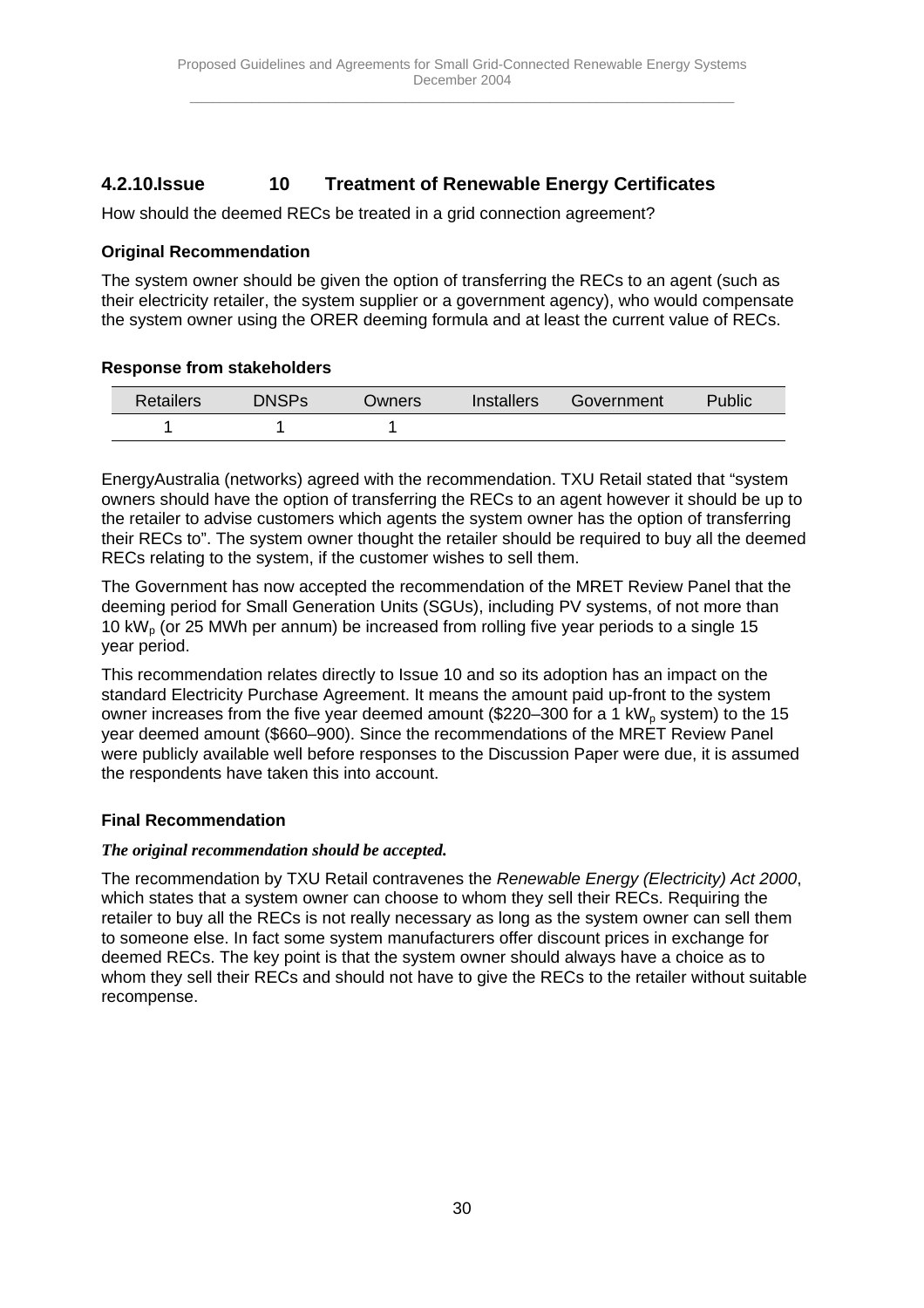# <span id="page-30-0"></span>**4.2.11. Issue 11 Treatment of Greenhouse Gas Abatement Certificates**

How should NGACs be treated in a grid-connection agreement?

## **Original Recommendation**

Since it is unlikely NGACs will be generated by residential-scale renewable energy systems, they should not be included in the agreement.

#### **Response from stakeholders**

| Retailers | <b>DNSPs</b> | Owners | <i>Installers</i> | Government | Public |
|-----------|--------------|--------|-------------------|------------|--------|
|           |              |        |                   |            |        |

Both retailers (Country Energy and TXU Retail), and EnergyAustralia (networks) agreed that NGACs did not need to be part of an Agreement for a small-scale system.

#### **Final Recommendation**

*The original recommendation should be accepted.*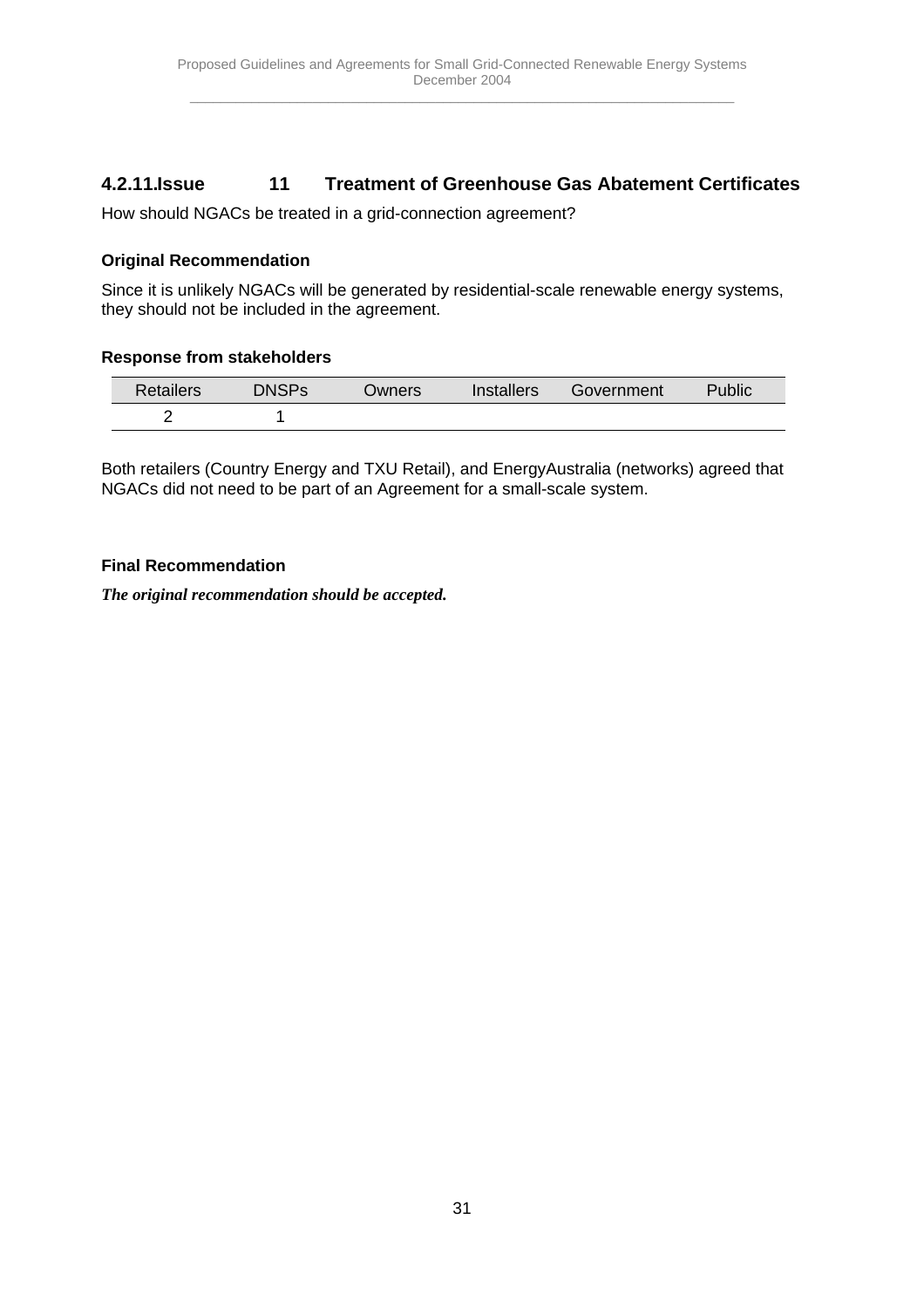# <span id="page-31-0"></span>**4.2.12. Issue 12 Treatment of Green Power Rights**

How should GPRs be treated in a grid connection agreement?

## **Original Recommendations**

- (i) Retailers should sell exported electricity as Green Power.
- (ii) Retailers should apply net billing so the system owner is effectively paid the Green Power tariff on **any gross exports offset against gross imports.**
- (iii) Retailers should not have to pay the system owner the Green Power tariff for net exported electricity, even if the system owner is a Green Power customer. This is based on the assumption that the system owner would benefit more from up-front payment of RECs than from an ongoing Green Power tariff.

## **Response from stakeholders**

| <b>Retailers</b> | <b>DNSPs</b> | <b>Owners</b> | <b>Installers</b> | Government | Public |
|------------------|--------------|---------------|-------------------|------------|--------|
|                  |              |               |                   |            |        |

TXU Retail stated that "The implication of the recommendations regarding Green Power Rights is major changes to the billing system to incorporate Green Power Rights as part of Photovoltaic. These costs incurred will need to be recouped. The retailer should have the discretion to determine whether the exports and imports to the system owner are deemed green energy."

## **Final Recommendation**

## *The original recommendations should be accepted.*

As explained in the Discussion Paper, Green Power Rights generated by a generator that is both MRET and Green Power-compliant, and less than 10 kWp, are not related to the metering or billing system used by the retailer. They are calculated from the number of RECs deemed to be generated by the system according to the ORER formula. For each REC set aside in the Green Power Designated Account in the ORER REC Registry, the retailer is entitled to have sold 1MWh of Green Power. The recommendation that retailers sell exported electricity as Green Power simply means they can sell electricity at an additional premium (to the REC value), increasing their revenue. Therefore complication of billing systems should be minimal.

Here we have recommended the system owner is awarded the RECs and the retailer is awarded the GPRs. In this case, if the system owner does not sell their RECs to the retailer, they would need to ensure their RECs are deposited into the Green Power Designated Account, and the associated GPRs then awarded to the retailer.

Note the retailer will receive 15 years of deemed GPRs in advance under the revised MRET arrangements.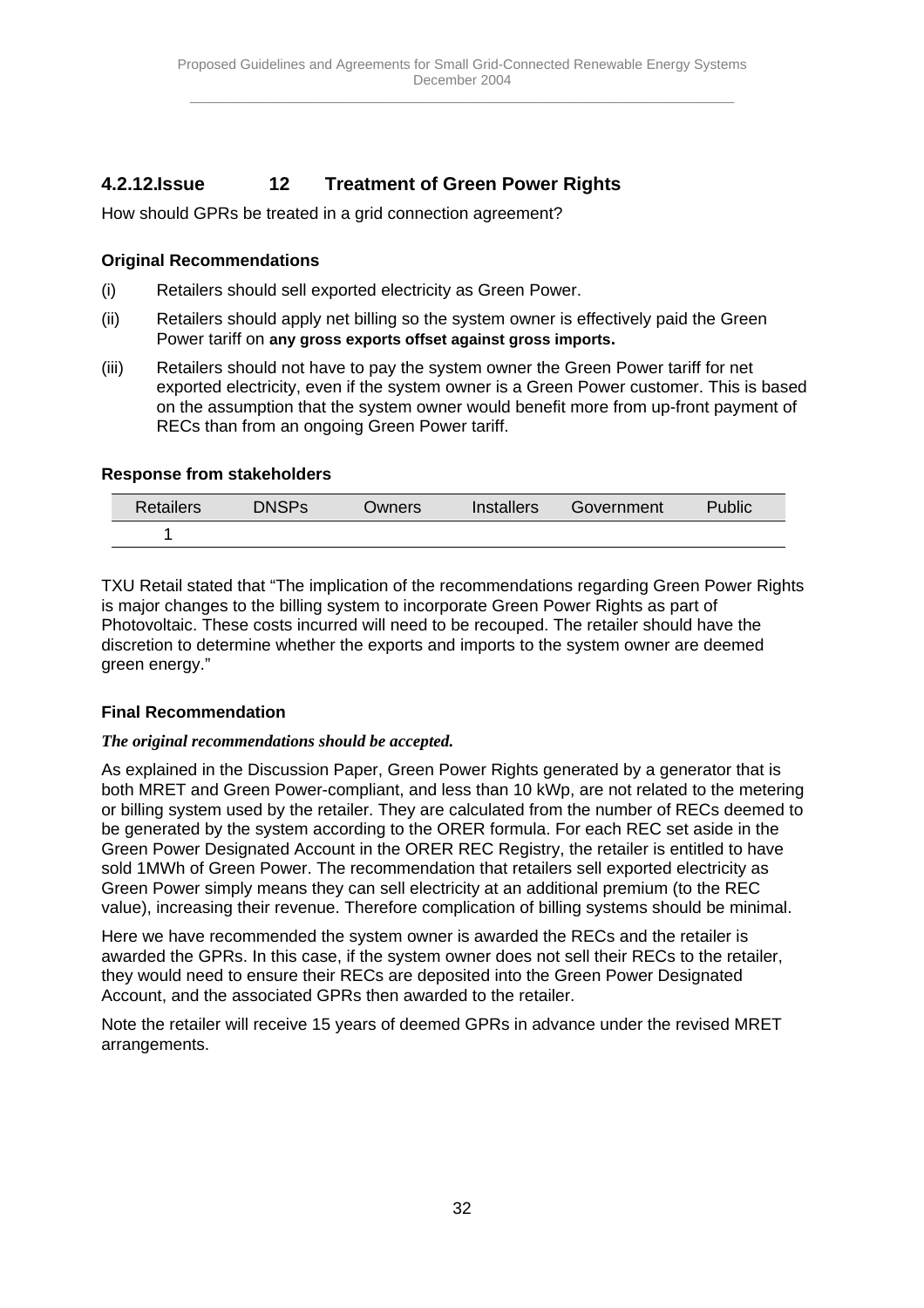# <span id="page-32-0"></span>**5. References**

Passey, R., Roche, D., Watt, M. and Spooner, T. (2004) *Development of a Standard Connection Agreement for Small Grid-Connected Renewable Energy Systems: Discussion Paper*, January, 2004. Prepared for the Australian Greenhouse Office by the School of Electrical Engineering, University of NSW, and Greenwatt Pty Limited.

Available from

http://www.pv.unsw.edu.au/documents/Small%20Grid%20Cnect%20Disc%20Paper.pdf.

Roche, D. (2001) *Metering of embedded generators in Australia*, Prepared for the Australian Greenhouse Office, October 2001.

Available from http://reslab.com.au/publications/Assets/Presentations/Metering\_draft.pdf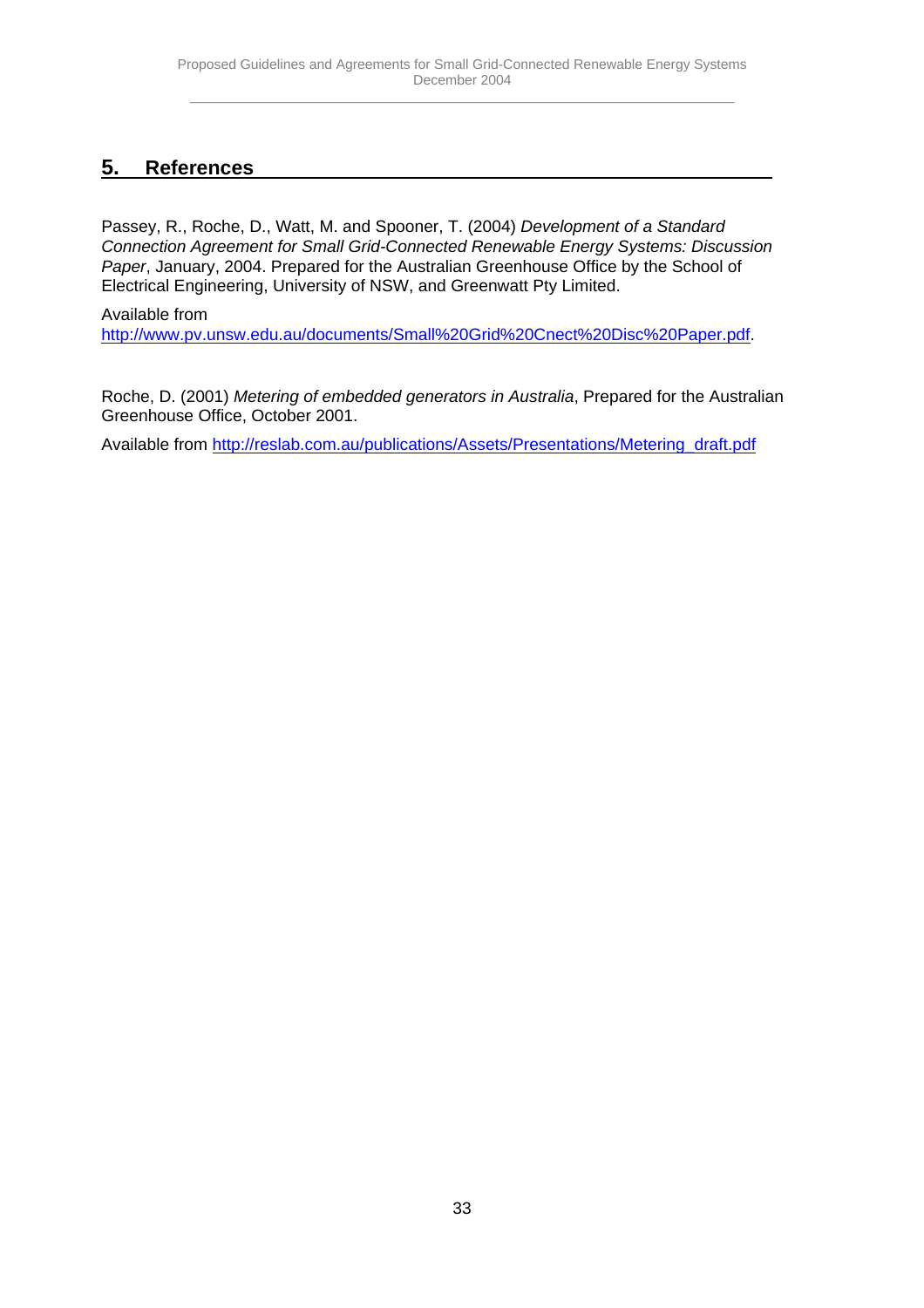# <span id="page-33-0"></span>**6. Appendices**

# *6.1. Organisations and people involved in the development process*

| Organisation                             | <b>Contact Name</b>   | <b>Provided input</b><br>to Disc. Paper? | <b>Sent Disc.</b><br>Paper? | <b>Responded to</b><br>Disc. Paper? |
|------------------------------------------|-----------------------|------------------------------------------|-----------------------------|-------------------------------------|
| <b>Retailers</b>                         |                       |                                          |                             |                                     |
| <b>Actew AGL</b>                         |                       |                                          | Y                           |                                     |
| <b>AGL</b>                               |                       |                                          | Y                           |                                     |
| Aurora Energy                            | Darren Brown          | Υ                                        | Y                           |                                     |
| Auspower                                 |                       |                                          | Y                           |                                     |
| Australian Inland<br>Energy              | <b>Travis Nadge</b>   | Υ                                        | Y                           |                                     |
| <b>Country Energy</b>                    | Steve Gough           | Y                                        | Y                           |                                     |
| Energex                                  | Nicole Maundrell      | Υ                                        | Y                           |                                     |
| EnergyAustralia                          | Don Anderson          | Y                                        | Y                           |                                     |
| <b>Ergon Energy</b>                      | Rebecca Myers         | Y                                        | Y                           | Y                                   |
| Integral Energy                          | Rebeka Weiley         | Y                                        | Υ                           |                                     |
| NT Power and<br><b>Water Corporation</b> |                       |                                          | Υ                           |                                     |
| Origin Energy                            | Dominic Drenen        | Υ                                        | Υ                           | Y                                   |
| Powerdirect                              | Peter<br>Giannopoulos |                                          | Υ                           | Y                                   |
| <b>TXU Retail</b>                        | Sinta Knox            | Υ                                        | Υ                           | Y                                   |
| <b>Western Power</b>                     | Kerry Llewellyn       | Υ                                        | Y                           | Y                                   |
| <b>DNSPs</b>                             |                       |                                          |                             |                                     |
| <b>Actew AGL</b>                         |                       |                                          | Y                           |                                     |
| <b>AGL</b>                               |                       |                                          | Y                           |                                     |
| Aurora Energy                            | lan Gibb              | Y                                        | Y                           |                                     |
| Australian Inland<br>Energy              | Fred Robson           | Y                                        | Y                           |                                     |
| <b>Country Energy</b>                    | Steve Gough           | Υ                                        | Y                           | Υ                                   |
| Energex                                  |                       |                                          | Υ                           |                                     |
| EnergyAustralia                          | Paul Myors            | Υ                                        | Υ                           | Y                                   |
| <b>Ergon Energy</b>                      |                       |                                          | Υ                           |                                     |
| <b>ETSA</b>                              | Paul Driver           | Υ                                        | Y                           |                                     |
| <b>ETSA</b>                              | Peter O'Sullivan      |                                          |                             | Y                                   |
| Integral Energy                          | Rebeka Weiley         | Υ                                        | Υ                           |                                     |
| NT Power and<br><b>Water Corporation</b> |                       |                                          | Υ                           |                                     |
| Powercor                                 | Colin Jenkins         | Υ                                        | Υ                           | Y                                   |
| Powercor                                 | Ross Homberg          |                                          |                             | Υ                                   |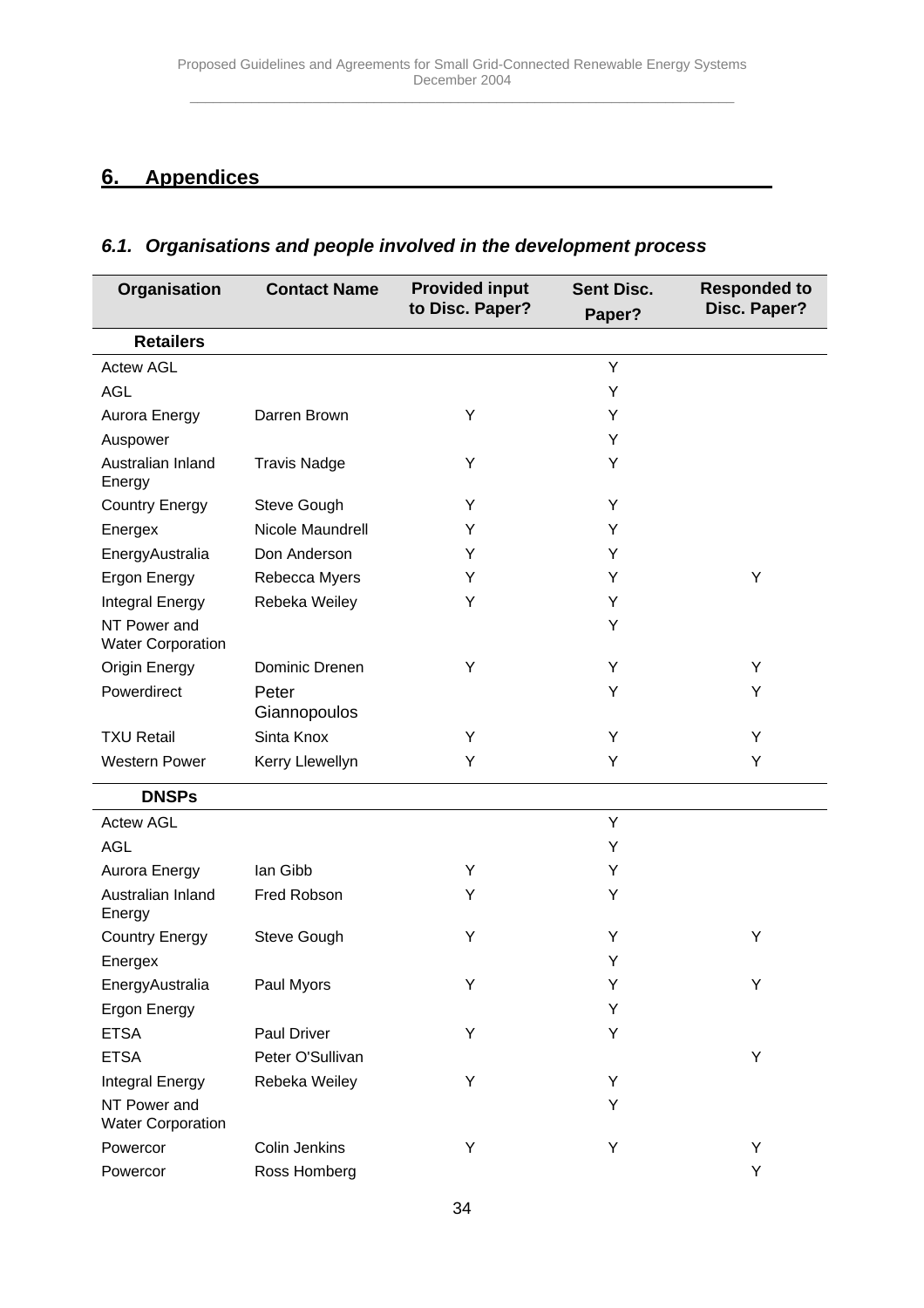| <b>TXU Networks</b>                                  | Max Rankin             | Y | Υ | Υ |
|------------------------------------------------------|------------------------|---|---|---|
| <b>United Energy</b>                                 | Siva Moorthy           | Y | Y | Y |
| <b>Western Power</b>                                 | Kerry Llewellyn        | Y | Y |   |
|                                                      |                        |   |   |   |
| <b>Other</b>                                         |                        |   |   |   |
| <b>ATO</b>                                           |                        | Υ |   |   |
| <b>ORER</b>                                          | Jill Taylor            | Y | Y |   |
| <b>NEMMCO</b>                                        | Angela Robinson        |   | Y |   |
| NEMMCO Info<br>Centre                                |                        | Y | Υ |   |
| <b>WA ERIU</b>                                       | <b>Brett Sadler</b>    | Y | Y |   |
| <b>Victorian Essential</b><br>Services<br>Commission | <b>David Cornelius</b> | Y | Y |   |
| Whitlow &<br>Associates Ltd                          | <b>Trevor Whitlow</b>  | Y | Y |   |
| <b>NZ EECA</b>                                       | Ray Deacon             | Y | Y |   |
| <b>Origin Energy</b>                                 | Georgine Duncan        |   | Y |   |
| Consultant                                           | David Crossley         |   | Y |   |
| <b>AUSWEA</b>                                        | <b>Rick Maddox</b>     |   | Y |   |
| Bioenergy Australia                                  | <b>Steve Schuck</b>    |   | Y |   |
| <b>ATA</b>                                           |                        |   | Y |   |
| <b>BSCE</b>                                          | <b>Ric Brazzale</b>    |   | Y |   |
| Queensland<br>University of<br>Technology            | <b>Wendy Miller</b>    |   | Υ |   |
| <b>ANZSES</b>                                        | <b>Bill Parker</b>     |   | Y |   |
| <b>WA Sustainable</b><br>Energy Assoc.               | Johanna Gastevich      |   | Y |   |
| <b>Installers</b>                                    |                        |   |   |   |
|                                                      | Glen George            |   |   | Υ |
| <b>Global Sustainable</b><br><b>Energy Solutions</b> | Geoff Stapleton        |   |   | Y |
| <b>Public</b>                                        |                        |   |   |   |
|                                                      | Dave Keenan            |   | Y | Υ |
|                                                      | <b>Rick Crawford</b>   |   | Y |   |
|                                                      | Derek Wrigley          |   | Y |   |
|                                                      | <b>Trevor Toomer</b>   |   | Υ | Y |
|                                                      | <b>Richard Elliott</b> |   | Y |   |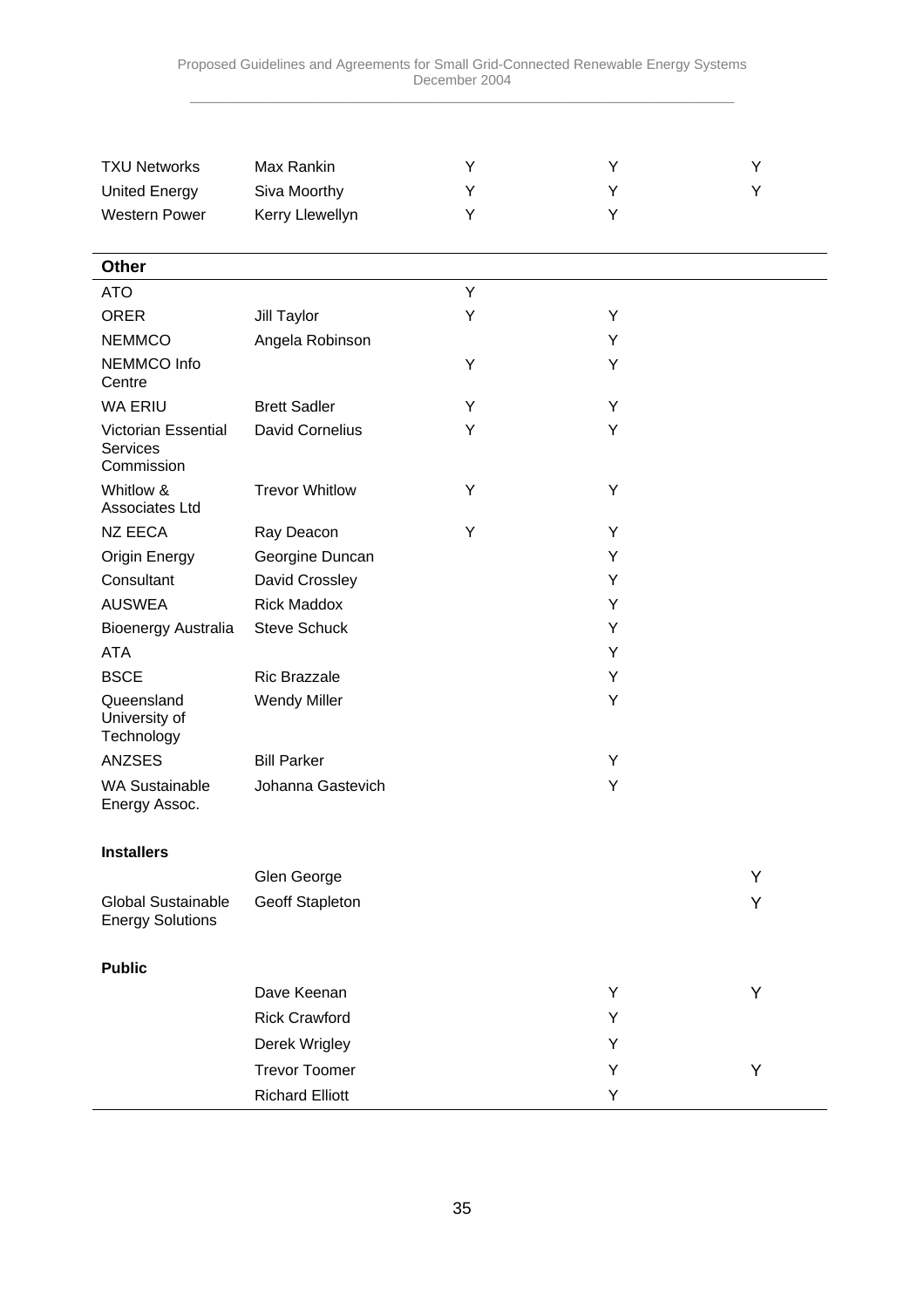# <span id="page-35-0"></span>*6.2 Basic Retailer Documents*

## *6.2.1 Basic Guidelines for Offsetting Electricity Purchase*

# **Customer Guidelines for Offsetting Electricity Generated by a Small-Scale Renewable Energy System Against Imported Electricity**

#### **Introduction**

These guidelines are for small-scale grid-connected renewable energy systems where the existing bidirectional or electronic meter is used to measure electricity exported to the grid (i.e. the meter runs backwards during times of export, and so the exported electricity will be offset against imported electricity). However, if the total exported electricity in a billing period is greater than imported electricity, the system owner will not be paid for net export of electricity (the difference between export and import), instead the difference will be carried forward to the next billing period . The maximum size of systems covered by these guidelines is 2.4 kilowatts (kW) single phase.

#### **Purpose**

It is intended that offsetting electricity generated by your renewable energy system against imports be allowed on the basis that you still require a supply of electricity from [retailer] (i.e. not a standalone system).

The guidelines have been prepared in order to:

- Promote customer installations that increase the amount of electricity generated from renewable sources supplied to the grid
- Define the billing arrangements including the treatment of Renewable Energy Certificates and Green Power Rights.

#### **[retailer] Policy**

[retailer] recognises that many environmentally-conscious customers wish to play their part in reducing the nation's greenhouse gas emissions, much of which are attributable to large coalburning power stations. One way that some customers seek to contribute is by installing small renewable energy systems at their residences or premises. Connection to the grid allows system owners to maximise the output of their system by ensuring generation in excess of their immediate requirements is not wasted, while avoiding battery purchase and maintenance costs. System owners also benefit financially through offsetting electricity imported from the grid, and from the sale of Renewable Energy Certificates.

#### **Application**

Customers seeking to offset electricity generated by a grid-connected renewable energy system must sign a Small Scale Renewable Energy Electricity Offset Agreement. Note that permission to grid-connect must be obtained from the relevant Distributed Network Service Provider, who must forward a copy of its Notice of Approval to [retailer].

## **Renewable Energy System Types**

The types of renewable energy systems covered by these guidelines include:

- Solar (photovoltaic) arrays
- Small wind generators
- Micro hydro generators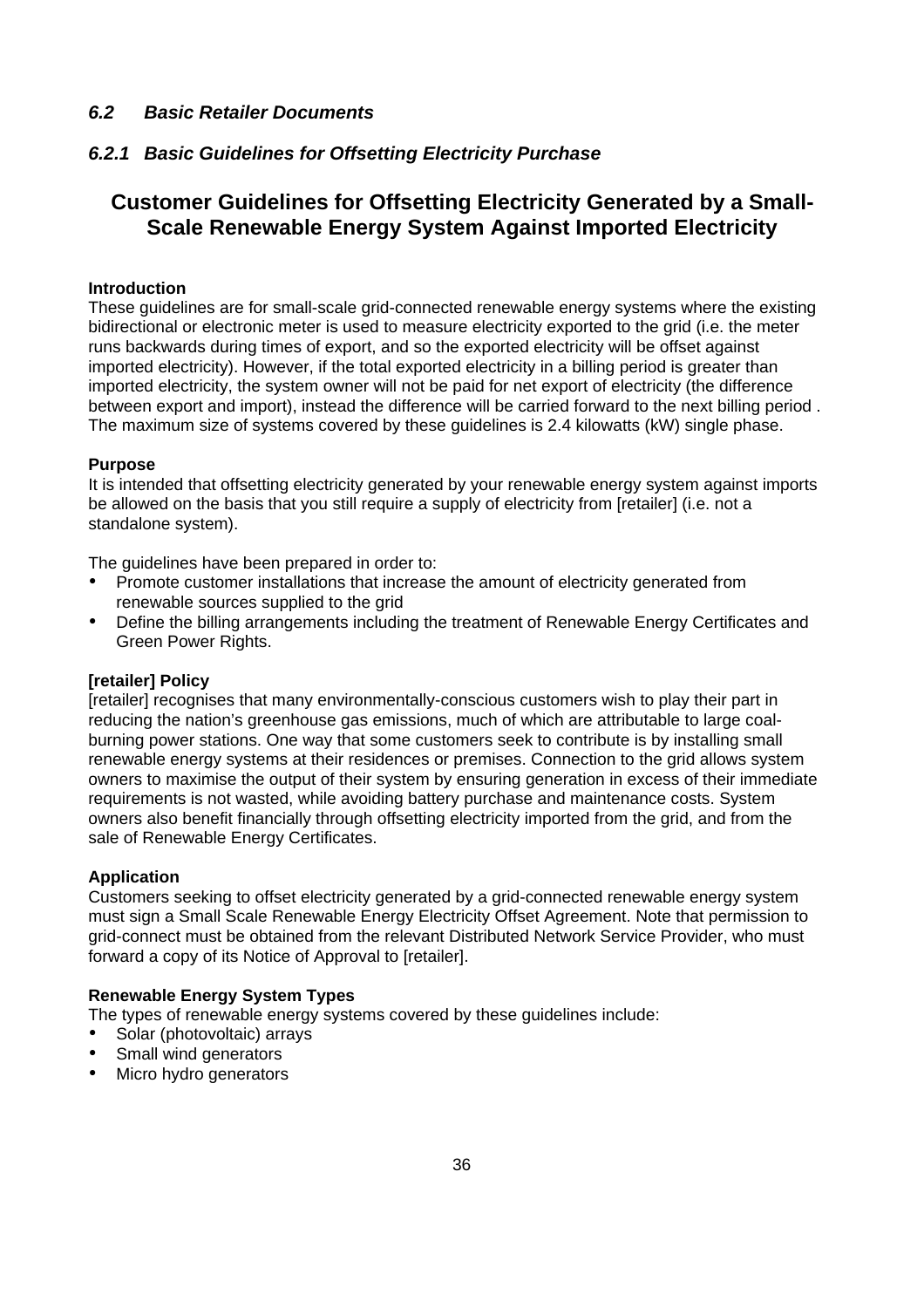## **Planning and Selection**

[retailer] is not able to offer assistance in the planning and selection of your proposed renewable energy system. The Business Council for Sustainable Energy (www.bcse.org.au) has details of accredited installers, suppliers, and consultants who are experienced in this area.

## **[retailer] Responsibilities**

[retailer] is responsible for all billing administration including treatment of Goods and Services Tax, Renewable Energy Certificates and Green Power Rights.

# **Energy Pricing**

The electricity charge to be paid by the customer, including Goods and Services Tax, will be calculated according to the Standard Customer Contract. If the total Export Electricity has been greater than the Import Electricity over the Billing Period, and so the meter has run backwards, the Customer's electricity component of their bill will be zero and they will not be paid for net Export. The Customer will be charged for electricity only once the meter reading is greater than the reading on the last bill where there was net Import.

The standard Service to Property [or equivalent] charge still applies.

# **Renewable Energy Certificates and Green Power Rights**

[retailer] offers to buy the full deemed amount of Renewable Energy Certificates generated by the customer's renewable energy system according to the Office of the Renewable Energy Regulator deeming formula. The price offered for each Renewable Energy Certificate is typically \$37 but may vary with time and will be stated on the Offset Agreement. The customer may choose to sell their Renewable Energy Certificates elsewhere.

[retailer] will assume ownership of any Green Power Rights generated by the customer's renewable energy system, without compensation to the customer. This will occur regardless of whether the customer is purchasing Green Power.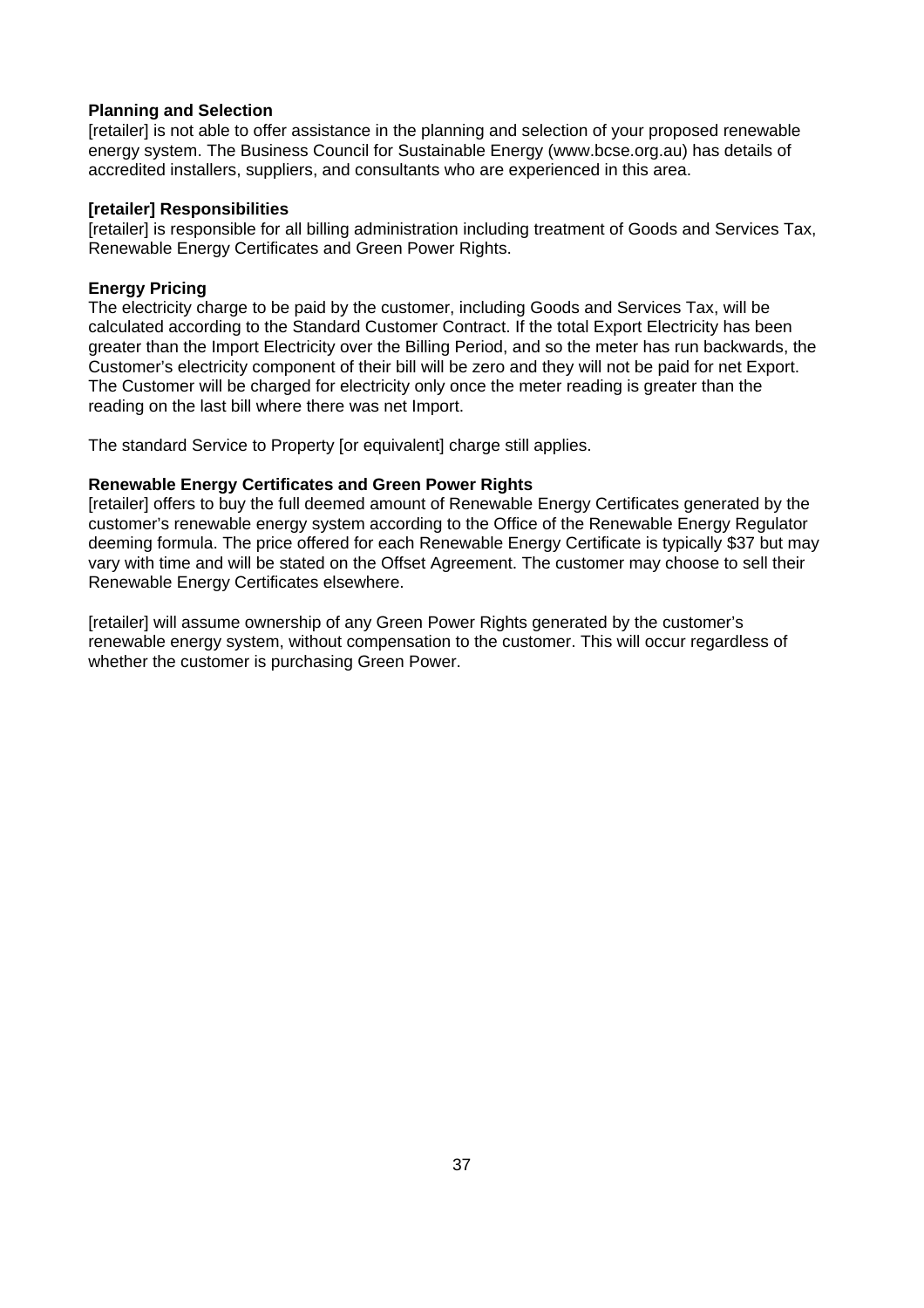# **Process for Offsetting Electricity Generated by a Small-Scale Renewable Energy System to [Retailer]**

## **Step 1**

When you buy a system you should be given a list of accredited installers. The installer you choose can help with all the paperwork described in the following steps.

⇓

## **Step 2**

Your installer will provide you with these Guidelines and two copies of the Offset Agreement, or you can contact [Retailer] and ask that they be mailed to you. They can also be found at [Retailer's website]. This document contains all the information you need to know to offset exported electricity against electricity imported from [Retailer].

⇓

# **Step 3**

Please complete and sign the Offset Agreement and return both copies to [Retailer]. If you have any questions, please contact [Retailer] for clarification. [Retailer] will forward to your Network Service Provider a metering request for them to meter your installation.

# ⇓

## **Step 4**

[Retailer] will offset your exported electricity against imports once it has both Copies of the Offset Agreement, and will forward to you a counter-signed copy of the Offset Agreement for your use.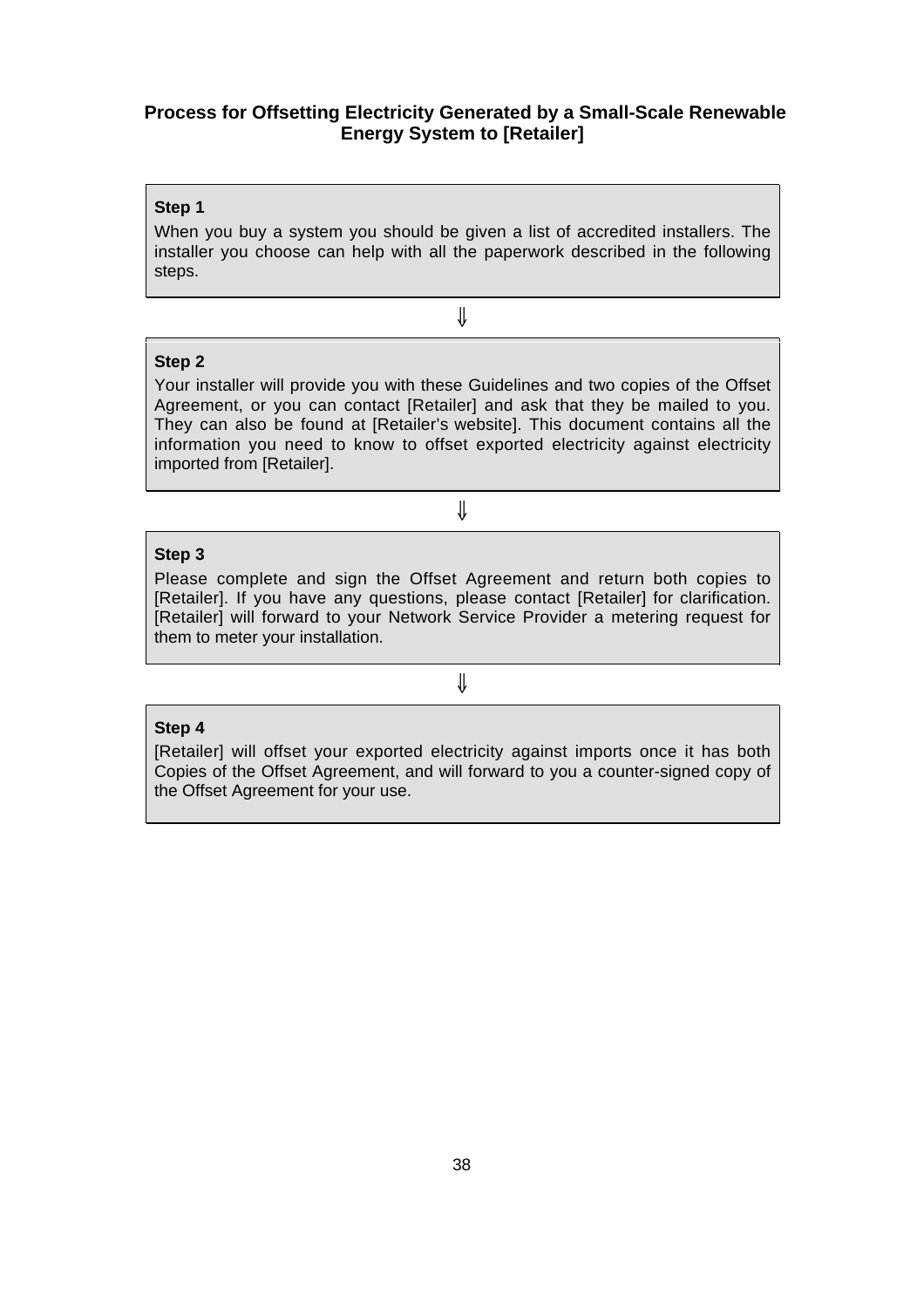# *6.2.2 Basic Electricity Offset Agreement*

# **ATTACHMENT X:**

# **SMALL SCALE RENEWABLE ENERGY ELECTRICITY OFFSET AGREEMENT**

|   | <b>Schedule</b>                                          |  |
|---|----------------------------------------------------------|--|
| 1 | National Metering Identifier<br>(NMI)                    |  |
| 2 | Commencement date                                        |  |
| 3 | Capacity (kW) of renewable<br>energy system              |  |
| 4 | Type of Renewable Energy<br>System (PV, wind, etc.)      |  |
| 5 | Deemed number of Renewable<br><b>Energy Certificates</b> |  |
| 6 | Value of each deemed<br>Renewable Energy Certificate     |  |
| 7 | Name of Distributed Network<br>Service Provider          |  |

Signature of Customer:..................................................................................

Name: ...........................................................................................................

Date: ..................................................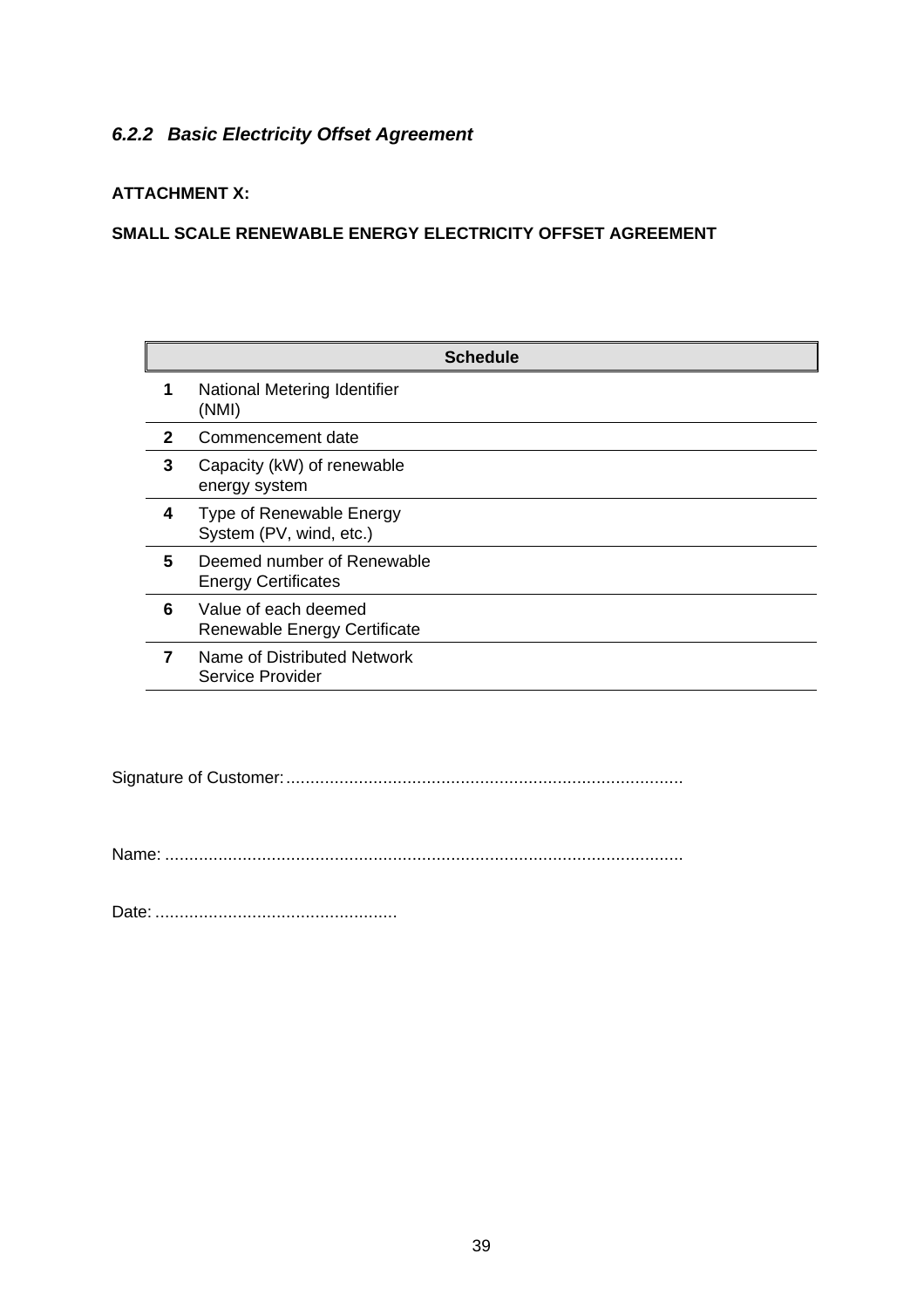# 1. **Introduction**

- 1.1 This Offset Agreement is an extension of the existing Standard Customer Contract.
- 1.2 This agreement sets out the terms on which [the Retailer] consents to offset any electricity exported by the Renewable Energy System at the Premises against imported electricity, as well as any related credits such as Renewable Energy Certificates or Green Power Rights.

# 2. **System Size**

2.1 The Customer shall ensure that the power rating of the Renewable Energy System is no greater than 2.4 kW (single phase).

# 3. **Export Credits**

- 3.1 The electricity charge to be paid will be calculated according to the Standard Customer Contract. If the total Export Electricity has been greater than the Import Electricity over the Billing Period, and so the meter has run backwards, the energy component of the Customer's electricity bill will be zero and they will not be paid for net Export. The Customer will be charged for electricity only once the meter reading is greater than the reading on the last bill where there was net Import.
- 3.2 The standard Service to Property [or equivalent] charge still applies.
- 3.3 Goods and Services Tax shall be applied to the measurable flow of electricity according to law.

# 4. **Renewable Energy Certificates**

- 4.1 The parties agree that all right, title and interest in and to any Renewable Energy Certificates issued to, held by or entitled to be held by, the Customer in respect of the generation of electricity from the Renewable Energy System during the Term, shall be retained by the Customer for their unconditional absolute use and benefit as and when they are issued or when they otherwise vest in or accrue to the Customer.
- 4.2 [the Retailer] offers to purchase, from the Customer, all Renewable Energy Certificates generated by the Renewable Energy System according to the deeming formula used by the Office of the Renewable Energy Regulator on the date this Agreement is signed by the Customer (as per schedule 5). This purchase shall occur without the Customer having to register their Renewable Energy System with the Office of the Renewable Energy Regulator.
- 4.3 Each Renewable Energy Certificate purchased by [the Retailer] from the Customer shall have the value stated in schedule 6.
- 4.4 The Customer reserves the right to sell the Renewable Energy Certificates generated by their Renewable Energy System to any other party as determined by law.

# 5. **Green Power Rights**

5.1 The Customer shall obtain, with [the Retailer]'s reasonable assistance, National Green Power Accreditation Program approval of the Renewable Energy System and: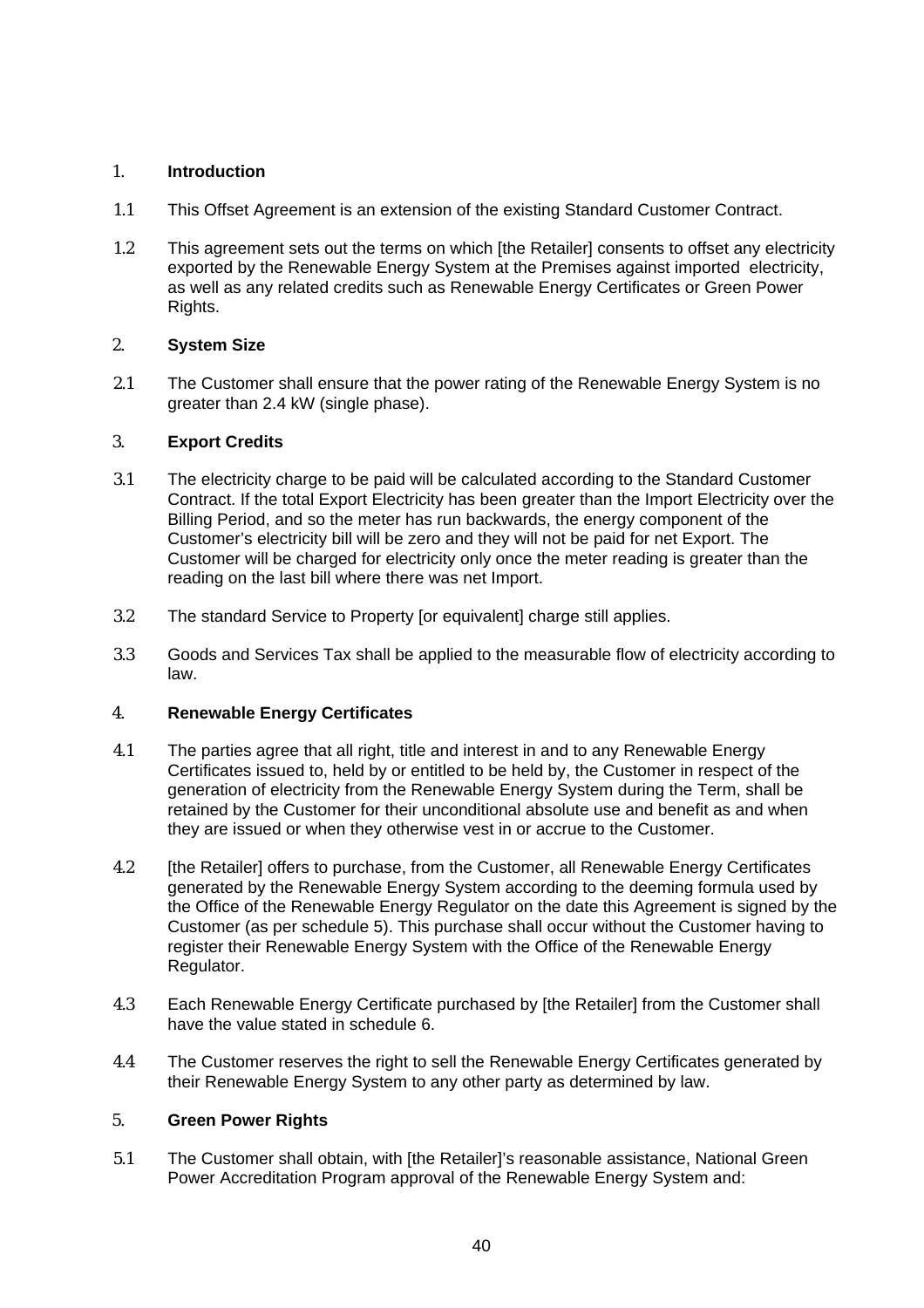- (a) maintain the National Green Power Accreditation Program approval during the term of this Agreement;
- (b) allow [the Retailer] to publish descriptions from time to time (including by way of specific reference to the Renewable Energy System by name) of the means by which electricity is generated by the Renewable Energy System;
- (c) authorise the National Green Power Accreditation Program to provide from time to time to [the Retailer], independent confirmation that you hold the National Green Power Accreditation Program Approval with respect to the Renewable Energy System; and
- 5.2 The parties agree that once the National Green Power Accreditation Program approval referred to in clause 5.1 has been obtained, all right, title and interest in and to any Green Power Rights issued to, held by or entitled to be held by, the Customer in respect of the generation of electricity from the Renewable Energy System during the Term, shall be transferred to [the Retailer] for no consideration for [the Retailer]'s unconditional absolute use and benefit as and when they are issued or when they otherwise vest in or accrue to the Customer.

## 6. **Term and Termination**

- 6.1 This Agreement commences on the Commencement date (schedule 2), and shall remain in operation indefinitely, or until it is earlier terminated in accordance with one of the following provisions.
	- (a) If the Customer no longer wishes to participate under the terms of this Agreement, the Customer may terminate this Agreement by giving one month advance written notice to [the Retailer].
	- (b) [the Retailer] may terminate this Agreement in the event that the Customer is in breach of this Agreement or the Standard Customer Contract, and the breach remains unremedied for one month after the Customer has been notified in writing of the breach.
	- (c) This Agreement may be terminated at any time upon mutual agreement between the parties.

# 7. **Liability**

The Customer acknowledges that [the Retailer] shall not be liable for any loss, damage or injury that may occur or that is attributable to the installation and operation of the Renewable Energy System at the Premises.

# 8. **Definitions**

In this Agreement, the following definitions apply:

"**Billing Period**" means the period for the billing of electricity sales by [the Retailer] to the Customer under the Standard Customer Contract. Unless otherwise stated the Billing Period is three months.

"**Customer Contract**" means the "customer contract" (as that term is defined in the Act) in respect of the Premises.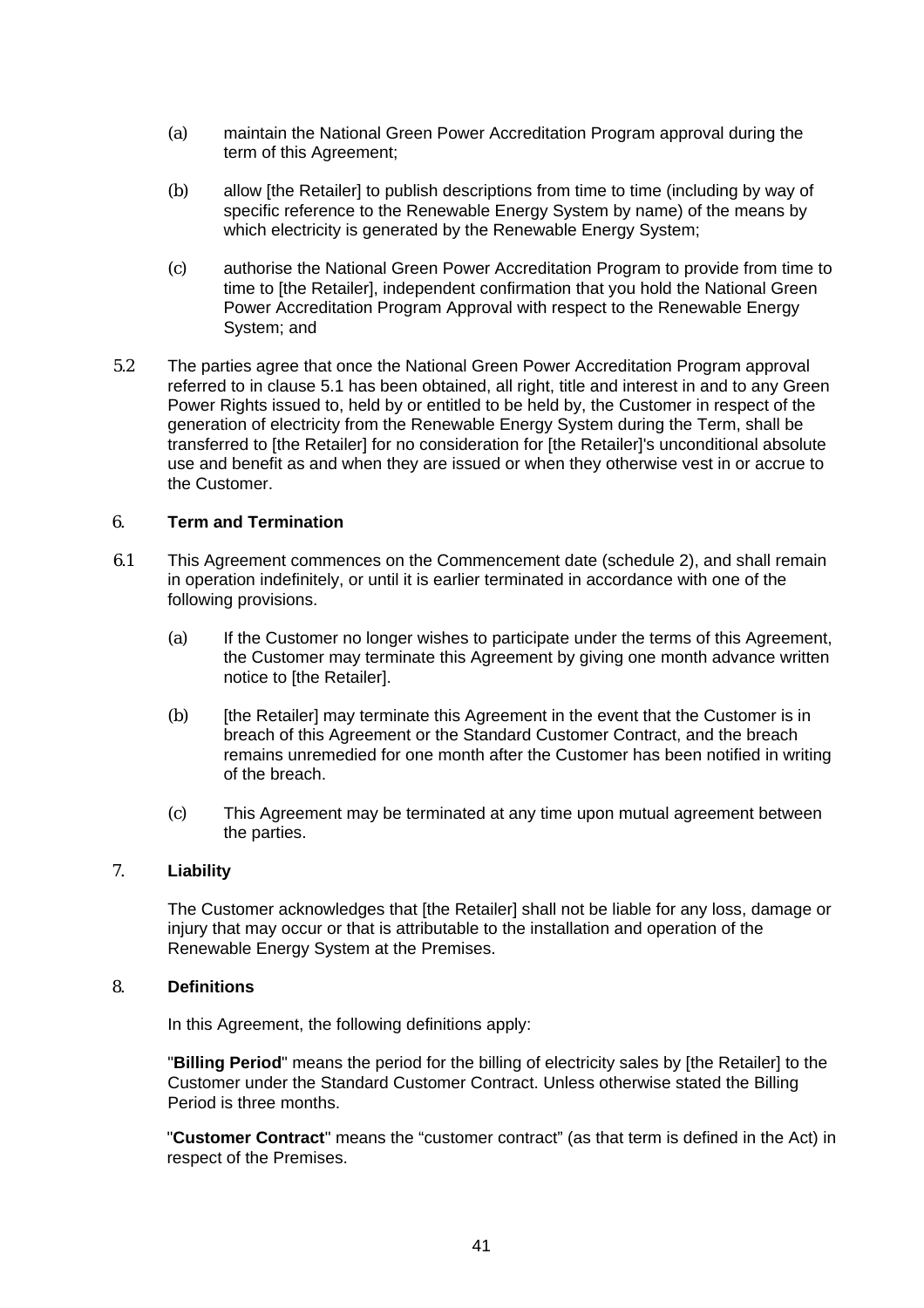"**Export Electricity**" means the quantity of electricity generated from the Renewable Energy System at the Premises which is exported into the Supply Network.

"**Green Power**" means the Green Power Scheme as defined by the most recent National Green Power Accreditation Program Accreditation Document.

"**Green Power Right**" means the Green Power Scheme as defined by the most recent National Green Power Accreditation Program Accreditation Document".

"**Import Electricity**" means the quantity of electricity sold by [the Retailer] to the Customer under the Standard Customer Contract.

"**Premises**" has the meaning given to the term in the *Electricity Act* 1994 and at which the Customer proposes to install the Renewable Energy System.

"**Renewable Energy Certificate**" means the Renewable Energy Certificate as defined by the Commonwealth *Renewable Energy (Electricity) Act 2000* that relates to the Mandatory Renewable Energy Target.

"**Schedule**" means the schedule at the start of this Agreement.

"**Standard Customer Contract**" has the meaning in the *Electricity Act 1994.*

"**Supply Network**" has the meaning given to the term in the *Electricity Act* 1994.

"**Term**" is the period of time set out in clause 6.1.

**EXECUTED** as an agreement**.**

**SIGNED** for & on behalf of **[the Retailer]** by**:** Signature:

Signature of witness

| Name: |
|-------|
| Date: |

Name of witness

**SIGNED** by the Customer Signature:

Signature of witness

Name of witness

Name: Date: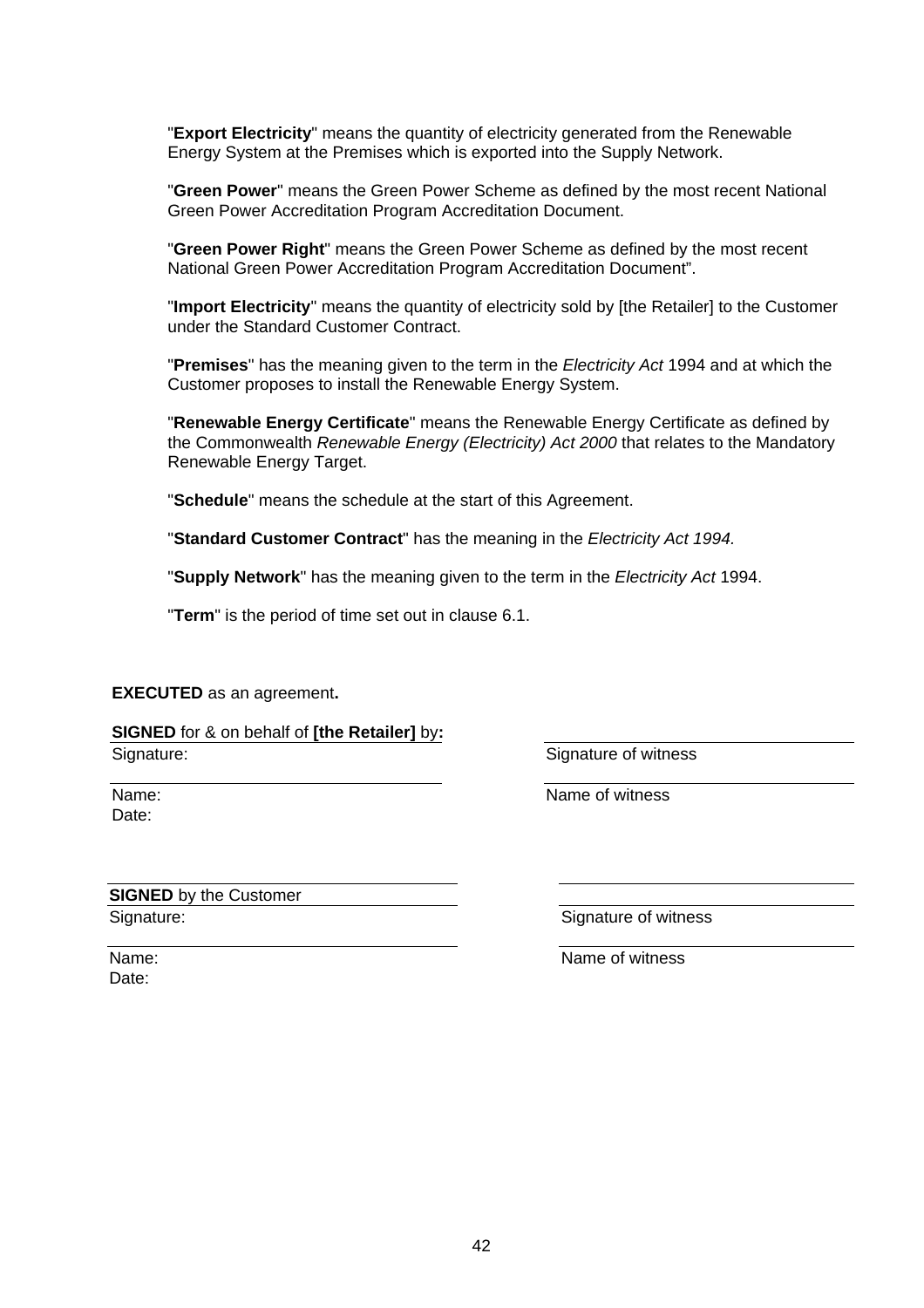## *6.3 Basic Distributed Network Service Provider Documents*

## *6.3.1 Basic Guidelines for Grid-Connection*

# **Customer Guidelines for Grid-Connection of a Small-Scale Renewable Energy System where Export is Offset Against Import**

## **Introduction**

These guidelines are for small-scale grid-connected renewable energy systems where the existing bidirectional or electronic meter is used to measure electricity exported to the grid (i.e. the meter runs backwards during times of export, and so the exported electricity will be offset against imported electricity). However, if the total exported electricity in a billing period is greater than imported electricity, the system owner will not be paid for net export of electricity (the difference between export import), instead the difference will be carried forward to the next billing period.

The renewable energy system is limited to 2.4 kilowatts (kW) single phase, and must be connected to the [Distributed Network Service Provider] grid via electronic DC/AC inverters. The guidelines do not cover engine-driven generators.

## **Purpose**

It is intended that such renewable energy systems be allowed to be connected to the grid on the basis that you still require a supply of electricity from the [Distributed Network Service Provider] grid (i.e. not a standalone system).

The quidelines have been prepared in order to:

- Promote customer installations that are safe for both the customer and for [Distributed Network Service Provider] line maintenance personnel
- Protect customer installations against damage under fault conditions
- Ensure that other [Distributed Network Service Provider] customers are not exposed to hazards or to disruptions of supply.

The primary concern of [Distributed Network Service Provider] is with the mains wiring and inverter, which provide the interface with the [Distributed Network Service Provider] grid, and which must be approved by [Distributed Network Service Provider]. The DC wiring of the renewable energy system and any batteries are the customer's responsibility, but must meet relevant Australian Standards and be installed by accredited personnel.

## **[Distributed Network Service Provider] Policy**

[Distributed Network Service Provider] recognises that many environmentally-conscious customers wish to play their part in reducing the nation's greenhouse gas emissions, much of which are attributable to large coal-burning power stations. One way that some customers seek to contribute is by installing small renewable energy systems at their residences or premises. Connection to the grid allows system owners to maximise the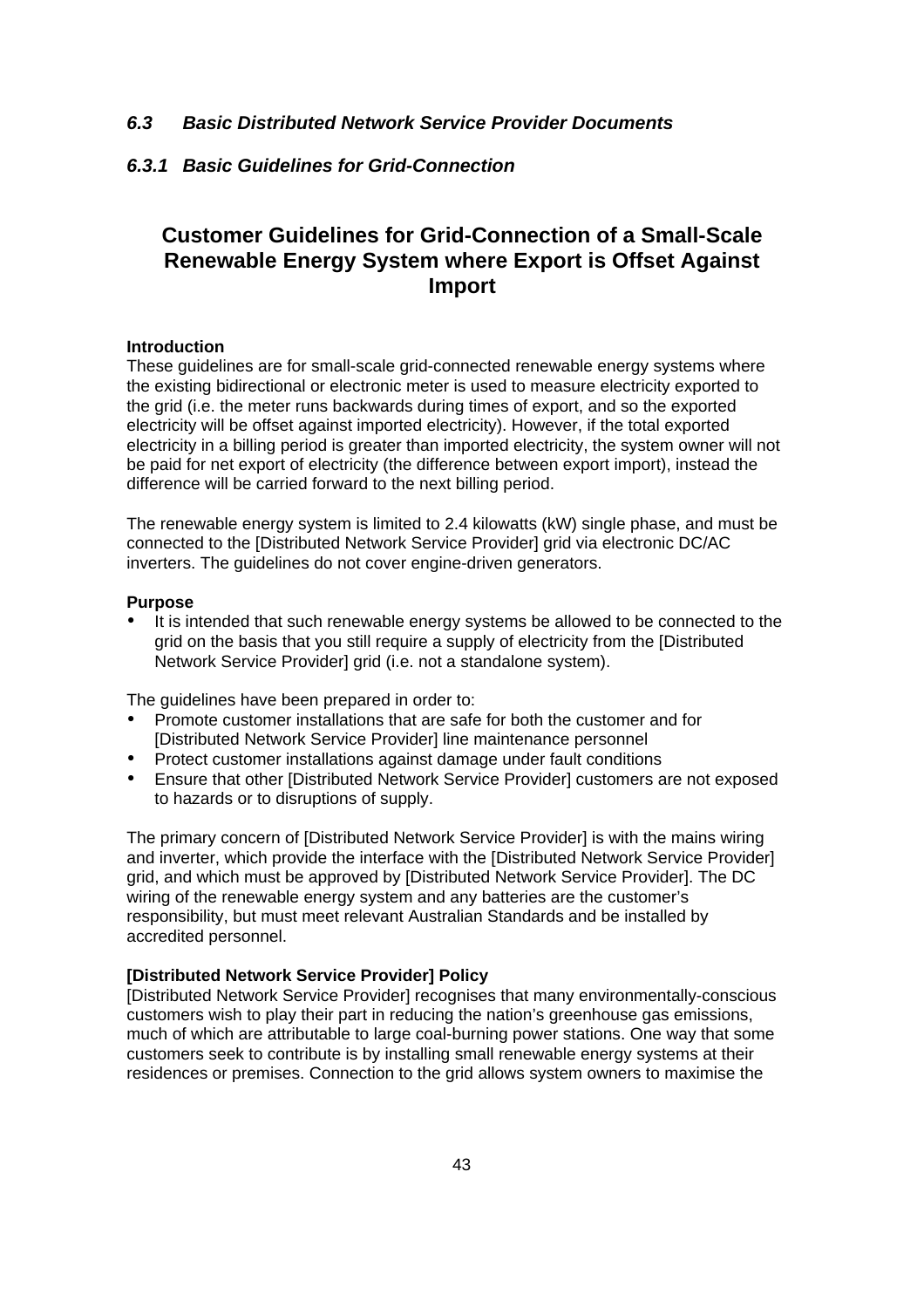output of their system by ensuring generation in excess of immediate requirements is not wasted, while avoiding battery purchase and maintenance costs.

## **Application**

Customers seeking to install inverter-connected renewable energy systems must sign a Small Scale Renewable Energy Electricity Connection Agreement. You will need to provide the name of your electricity retailer. [Distributed Network Service Provider] will forward a copy of its Notice of Approval to the nominated retailer.

## **Renewable Energy System Types**

The types of renewable energy systems covered by these guidelines include:

- Solar (photovoltaic) arrays
- Small wind generators
- Micro hydro generators

All of these generally produce DC (direct current) electricity and must transmit their generated electricity via DC-to-AC (alternating current) sine wave inverters.

## **Planning and Selection**

[Distributed Network Service Provider]'s main involvement with local generation is with the mains wiring and the sine wave inverter, which provides the interface with the grid. [Distributed Network Service Provider] is not able to offer assistance in the planning and selection of your proposed renewable energy system other than the inverter. The Business Council for Sustainable Energy (www.bcse.org.au) has details of Accredited Installers, Suppliers, and Consultants who are experienced in this area.

## **Relevant Standards and Guidelines**

- [insert relevant State or Territory jurisdictional requirements]
- AS/NZS 3000:2000 Australian/New Zealand Wiring Rules, published by Standards Australia
- Australian Standard AS 4777:2002 Grid Connection of Energy Systems via Inverters
	- AS 4777.1-2002 Part 1: Installation requirements
	- AS 4777.2-2002 Part 2: Inverter requirements
	- AS 4777.3-2002 Part 3: Grid protection requirements

### **Inverter Requirements**

The electronic sine wave inverter must be of the grid-interactive type and must comply with AS 4777.2, which ensures it meets minimum safety and performance standards.

An important safety requirement for the inverter is that it must be prevented from backfeeding into the [Distributed Network Service Provider] network if the grid supply is externally de-energised. It should also be capable of restarting within a short period after the external grid supply is restored.

## **Installation and Connection to Grid**

Installation of the renewable energy system should always be carried out strictly in accordance with the manufacturer's recommendations, and comply with AS 4777:2002. It must also meet any requirements of your local council's planning and building departments, such as heritage regulations.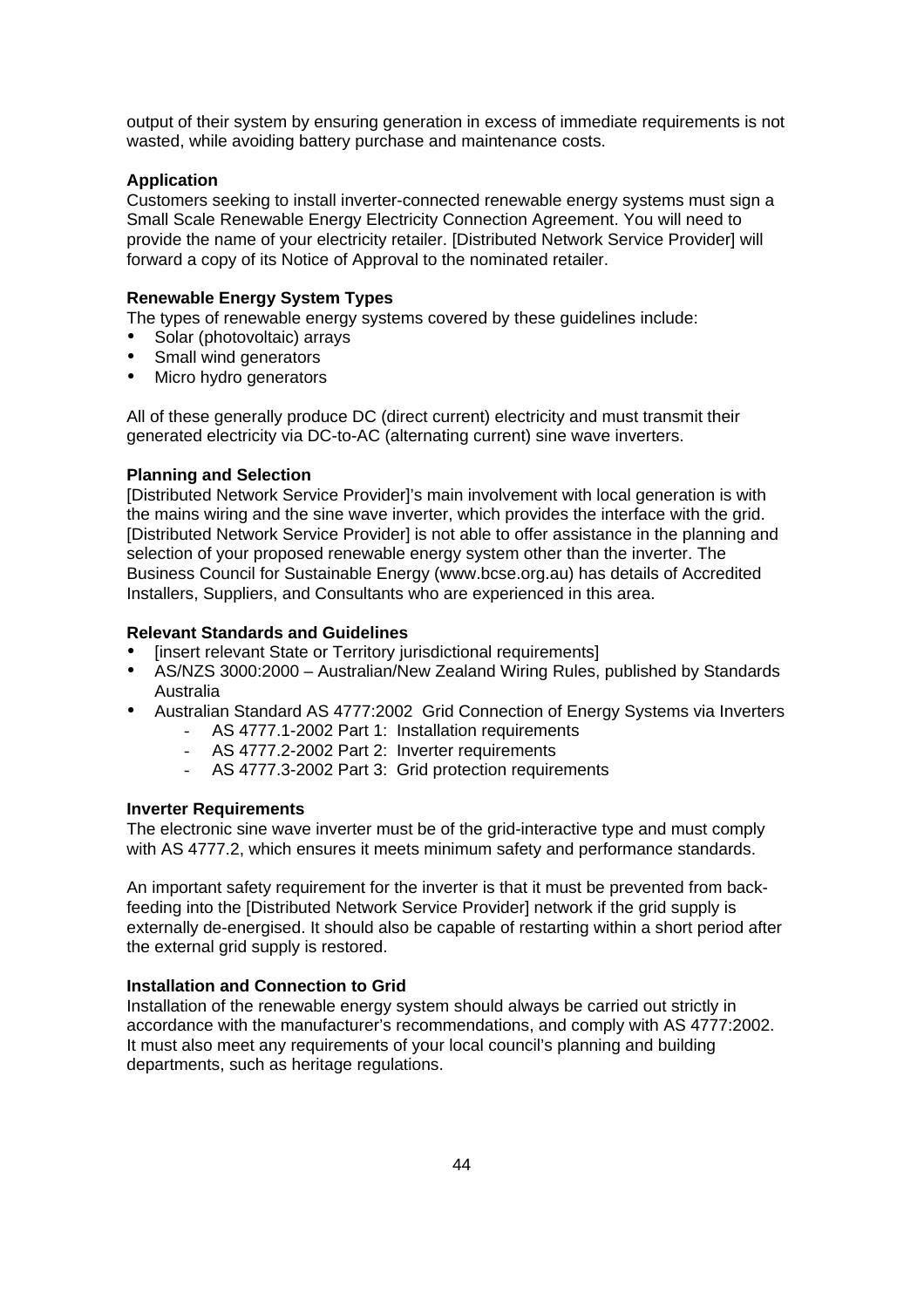Your system installer, or another electrical contractor licensed by [insert appropriate State or Territory Government department eg. in NSW is the Dept. of Fair Trading] must carry out the electrical cabling and connection to your switchboard. The metering connection will be undertaken by EITHER your system installer as long as they have been appropriately trained by [Distributed Network Service Provider] OR [Distributed Network Service Provider] on advice from your installer that the system installation is complete. The wiring and equipment must be in accordance with the SAA Wiring Rules (AS/NZS 3000:2000) and with the [insert relevant jurisdictional regulations].

## **[Distributed Network Service Provider] Responsibilities**

[Distributed Network Service Provider] must safeguard the safety of its employees and others who carry out work on its distribution network. [Distributed Network Service Provider] therefore reserves the right to inspect your installation by prior arrangement to ensure that it does not pose a hazard.

[Distributed Network Service Provider] may be obliged to disconnect your renewable energy system if it is causing nuisance to other customers connected to the grid. This is unlikely if an approved inverter is used.

#### **Customer Responsibilities**

The customer is responsible for the safe installation, operation and maintenance of the renewable energy system. The installation must conform to Australian standards AS/NZ 3000:2000, and AS 4777:2002. Your equipment should be regularly inspected and maintained in accordance with the manufacturer's and installer's instructions.

The customer is responsible for the safety of any person operating or maintaining generating equipment and accessories on the premises. The installer is responsible for fitting adequate protective devices to prevent damage to their renewable energy system under conditions of short circuit, voltage surge or other faults.

## **Insurance**

Some household insurance policies do not cover the failure of electrical devices such as inverters. The renewable energy system may need to be separately specified on your insurance policy. You are advised to contact your own insurance company to check coverage. You do not need to take out public liability insurance to cover any negative impact on grid power quality. However, in the Connection Agreement, you will be required to indemnify [Distributed Network Service Provider] against any breach of relevant Guidelines, Standards and Codes, and against any loss or damage occasioned to the Distributed Network Service Provider or third parties resulting from the connection of the installation to their distribution system.

## **Energy Pricing, Renewable Energy Certificates, and Green Power Rights**

The value to the customer of kilowatt hours (kWh) electricity generated by their renewable energy system will be determined by the relevant electricity Retailer. The agreement with the Retailer will also determine allocation and pricing of any Renewable Energy Certificates, or Green Power Rights associated with the renewable energy system.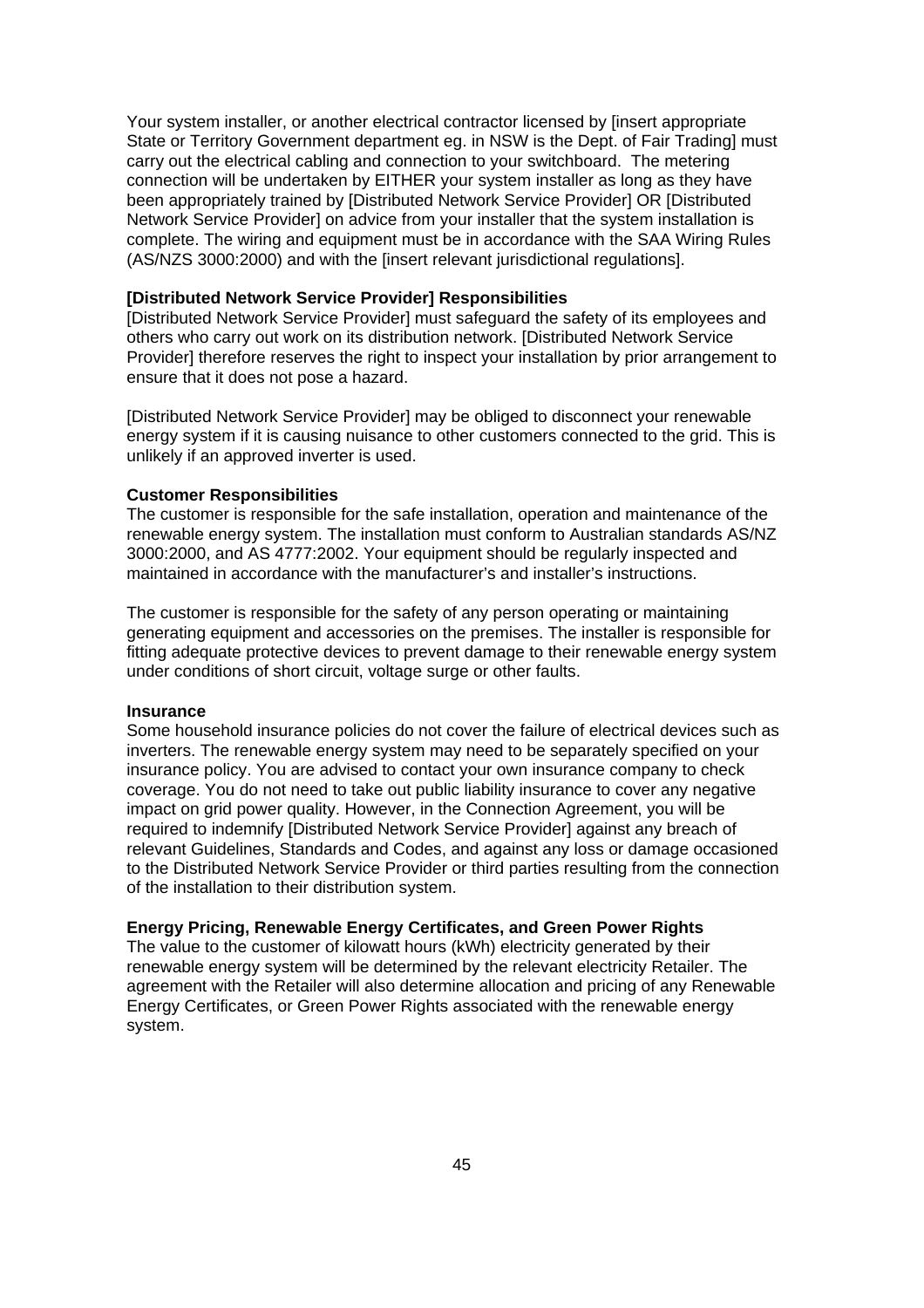# **Process for Connecting a Small-Scale Renewable Energy System to the [Distributed Network Service Provider] Grid**

## **Step 1**

When you buy a system you should be given a list of accredited installers. The installer you choose can help with all the paperwork described in the following steps.

⇓

# **Step 2**

Your installer will provide you with these Guidelines and two copies of the Connection Agreement, or you can contact [Distributed Network Service Provider] and ask that they be mailed to you. They can also be found at [Distributed Network Service Provider's website]. This document contains all the information you need to know to arrange for connection of your system to the Grid.

⇓

## **Step 3**

Please complete and sign the Connection Agreement and return both copies to [Distributed Network Service Provider]. If you have any questions, please contact [Distributed Network Service Provider] for clarification. You will need to arrange for your Retailer to forward to [Distributed Network Service Provider] a metering request for [Distributed Network Service Provider] to meter your installation.

# ⇓

### **Step 4**

[Distributed Network Service Provider] will meter your installation once it has the following documents:

• Both Copies of the Connection Agreement

• A metering request from your Retailer

[Distributed Network Service Provider] will forward to you a counter-signed copy of the Connection Agreement for your use.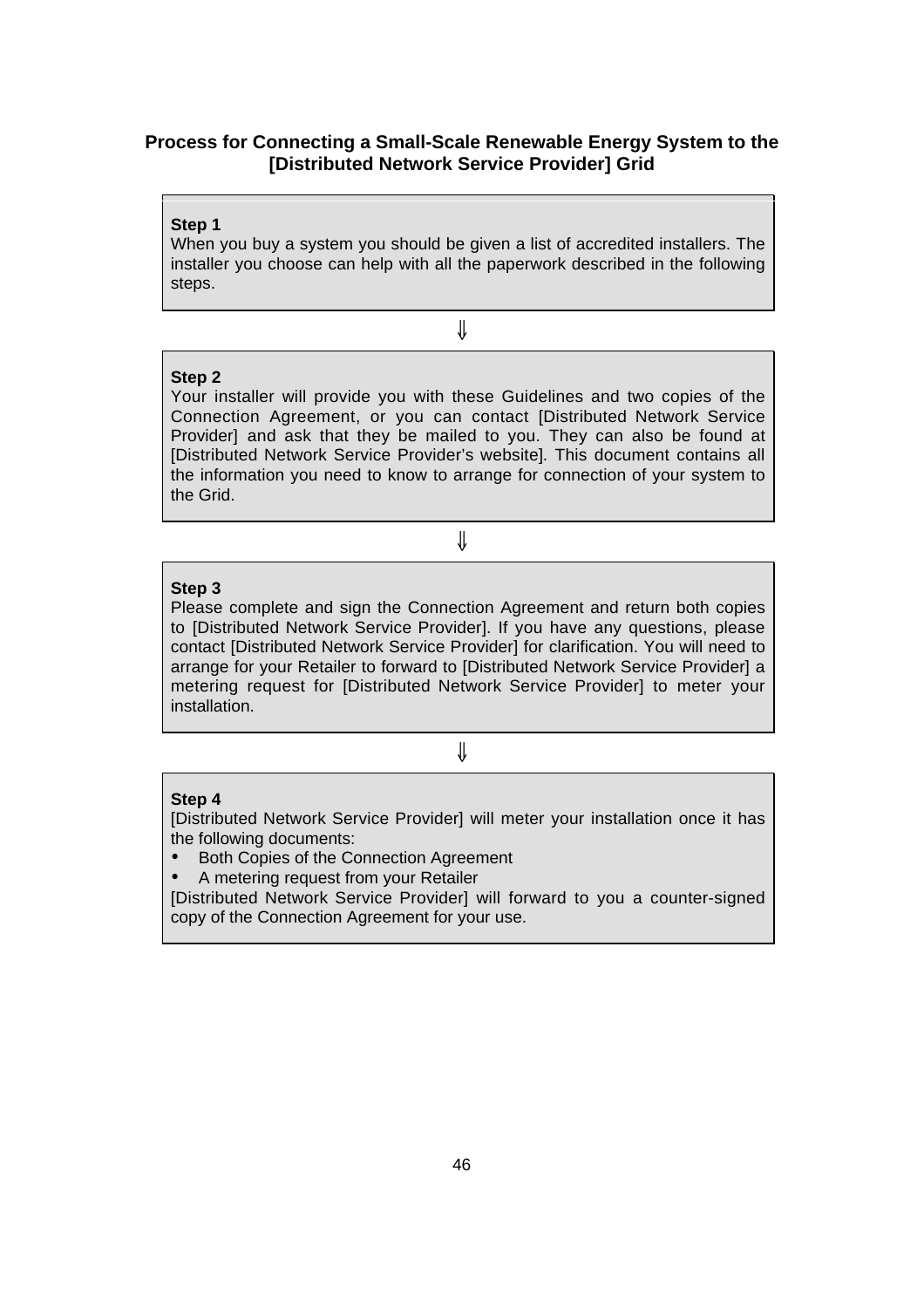# *6.3.2 Basic Grid-Connection Agreement*

# **ATTACHMENT X:**

# **SMALL SCALE RENEWABLE ENERGY GRID-CONNECTION AGREEMENT WHERE EXPORT IS OFFSET AGAINST IMPORT**

| <b>Schedule</b> |                                                     |  |
|-----------------|-----------------------------------------------------|--|
| 1               | National Metering Identifier (NMI)                  |  |
| 2               | Commencement date                                   |  |
| 3               | Capacity (kW) of renewable<br>energy system         |  |
| 4               | Type of Renewable Energy<br>System (PV, wind, etc.) |  |

Signature of Customer:..................................................................................

Name: ...........................................................................................................

Date: ..................................................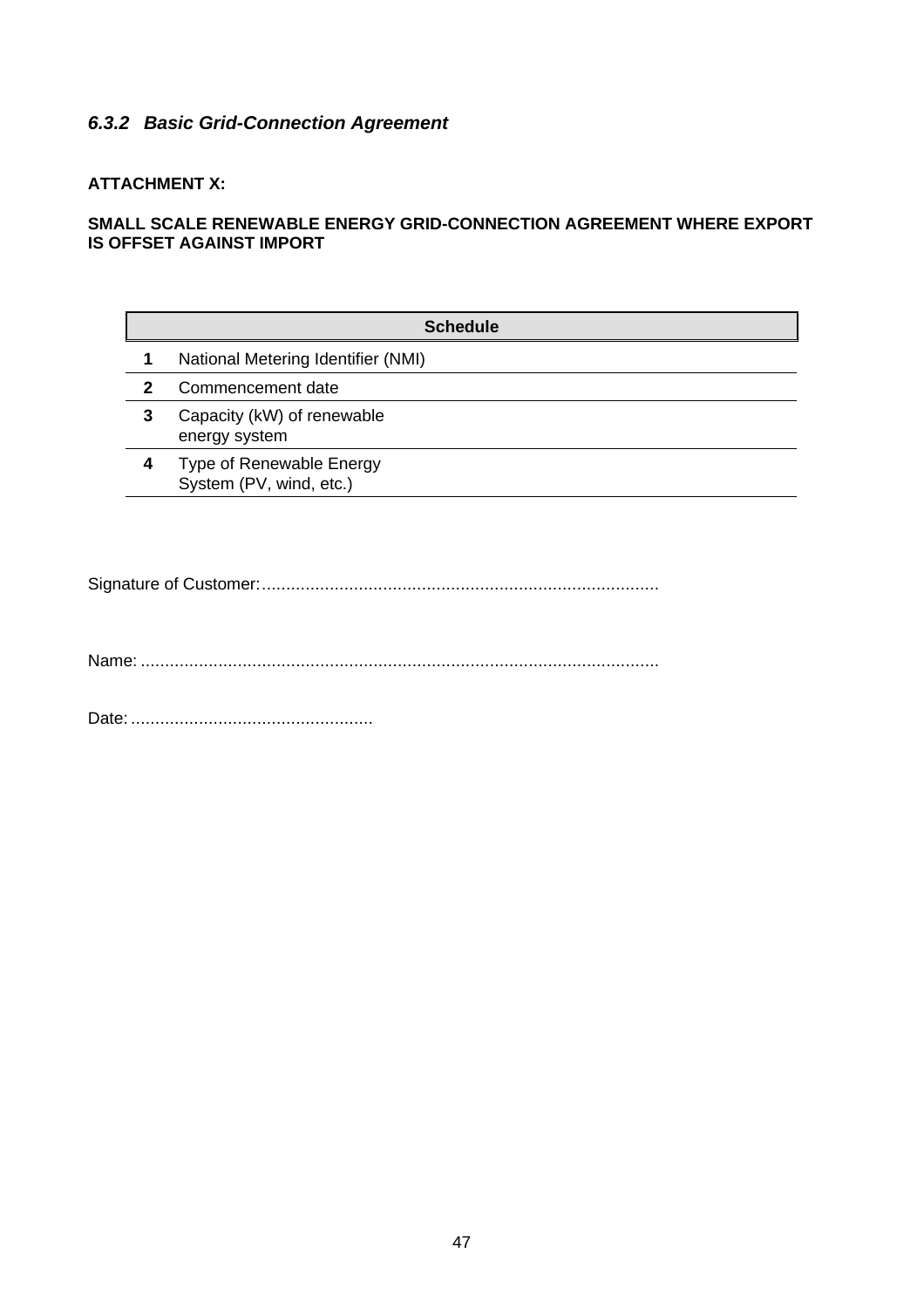# 1 **Introduction**

- 1.1 This Connection Agreement is an extension of the existing Standard Customer Contract.
- 1.2 This agreement sets out the terms on which [the Distributed Network Service Provider] consents to connection of the Renewable Energy System at the Premises to their Supply Network.

# 2 **System Size Requirements**

2.1 The Customer shall ensure that the power rating of the Renewable Energy System is no greater than 2.4 kW (single phase).

# 3 **Customer's Obligations**

[the Distributed Network Service Provider]'s consent under this Agreement is conditional upon:

- (a) The Renewable Energy System complying with AS 4777:2002 Grid Connection of Energy Systems via Inverters.
- (b) The wiring and equipment being in accordance with the Australian/New Zealand Wiring Rules (AS/NZS 3000:2000).
- (c) The Renewable Energy System complying with [insert any relevant State or Territory jurisdictional requirements].
- (d) The Renewable Energy System having been installed by a Business Council for Sustainable Energy-accredited electrical contractor licensed by [insert the appropriate State or Territory Government department eg. in NSW is the Dept. of Fair Trading], and the metering connection having been installed and checked according to the requirements of [insert the jurisdictional regulator or appropriate State or Territory Government department] prior to connection to your main switchboard.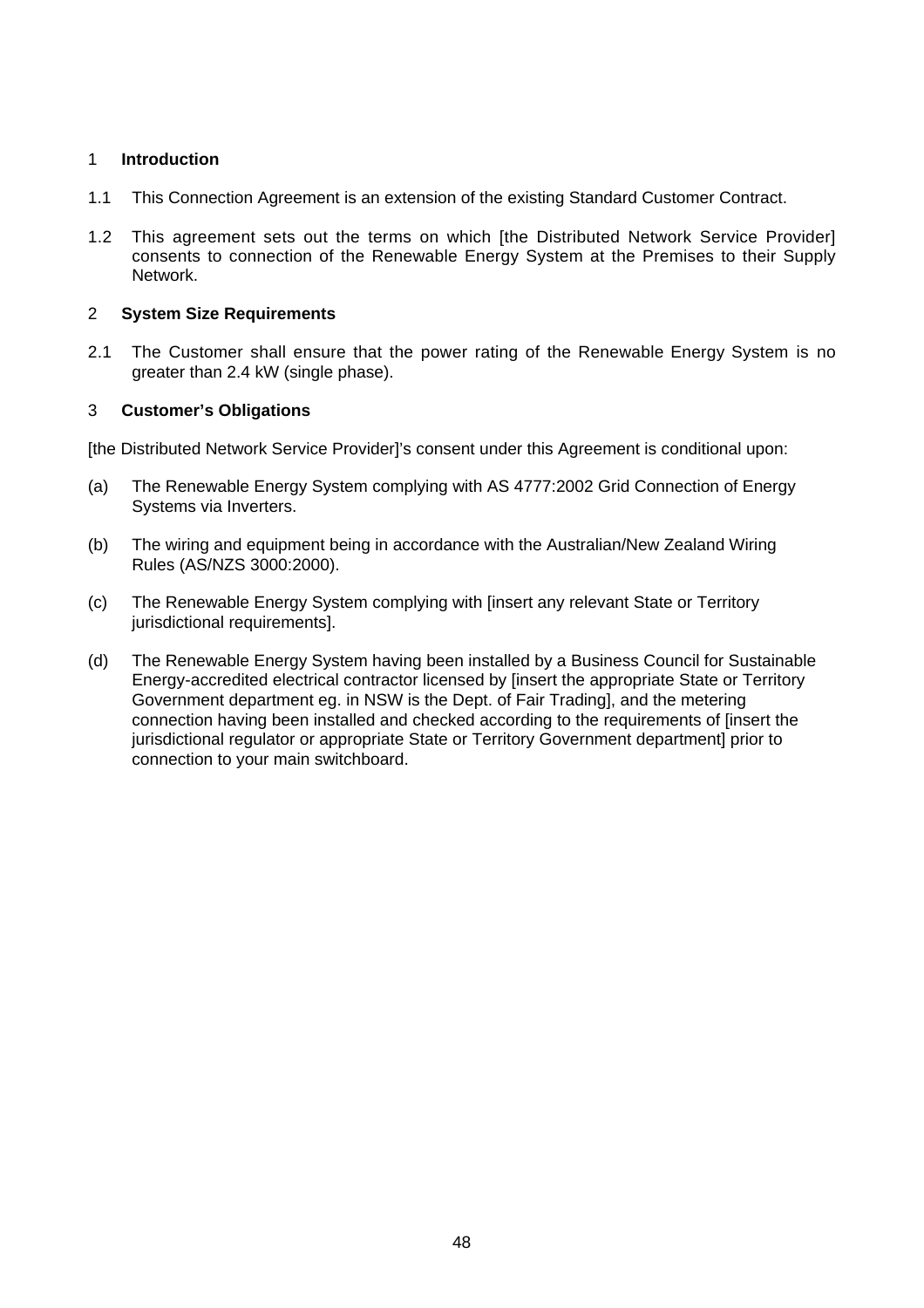# 4 **Metering**

4.1 No metering equipment in addition to the existing metering equipment at the Premises is required.

# 5 **Access**

- 5.1 The Customer consents to allow [the Distributed Network Service Provider], access to disconnect the interconnection facilities, without notice, in an emergency situation.
- 5.2 The Customer consents to allow [the Distributed Network Service Provider], access to inspect protective devices on the Renewable Energy System or metering equipment.

# 6 **Operating Procedure**

- 6.1 The Renewable Energy System may be taken off-line and disconnected from the Supply Network by the Customer or [the Distributed Network Service Provider] for operational reasons or for planned maintenance.
- 6.2 In the event that the Supply Network is unable to accept electricity generated by the Customer for any reason, no compensation shall be payable by [the Distributed Network Service Provider].

# 7 **Disconnection by [the Distributed Network Service Provider]**

- 7.1 [the Distributed Network Service Provider] may disconnect the Renewable Energy System if connection would breach technical or safety requirements under the Act or this Agreement.
- 7.2 [the Distributed Network Service Provider] may disconnect the Renewable Energy System if connection would in its reasonable opinion unreasonably interfere with the connection or supply of electricity to other customers.

# 8 **Safety**

The Customer shall:

- (a) install and maintain the Renewable Energy System and associated equipment in safe working order at all times that it is connected and in accordance with the requirements of this Agreement;
- (b) keep a copy of the Renewable Energy System operations manual, including detailed isolation procedures, in the main switchboard at all times; and
- (c) comply with the reasonable directions of [the Distributed Network Service Provider] in order to secure the safety and stable parallel operation of [the Distributed Network Service Provider]'s supply network and the Renewable Energy System.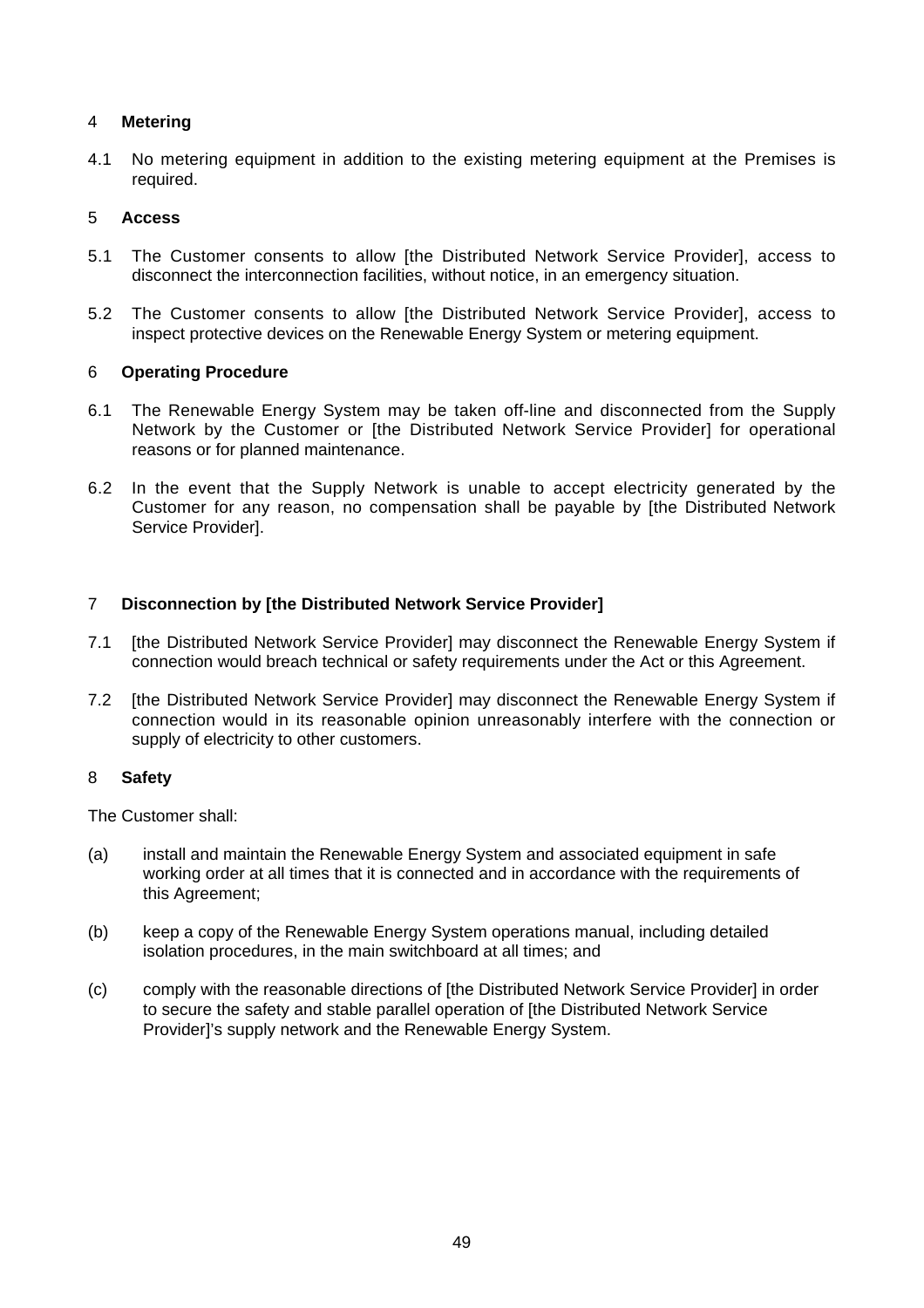# 9 **Customer Obligations**

9.1 The Customer shall, if the Renewable Energy System remains operational at the Premises, advise any subsequent occupant of the Premises of the requirement to enter into a new consent agreement with the [the Distributed Network Service Provider].

# 10 **Term and Termination**

- 10.1 This Agreement commences on the Commencement date (schedule 2), and shall remain in operation indefinitely, or until it is earlier terminated in accordance with one of the following provisions.
- (a) If the Customer no longer wishes to participate under the terms of this Agreement, the Customer may terminate this Agreement by giving one month advance written notice to [the Distributed Network Service Provider].
- (b) [the Distributed Network Service Provider] may terminate this Agreement in the event that the Customer is in breach of this Agreement or the Customer Contract, and the breach remains unremedied for one month after the Customer has been notified in writing of the breach.
- (c) [the Distributed Network Service Provider] may disconnect the Renewable Energy System at any time as permitted by law and with appropriate notice, and provision of reasonable cause, to the customer, in which case this Agreement shall terminate forthwith upon disconnection.
- (d) This Agreement may be terminated at any time upon mutual agreement between the parties.

## 11 **Liability**

- 11.1 The Customer acknowledges that [the Distributed Network Service Provider] shall not be liable for any breach of relevant Guidelines, Standards and Codes, nor any loss, damage or injury that may occur that is attributable to the installation and operation of the Renewable Energy System at the Premises.
- 11.2 The parties acknowledge that the Customer is responsible for any insurance costs associated with their obligations or possible liability under this Agreement.

## 12 **Definitions**

In this Agreement the following definitions apply.

"**Act**" meansthe *Electricity Act 1994*.

**"Account Number "** means the electricity account number for the premises.

"**Customer Contract**" means the "customer contract" (as that term is defined in the Act) in respect of the Premises.

"**Premises**" means the premises (as that term is defined in the Act), at which the Customer proposes to install the Renewable Energy System.

"**Renewable Energy System**" means a renewable energy system, comprising one or more inverters, one or more energy sources and controls, connected to a low-voltage electricity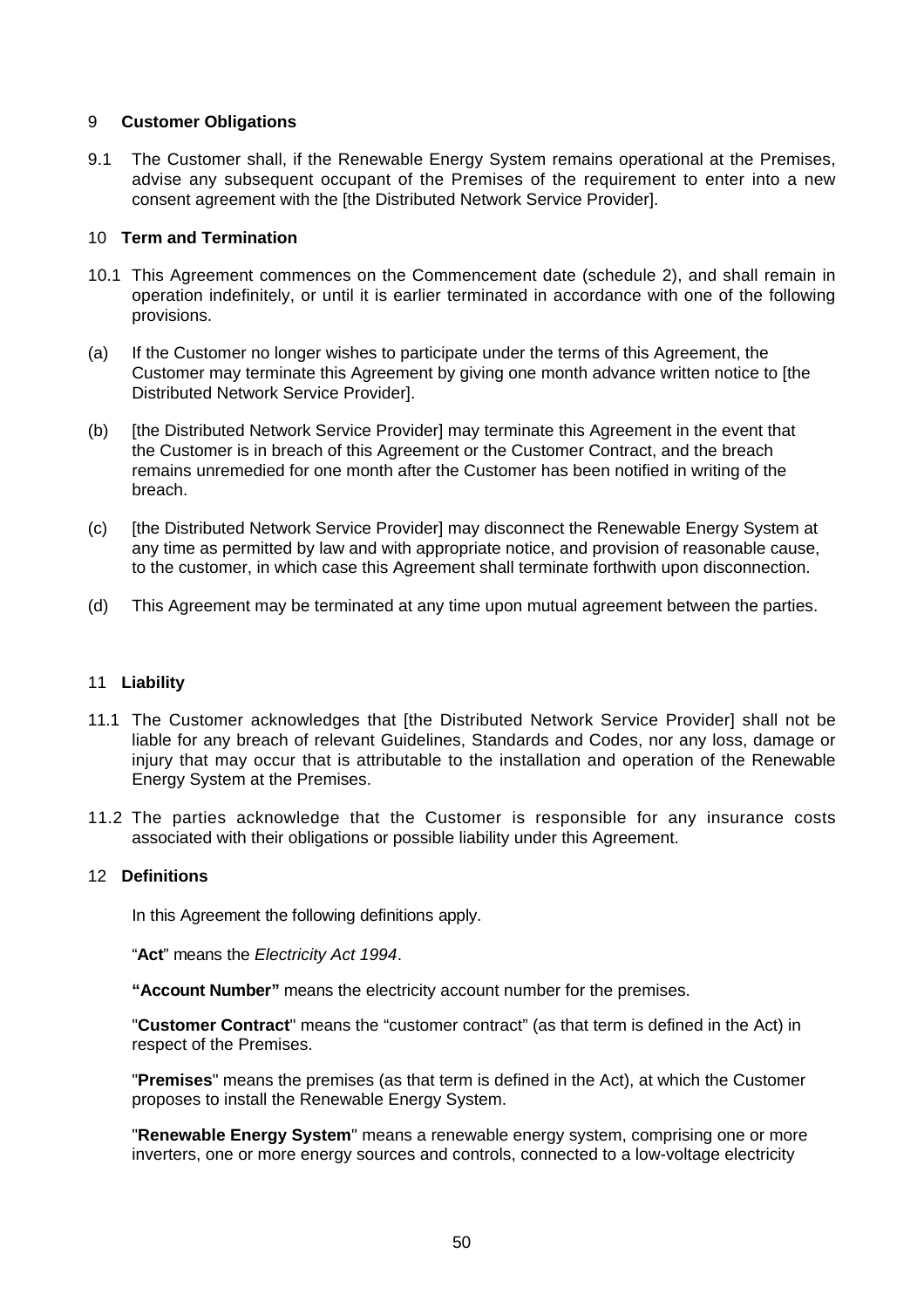distribution network and having an installed capacity of up to 10 kVA single phase or 30 kVA three phase.

"**Schedule**" means the schedule at the start of this Agreement.

"Supply" means the supply of electricity from the Supply Network to the premises under standard tariff conditions.

"**Supply Network**" has the meaning given to the term 'supply network" in the Act.

## 12.1 **EXECUTED** as an agreement

**SIGNED** for & on behalf of **[the Distributed Network Service Provider]** by**:** Signature:

Name: Date:

Signature of witness

Name of witness

**SIGNED** by the Customer Signature:

Signature of witness

Name: Date:

Name of witness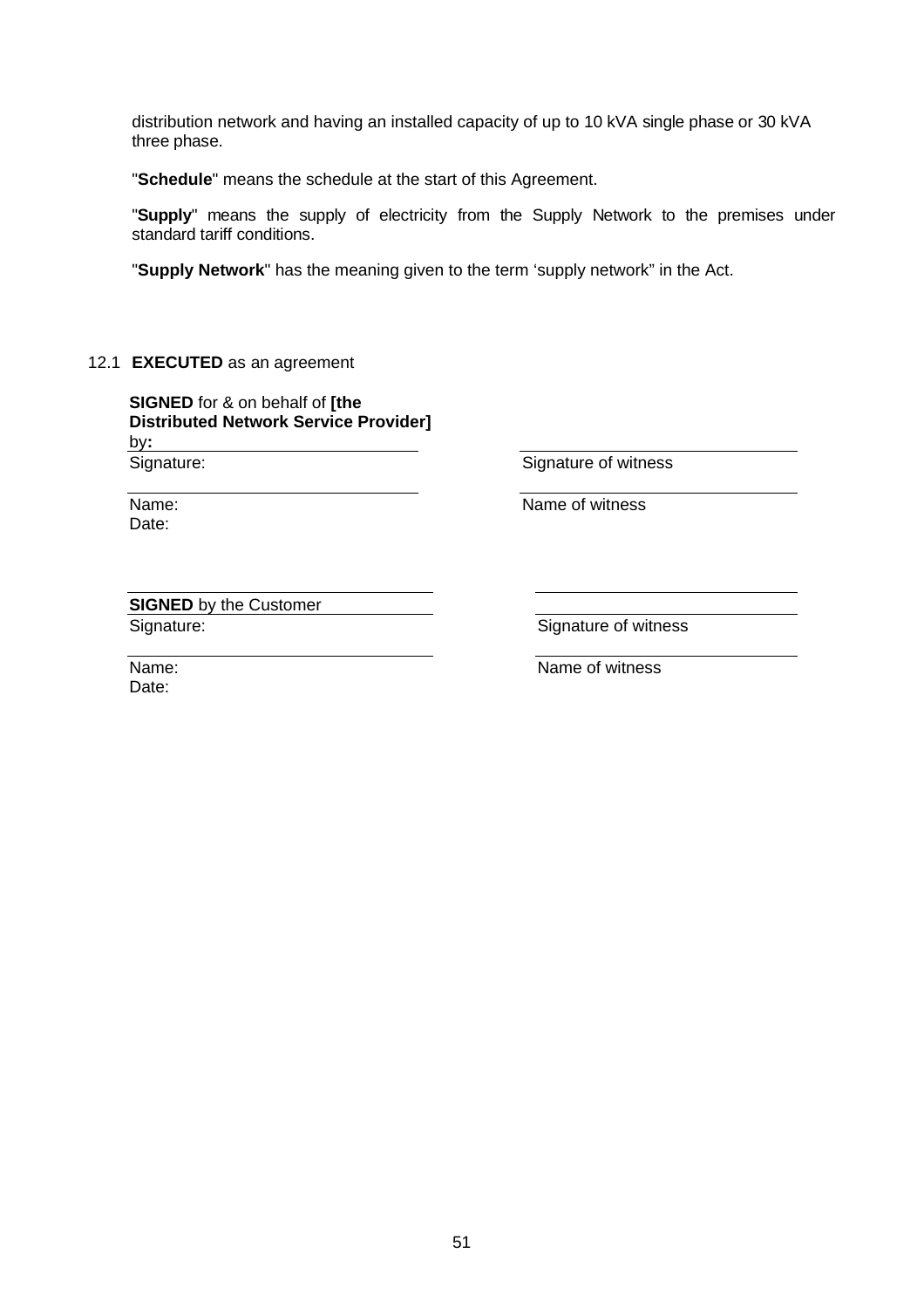# *6.4 Basic Utility Documents*

# *6.4.1 Basic Guidelines for Grid-Connection and Electricity Offset*

# **Customer Guidelines for Grid-Connection of a Small-Scale Renewable Energy System where Export is Offset Against Import**

## **Introduction**

These guidelines are for small-scale grid-connected renewable energy systems where the existing bidirectional or electronic meter is used to measure electricity exported to the grid (i.e. the meter runs backwards during times of export, and so the exported electricity will be offset against imported electricity). However, if the total exported electricity in a billing period is greater than imported electricity, the system owner will not be paid for net export of electricity (the difference between export and import), instead the difference will be carried forward to the next billing period.

The renewable energy system is limited to 2.4 kilowatts (kW) single phase, and must be connected to the [Utility] grid via electronic DC/AC inverters. The guidelines do not cover engine-driven generators.

## **Purpose**

It is intended that such renewable energy systems be allowed to be connected to the grid on the basis that you still require a supply of electricity from the [Utility] grid (i.e. not a stand-alone system).

The guidelines have been prepared in order to:

- Promote customer installations that are safe for both the customer and for [Utility] line maintenance personnel
- Protect customer installations against damage under fault conditions
- Ensure that other [Utility] customers are not exposed to hazards or to disruptions of supply.
- Promote customer installations that increase the amount of electricity generated from renewable sources supplied to the grid
- Define the billing arrangements including the treatment of Renewable Energy Certificates and Green Power Rights.

The primary concern of [Utility] is with the mains wiring and inverter, which provide the interface with the [Utility] grid, and which must be approved by [Utility]. The DC wiring of the renewable energy system and any batteries are the customer's responsibility, but must meet relevant Australian Standards and be installed by accredited personnel.

## **[Utility] Policy**

[Utility] recognises that many environmentally-conscious customers wish to play their part in reducing the nation's greenhouse gas emissions, much of which are attributable to large coal-burning power stations. One way that some customers seek to contribute is by installing small renewable energy systems at their residences or premises.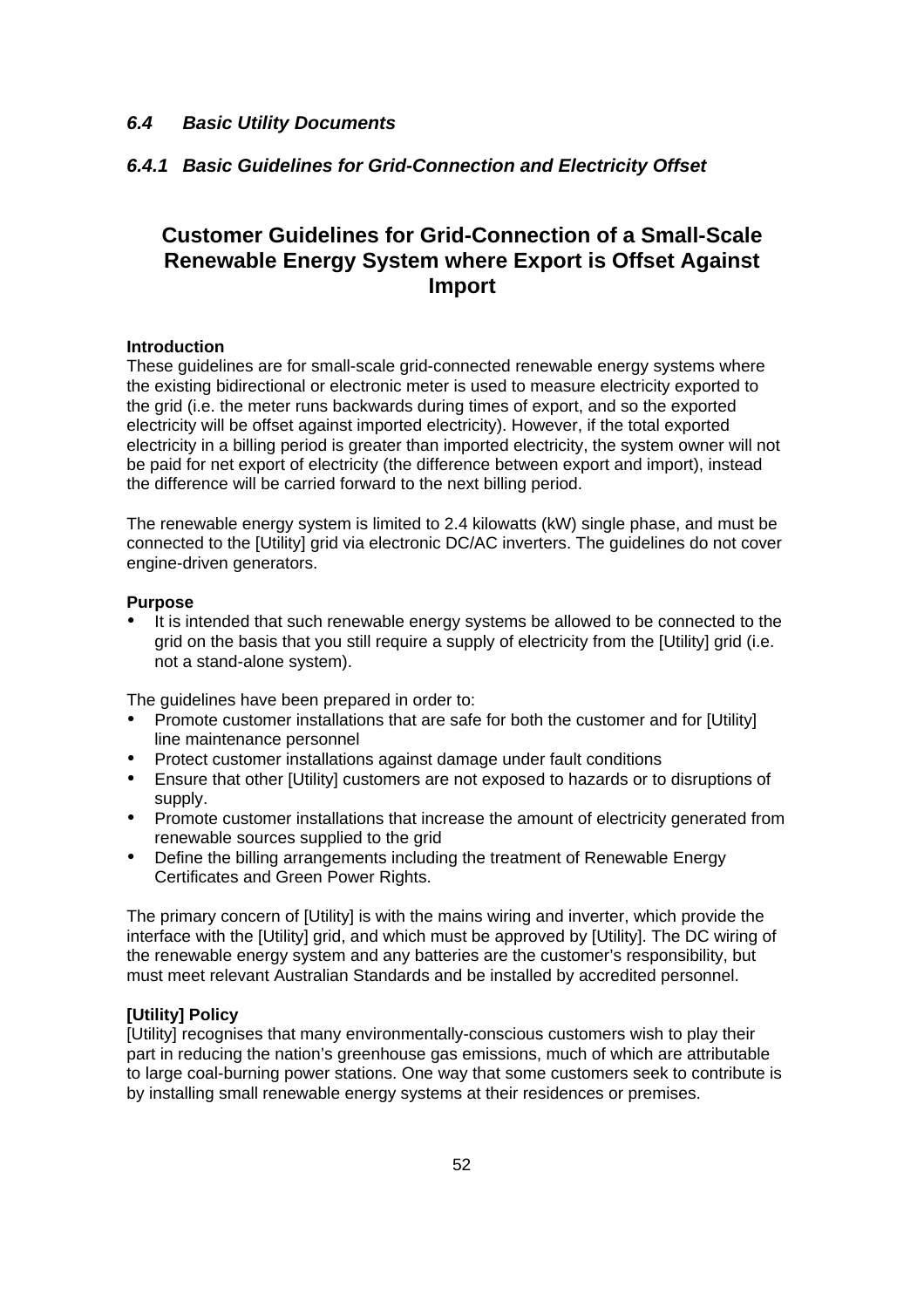Connection to the grid allows system owners to maximise the output of their system by ensuring generation in excess of immediate requirements is not wasted, while avoiding battery purchase and maintenance costs. System owners also benefit financially through offsetting electricity imported from the grid, and from the sale of Renewable Energy Certificates.

## **Application**

Customers seeking to install inverter-connected renewable energy systems and sell electricity to the grid must sign a Small Scale Renewable Energy Electricity Connection and Offset Agreement.

# **Renewable Energy System Types**

The types of renewable energy systems covered by these guidelines include:

- Solar (photovoltaic) arrays
- Small wind generators
- Micro hydro generators

All of these generally produce DC (direct current) electricity and must transmit their generated electricity via DC-to-AC (alternating current) sine wave inverters.

# **Planning and Selection**

[Utility]'s main involvement with local generation is with the mains wiring and the sine wave inverter, which provides the interface with the grid. [Utility] is not able to offer assistance in the planning and selection of your proposed renewable energy system other than the inverter. The Business Council for Sustainable Energy (www.bcse.org.au) has details of Accredited Installers, Suppliers, and Consultants who are experienced in this area.

## **Relevant Standards and Guidelines**

- [insert relevant State or Territory jurisdictional requirements]
- AS/NZS 3000:2000 Australian/New Zealand Wiring Rules, published by Standards Australia
- Australian Standard AS 4777:2002 Grid Connection of Energy Systems via Inverters
	- AS 4777.1-2002 Part 1: Installation requirements
	- AS 4777.2-2002 Part 2: Inverter requirements
	- AS 4777.3-2002 Part 3: Grid protection requirements

## **Inverter Requirements**

The electronic sine wave inverter must be of the grid-interactive type and must comply with AS 4777.2, which ensures it meets minimum safety and performance standards.

An important safety requirement for the inverter is that it must be prevented from backfeeding into the [Utility] network if the grid supply is externally de-energised. It should also be capable of restarting within a short period after the external grid supply is restored.

## **Installation and Connection to Grid**

Installation of the renewable energy system should always be carried out strictly in accordance with the manufacturer's recommendations, and comply with AS 4777:2002. It must also meet any requirements of your local council's planning and building departments, such as heritage regulations.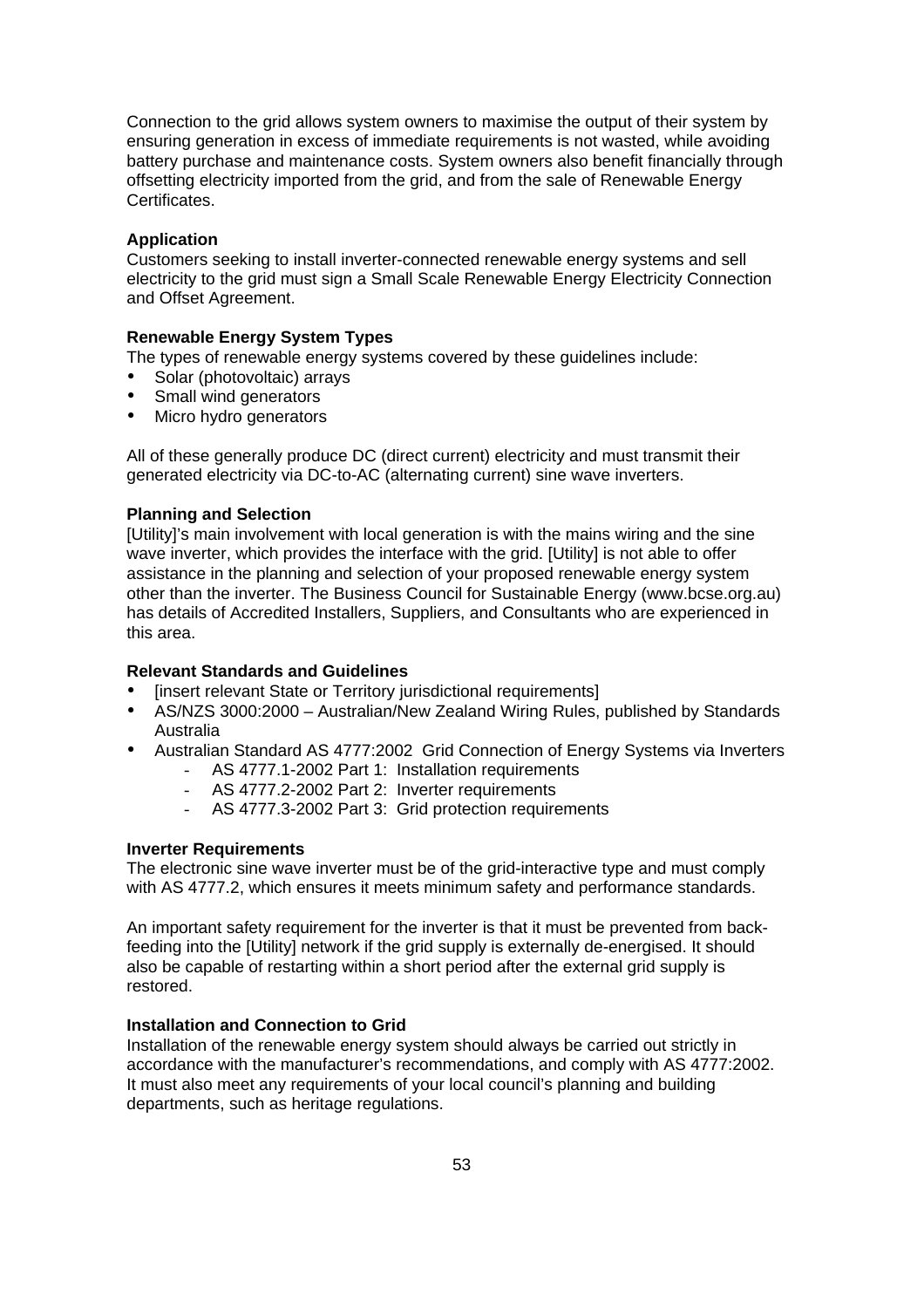Your system installer, or another electrical contractor licensed by [insert appropriate State or Territory Government department e.g. in NSW is the Dept. of Fair Trading] must carry out the electrical cabling and connection to your switchboard. The metering connection will be undertaken by

EITHER

your system installer as long as they have been appropriately trained by [Utility] OR

[Utility] on advice from your installer that the system installation is complete. The wiring and equipment must be in accordance with the SAA Wiring Rules (AS/NZS 3000:2000) and with the linsert relevant jurisdictional regulations].

## **[Utility] Responsibilities**

[Utility] must safeguard the safety of its employees and others who carry out work on its distribution network. [Utility] therefore reserves the right to inspect your installation by prior arrangement to ensure that it does not pose a hazard.

[Utility] may be obliged to disconnect your renewable energy system if it is causing nuisance to other customers connected to the grid. This is unlikely if an approved inverter is used.

[Utility] is responsible for all billing administration including treatment of Goods and Services Tax , Renewable Energy Certificates and Green Power Rights.

### **Customer Responsibilities**

The customer is responsible for the safe installation, operation and maintenance of the renewable energy system. The installation must conform to Australian standards AS/NZ 3000:2000, and AS 4777:2002. Your equipment should be regularly inspected and maintained in accordance with the manufacturer's and installer's instructions.

The customer is responsible for the safety of any person operating or maintaining generating equipment and accessories which are on the premises. The installer is responsible for fitting adequate protective devices to prevent damage to their renewable energy system under conditions of short circuit, voltage surge or other faults.

## **Energy Pricing**

The electricity charge to be paid by the customer, including Goods and Services Tax , will be calculated according to the Standard Customer Contract. If the total Export Electricity has been greater than the Import Electricity over the Billing Period, and so the meter has run backwards, the Customer's electricity component of their bill will be zero and they will not be paid for net Export. The Customer will be charged for electricity only once the meter reading is greater than the reading on the last bill where there was net Import.

The standard Service to Property [or equivalent] charge still applies.

### **Renewable Energy Certificates and Green Power Rights**

[Utility] offers to buy the full deemed amount of Renewable Energy Certificates generated by the customer's renewable energy system according to the Office of the Renewable Energy Regulator deeming formula. The price offered for each Renewable Energy Certificate is typically \$37 but may vary with time and will be stated on the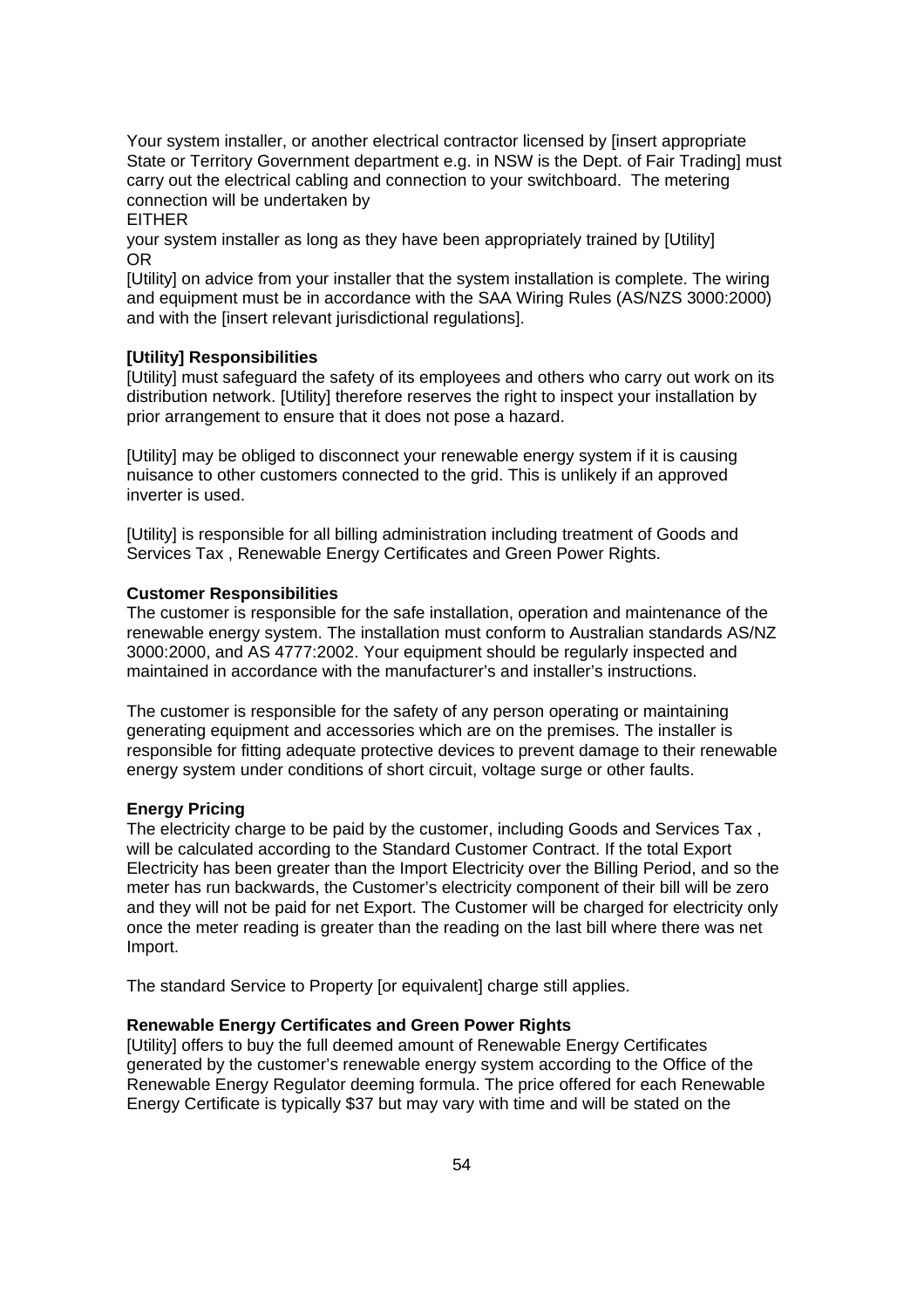Connection and Offset Agreement. The customer may choose to sell their Renewable Energy Certificates elsewhere.

[Utility] will assume ownership of any Green Power Rights generated by the customer's renewable energy system, without compensation to the customer. This will occur regardless of whether the customer is purchasing Green Power.

## **Insurance**

Some household insurance policies do not cover the failure of electrical devices such as inverters. The renewable energy system may need to be separately specified on your insurance policy. You are advised to contact your own insurance company to check coverage. You do not need to take out public liability insurance to cover any negative impact on grid power quality. However, in the Connection Agreement, you will be required to indemnify [Utility] against any breach of relevant Guidelines, Standards and Codes, and against any loss or damage occasioned to the Utility or third parties resulting from the connection of the installation to their distribution system.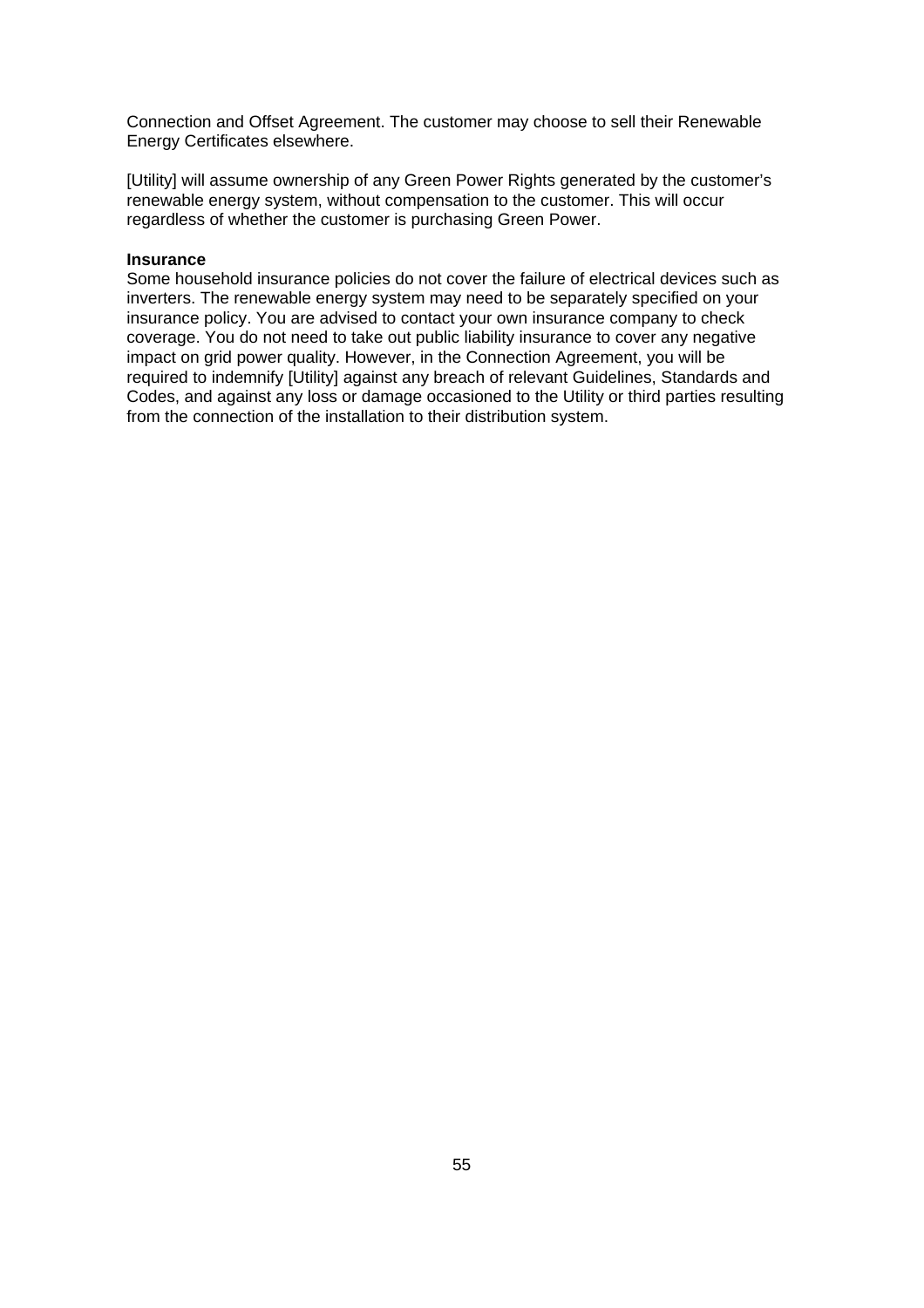# **Process for Connecting a Small-Scale Renewable Energy System to the [Utility] Grid**

## **Step 1**

When you buy a system you should be given a list of accredited installers. The installer you choose can help with all the paperwork described in the following steps.

⇓

# **Step 2**

Your installer will provide you with these Guidelines and two copies of the Connection and Electricity Offset Agreement, or you can contact [Utility] and ask that they be mailed to you. They can also be found at [Utility's website]. This document contains all the information you need to know to arrange for connection of your system to the Grid.

# ⇓

# **Step 3**

Please complete and sign the Connection and Electricity Offset Agreement and return both copies to [Utility]. If you have any questions, please contact [Utility] for clarification.

⇓

# **Step 4**

[Utility] will meter your installation and offset your exported electricity against imports once it has both copies of the Connection and Electricity Offset Agreement. [Utility] will forward to you a counter-signed copy of the Connection and Electricity Offset Agreement for your use.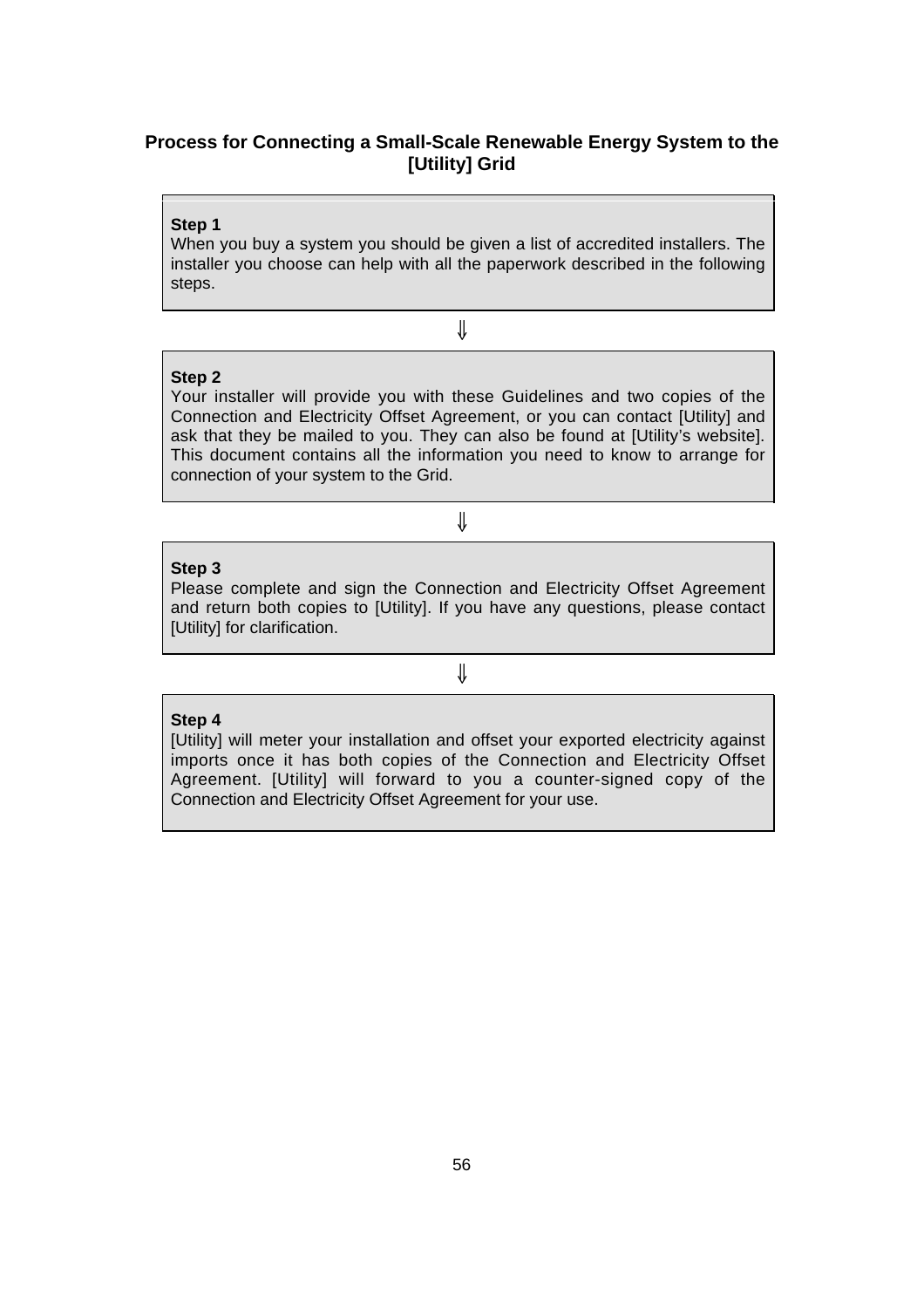# *6.4.2 Basic Grid-Connection and Electricity Offset Agreement*

# **ATTACHMENT X:**

# **SMALL SCALE RENEWABLE ENERGY GRID-CONNECTION AND ELECTRICITY OFFSET AGREEMENT**

|   | <b>Schedule</b>                                          |
|---|----------------------------------------------------------|
|   | National Metering Identifier (NMI)                       |
| 2 | Commencement date                                        |
| 3 | Capacity (kW) of renewable<br>energy system              |
| 4 | Type of Renewable Energy<br>System (PV, wind, etc.)      |
| 5 | Deemed number of Renewable<br><b>Energy Certificates</b> |
| 6 | Value of each deemed<br>Renewable Energy Certificate     |

Signature of Customer:..................................................................................

Name: ...........................................................................................................

Date: ..................................................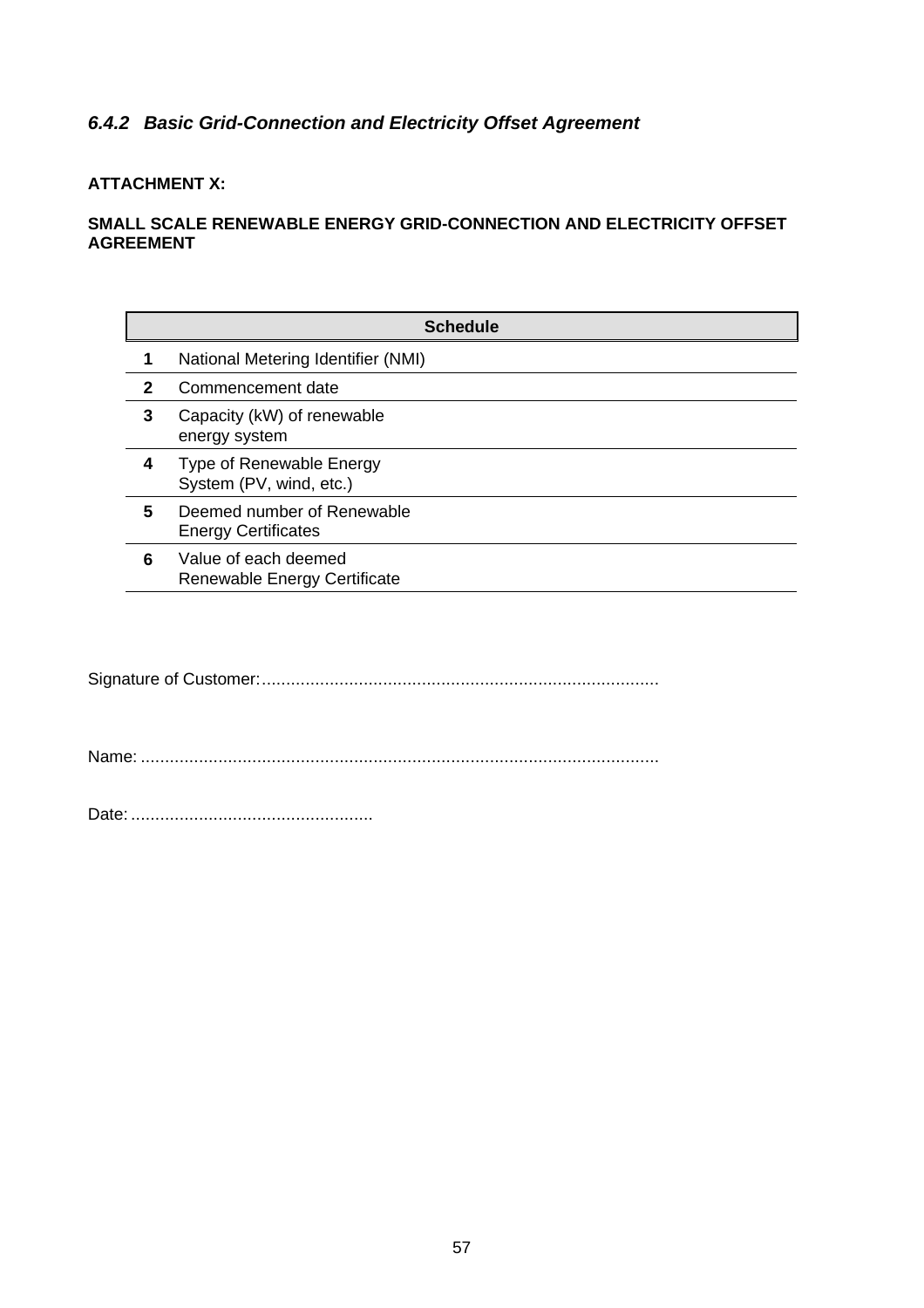# 1 **Introduction**

- 1.1 This Agreement is an extension of the existing Standard Customer Contract.
- 1.2 This agreement sets out the terms on which [the Utility] consents to the connection of the Renewable Energy System at the Premises to their Supply Network, and the terms on which [the Utility] consents to offset any electricity exported by the Renewable Energy System at the Premises against imported electricity, as well as any related credits such as Renewable Energy Certificates or Green Power Rights.

# 2 **System Size**

2.1 The Customer shall ensure that the power rating of the Renewable Energy System is no greater than 2.4 kW (single phase).

# 3 **Customer's Obligations**

[the Utility]'s consent under this Agreement is conditional upon:

- (a) The Renewable Energy System complying with AS 4777:2002 Grid Connection of Energy Systems via Inverters.
- (b) The wiring and equipment being in accordance with the Australian/New Zealand Wiring Rules (AS/NZS 3000:2000).
- (c) The Renewable Energy System complying with [insert any relevant State or Territory jurisdictional requirements].
	- (d) The Renewable Energy System having been installed by Business Council for Sustainable Energy-accredited electrical contractor licensed by [insert the appropriate State or Territory Government department eg. in NSW is the Dept. of Fair Trading], and the metering connection having been installed and checked according to the requirements of [insert the jurisdictional regulator or appropriate State or Territory Government department] prior to connection to your main switchboard.

# 4 **Metering**

4.1 No metering equipment in addition to the existing metering equipment at the Premises is required.

# 5 **Access**

- 5.1 The Customer consents to allow [the Utility], access to disconnect the interconnection facilities, without notice, in an emergency situation.
- 5.2 The Customer consents to allow [the Utility], access to inspect protective devices on the Renewable Energy System or metering equipment.

# 6 **Export Credits**

6.1 The electricity charge to be paid shall be calculated according to the Standard Customer Contract. If the total Export Electricity has been greater than the Import Electricity over the Billing Period, and so the meter has run backwards, the energy component of the Customer's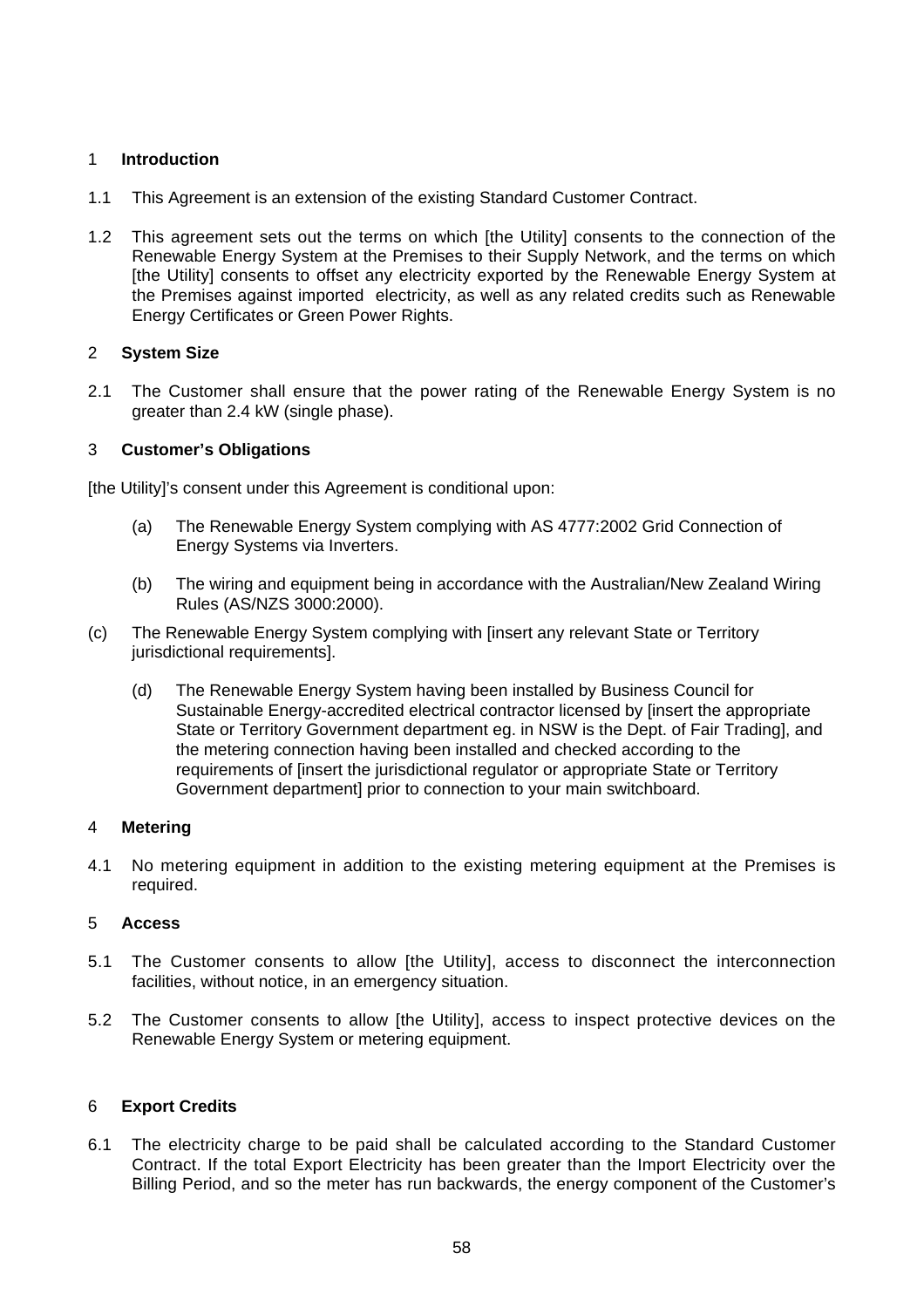electricity bill shall be zero and they will not be paid for net Export. The Customer shall be charged for electricity only once the meter reading is greater than the reading on the last bill where there was net Import.

- 6.2 The standard Service to Property [or equivalent] charge still applies.
- 6.3 Goods and Services Tax shall be applied to the measurable flow of electricity according to law.

# 7 **Renewable Energy Certificates**

- 7.1 The parties agree that all right, title and interest in and to any Renewable Energy Certificates issued to, held by or entitled to be held by, the Customer in respect of the generation of electricity from the Renewable Energy System during the Term, shall be retained by the Customer for their unconditional absolute use and benefit as and when they are issued or when they otherwise vest in or accrue to the Customer.
- 7.2 [the Utility] offers to purchase, from the Customer, all Renewable Energy Certificates generated by the Renewable Energy System according to the deeming formula used by the Office of the Renewable Energy Regulator on the date this Agreement is signed by the Customer (as per schedule 5). This purchase shall occur without the Customer having to register their Renewable Energy System with the Office of the Renewable Energy Regulator.
- 7.3 Each Renewable Energy Certificate purchased by [the Utility] from the Customer shall have the value stated in schedule 6.
- 7.4 The Customer reserves the right to sell the Renewable Energy Certificates generated by their Renewable Energy System to any other party as determined by law.

## 8 **Green Power Rights**

- 8.1 The Customer shall obtain, with [the Utility]'s reasonable assistance, National Green Power Accreditation Program approval of the Renewable Energy System and:
	- (a) maintain the National Green Power Accreditation Program approval during the term of this Agreement;
	- (b) allow [the Utility] to publish descriptions from time to time (including by way of specific reference to the Renewable Energy System by name) of the means by which electricity is generated by the Renewable Energy System;
	- (c) authorise the National Green Power Accreditation Program to provide from time to time to [the Utility], independent confirmation that you hold the National Green Power Accreditation Program Approval with respect to the Renewable Energy System; and
- 8.2 The parties agree that once the National Green Power Accreditation Program approval referred to in clause 8.1 has been obtained, all right, title and interest in and to any Green Power Rights issued to, held by or entitled to be held by, the Customer in respect of the generation of electricity from the Renewable Energy System during the Term, shall be transferred to [the Utility] for no consideration for [the Utility]'s unconditional absolute use and benefit as and when they are issued or when they otherwise vest in or accrue to the Customer.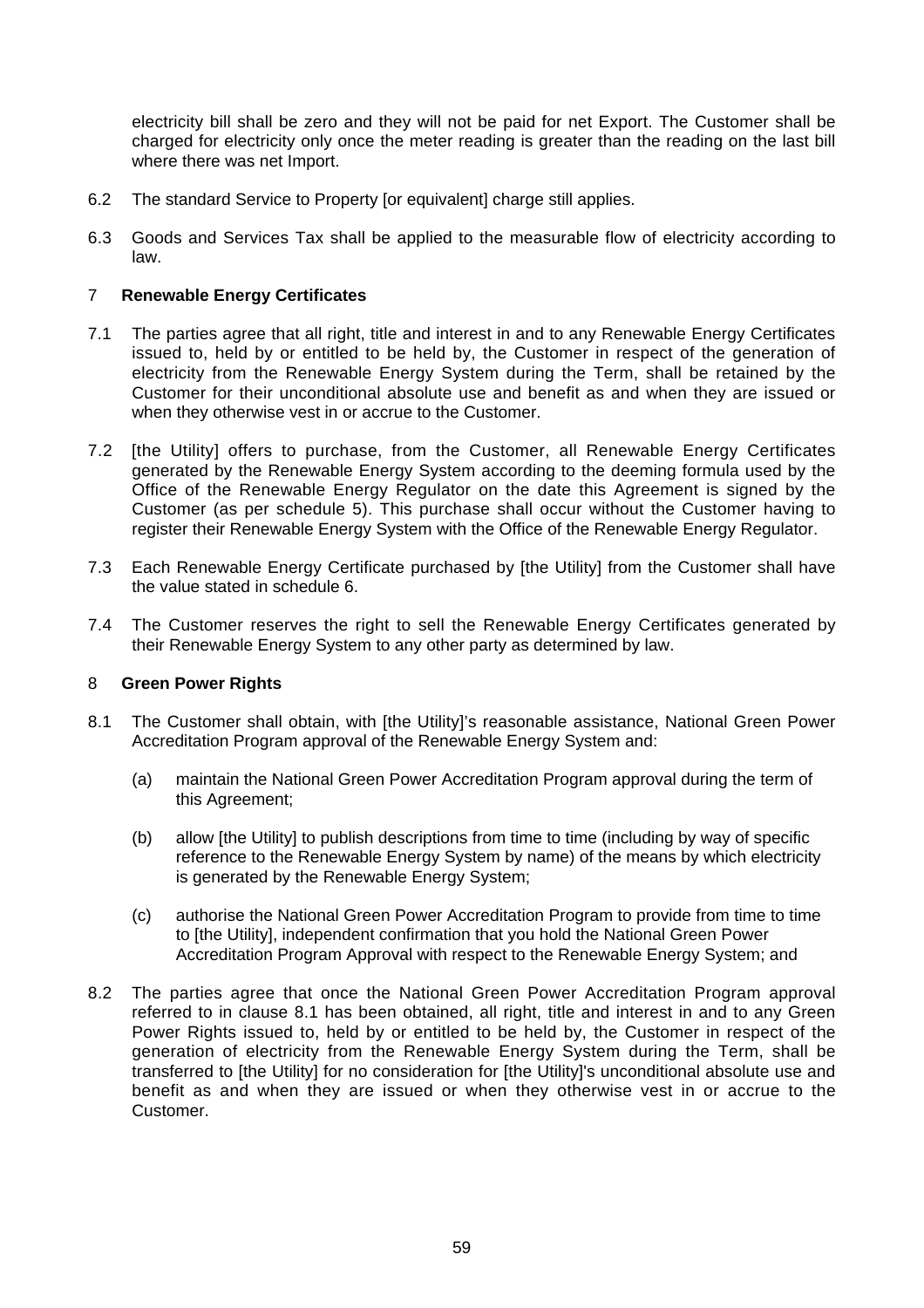# 9 **Operating Procedure**

- 9.1 The Renewable Energy System may be taken off-line and disconnected from the Supply Network by the Customer or [the Utility] for operational reasons or for planned maintenance.
- 9.2 In the event that the Supply Network is unable to accept electricity generated by the Customer for any reason, no compensation shall be payable by [the Utility].

# 10 **Disconnection by [the Utility]**

- 10.1 [the Utility] may disconnect the Renewable Energy System if connection would breach technical or safety requirements under the Act or this Agreement.
- 10.2 [the Utility] may disconnect the Renewable Energy System if connection would in its reasonable opinion unreasonably interfere with the connection or supply of electricity to other customers.

# 11 **Safety**

The Customer shall:

- (a) install and maintain the Renewable Energy System and associated equipment in safe working order at all times that it is connected and in accordance with the requirements of this Agreement;
- (b) keep a copy of the Renewable Energy System operations manual, including detailed isolation procedures, in the main switchboard at all times; and
- (c) comply with the reasonable directions of [the Utility] in order to secure the safety and stable parallel operation of [the Utility]'s supply network and the Renewable Energy System.

## 12 **Customer Obligations**

The Customer shall, if the Renewable Energy System remains operational at the Premises, advise any subsequent occupant of the Premises of the requirement to enter into a new consent agreement with the [the Utility].

# 13 **Term and Termination**

- 13.1 This Agreement commences on the Commencement date (schedule 2), and shall remain in operation indefinitely, or until it is earlier terminated in accordance with one of the following provisions.
	- (a) If the Customer no longer wishes to participate under the terms of this Agreement, the Customer may terminate this Agreement by giving one month advance written notice to [the Utility].
	- (b) [the Utility] may disconnect the Renewable Energy System at any time as permitted by law and with appropriate notice, and provision of reasonable cause, to the customer, in which case this Agreement shall terminate forthwith upon disconnection.
	- (c) [the Utility] may terminate this Agreement in the event that the Customer is in breach of this Agreement or the Customer Contract, and the breach remains unremedied for one month after the Customer has been notified in writing of the breach.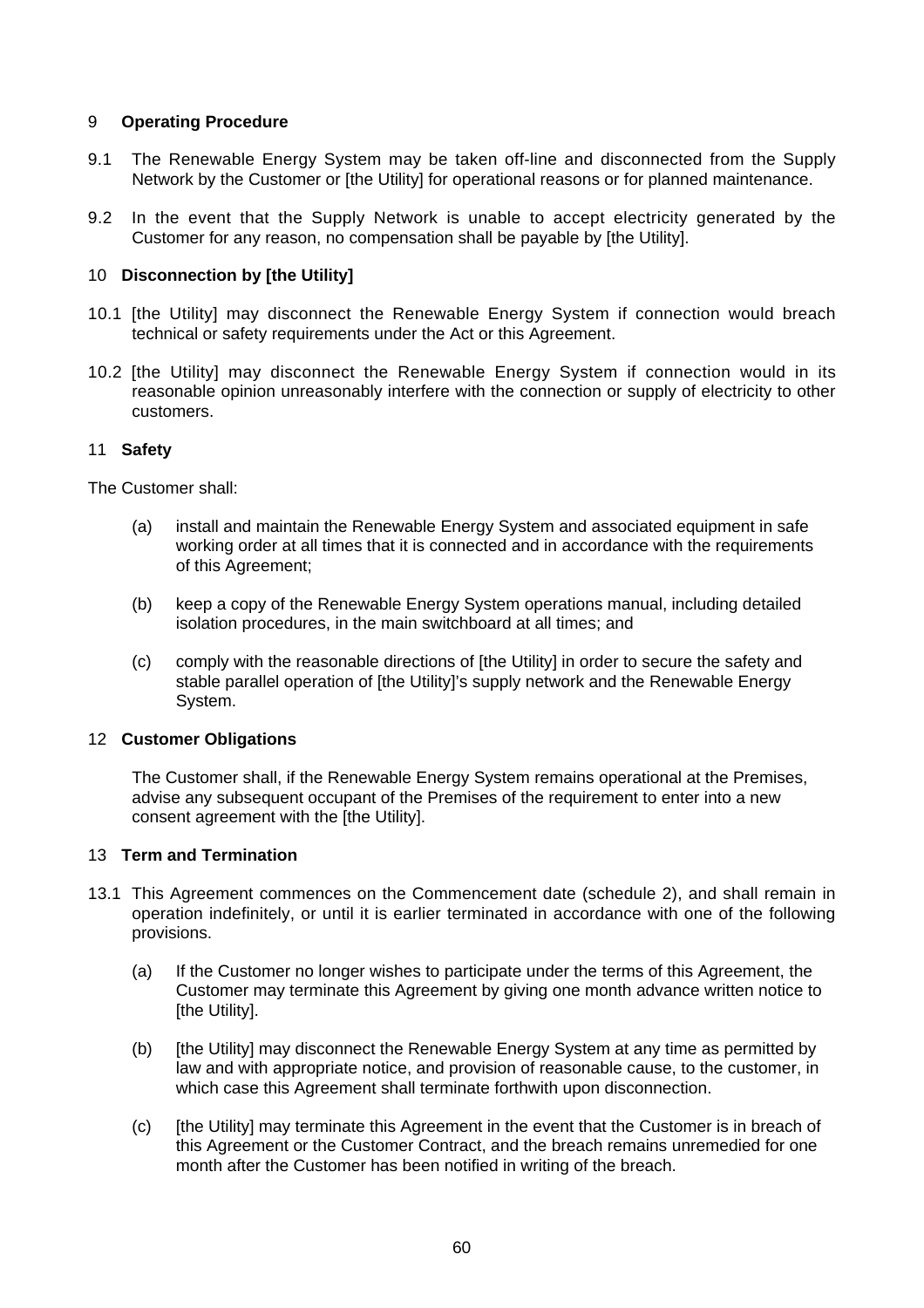(d) This Agreement may be terminated at any time upon mutual agreement between the parties.

## 14 **Liability**

- 14.1 The Customer acknowledges that [the Utility] shall not be liable for any breach of relevant Guidelines, Standards and Codes, nor any loss, damage or injury that may occur that is attributable to the installation and operation of the Renewable Energy System at the Premises.
- 14.2 The parties acknowledge that the Customer is responsible for any insurance costs associated with their obligations or possible liability under this Agreement.

## 15 **Definitions**

In this Agreement the following definitions apply.

"Act" means the *Electricity Act 1994*.

"**Account Number**" means the electricity account number for the premises.

"**Billing Period**" means the period for the billing of electricity sales by [the Utility] to the Customer under the Standard Customer Contract. Unless otherwise stated the Billing Period is three months.

"**Customer Contract**" means the "customer contract" (as that term is defined in the Act) in respect of the Premises.

"**Export Electricity**" means the quantity of electricity generated from the Renewable Energy System at the Premises which is exported into the Supply Network.

"**Green Power**" means the Green Power Scheme as defined by the most recent version of the "National Green Power Accreditation Program Accreditation Document".

"**Green Power Right**" means the Green Power Right as defined by the most recent National Green Power Accreditation Program Accreditation Document.

"**Import Electricity**" means the quantity of electricity sold by [the Utlity] to the Customer under the Standard Customer Contract.

"**Net Export/Import**" means the difference between Export Electricity and Import Electricity.

"**Premises**" means the premises (as that term is defined in the Act), at which the Customer proposes to install the Renewable Energy System.

"**Renewable Energy Certificate**" means the Renewable Energy Certificate as defined by the Commonwealth *Renewable Energy (Electricity) Act 2000* that relates to the Mandatory Renewable Energy Target.

"**Renewable Energy System**" means a renewable energy system, comprising one or more inverters, one or more energy sources and controls, connected to a low-voltage electricity distribution network and having an installed capacity of up to 10 kVA single phase or 30 kVA three phase.

"**Schedule**" means the schedule at the start of this Agreement.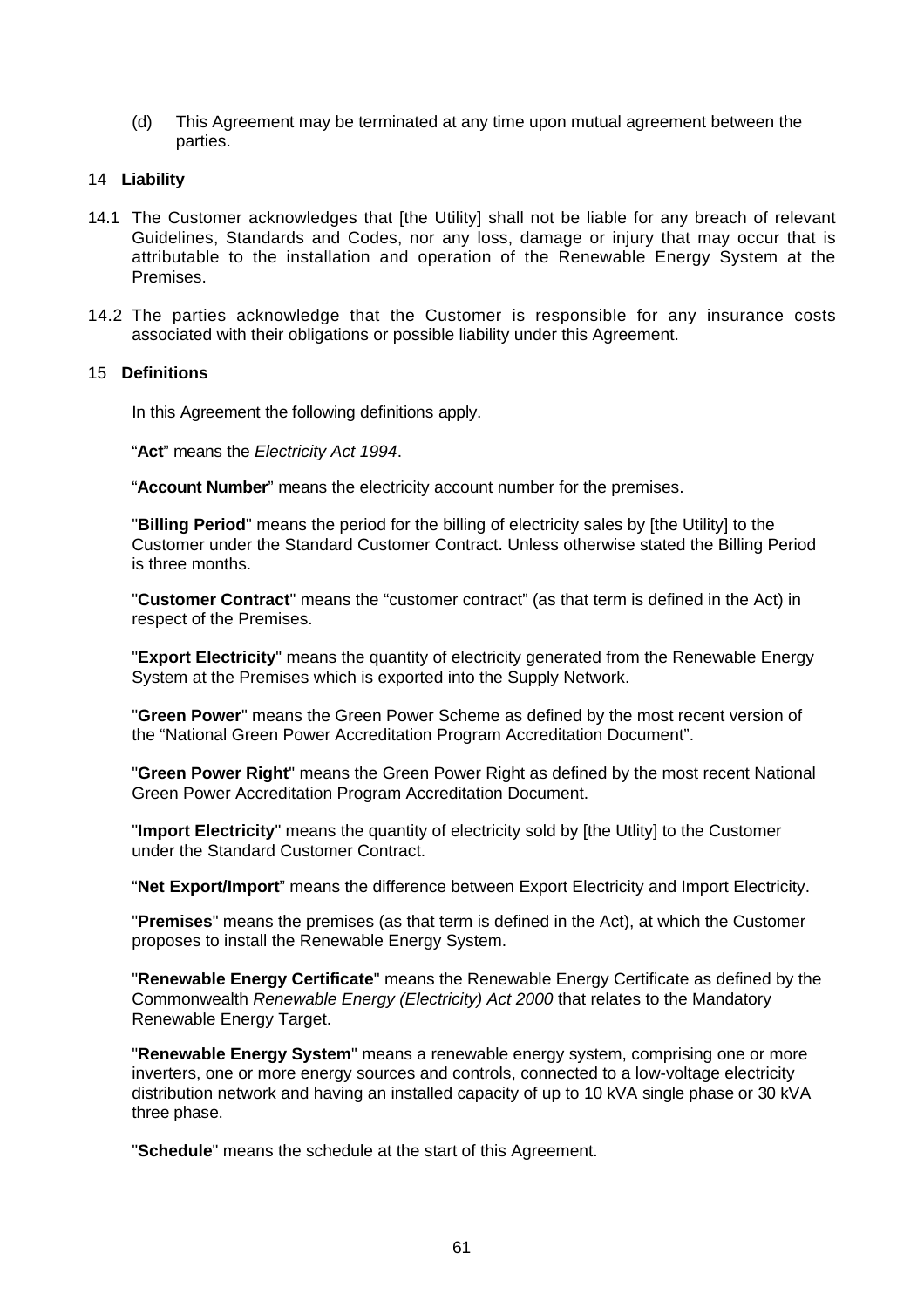"Supply" means the supply of electricity from the Supply Network to the premises under standard tariff conditions.

"**Supply Network**" has the meaning given to the term 'supply network" in the Act.

"**Tariff**" means the retail Tariff paid by the Customer for electricity they import from the Supply Network.

"**Term**" is the period of time set out in clause 13.1.

## 15.1 **EXECUTED** as an agreement

**SIGNED** for & on behalf of **[the Utility]** by**:** Signature:

Name: Date:

Signature of witness

Name of witness

**SIGNED** by the Customer Signature:

Signature of witness

Name: Date:

Name of witness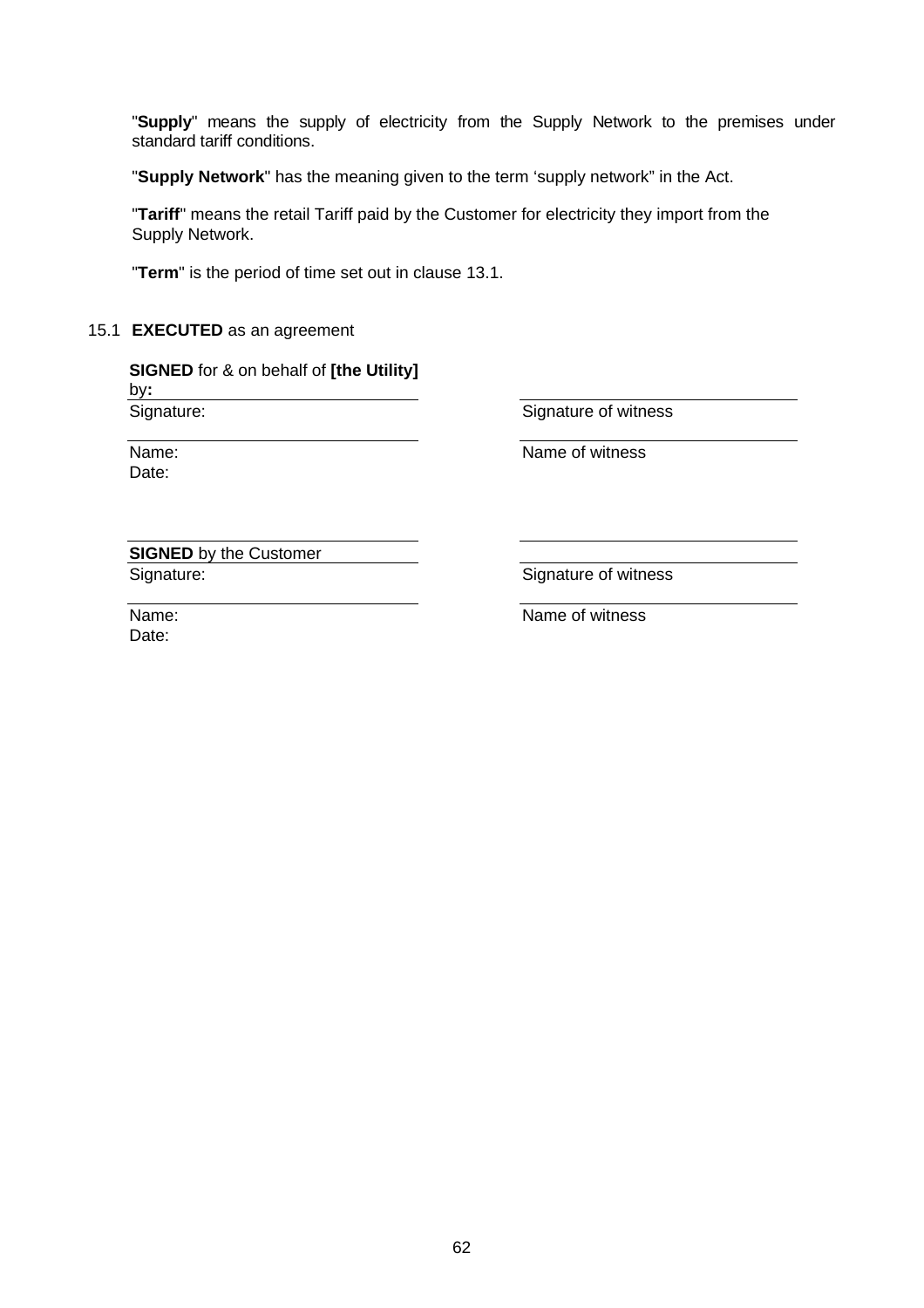# *6.5 Full Retailer Documents*

# *6.5.1 Full Guidelines for Selling Electricity*

# **Customer Guidelines for Selling Electricity Generated by a Small-Scale Renewable Energy System**

# **Introduction**

These guidelines cover the sale of electricity generated by a small-scale grid-connected renewable energy system to [retailer]. The maximum size of systems covered by these guidelines is 10 kilowatts (kW) single phase, or 30 kilowatts (kW) three phase. Note that systems should be appropriately sized to meet demand.

# **Purpose**

It is intended that the sale to [retailer] of electricity generated by your renewable energy system be allowed on the basis that you still require a supply of electricity from [retailer] (i.e. not a standalone system).

The guidelines have been prepared in order to:

- Promote customer installations that increase the amount of electricity generated from renewable sources supplied to the grid
- Define the billing arrangements including the value of exported electricity to the customer
- Define the treatment of Renewable Energy Certificates and Green Power Rights.

For larger systems up to 1000kVA in capacity and all engine-drive generators, refer to a companion document that has been produced by [retailer].

# **[retailer] Policy**

[retailer] recognises that many environmentally-conscious customers wish to play their part in reducing the nation's greenhouse gas emissions, much of which are attributable to large coalburning power stations. One way that some customers seek to contribute is by installing small renewable energy systems at their residences or premises. Connection to the grid allows system owners to maximise the output of their system by ensuring generation in excess of their immediate requirements is not wasted, while avoiding battery purchase and maintenance costs. System owners also benefit financially through the sale of electricity exported to the grid, and from the sale of Renewable Energy Certificates.

# **Application**

Customers seeking to sell electricity generated by a grid-connected renewable energy system must sign a Small Scale Renewable Energy Electricity Sales Agreement. Note that permission to grid-connect must be obtained from the relevant Distributed Network Service Provider, who must forward a copy of its Notice of Approval to [retailer].

# **Renewable Energy System Types**

The types of renewable energy systems covered by these guidelines include:

- Solar (photovoltaic) arrays
- Small wind generators
- Micro hydro generators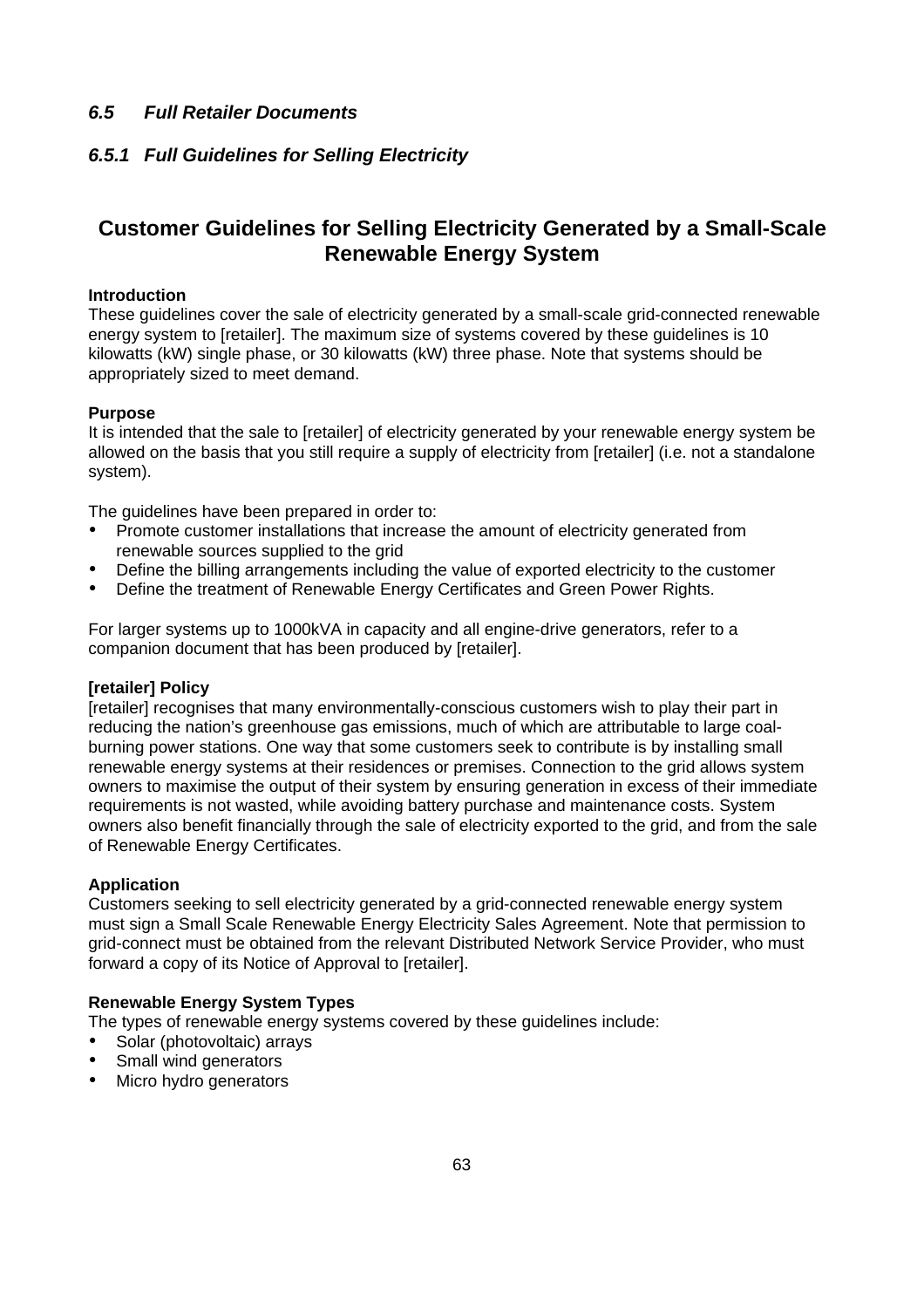## **Planning and Selection**

[retailer] is not able to offer assistance in the planning and selection of your proposed renewable energy system. The Business Council for Sustainable Energy (www.bcse.org.au) has details of accredited installers, suppliers, and consultants who are experienced in this area.

#### **[retailer] Responsibilities**

[retailer] is responsible for reading the customer's electricity meters, calculating the net amount either owed to [retailer] by the customer or to the customer by [retailer], and all billing administration including treatment of Goods and Services Tax, Renewable Energy Certificates and Green Power Rights. [retailer] is also responsible for honouring any amounts owed to the customer.

## **Customer Responsibilities**

The customer is responsible for allowing ready access to any electricity meters related to electricity covered by the Sales Agreement between [retailer] and the customer.

## **Energy Pricing**

[retailer] applies net billing to all electricity exported to the grid. This means that for all electricity exported to the grid, [retailer] will pay the customer a rate equal to the retail rate paid by the customer for electricity they import from the grid, unless the customer is on Green Power. This applies whether there is net export or net import over the billing period. If the customer is on Green Power, [retailer] will pay only the equivalent non-Green Power tariff for net exported electricity [this arrangement assumes the customer was paid up-front for Renewable Energy Certificates].

The billing period is three months. If there is net import from the grid over this period the customer will be sent a bill for that amount plus the standard Service to Property [or equivalent] charge. If there is net export to the grid over this period, and its value is greater than \$50 after subtracting the standard Service to Property [or equivalent] charge, the customer will be paid this amount. If its value is not over \$50, the amount will be credited to the next billing period.

## **Goods and Services Tax**

If the electricity imported from the grid and exported to the grid are metered separately, the customer must pay Goods and Services Tax on all electricity imported from the grid (gross import), not just the net import (gross import minus gross export). If the exported and imported electricity are not metered separately, the customer will pay Goods and Services Tax only on net import (if any).

If the customer is registered for Goods and Services Tax , and the production of electricity earns revenue for their business enterprise, they must charge [retailer] Goods and Services Tax . If imported and exported electricity are metered separately, [retailer] must pay Goods and Services Tax on any gross export. If the exported and imported electricity are not metered separately, the [retailer] will pay Goods and Services Tax only on the net export (if any).

## **Renewable Energy Certificates and Green Power Rights**

[retailer] offers to buy the full deemed amount of Renewable Energy Certificates generated by the customer's renewable energy system according to the Office of the Renewable Energy Regulator deeming formula. The price offered for each Renewable Energy Certificate is \$37. The customer may choose to sell their Renewable Energy Certificates elsewhere.

[retailer] will assume ownership of any Green Power Rights generated by the customer's renewable energy system, without compensation to the customer. This will occur regardless of whether the customer is purchasing Green Power.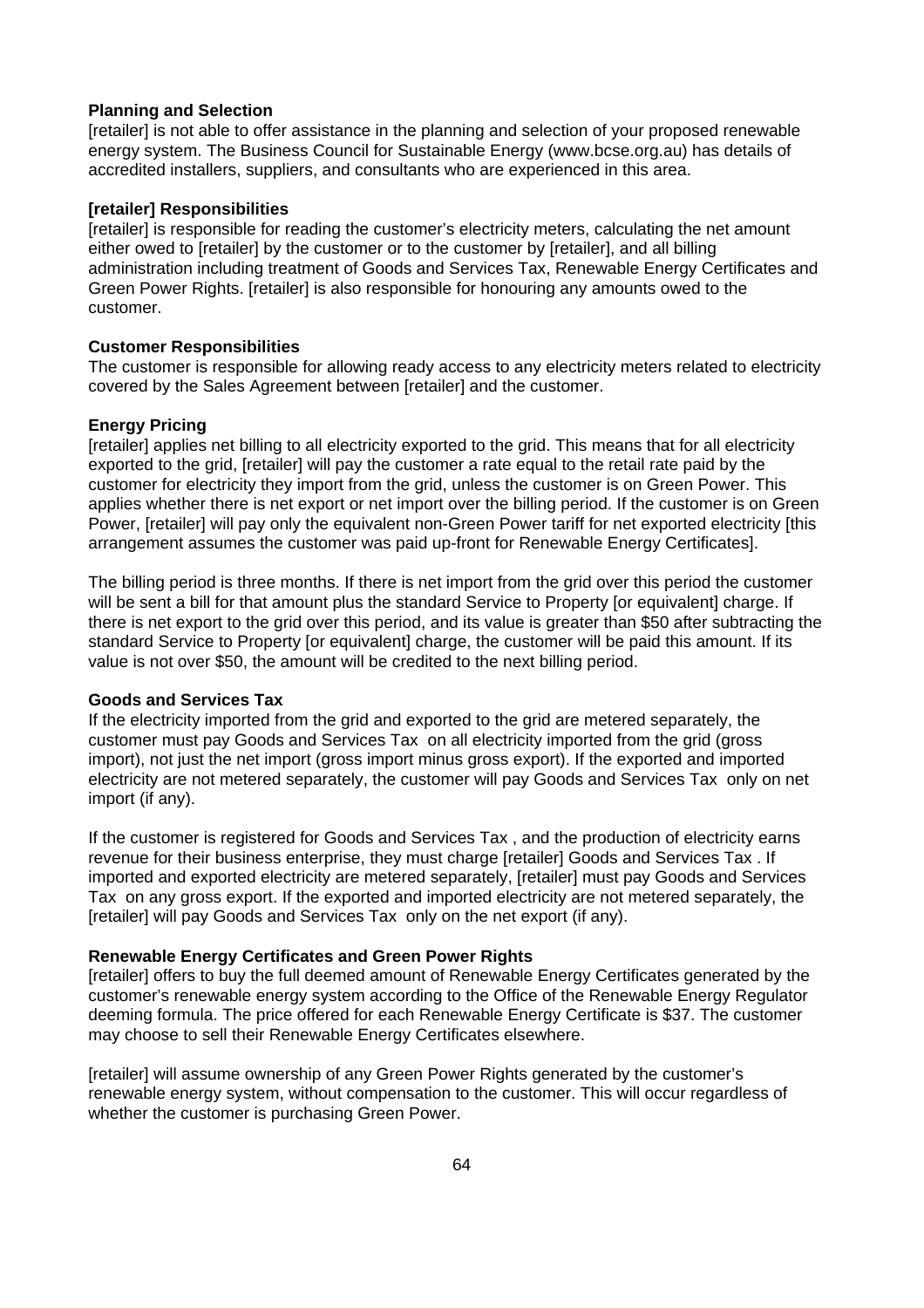# **Process for Selling Electricity Generated by a Small-Scale Renewable Energy System to [Retailer]**

## **Step 1**

When you buy a system you should be given a list of accredited installers. The installer you choose can help with all the paperwork described in the following steps.

⇓

# **Step 2**

Your installer will provide you with these Guidelines and two copies of the Sales Agreement, or you can contact [Retailer] and ask that they be mailed to you. They can also be found at [Retailer's website]. This document contains all the information you need to know to sell electricity to [Retailer].

# ⇓

## **Step 3**

Please complete and sign the Sales Agreement and return both copies to [Retailer]. If you have any questions, please contact [Retailer] for clarification. [Retailer] will forward to your Network Service Provider a metering request for them to meter your installation.

# ⇓

## **Step 4**

[Retailer] will buy your exported electricity once it has both Copies of the Sales Agreement, and will forward to you a counter-signed copy of the Sales Agreement for your use.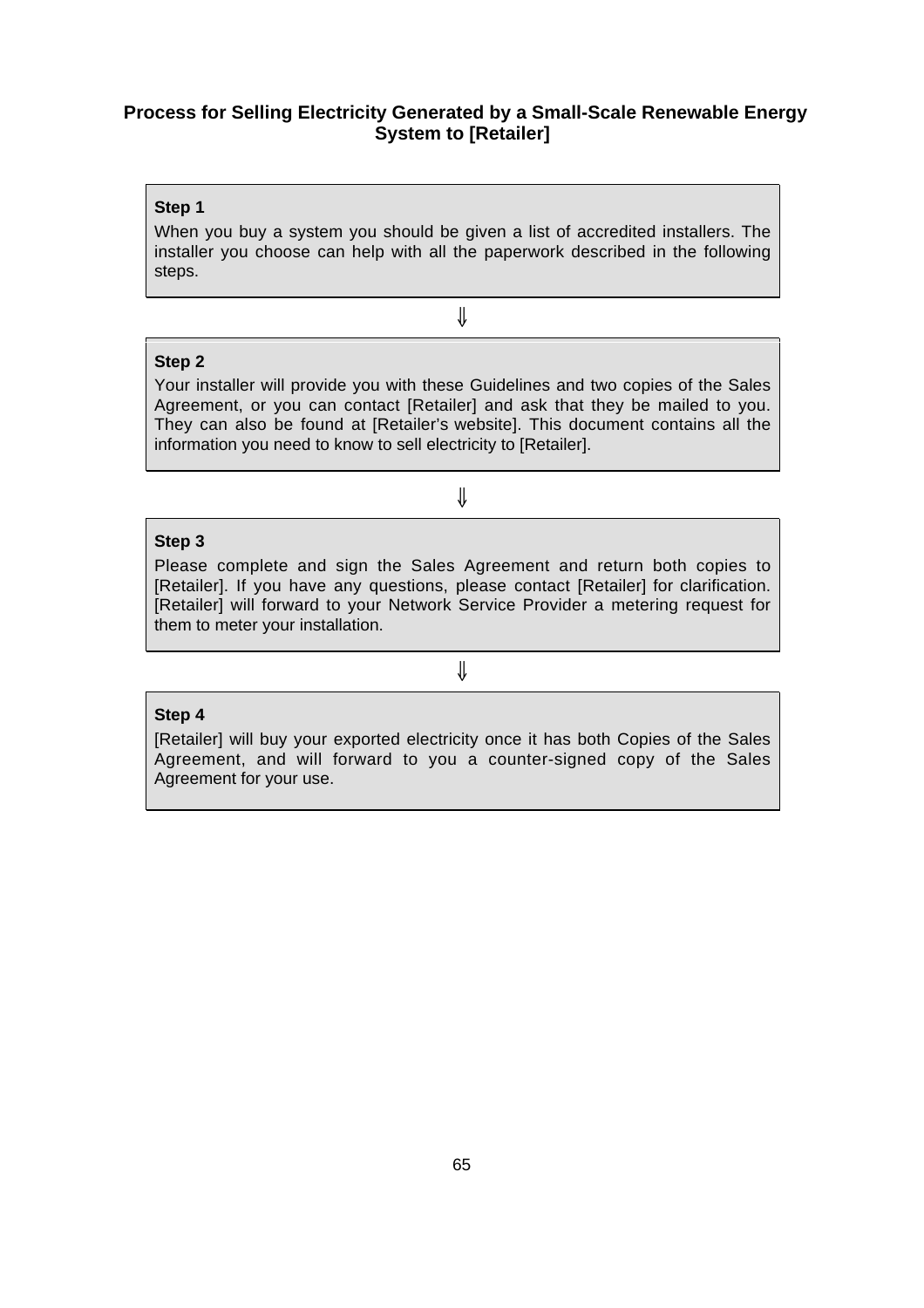# *6.5.2 Full Electricity Sales Agreement*

# **ATTACHMENT X:**

# **SMALL SCALE RENEWABLE ENERGY ELECTRICITY SALES AGREEMENT**

| <b>Schedule</b> |                                                                                     |
|-----------------|-------------------------------------------------------------------------------------|
| 1               | National Metering Identifier<br>(NMI)                                               |
| $\mathbf{2}$    | Commencement date                                                                   |
| 3               | Capacity (kW) of renewable<br>energy system                                         |
| 4               | Type of Renewable Energy<br>System (PV, wind, etc.)                                 |
| 5               | Type of metering (two<br>unidirectional meters, single<br>bidirectional meter etc.) |
| 6               | Tariff for exported electricity                                                     |
| 7               | Deemed number of Renewable<br><b>Energy Certificates</b>                            |
| 8               | Value of each deemed<br>Renewable Energy Certificate                                |
| 9               | Name of Distributed Network<br>Service Provider                                     |

Signature of Customer:..................................................................................

Name: ...........................................................................................................

Date: ..................................................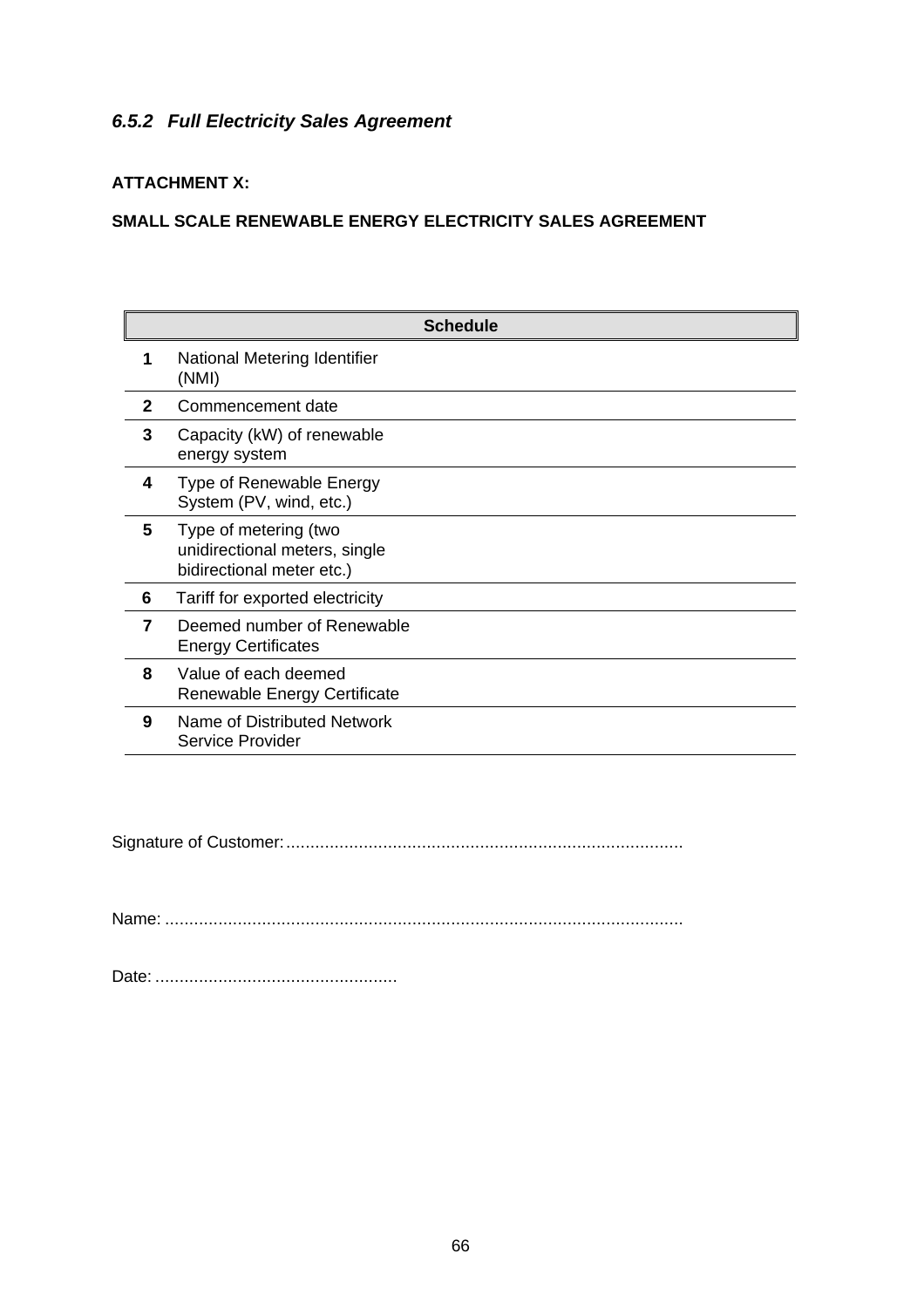# 1. **Introduction**

- 1.1 This Sales Agreement is an extension of the existing Standard Customer Contract.
- 1.2 This agreement sets out the terms on which [the Retailer] consents to credit any electricity exported by the Renewable Energy System at the Premises, as well as any related credits such as Renewable Energy Certificates or Green Power Rights.

# 2. **Export Electricity**

- 2.1 The Customer shall ensure that the power rating of the Renewable Energy System is no greater than 10 kW (single phase) or 30 kW (three phase).
- 2.2 If the amount of Export Electricity, averaged over a Billing Period, exceeds 60 kWh per day for a single phase system or 180 kWh per day for a three-phase system, [the Utility] is under no obligation to provide credits to the Customer for the portion of Export Electricity exceeding this limit.

# 3. **Export Credits**

- 3.1 Export Credits shall be applied on the basis that Export Electricity for each Billing Period shall be offset against Import Electricity for that Billing Period ("Net Billing").
- 3.2 If the Import Electricity exceeds the Export Electricity the electricity charge to be paid shall be calculated according to the Standard Customer Contract.
- 3.3 If the Export Electricity exceeds the Import Electricity:
	- (a) the amount by which the Export Electricity exceeds Import Electricity shall be valued by multiplying that amount by the relevant Tariff (according to schedule 6, and equal to the retail Tariff paid by the Customer for electricity they import from the grid under the Standard Customer Contract, unless the Customer is on Green Power) ("Export Credit"). If the Customer is on Green Power, [the Retailer] shall pay only the equivalent non-Green Power Tariff for net exported electricity (according to schedule 6); and
	- (b) if the cumulative Export Credit is greater than \$50 it shall be paid to the Customer, but otherwise shall be carried forward to the credit of the Customer in subsequent Billing Periods until it is expended by applying it in accordance with clauses 3.1 and 3.2, or until it increases the current Billing Period's Export Credit to greater than \$50 at which time the Export Credit shall be paid to the Customer.
- 3.4 The standard Service to Property [or equivalent] charge still applies.
- 3.5 Goods and Services Tax shall be applied to the measurable flow of electricity according to law.

# 4. **Renewable Energy Certificates**

4.1 The parties agree that all right, title and interest in and to any Renewable Energy Certificates issued to, held by or entitled to be held by, the Customer in respect of the generation of electricity from the Renewable Energy System during the Term, shall be retained by the Customer for their unconditional absolute use and benefit as and when they are issued or when they otherwise vest in or accrue to the Customer.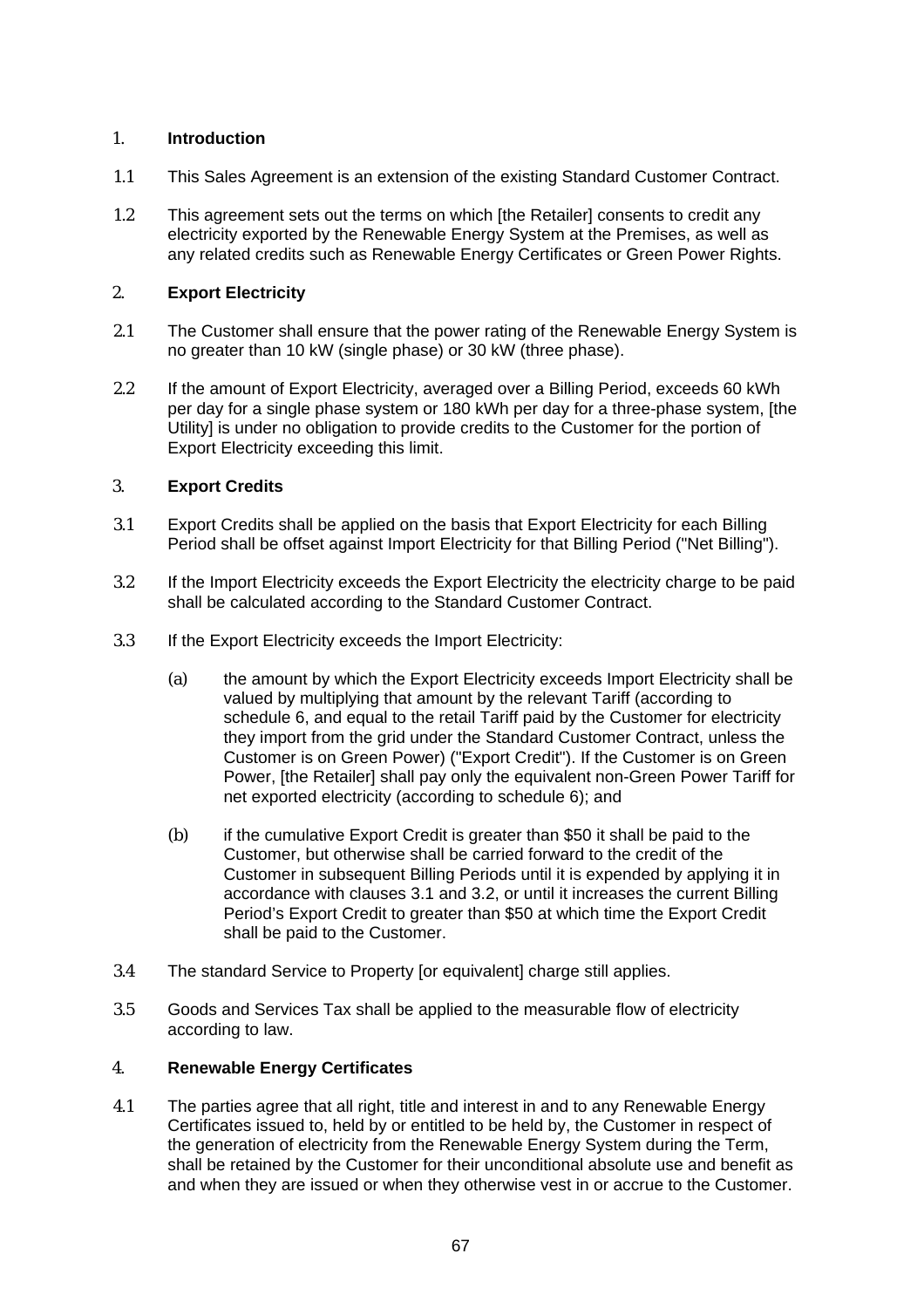- 4.2 [the Retailer] offers to purchase, from the Customer, all Renewable Energy Certificates generated by the Renewable Energy System according to the deeming formula used by the Office of the Renewable Energy Regulator on the date this Agreement is signed by the Customer (as per schedule 7). This purchase shall occur without the Customer having to register their Renewable Energy System with the .
- 4.3 Each Renewable Energy Certificate purchased by [the Retailer] from the Customer shall have the value stated in schedule 8.
- 4.4 The Customer reserves the right to sell the Renewable Energy Certificates generated by their Renewable Energy System to any other party as determined by law.

# 5. **Green Power Rights**

- 5.1 The Customer shall obtain, with [the Retailer]'s reasonable assistance, National Green Power Accreditation Program approval of the Renewable Energy System and:
	- (a) maintain the National Green Power Accreditation Program approval during the term of this Agreement;
	- (b) allow [the Retailer] to publish descriptions from time to time (including by way of specific reference to the Renewable Energy System by name) of the means by which electricity is generated by the Renewable Energy System;
	- (c) authorise the National Green Power Accreditation Program to provide from time to time to [the Retailer], independent confirmation that you hold the National Green Power Accreditation Program Approval with respect to the Renewable Energy System; and
- 5.2 The parties agree that once the National Green Power Accreditation Program approval referred to in clause 5.1 has been obtained, all right, title and interest in and to any Green Power Rights issued to, held by or entitled to be held by, the Customer in respect of the generation of electricity from the Renewable Energy System during the Term, shall be transferred to [the Retailer] for no consideration for [the Retailer]'s unconditional absolute use and benefit as and when they are issued or when they otherwise vest in or accrue to the Customer.

# 6. **Statements of Account**

6.1 The amount of Export Credits (if any) applied to bills rendered by [the Retailer] to the Customer during each Billing Period pursuant to clause 3 shall be recorded and accounted for in the invoices issued by [the Retailer] to the Customer for such Billing Period under the Standard Customer Contract.

# 7. **Term and Termination**

- 7.1 This Agreement commences on the Commencement date (schedule 2), and shall remain in operation indefinitely, or until it is earlier terminated in accordance with one of the following provisions.
	- (a) If the Customer no longer wishes to participate under the terms of this Agreement, the Customer may terminate this Agreement by giving one month advance written notice to [the Retailer].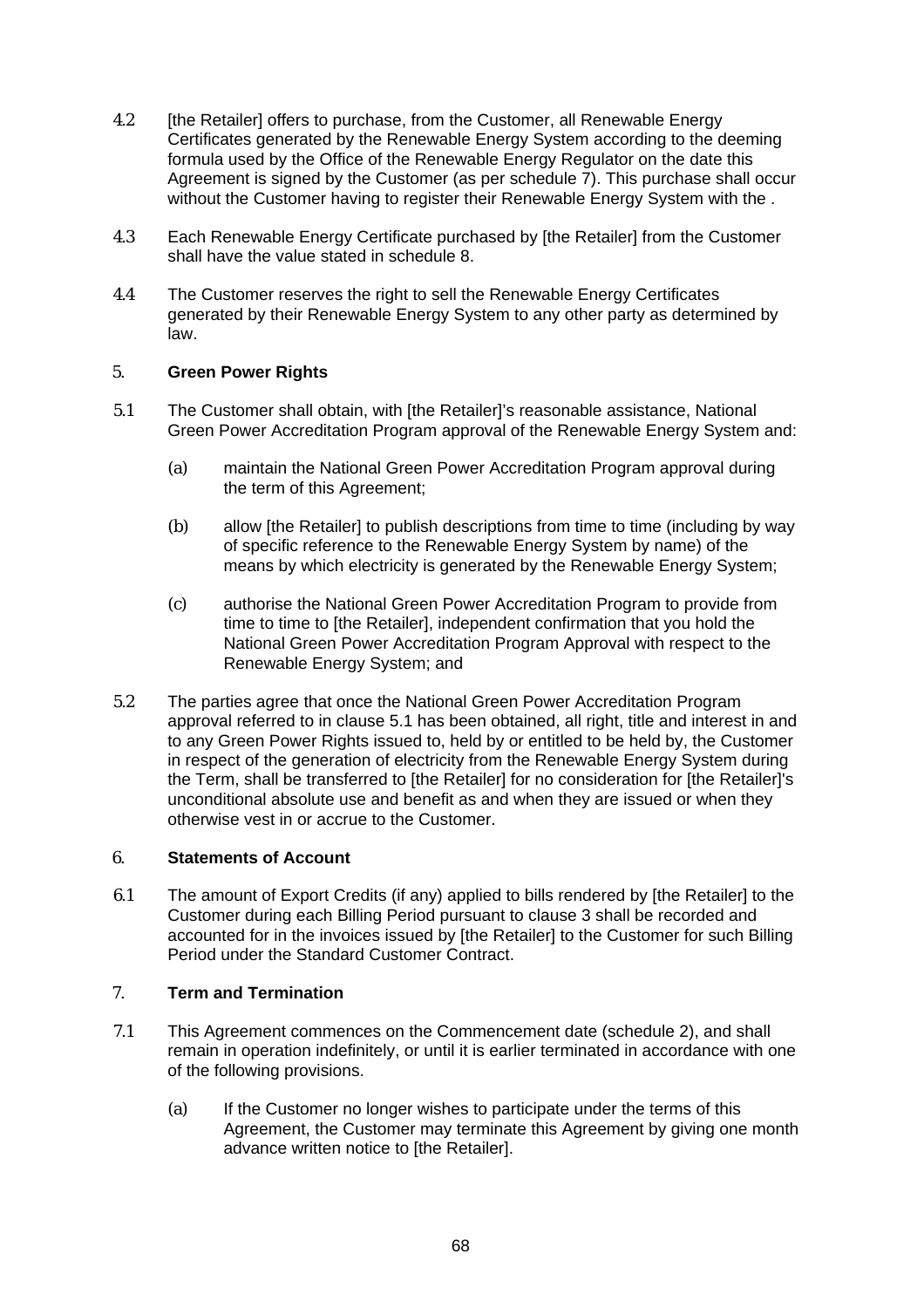- (b) [the Retailer] may terminate this Agreement in the event that the Customer is in breach of this Agreement or the Standard Customer Contract, and the breach remains unremedied for one month after the Customer has been notified in writing of the breach.
- (c) This Agreement may be terminated at any time upon mutual agreement between the parties.
- (d) If this Agreement is terminated, all accumulated Export Credits shall be paid in full to the Customer.

## 8. **Liability**

The Customer acknowledges that [the Retailer] shall not be liable for any loss, damage or injury that may occur or that is attributable to the installation and operation of the Renewable Energy System at the Premises.

## 9. **Definitions**

In this Agreement, the following definitions apply:

"**Billing Period**" means the period for the billing of electricity sales by [the Retailer] to the Customer under the Standard Customer Contract. Unless otherwise stated the Billing Period is three months.

"**Customer Contract**" means the "customer contract" (as that term is defined in the Act) in respect of the Premises.

"**Export Electricity**" means the quantity of electricity generated from the Renewable Energy System at the Premises which is exported into the Supply Network.

"**Green Power**" means the Green Power Scheme as defined by the most recent version of the "National Green Power Accreditation Program Accreditation Document.

"**Green Power Right**" means the Green Power Right as defined by the most recent National Green Power Accreditation Program Accreditation Document".

"**Import Electricity**" means the quantity of electricity sold by [the Retailer] to the Customer under the Standard Customer Contract.

"**Net Export/Import**" means the difference between Export Electricity and Import Electricity.

"**Premises**" has the meaning given to the term in the *Electricity Act* 1994 and at which the Customer proposes to install the Renewable Energy System.

"**Renewable Energy Certificate**" means the Renewable Energy Certificate as defined by the Commonwealth *Renewable Energy (Electricity) Act 2000* that relates to the Mandatory Renewable Energy Target.

"**Renewable Energy System**" means a renewable energy system, comprising one or more inverters, one or more energy sources and controls, connected to a lowvoltage electricity distribution network and having an installed capacity of up to 10 kVA single phase or 30 kVA three phase.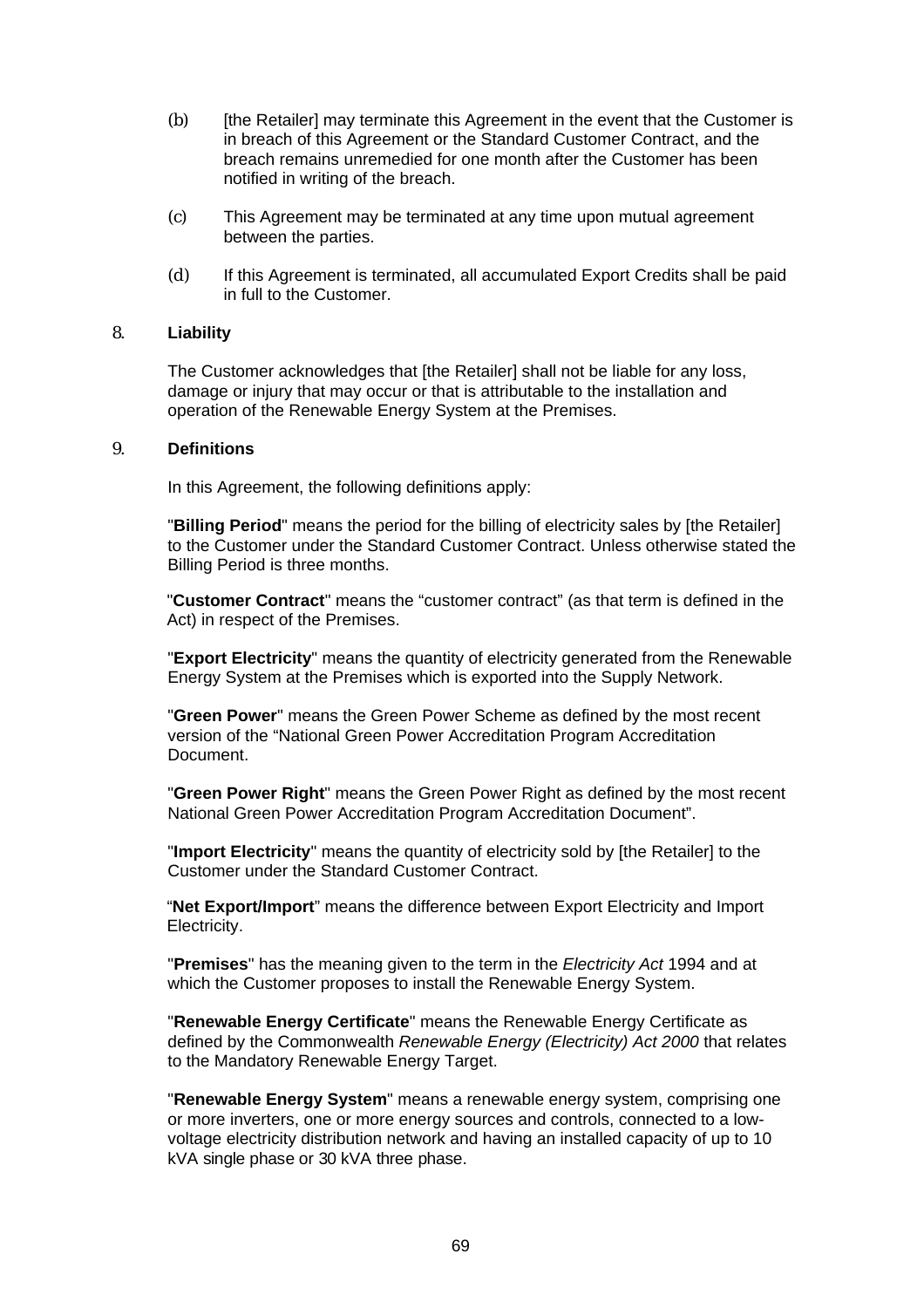"**Schedule**" means the schedule at the start of this Agreement.

"**Standard Customer Contract**" has the meaning in the *Electricity Act 1994.*

"**Supply Network**" has the meaning given to the term in the *Electricity Act* 1994.

"**Tariff**" means the retail Tariff paid by the Customer for electricity they import from the Supply Network.

"**Term**" is the period of time set out in clause 7.1.

# **EXECUTED** as an agreement**.**

**SIGNED** for & on behalf of **[the Retailer]** by**:** Signature:

Name: Date:

Signature of witness

Name of witness

**SIGNED** by the Customer Signature:

Signature of witness

Name: Date:

Name of witness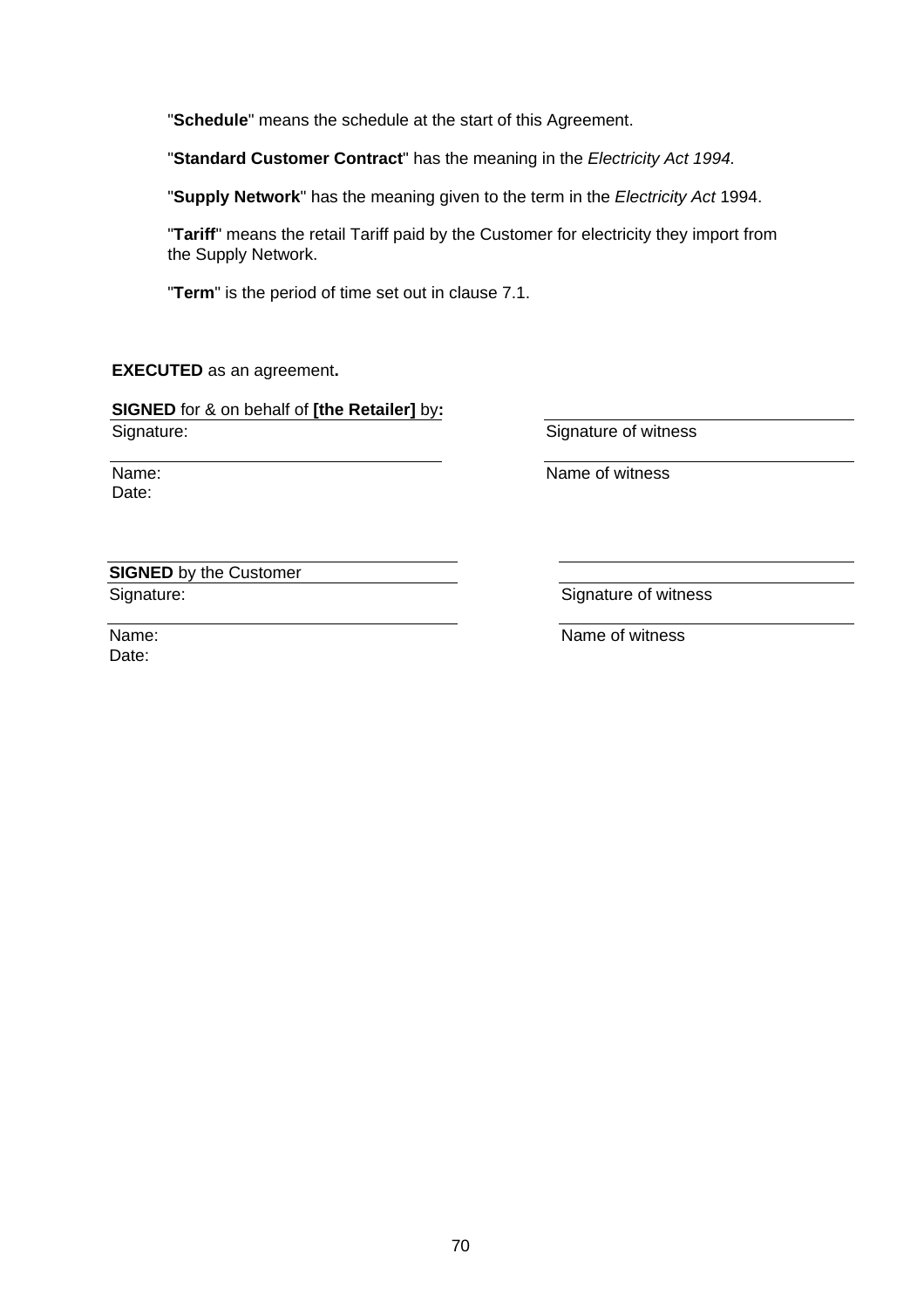# *6.6 Full Distributed Network Service Provider Documents*

# *6.6.1 Full Guidelines for Grid-Connection*

# **Customer Guidelines for Grid-Connection of a Small-Scale Renewable Energy System**

### **Introduction**

These guidelines cover private renewable energy systems up to 10 kilowatts (kW) single phase, or 30 kilowatts (kW) three phase, which customers wish to connect to the [Distributed Network Service Provider] grid via electronic DC/AC inverters. Note that grid restraints at the site of connection may limit systems to sizes below the above levels. The guidelines do not cover engine-driven generators.

### **Purpose**

It is intended that such renewable energy systems be allowed to be connected to the grid on the basis that you still require a supply of electricity from the [Distributed Network Service Provider] grid (i.e. not a standalone system).

The guidelines have been prepared in order to:

- Promote customer installations which are safe for both the customer and for [Distributed Network Service Provider] line maintenance personnel
- Protect customer installations against damage under fault conditions
- Ensure that other [Distributed Network Service Provider] customers are not exposed to hazards or to disruptions of supply.

The primary concern of [Distributed Network Service Provider] is with the mains wiring and inverter, which provide the interface with the [Distributed Network Service Provider] grid, and which must be approved by [Distributed Network Service Provider]. The DC wiring of the renewable energy system and any batteries are the customer's responsibility, but must meet relevant Australian Standards and be installed by accredited personnel.

For larger systems up to 1000kVA in capacity and all engine-drive generators, refer to a companion document that has been produced by [Distributed Network Service Provider].

## **[Distributed Network Service Provider] Policy**

[Distributed Network Service Provider] recognises that many environmentally-conscious customers wish to play their part in reducing the nation's greenhouse gas emissions, much of which are attributable to large coal-burning power stations. One way that some customers seek to contribute is by installing small renewable energy systems at their residences or premises. Connection to the grid allows system owners to maximise the output of their system by ensuring generation in excess of immediate requirements is not wasted, while avoiding battery purchase and maintenance costs.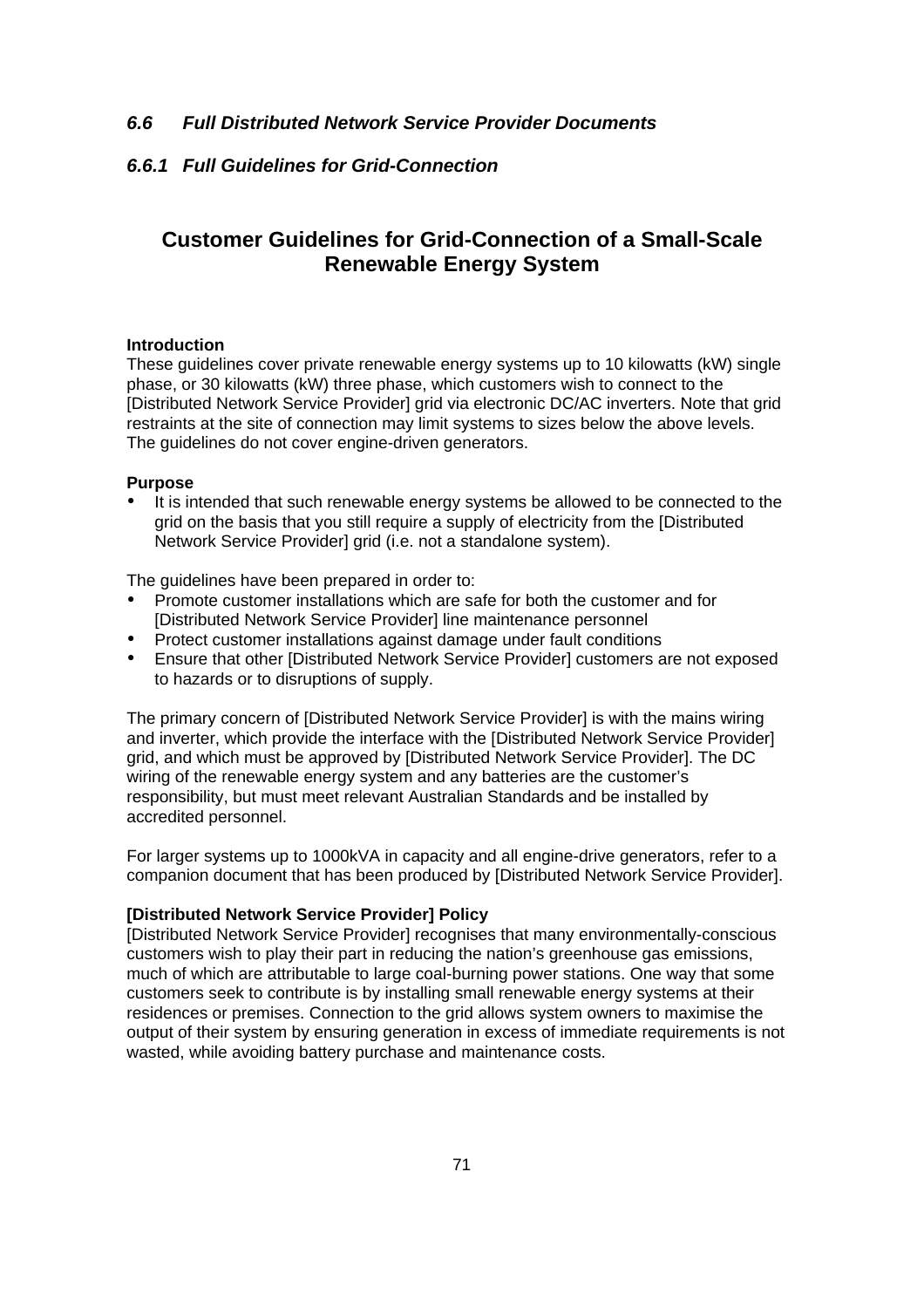## **Application**

Customers seeking to install inverter-connected renewable energy systems must sign a Small Scale Renewable Energy Electricity Connection Agreement. Your installer will need to provide a sketch of the electrical wiring changes proposed. You will need to provide the name of your electricity retailer. [Distributed Network Service Provider] will forward a copy of its Notice of Approval to the nominated retailer.

## **Renewable Energy System Types**

The types of renewable energy systems covered by these guidelines include:

- Solar (photovoltaic) arrays
- Small wind generators<br>• Micro bydro generators
- Micro hydro generators

All of these generally produce DC (direct current) electricity and must transmit their generated electricity via DC-to-AC (alternating current) sine wave inverters.

## **Planning and Selection**

[Distributed Network Service Provider]'s main involvement with local generation is with the mains wiring and the sine wave inverter, which provides the interface with the grid. [Distributed Network Service Provider] is not able to offer assistance in the planning and selection of your proposed renewable energy system other than the inverter. The Business Council for Sustainable Energy (www.bcse.org.au) has details of Accredited Installers, Suppliers, and Consultants who are experienced in this area.

## **Relevant Standards and Guidelines**

- [insert relevant State or Territory jurisdictional requirements]
- AS/NZS 3000:2000 Australian/New Zealand Wiring Rules, published by Standards Australia
- Australian Standard AS 4777:2002 Grid Connection of Energy Systems via Inverters
	- AS 4777.1-2002 Part 1: Installation requirements
	- AS 4777.2-2002 Part 2: Inverter requirements
	- AS 4777.3-2002 Part 3: Grid protection requirements

### **Inverter Requirements**

The electronic sine wave inverter must be of the grid-interactive type and must comply with AS 4777.2, which ensures it meets minimum safety and performance standards.

An important safety requirement for the inverter is that it must be prevented from backfeeding into the [Distributed Network Service Provider] network if the grid supply is externally de-energised. It should also be capable of restarting within a short period after the external grid supply is restored.

## **Installation and Connection to Grid**

Installation of the renewable energy system should always be carried out strictly in accordance with the manufacturer's recommendations, and comply with AS 4777:2002. It must also meet any requirements of your local council's planning and building departments, such as heritage regulations.

Your system installer, or another electrical contractor licensed by [insert appropriate State or Territory Government department eg. in NSW is the Dept. of Fair Trading] must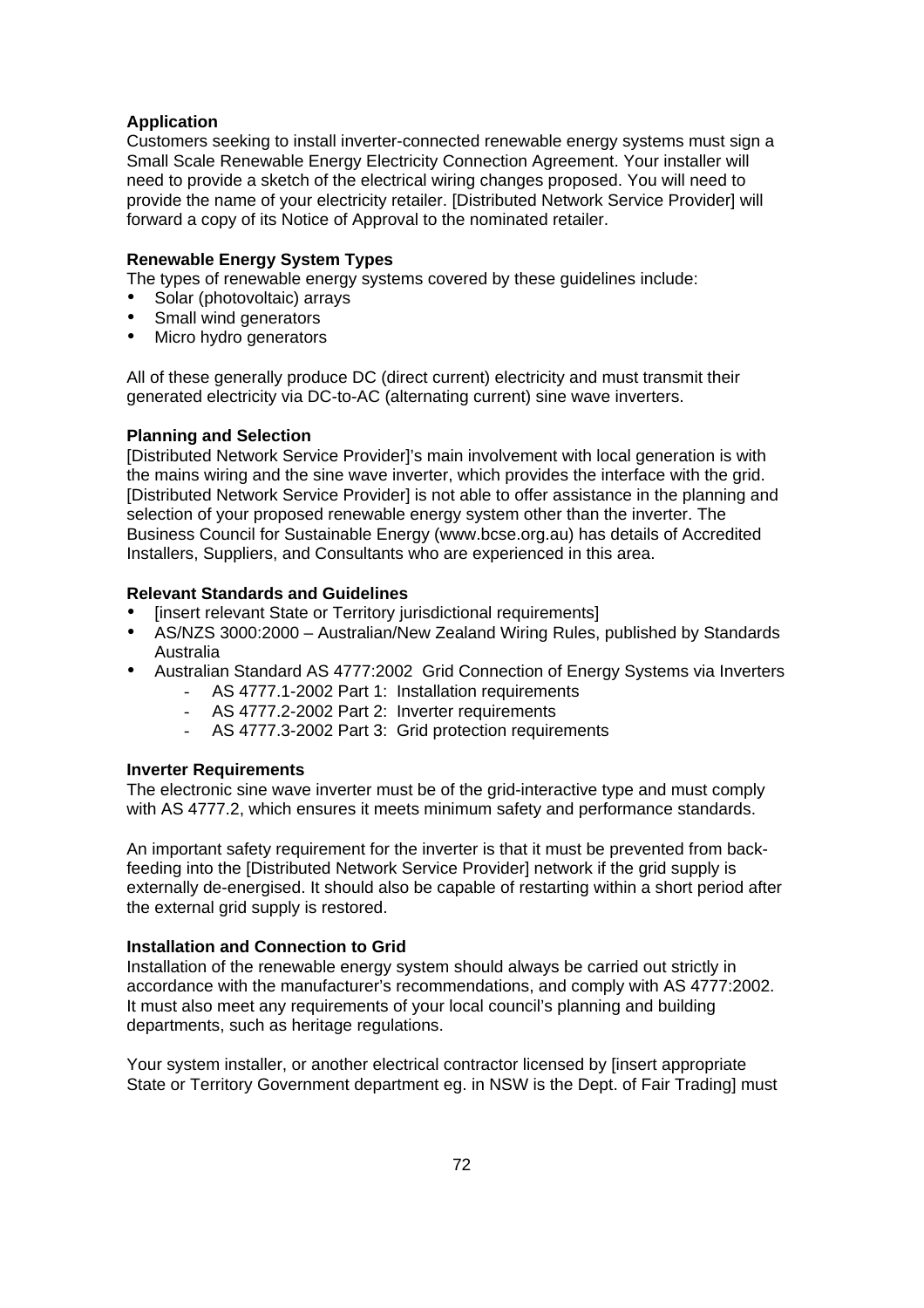carry out the electrical cabling and connection to your switchboard. The metering connection will be undertaken by EITHER

your system installer as long as they have been appropriately trained by [Distributed Network Service Provider]

OR

[Distributed Network Service Provider] on advice from your installer that the system installation is complete. The wiring and equipment must be in accordance with the SAA Wiring Rules (AS/NZS 3000:2000) and with the [insert relevant jurisdictional regulations].

#### **[Distributed Network Service Provider] Responsibilities**

[Distributed Network Service Provider] must safeguard the safety of its employees and others who carry out work on its distribution network. [Distributed Network Service Provider] therefore reserves the right to inspect your installation by prior arrangement to ensure that it does not pose a hazard.

[Distributed Network Service Provider] may be obliged to disconnect your renewable energy system if it is causing nuisance to other customers connected to the grid. This is unlikely if an approved inverter is used.

#### **Customer Responsibilities**

The customer is responsible for the safe installation, operation and maintenance of the renewable energy system. The installation must conform to Australian standards AS/NZ 3000:2000, and AS 4777:2002. Your equipment should be regularly inspected and maintained in accordance with the manufacturer's and installer's instructions.

The customer is responsible for the safety of any person operating or maintaining generating equipment and accessories on the premises. The installer is responsible for fitting adequate protective devices to prevent damage to their renewable energy system under conditions of short circuit, voltage surge or other faults.

#### **Metering and Fees**

[Distributed Network Service Provider] requires that the meter installation for the renewable energy system must be able to EITHER measure flows to and from the grid separately OR measure the net flow of electricity to and from the grid. This means that EITHER on existing premises an additional meter will need to be installed OR your existing meter may need to be replaced with a bidirectional meter.

#### EITHER

At present [Distributed Network Service Provider] is able to waive the costs of gridconnection and installation of additional metering equipment. OR

A project fee that covers connection to the grid and installation of metering equipment will need to be paid to [Distributed Network Service Provider]. If your system installer has been trained by [Distributed Network Service Provider] to connect to the grid, and supplies and installs any extra metering equipment themselves, the charge payable to [Distributed Network Service Provider] will be \$65 or as specified by the current NOES charge. However if [Distributed Network Service Provider] performs the installation the charge will be [insert as appropriate].

[Distributed Network Service Provider] will retain ownership of the metering equipment.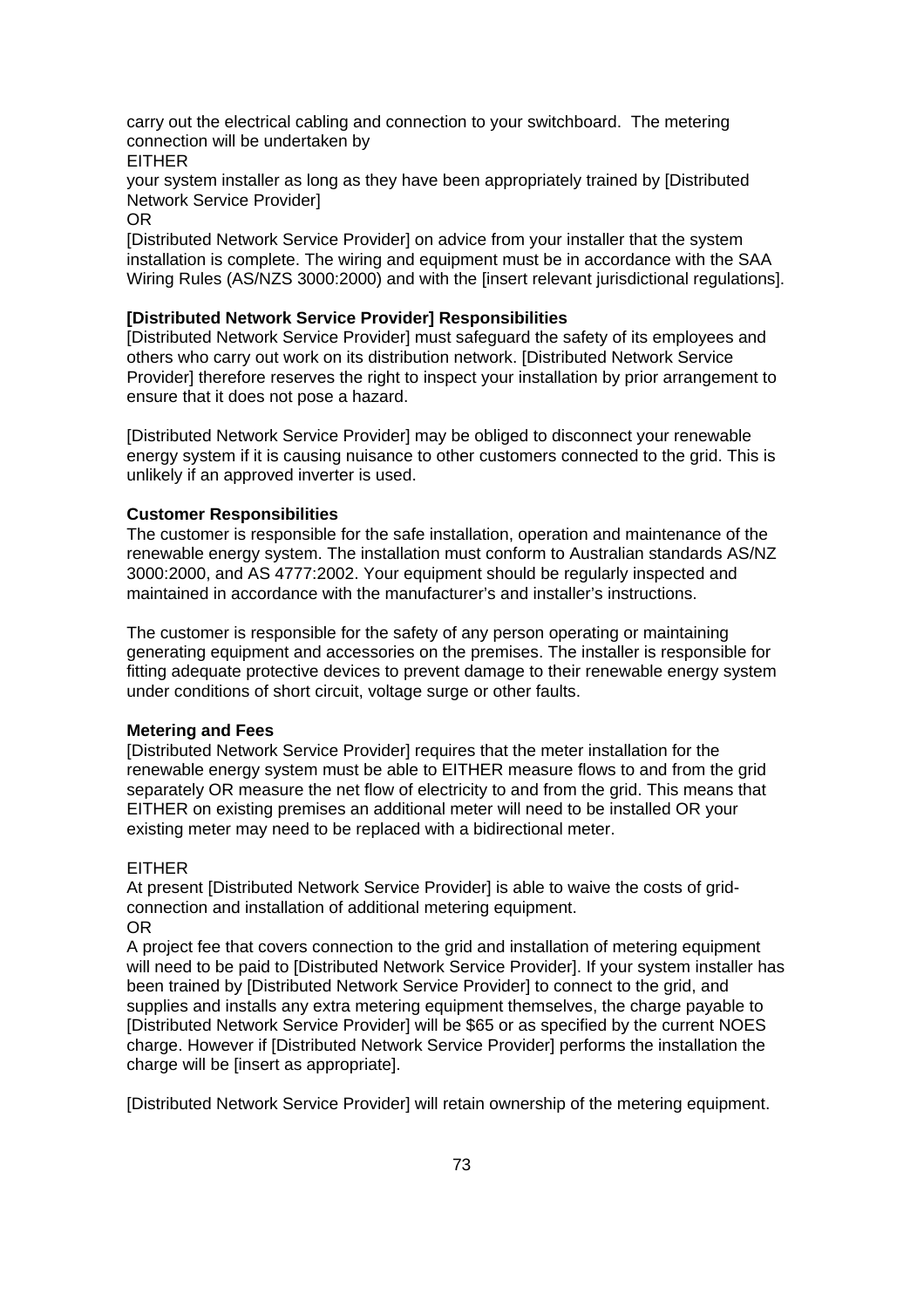#### **Insurance**

Some household insurance policies do not cover the failure of electrical devices such as inverters. The renewable energy system may need to be separately specified on your insurance policy. You are advised to contact your own insurance company to check coverage. You do not need to take out public liability insurance to cover any negative impact on grid power quality. However, on the Connection Agreement, you will be required to indemnify [Distributed Network Service Provider] against any breach of relevant Guidelines, Standards and Codes, and against any loss or damage occasioned to the Distributed Network Service Provider or third parties resulting from the connection of the installation to their distribution system.

#### **Energy Pricing, Renewable Energy Certificates, and Green Power Rights**

The value to the customer of kilowatt hours (kWh) electricity generated by their renewable energy system will be determined by the relevant electricity Retailer. The agreement with the Retailer will also determine allocation and pricing of any Renewable Energy Certificates, or Green Power Rights associated with the renewable energy system.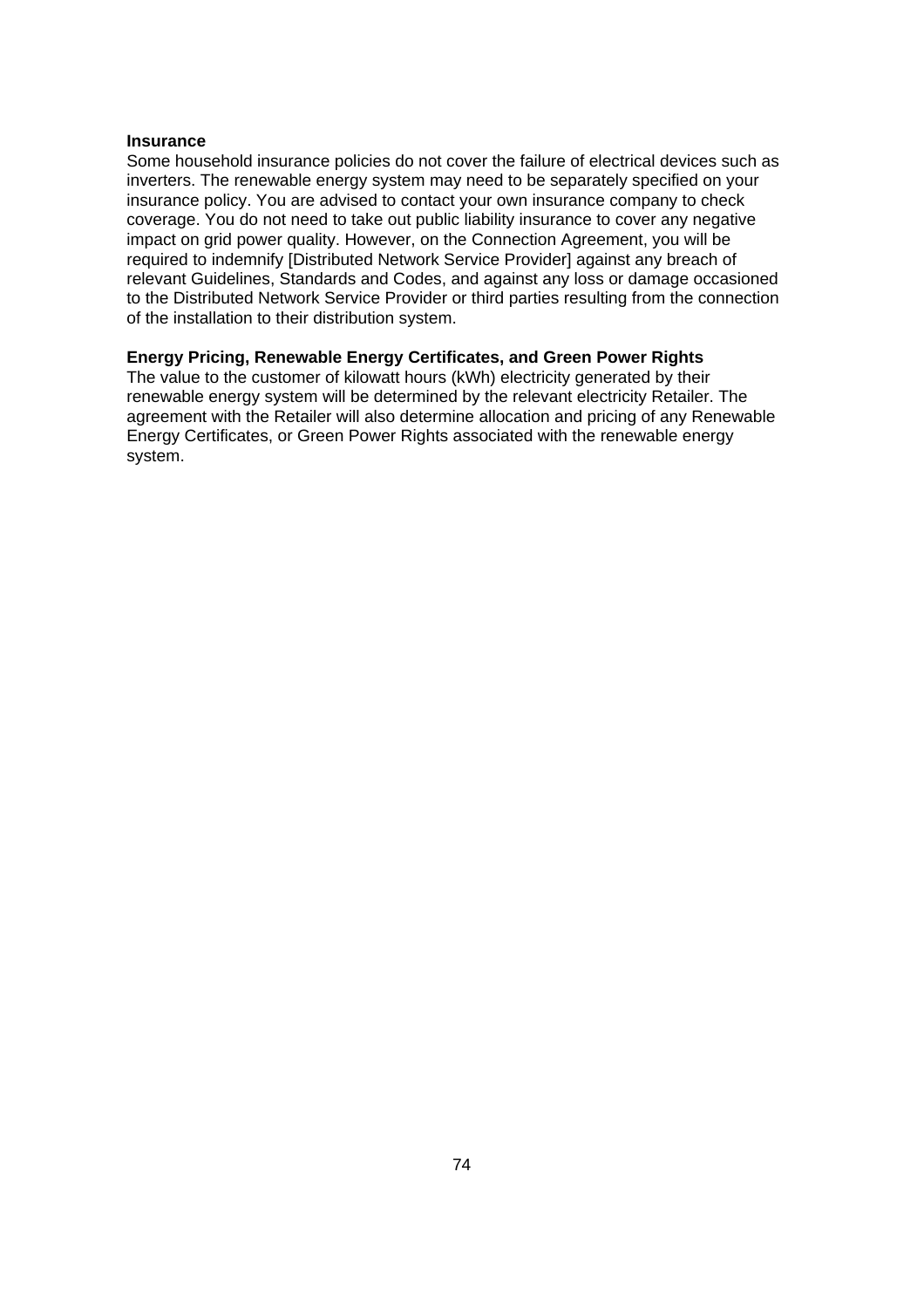# **Process for Connecting a Small-Scale Renewable Energy System to the [Distributed Network Service Provider] Grid**

#### **Step 1**

When you buy a system you should be given a list of accredited installers. The installer you choose can help with all the paperwork described in the following steps.

⇓

# **Step 2**

Your installer will provide you with these Guidelines and two copies of the Connection Agreement, or you can contact [Distributed Network Service Provider] and ask that they be mailed to you. They can also be found at [Distributed Network Service Provider's website]. This document contains all the information you need to know to arrange for connection of your system to the Grid.

⇓

### **Step 3**

Please complete and sign the Connection Agreement and return both copies to [Distributed Network Service Provider]. If you have any questions, please contact [Distributed Network Service Provider] for clarification. You will need to arrange for your Retailer to forward to [Distributed Network Service Provider] a metering request for [Distributed Network Service Provider] to meter your installation.

# ⇓

#### **Step 4**

[Distributed Network Service Provider] will meter your installation once it has the following documents:

• Both Copies of the Connection Agreement

• A metering request from your Retailer

[Distributed Network Service Provider] will forward to you a counter-signed copy of the Connection Agreement for your use.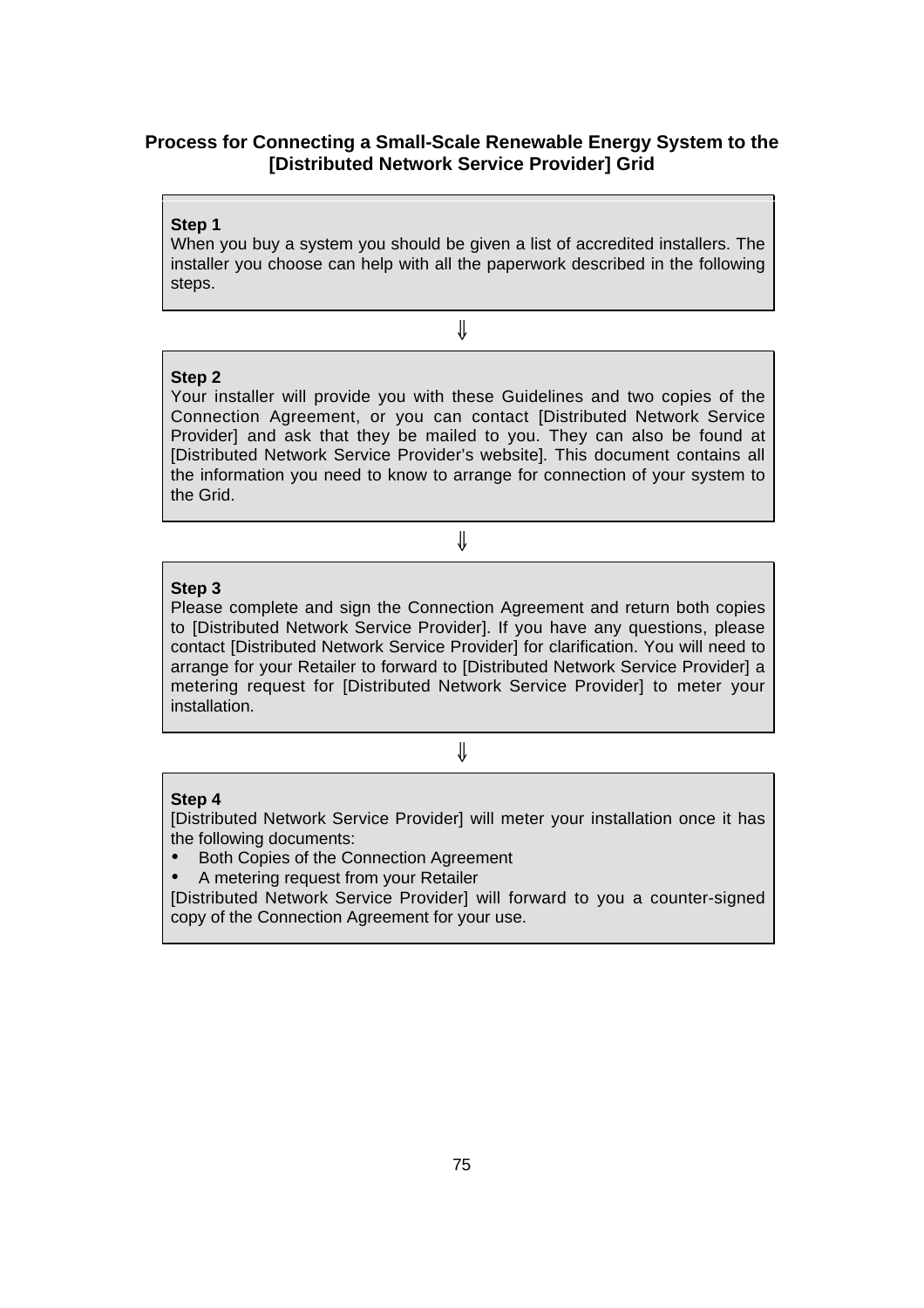# *6.6.2 Full Grid-Connection Agreement*

# **ATTACHMENT X:**

# **SMALL SCALE RENEWABLE ENERGY GRID-CONNECTION AGREEMENT**

|              | <b>Schedule</b>                                                                     |
|--------------|-------------------------------------------------------------------------------------|
|              | National Metering Identifier (NMI)                                                  |
| $\mathbf{2}$ | Commencement date                                                                   |
| 3            | Capacity (kW) of renewable<br>energy system                                         |
| 4            | Type of Renewable Energy<br>System (PV, wind, etc.)                                 |
| 5            | Type of metering (two<br>unidirectional meters, single<br>bidirectional meter etc.) |
| 6            | Grid-connection and metering fee<br>[depending on clause 5.1]                       |

Signature of Customer:..................................................................................

Name: ...........................................................................................................

Date: ..................................................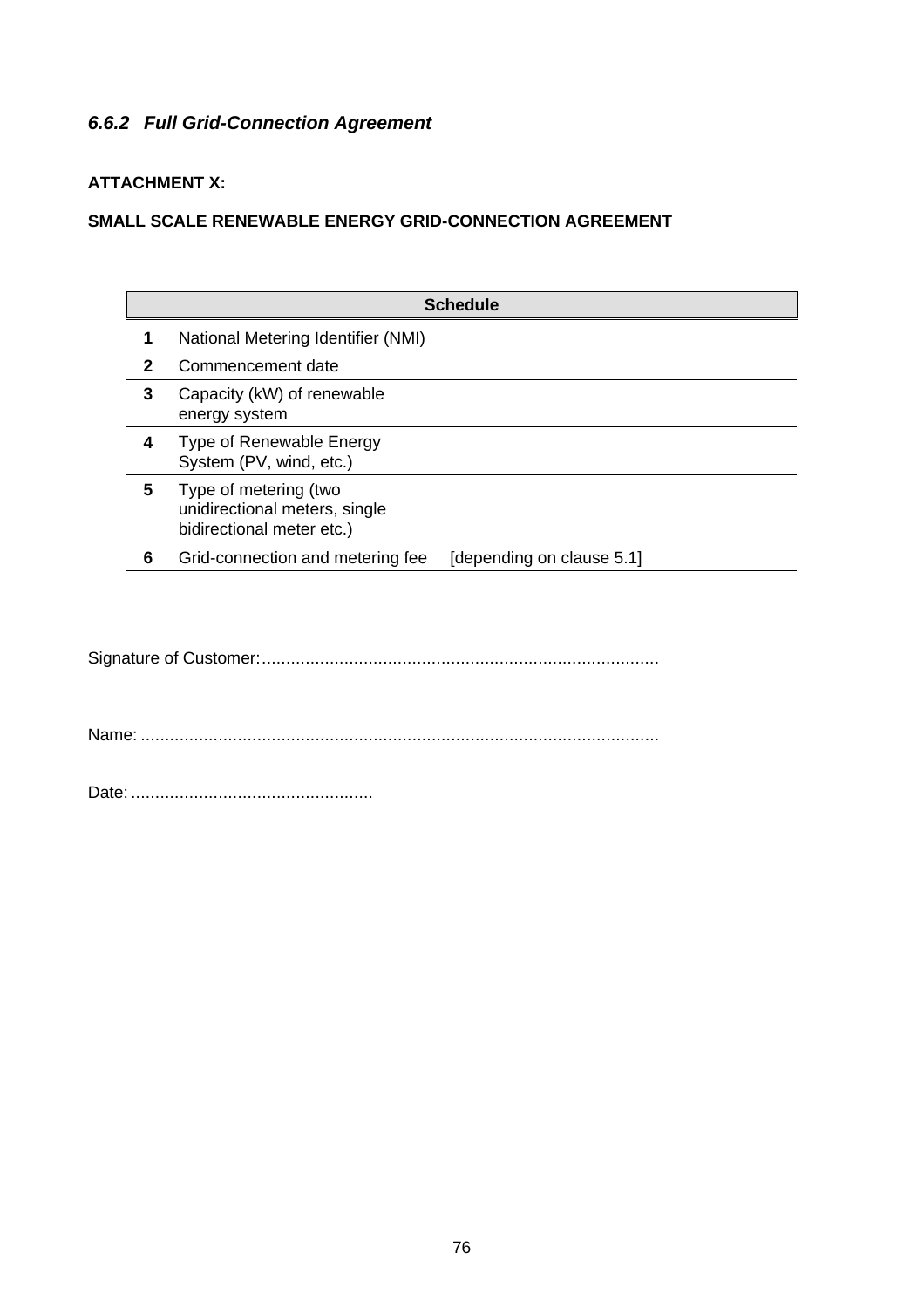# 1 **Introduction**

- 1.1 This Connection Agreement is an extension of the existing Standard Customer Connection Contract.
- 1.2 This agreement sets out the terms on which [the Distributed Network Service Provider] consents to connection of the Renewable Energy System at the Premises to their Supply Network.

## 2 **System Size Requirements**

2.1 The Customer shall ensure that the power rating of the Renewable Energy System is no greater than 10 kW (single phase) or 30 kW (three phase).

## 3 **Customer's Obligations**

[the Distributed Network Service Provider]'s consent under this Agreement is conditional upon:

- (a) The Renewable Energy System complying with AS 4777:2002 Grid Connection of Energy Systems via Inverters.
- (b) The wiring and equipment being in accordance with the Australian/New Zealand Wiring Rules (AS/NZS 3000:2000).
- (c) The Renewable Energy System complying with [insert any relevant State or Territory jurisdictional requirements].
- (d) The Renewable Energy System having been installed by a Business Council for Sustainable Energy-accredited electrical contractor licensed by [insert the appropriate State or Territory Government department eg. in NSW is the Dept. of Fair Trading], and the metering connection having been installed and checked according to the requirements of [insert the jurisdictional regulator or appropriate State or Territory Government department] prior to connection to your main switchboard.
- (e) The customer undertaking, if necessary, any changes to the wiring at the Premises required for the installation of [the Distributed Network Service Provider]'s metering equipment;
- (f) The customer shall, if the Renewable Energy System remains operational at the Premises, advise any subsequent occupant of the Premises of the requirement to enter into a new consent agreement with [the Distributed Network Service Provider].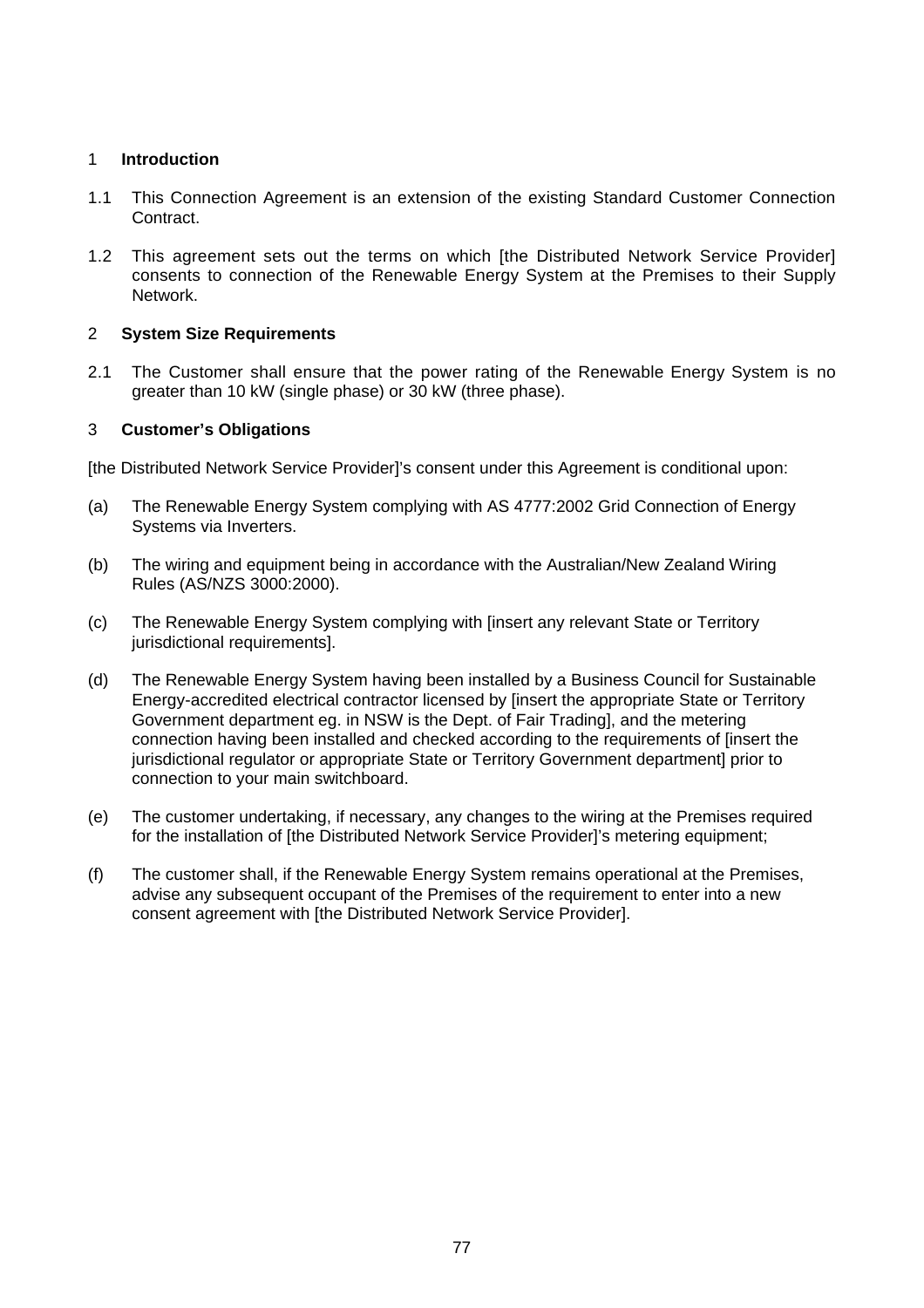# 4 **Metering**

- 4.1 The Customer acknowledges that Electricity Metering equipment relevant to the Renewable Energy System at the Premises is owned and shall be operated by [the Distributed Network Service Provider], and [the Distributed Network Service Provider] shall have the discretion to determine the meter type.
- 4.2 The customer shall ensure the Renewable Energy System metering is located adjacent to the existing metering for the Premises.
- 4.3 The meter installation for the Renewable Energy System shall be capable of EITHER measuring flows to and from the grid separately OR measuring the net flow of electricity to and from the grid.

# 5 **Connection fees and costs**

5.1 EITHER [the Utility] shall waive the costs of grid-connection and installation of additional metering equipment OR A project fee (according to schedule 6) that covers connection to the grid and installation of metering equipment by [the Utility] shall be paid by the Customer to [the Utility] OR If your system installer has been authorised by [the Utility] to connect your system to the grid and to install metering, a project fee (\$65; according to schedule 6) that covers miscellaneous costs shall be paid by the Customer to [the Utility].

#### 6 **Access**

- 6.1 The Customer consents to allow [the Distributed Network Service Provider], access to disconnect the interconnection facilities, without notice, in an emergency situation.
- 6.2 The Customer consents to allow [the Distributed Network Service Provider], access to inspect protective devices on the Renewable Energy System or metering equipment.

# 7 **Operating Procedure**

- 7.1 The Renewable Energy System may be taken off-line and disconnected from the Supply Network by the Customer or [the Distributed Network Service Provider] for operational reasons or for planned maintenance.
- 7.2 In the event that the Supply Network is unable to accept electricity generated by the Customer for any reason, no compensation shall be payable by [the Distributed Network Service Provider].

# 8 **Disconnection by [the Distributed Network Service Provider]**

- 8.1 [the Distributed Network Service Provider] may disconnect the Renewable Energy System if connection would breach technical or safety requirements under the Act or this Agreement.
- 8.2 Ithe Distributed Network Service Provider] may disconnect the Renewable Energy System if connection would in its reasonable opinion unreasonably interfere with the connection or supply of electricity to other customers.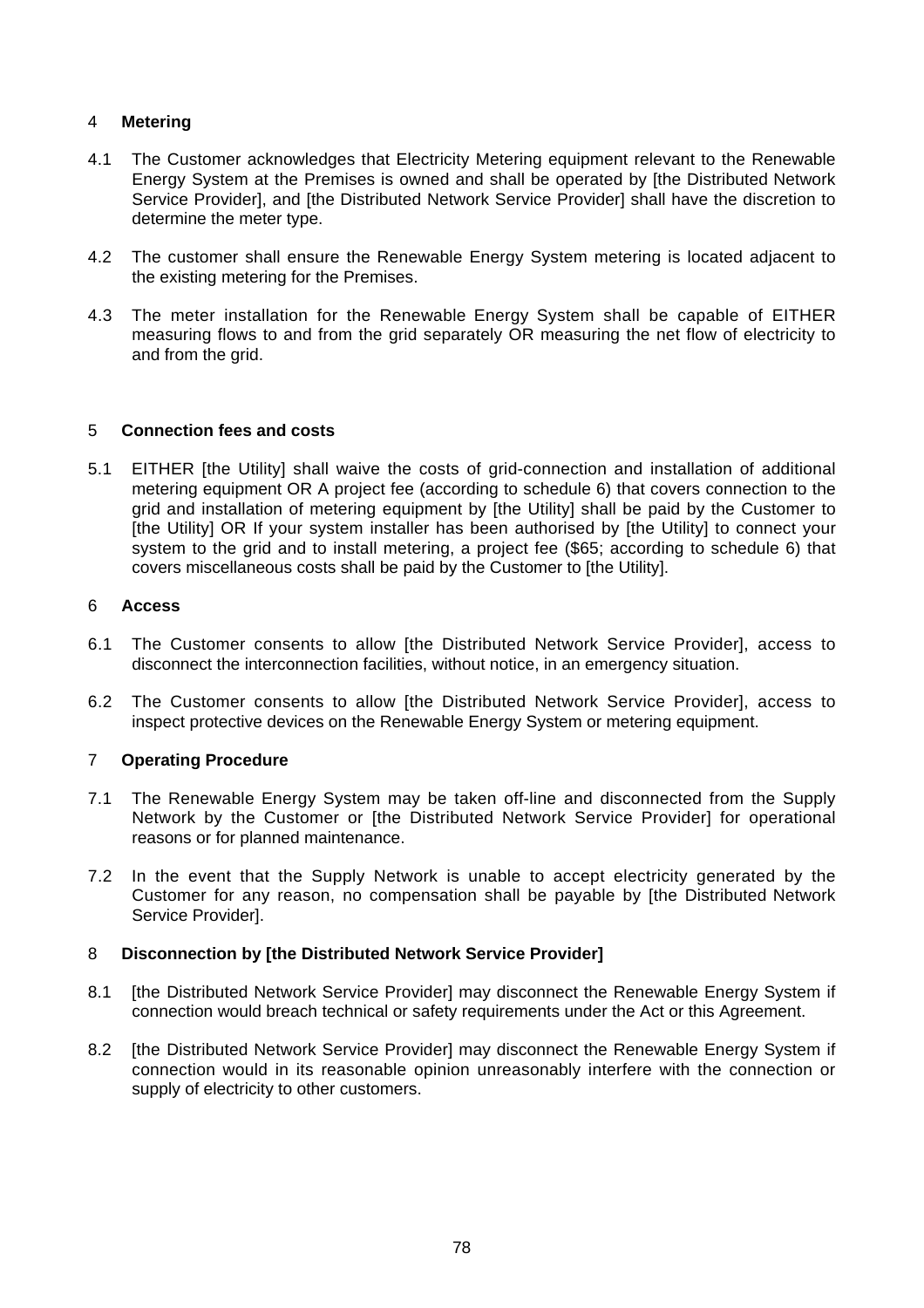# 9 **Safety**

The Customer shall:

- (a) install and maintain the Renewable Energy System and associated equipment in safe working order at all times that it is connected and in accordance with the requirements of this Agreement;
- (b) keep a copy of the Renewable Energy System operations manual, including detailed isolation procedures, in the main switchboard at all times; and
- (c) comply with the reasonable directions of [the Distributed Network Service Provider] in order to secure the safety and stable parallel operation of [the Distributed Network Service Provider]'s supply network and the Renewable Energy System.

## 10 **Term and Termination**

- 10.1 This Agreement commences on the Commencement date (schedule 2), and shall remain in operation indefinitely, or until it is earlier terminated in accordance with one of the following provisions.
- (a) If the Customer no longer wishes to participate under the terms of this Agreement, the Customer may terminate this Agreement by giving one month advance written notice to [the Distributed Network Service Provider].
- (b) [the Distributed Network Service Provider] may terminate this Agreement in the event that the Customer is in breach of this Agreement or the Customer Connection Contract, and the breach remains unremedied for one month after the Customer has been notified in writing of the breach.
- (c) [the Distributed Network Service Provider] may disconnect the Renewable Energy System at any time as permitted by law and with appropriate notice, and provision of reasonable cause, to the customer, in which case this Agreement shall terminate forthwith upon disconnection.
- (d) This Agreement may be terminated at any time upon mutual agreement between the parties.

### 11 **Liability**

- 11.1 The Customer acknowledges that [the Distributed Network Service Provider] shall not be liable for any breach of relevant Guidelines, Standards and Codes, nor any loss, damage or injury that may occur that is attributable to the installation and operation of the Renewable Energy System at the Premises.
- 11.2 The parties acknowledge that the Customer is responsible for any insurance costs associated with their obligations or possible liability under this Agreement.

## 12 **Definitions**

In this Agreement the following definitions apply.

"**Act**" meansthe *Electricity Act 1994*.

**"Account Number "** means the electricity account number for the premises.

"**Customer Connection Contract**" means the "customer connection contract" (as that term is defined in the Act) in respect of the Premises.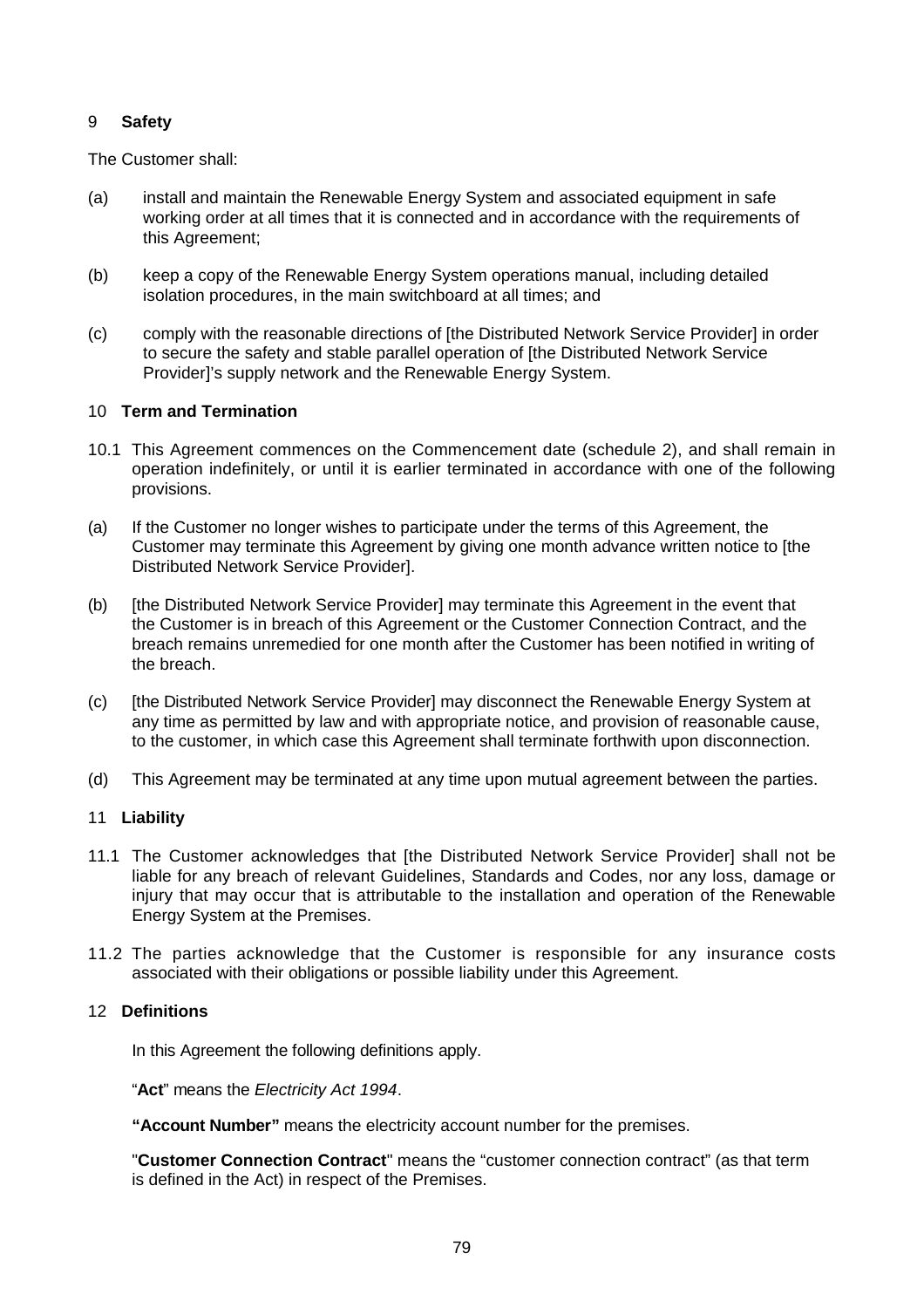"**Net Export/Import**" means the difference between Export Electricity and Import Electricity.

"**Premises**" means the premises (as that term is defined in the Act), at which the Customer proposes to install the Renewable Energy System.

"**Renewable Energy System**" means a renewable energy system, comprising one or more inverters, one or more energy sources and controls, connected to a low-voltage electricity distribution network and having an installed capacity of up to 10 kVA single phase or 30 kVA three phase.

"**Schedule**" means the schedule at the start of this Agreement.

"Supply" means the supply of electricity from the Supply Network to the premises under standard tariff conditions.

"**Supply Network**" has the meaning given to the term 'supply network" in the Act.

# 12.1 **EXECUTED** as an agreement

| <b>SIGNED</b> for & on behalf of [the        |
|----------------------------------------------|
| <b>Distributed Network Service Provider]</b> |
| by:                                          |
| Cianation                                    |

Signature:

Signature of witness

Name: Date:

Name of witness

**SIGNED** by the Customer Signature:

Signature of witness

Name: Date:

Name of witness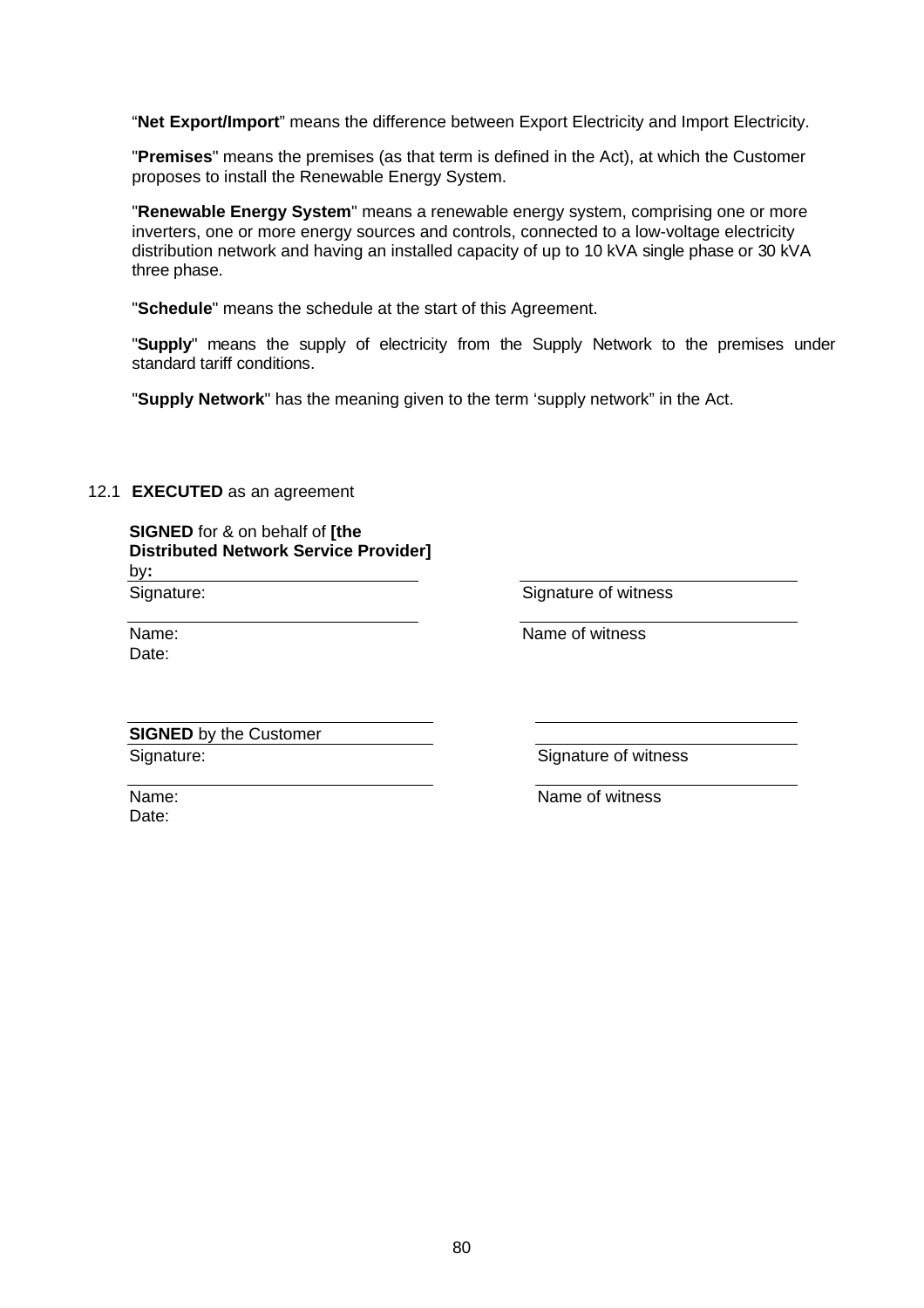# *6.7 Full Utility Documents*

# *6.7.1 Full Guidelines for Grid-Connection and Selling Electricity*

# **Customer Guidelines for Grid-Connection of a Small-Scale Renewable Energy System and Sale of Exported Electricity**

#### **Introduction**

These guidelines cover private renewable energy systems up to 10 kilowatts (kW) single phase, or 30 kilowatts (kW) three phase, which customers wish to connect to the [Utility] grid via electronic DC/AC inverters. Note that systems should be appropriately sized to meet demand, and grid restraints at the site of connection may limit systems to sizes below the above levels. The guidelines do not cover engine-driven generators.

#### **Purpose**

It is intended that such renewable energy systems be allowed to be connected to the grid on the basis that you still require a supply of electricity from the [Utility] grid (i.e. not a stand-alone system).

The guidelines have been prepared in order to:

- Promote customer installations which are safe for both the customer and for [Utility] line maintenance personnel
- Protect customer installations against damage under fault conditions
- Ensure that other [Utility] customers are not exposed to hazards or to disruptions of supply.
- Promote customer installations that increase the amount of electricity generated from renewable sources supplied to the grid
- Define the billing arrangements including the value of exported electricity to the customer
- Define the treatment of Renewable Energy Certificates and Green Power Rights.

The primary concern of [Utility] is with the mains wiring and inverter, which provide the interface with the [Utility] grid, and which must be approved by [Utility]. The DC wiring of the renewable energy system and any batteries are the customer's responsibility, but must meet relevant Australian standards and be installed by accredited personnel.

For larger systems up to 1000kVA in capacity and all engine-drive generators, refer to a companion document that has been produced by [Utility].

#### **[Utility] Policy**

[Utility] recognises that many environmentally conscious customers wish to play their part in reducing the nation's greenhouse gas emissions, much of which are attributable to large coal-burning power stations. One way that some customers seek to contribute is by installing small renewable energy systems at their residences or premises. Connection to the grid allows system owners to maximise the output of their system by ensuring generation in excess of immediate requirements is not wasted, while avoiding battery purchase and maintenance costs. System owners also benefit financially through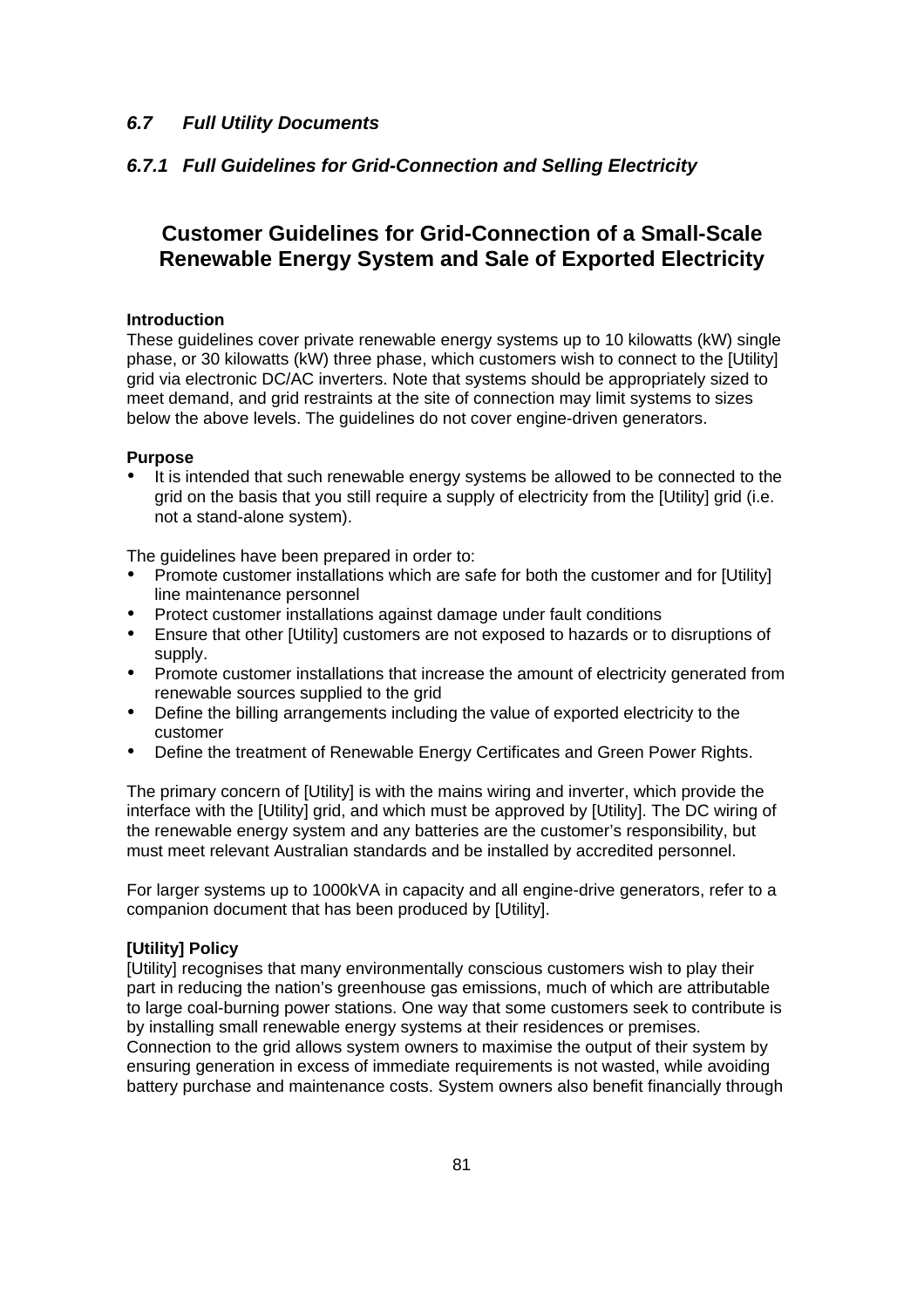the sale of electricity exported to the grid, and from the sale of Renewable Energy Certificates.

#### **Application**

Customers seeking to install inverter-connected renewable energy systems and sell electricity to the grid must sign a Small Scale Renewable Energy Electricity Connection and Purchase Agreement. Your installer will need to provide a sketch of the electrical wiring changes proposed.

## **Renewable Energy System Types**

The types of renewable energy systems covered by these guidelines include:

- Solar (photovoltaic) arrays
- Small wind generators
- Micro hydro generators

All of these generally produce DC (direct current) electricity and must transmit their generated electricity via DC-to-AC (alternating current) sine wave inverters.

#### **Planning and Selection**

[Utility]'s main involvement with local generation is with the mains wiring and the sine wave inverter, which provides the interface with the grid. [Utility] is not able to offer assistance in the planning and selection of your proposed renewable energy system other than the inverter. The Business Council for Sustainable Energy (www.bcse.org.au) has details of Accredited Installers, Suppliers, and Consultants who are experienced in this area.

#### **Relevant Standards and Guidelines**

- [insert relevant State or Territory jurisdictional requirements]
- AS/NZS 3000:2000 SAA Wiring Rules, published by Standards Australia
- Australian Standard AS 4777:2002 Grid Connection of Energy Systems via Inverters
	- AS 4777.1-2002 Part 1: Installation requirements
	- AS 4777.2-2002 Part 2: Inverter requirements
	- AS 4777.3-2002 Part 3: Grid protection requirements

### **Inverter Requirements**

The electronic sine wave inverter must be of the grid-interactive type, and of good quality and performance in order to avoid malfunction or damage to your household electrical appliances. Your inverter must generate an AC voltage having a good quality sinusoidal wave form with low harmonic distortion. Only [Utility]-approved models which satisfy the Australian Standard AS 4777:2002 may be connected to the grid.

An important safety requirement for the inverter is that it must be prevented from backfeeding into the [Utility] network if the grid supply is externally de-energised. It should also be capable of restarting within a short period after the external grid supply is restored.

#### **Installation and Connection to Grid**

Installation of the renewable energy system should always be carried out strictly in accordance with the manufacturer's recommendations, and comply with AS 4777:2002. It must also meet any requirements of your local council's planning and building departments, such as heritage regulations.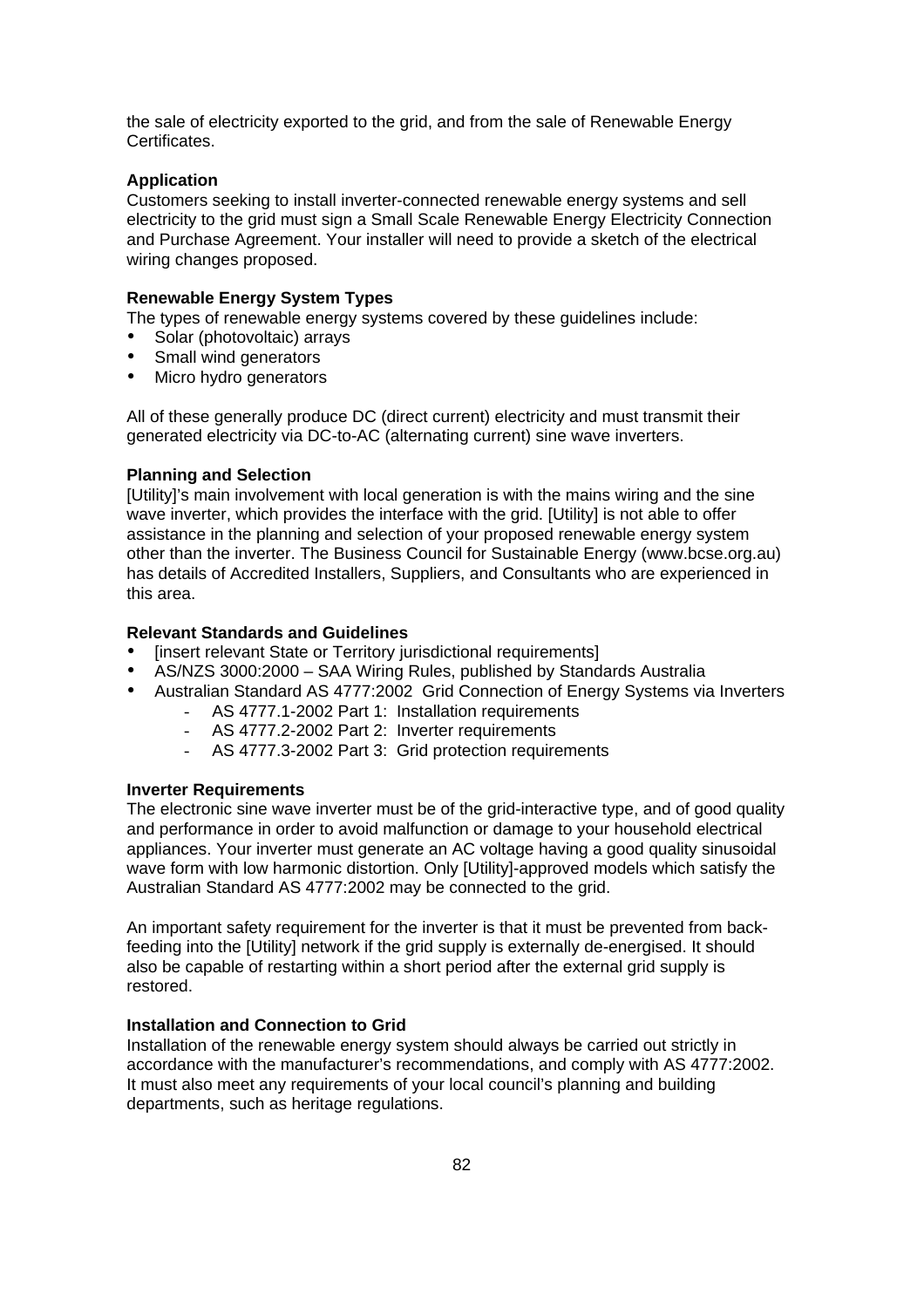Your system installer, or another electrical contractor licenced by [insert appropriate State or Territory Government department eg. in NSW is the Dept. of Fair Trading] must carry out the electrical cabling and connection to your switchboard. The metering connection will be undertaken by

EITHER

your system installer as long as they have been appropriately trained by [Utility] OR

[Utility] on advice from your installer that the system installation is complete. The wiring and equipment must be in accordance with the SAA Wiring Rules (AS/NZS 3000:2000) and with the linsert relevant jurisdictional regulations].

#### **[Utility] Responsibilities**

[Utility] must safeguard the safety of its employees and others who carry out work on its distribution network. [Utility] therefore reserves the right to inspect your installation by prior arrangement to ensure that it does not pose a hazard.

[Utility] may be obliged to disconnect your renewable energy system if it is causing nuisance to other customers connected to the grid. This is unlikely if an approved inverter is used.

[Utility] is responsible for reading the customer's electricity meters, calculating the net amount either owed to [Utility] by the customer or to the customer by [Utility], and all billing administration including treatment of Goods and Services Tax, Renewable Energy Certificates and Green Power Rights.

[Utility] is also responsible for honouring any amounts owed to the customer.

#### **Customer Responsibilities**

The customer is responsible for the safe installation, operation and maintenance of the renewable energy system. The installation must conform to Australian standards AS/NZ 3000:2000, and AS 4777:2002. Your equipment should be regularly inspected and maintained in accordance with the manufacturer's and installer's instructions.

The customer is responsible for the safety of any person operating or maintaining generating equipment and accessories on the premises. The installer is responsible for fitting adequate protective devices to prevent damage to their renewable energy system under conditions of short circuit, voltage surge or other faults.

The customer is responsible for allowing ready access to any electricity meters related to electricity covered by the Sales Agreement between [Utility] and the customer.

#### **Metering and Fees**

[Utility] requires that the meter installation for the renewable energy system must be able to EITHER measure flows to and from the grid separately OR measure the net flow of electricity to and from the grid. This means that EITHER on existing premises an additional meter will need to be installed OR your existing meter may need to be replaced with a bidirectional meter.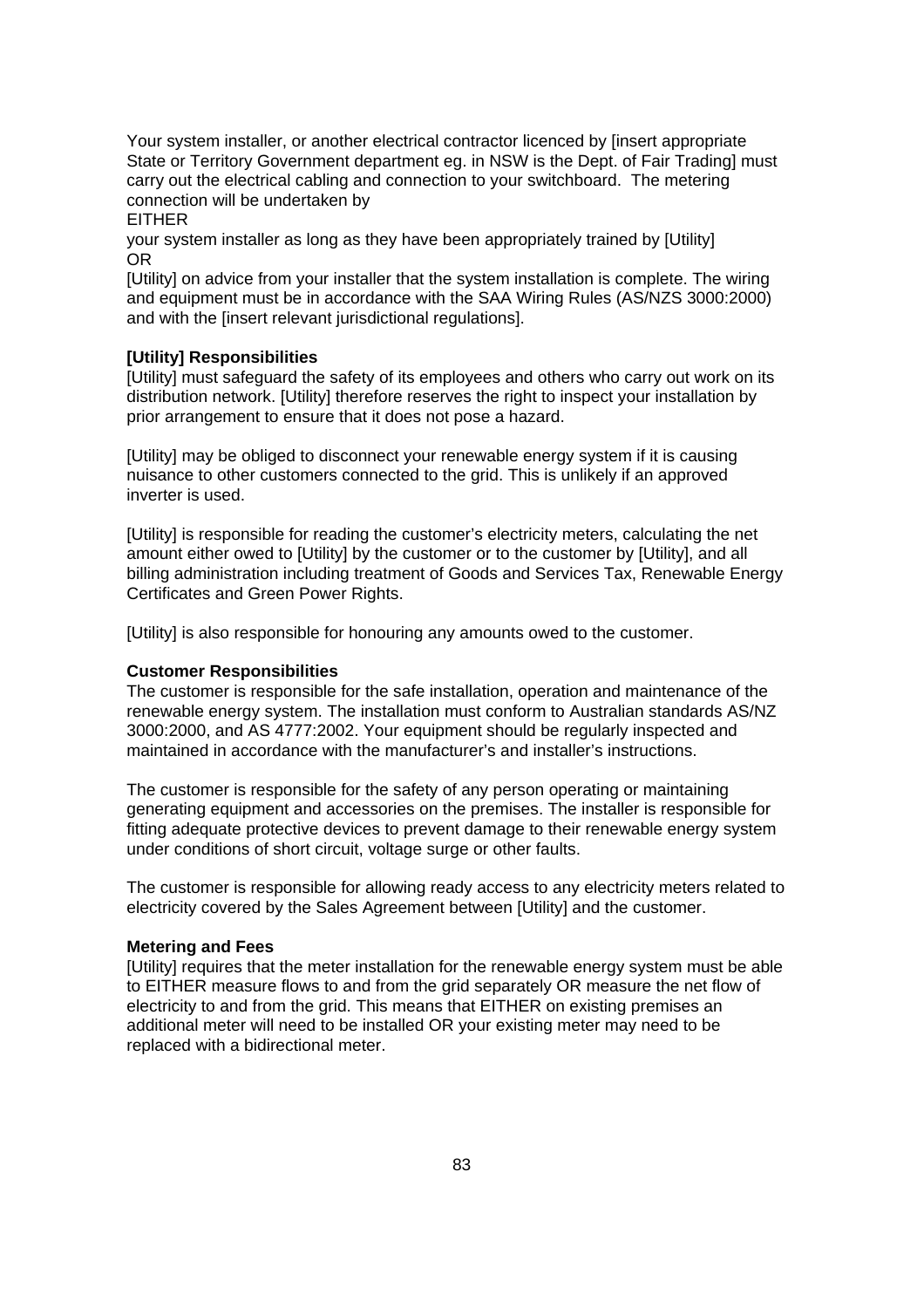#### EITHER

At present [Utility] is able to waive the costs of grid-connection and installation of additional metering equipment.

OR

A project fee that covers connection to the grid and installation of metering equipment will need to be paid to [Utility]. If your system installer has been trained by [Utility] to connect to the grid, and supplies and installs any extra metering equipment themselves, the charge payable to [Utility] will be \$65 or as specified by the current NOES charge. However if [Utility] performs the installation the charge will be [insert as appropriate].

[Utility] will retain ownership of the metering equipment.

#### **Energy Pricing**

[Utility] applies net billing to all electricity exported to the grid. This means that for all electricity exported to the grid, [Utility] will pay the customer a rate equal to the retail rate paid by the customer for electricity they import from the grid, unless the customer is on Green Power. This applies whether there is net export or net import over the billing period. If the customer is on Green Power, [Utility] will pay only the equivalent non-Green Power tariff for net exported electricity.

The billing period is three months. If there is net import from the grid over this period the customer will be sent a bill for that amount plus the standard Service to Property [or equivalent] charge. If there is net export to the grid over this period, and its value is greater than \$50 after subtracting the standard Service to Property [or equivalent] charge, the customer will be paid this amount. If its value is not over \$50, the amount will be credited to the next billing period.

#### **Goods and Services Tax**

If the electricity imported from the grid and exported to the grid are metered separately, the customer must pay Goods and Services Tax on all electricity imported from the grid (gross import), not just the net import (gross import minus gross export). If the exported and imported electricity are not metered separately, the customer will pay Goods and Services Tax only on net import (if any).

If the customer is registered for Goods and Services Tax, and the production of electricity earns revenue for their business enterprise, they must charge [Utility] Goods and Services Tax. If imported and exported electricity are metered separately, [Utility] must pay Goods and Services Tax on any gross export. If the exported and imported electricity are not metered separately, the [Utility] will pay Goods and Services Tax only on the net export (if any).

#### **Renewable Energy Certificates and Green Power Rights**

[Utility] offers to buy the full deemed amount of Renewable Energy Certificates generated by the customer's renewable energy system according to the Office of the Renewable Energy Regulator deeming formula. The price offered for each Renewable Energy Certificate is typically \$37 but may vary with time and will be stated on the Connection and Sales Agreement. The customer may choose to sell their Renewable Energy Certificates elsewhere.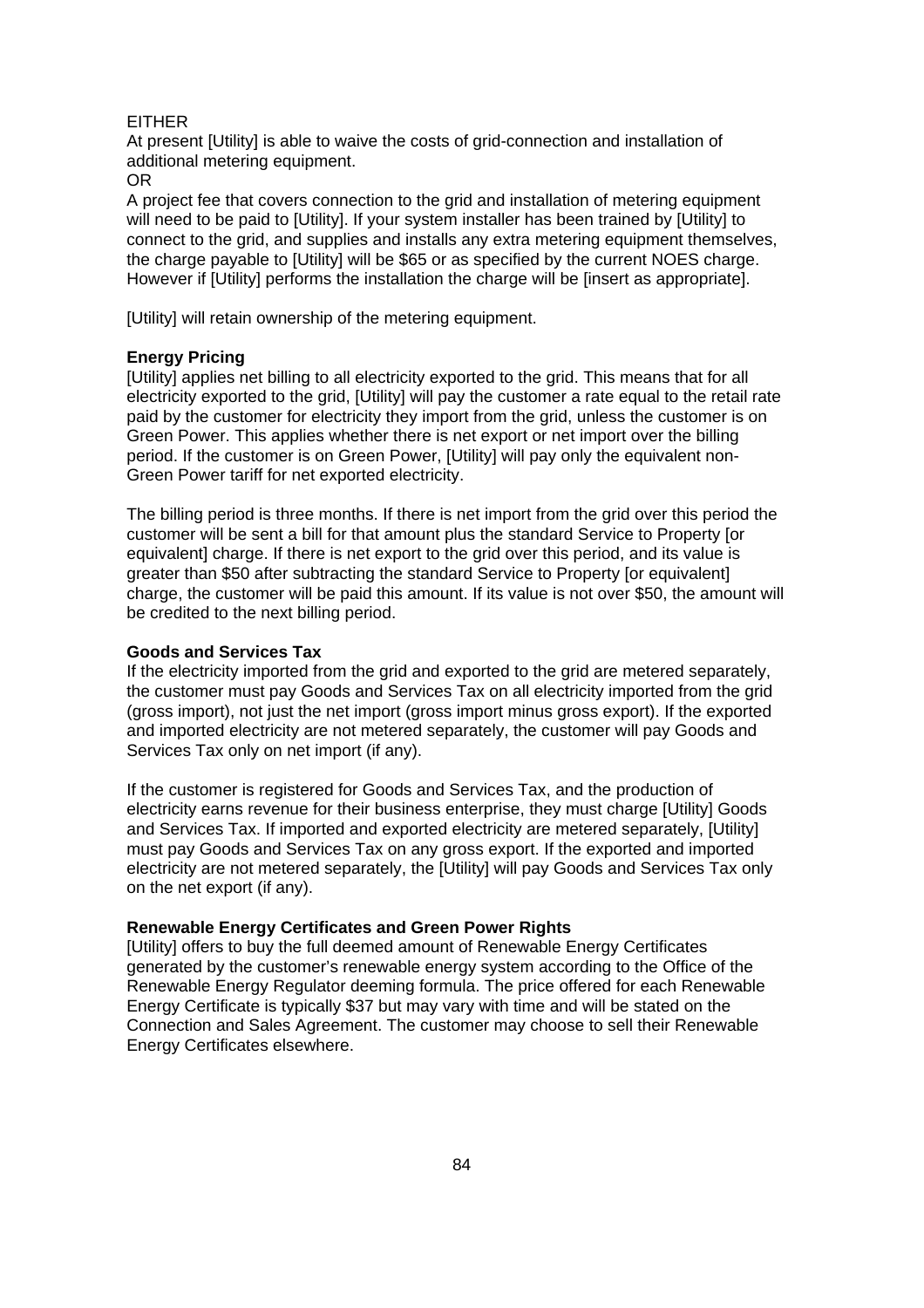[Utility] will assume ownership of any Green Power Rights generated by the customer's renewable energy system, without compensation to the customer. This will occur regardless of whether the customer is purchasing Green Power.

#### **Insurance**

Some household insurance policies do not cover the failure of electrical devices such as inverters. The renewable energy system may need to be separately specified on your insurance policy. You are advised to contact your own insurance company to check coverage. You do not need to take out public liability insurance to cover any negative impact on grid power quality. However, on the Connection Agreement, you will be required to indemnify [Utility] against any breach of relevant Guidelines, Standards and Codes, and against any loss or damage occasioned to the Utility or third parties resulting from the connection of the installation to their distribution system.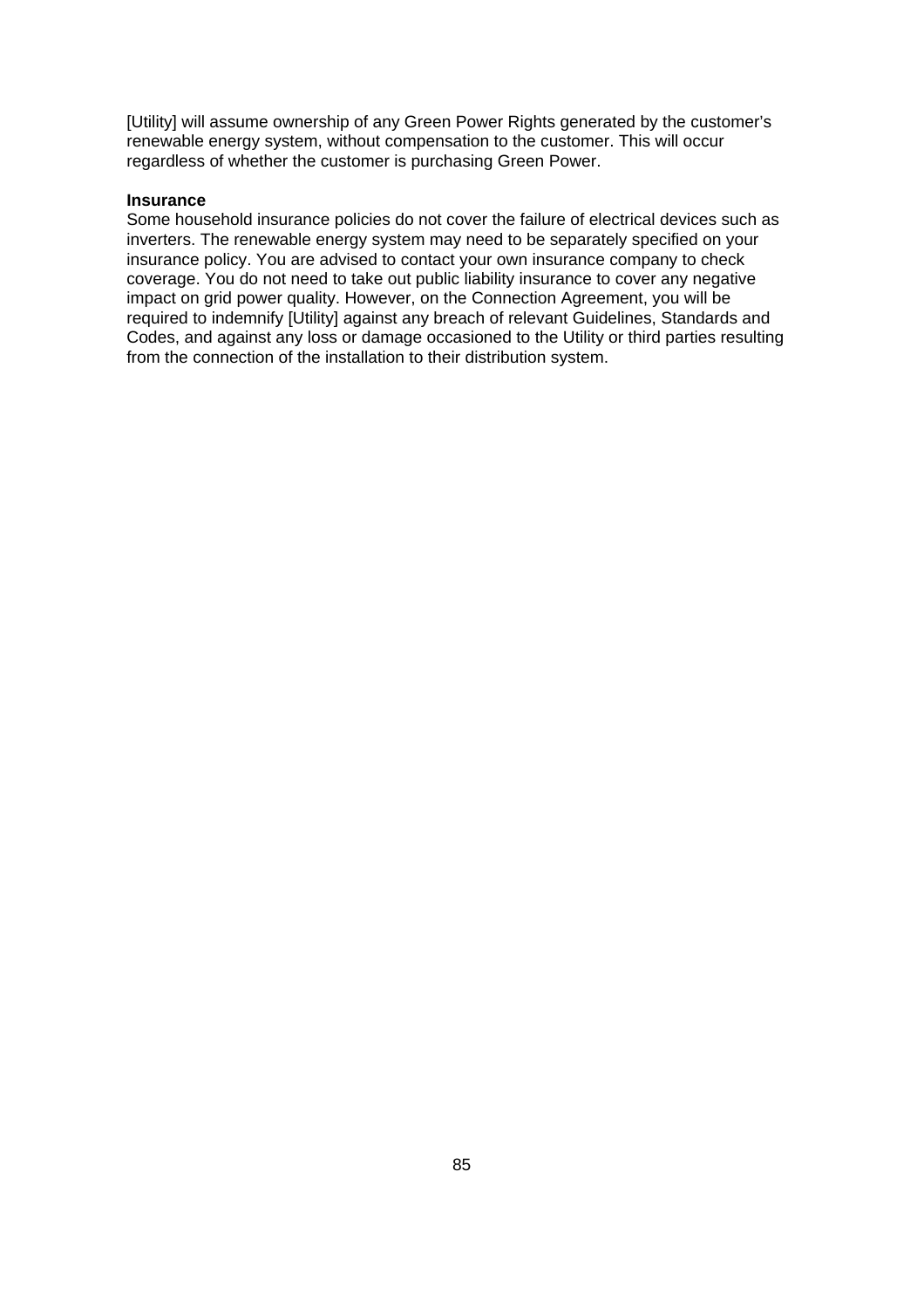# **Process for Connecting a Small-Scale Renewable Energy System to the [Utility] Grid**

#### **Step 1**

**Step 2**

When you buy a system you should be given a list of accredited installers. The installer you choose can help with all the paperwork described in the following steps.

⇓

Your installer will provide you with these Guidelines and two copies of the Connection and Electricity Sales Agreement, or you can contact [Utility] and ask that they be mailed to you. They can also be found at [Utility's website]. This document contains all the information you need to know to arrange for connection of your system to the Grid.

# ⇓

# **Step 3**

Please complete and sign the Connection and Electricity Sales Agreement and return both copies to [Utility]. If you have any questions, please contact [Utility] for clarification.

⇓

# **Step 4**

[Utility] will meter your installation and buy your exported electricity once it has both copies of the Connection and Electricity Sales Agreement. [Utility] will forward to you a counter-signed copy of the Connection and Electricity Sales Agreement for your use.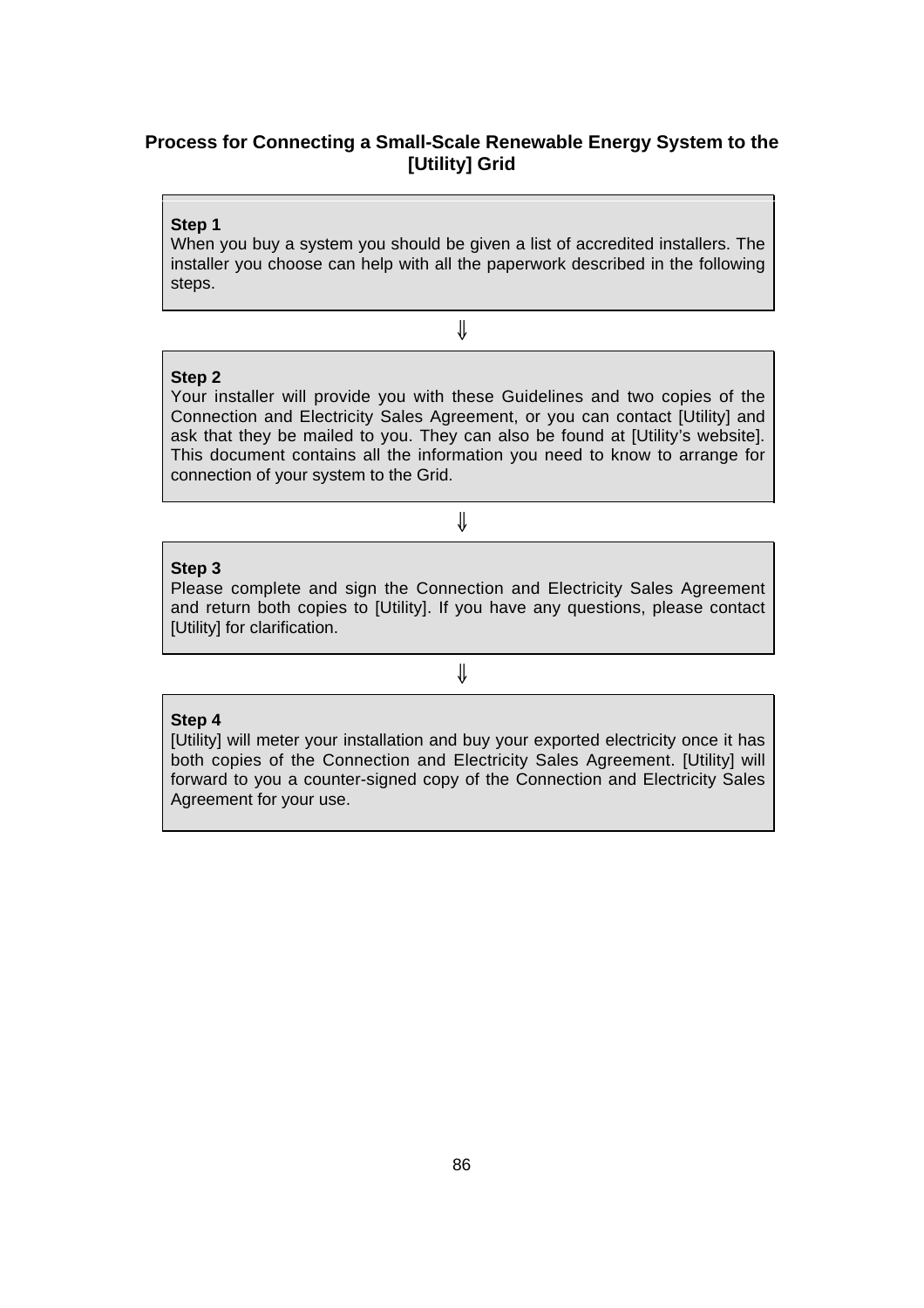# *6.7.2 Full Grid-Connection and Electricity Sales Agreement*

# **ATTACHMENT X:**

# **SMALL SCALE RENEWABLE ENERGY GRID-CONNECTION AND ELECTRICITY SALES AGREEMENT**

|              | <b>Schedule</b>                                                                  |                           |
|--------------|----------------------------------------------------------------------------------|---------------------------|
| 1            | National Metering Identifier (NMI)                                               |                           |
| $\mathbf{2}$ | Commencement date                                                                |                           |
| 3            | Capacity (kW) of renewable energy system                                         |                           |
| 4            | Type of Renewable Energy System (PV, wind<br>$etc.$ )                            |                           |
| 5            | Type of metering (two unidirectional meters,<br>single bidirectional meter etc.) |                           |
| 6            | Grid-connection and metering fee                                                 | [depending on clause 5.1] |
| 7            | Tariff for exported electricity                                                  |                           |
| 8            | Deemed number of Renewable Energy<br>Certificates                                |                           |
| 9            | Value of each deemed Renewable Energy<br>Certificate                             |                           |
|              |                                                                                  |                           |

Signature of Customer: ..................................................................................

Name: ...........................................................................................................

Date: ..................................................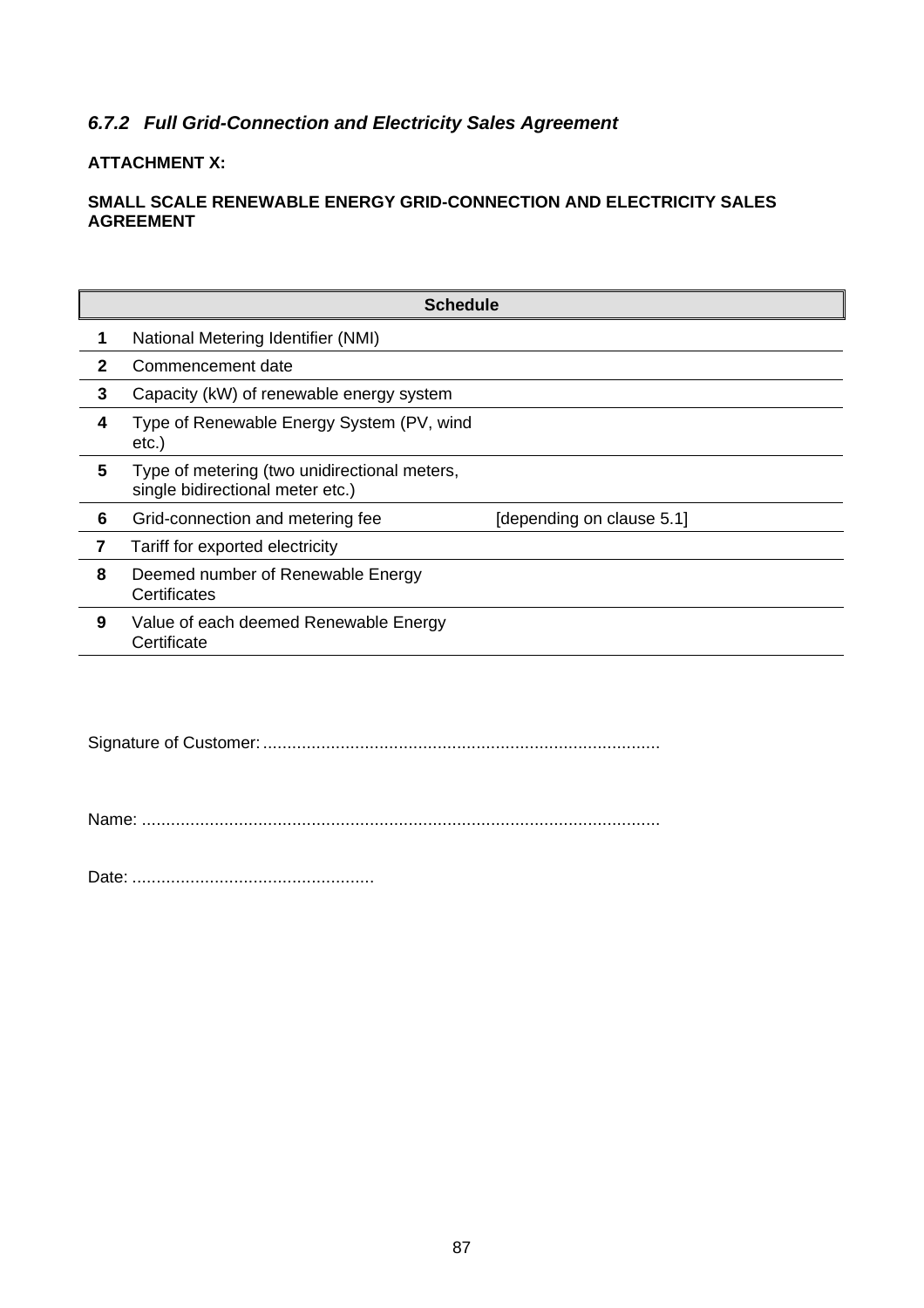# 1. **Introduction**

- 1.1. This Agreement is an extension of the existing Standard Customer Contract.
- 1.2. This agreement sets out the terms on which [the Utility] consents to the connection of the Renewable Energy System at the Premises to their Supply Network, and the terms on which [the Utility] consents to credit any electricity exported by the Renewable Energy System at the Premises, as well as any related credits such as Renewable Energy Certificates or Green Power Rights.

# 2. **System Size**

2.1. The Customer shall ensure that the power rating of the Renewable Energy System is no greater than 10 kW (single phase) or 30 kW (three phase).

## 3. **Customer's Obligations**

[the Utility]'s consent under this Agreement is conditional upon:

- (a) The Renewable Energy System complying with AS 4777:2002 Grid Connection of Energy Systems via Inverters.
- (b) The wiring and equipment being in accordance with the Australian/New Zealand Wiring Rules (AS/NZS 3000:2000).
- (c) The Renewable Energy System complying with [insert any relevant State or Territory jurisdictional requirements].
- (d) The Renewable Energy System having been installed by a Business Council for Sustainable Energy-accredited electrical contractor licensed by [insert the appropriate State or Territory Government department eg. in NSW is the Dept. of Fair Trading], and the metering connection having been installed and checked according to the requirements of [insert the jurisdictional regulator or appropriate State or Territory Government department] prior to connection to your main switchboard.
- (e) The customer undertaking, if necessary, any changes to the wiring at the Premises required for the installation of [the Distributed Network Service Provider]'s metering equipment;
- (f) The customer shall, if the Renewable Energy System remains operational at the Premises, advise any subsequent occupant of the Premises of the requirement to enter into a new consent agreement with [the Distributed Network Service Provider].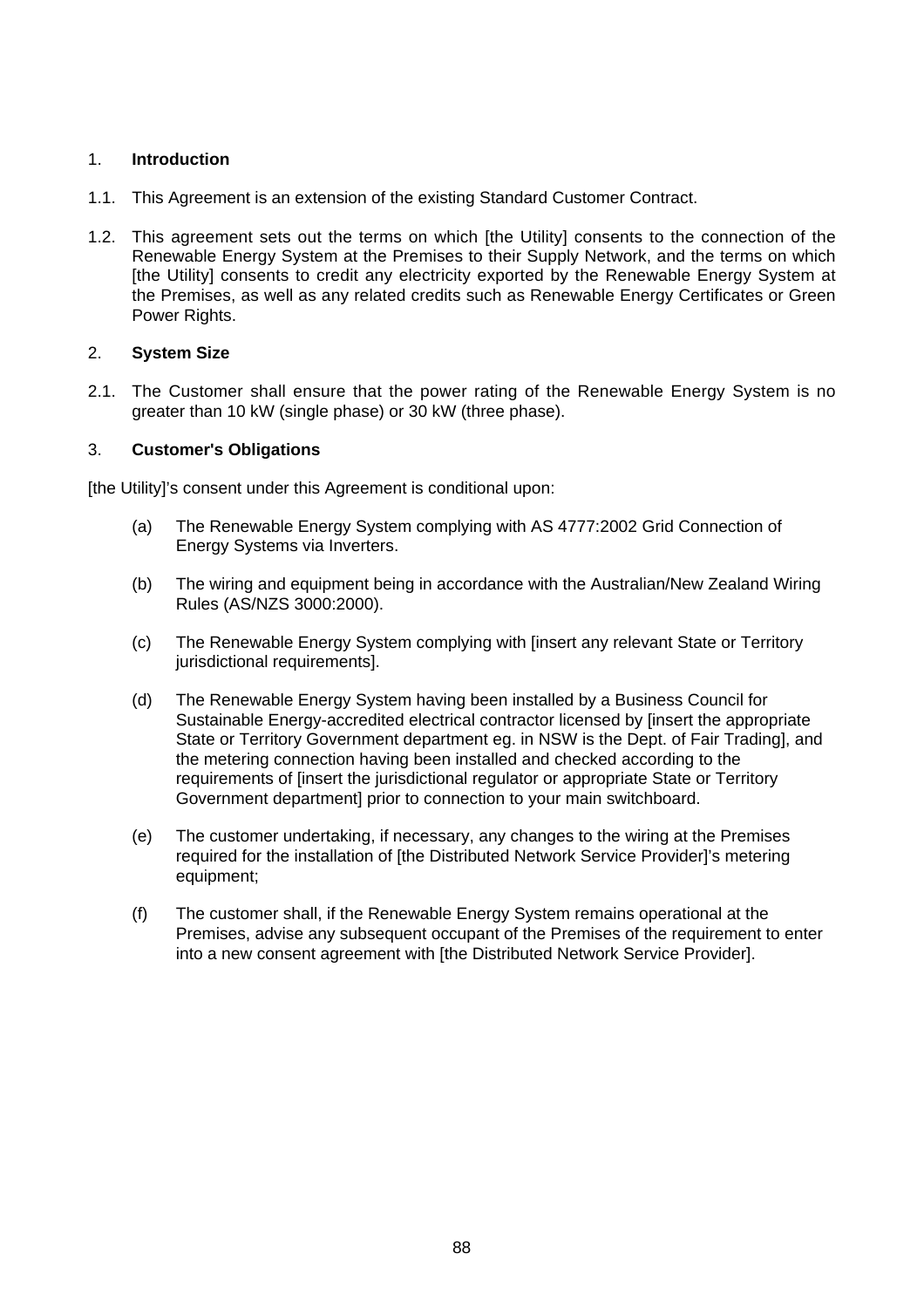# 4. **Metering**

- 4.1. The Customer acknowledges that electricity Metering relevant to the Renewable Energy System at the Premises is owned and shall be operated by [the Utility], and [the Utility] shall have the discretion to determine the meter type.
- 4.2. The customer shall ensure that the Renewable Energy System metering is located adjacent to the existing revenue metering for the Premises.
- 4.3. The meter installation for the Renewable Energy System shall be capable of EITHER measuring flows to and from the grid separately OR measuring the net flow of electricity to and from the grid.

# 5. **Connection fees and costs**

5.1. EITHER [the Utility] shall waive the costs of grid-connection and installation of additional metering equipment OR A project fee (according to schedule 6) that covers connection to the grid and installation of metering equipment by [the Utility] shall be paid by the Customer to [the Utility] OR If your system installer has been authorised by [the Utility] to connect your system to the grid and to install metering, a project fee (\$65; according to schedule 6) that covers miscellaneous costs shall be paid by the Customer to [the Utility].

# 6. **Access**

- 6.1. The Customer consents to allow [the Utility] access to disconnect the interconnection facilities, without notice, in an emergency situation.
- 6.2. The Customer consents to allow [the Utility] access to inspect protective devices on the Renewable Energy System or metering equipment.

# 7. **Exported Electricity**

7.1. If the amount of Export Electricity, averaged over a Billing Period, exceeds 60 kWh per day for a single phase system or 180 kWh per day for a three-phase system, [the Utility] is under no obligation to provide credits to the Customer for the portion of Export Electricity exceeding this limit.

# 8. **Export Credits**

- 8.1. Export Credits shall be applied on the basis that Export Electricity for each Billing Period shall be offset against Import Electricity for that Billing Period ("Net Billing").
- 8.2. If the Import Electricity exceeds the Export Electricity, the electricity charge to be paid shall be calculated according to the Standard Customer Contract.
- 8.3. If the Export Electricity exceeds the Import Electricity:
	- (a) the Customer's bill for Import Electricity for that Billing Period shall be zero;
	- (b) the amount by which the Export Electricity exceeds Import Electricity shall be valued by multiplying that amount by the relevant Tariff (according to schedule 7, and equal to the retail Tariff paid by the Customer for electricity they import from the grid under the Standard Customer Contract, unless the Customer is on Green Power) ("Export Credit"). If the Customer is on Green Power, [the Utility] shall pay only the equivalent non-Green Power tariff for net exported electricity (according to schedule 7); and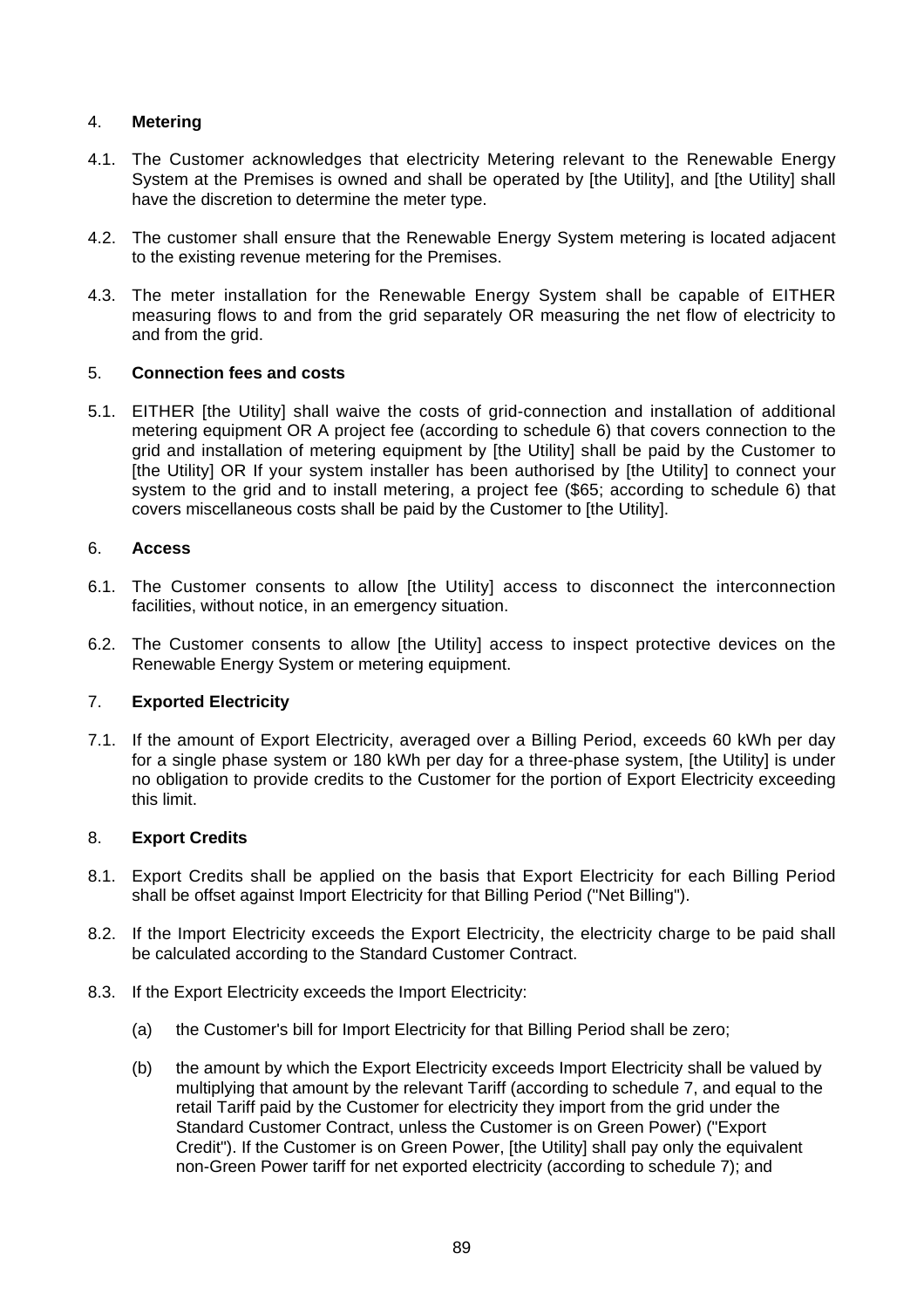- (c) if the cumulative Export Credit is greater than \$50 it shall be paid to the Customer, but otherwise shall be carried forward to the credit of the Customer to subsequent Billing Periods until it is expended by applying it in accordance with clauses 8.1 and 8.2, or until it increases the current Billing Period's Export Credit to greater than \$50 at which time the Export Credit shall be paid to the Customer.
- 8.4. The standard Service to Property [or equivalent] charge still applies.
- 8.5. Goods and Services Tax shall be applied to the measurable flow of electricity according to law.

## 9. **Renewable Energy Certificates**

- 9.1. The parties agree that all right, title and interest in and to any Renewable Energy Certificates issued to, held by or entitled to be held by, the Customer in respect of the generation of electricity from the Renewable Energy System during the Term, shall be retained by the Customer for their unconditional absolute use and benefit as and when they are issued or when they otherwise vest in or accrue to the Customer.
- 9.2. [the Utility] offers to purchase, from the Customer, all Renewable Energy Certificates generated by the Renewable Energy System according to the deeming formula used by the Office of the Renewable Energy Regulator on the date this Agreement is signed by the Customer (as per schedule 8). This purchase shall occur without the Customer having to register their Renewable Energy System with the Office of the Renewable Energy Regulator.
- 9.3. Each Renewable Energy Certificate purchased by [the Utility] from the Customer shall have the value stated in schedule 9.
- 9.4. The Customer reserves the right to sell the Renewable Energy Certificates generated by their Renewable Energy System to any other party as determined by law.

#### 10. **Green Power Rights**

- 10.1. The Customer shall obtain, with [the Utility]'s reasonable assistance, National Green Power Accreditation Program approval of the Renewable Energy System and:
	- (a) maintain the National Green Power Accreditation Program approval during the term of this Agreement;
	- (b) allow [the Utility] to publish descriptions from time to time (including by way of specific reference to the Renewable Energy System by name) of the means by which electricity is generated by the Renewable Energy System;
	- (c) authorise the National Green Power Accreditation Program to provide from time to time to [the Utility], independent confirmation that you hold the National Green Power Accreditation Program Approval with respect to the Renewable Energy System; and
- 10.2. The parties agree that once the National Green Power Accreditation Program approval referred to in clause 10.1 has been obtained, all right, title and interest in and to any Green Power Rights issued to, held by or entitled to be held by, the Customer in respect of the generation of electricity from the Renewable Energy System during the Term, shall be transferred to [the Utility] for no consideration for [the Utility]'s unconditional absolute use and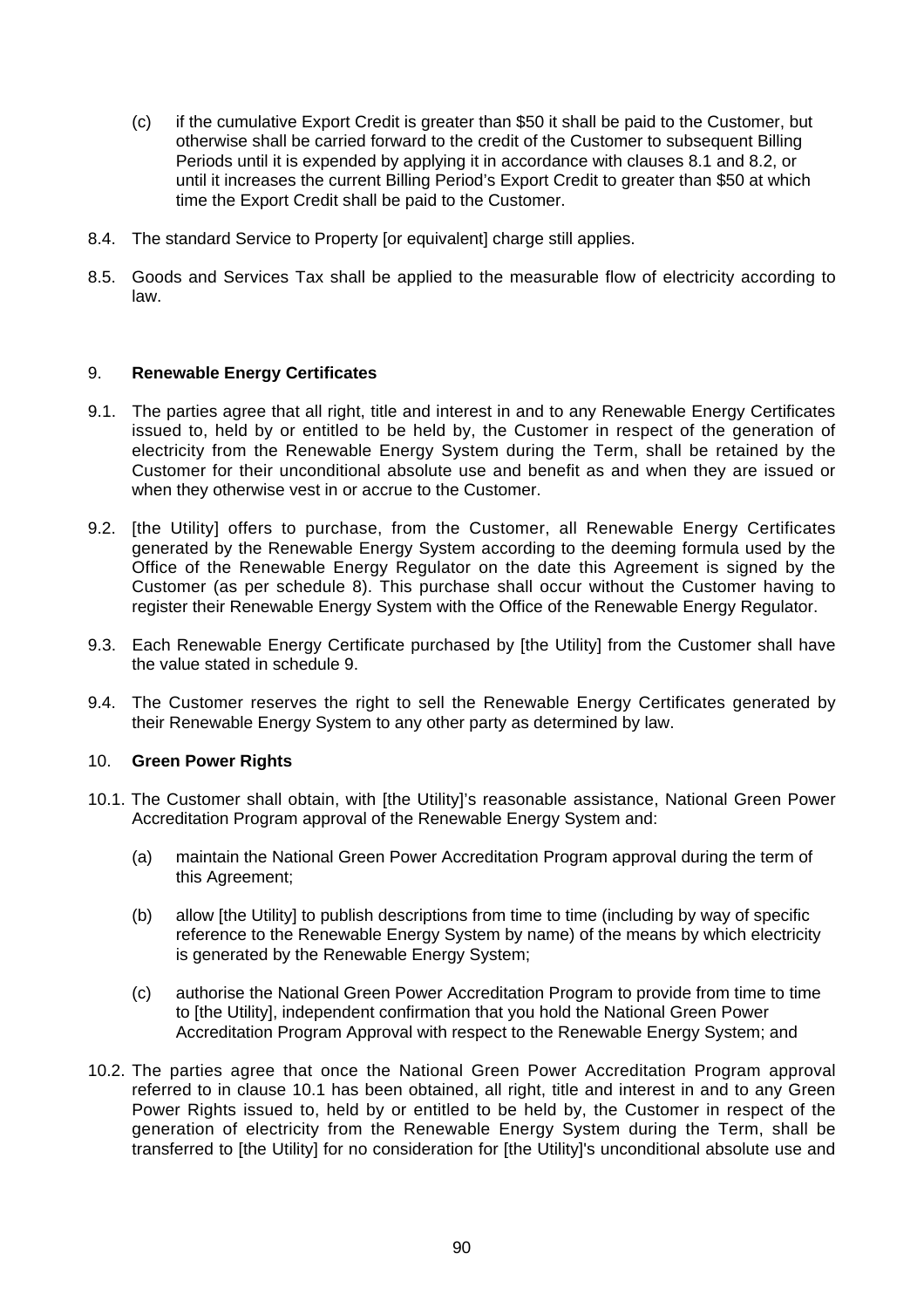benefit as and when they are issued or when they otherwise vest in or accrue to the Customer.

# 11. **Statements of Account**

11.1. The amount of Export Credits (if any) applied to bills rendered by [the Utility] to the Customer during each Billing Period pursuant to clause 8 shall be recorded and accounted for in the invoices issued by [the Utility] to the Customer for such Billing Period under the Standard Customer Contract.

# 12. **Operating Procedure**

- 12.1. The Renewable Energy System may be taken off-line and disconnected from the Supply Network by the Customer or [the Utility] for operational reasons or for planned maintenance.
- 12.2. In the event that the Supply Network is unable to accept electricity generated by the Customer for any reason, no compensation shall be payable by [the Utility].

## 13. **Disconnection by [the Utility]**

- 13.1. [the Utility] may disconnect the Renewable Energy System if connection would breach technical or safety requirements under the Act or this Agreement.
- 13.2. [the Utility] may disconnect the Renewable Energy System if connection would in its reasonable opinion unreasonably interfere with the connection or supply of electricity to other customers.

#### 14. **Safety**

The Customer shall:

- (a) install and maintain the Renewable Energy System and associated equipment in safe working order at all times that it is connected and in accordance with the requirements of this Agreement;
- (b) keep a copy of the Renewable Energy System operations manual, including detailed isolation procedures, in the main switchboard at all times; and
- (c) comply with the reasonable directions of [the Utility] in order to secure the safety and stable parallel operation of [the Utility]'s supply network and the Renewable Energy System.

#### 15. **Term and Termination**

- 15.1. This Agreement commences on the Commencement date (schedule 2), and shall remain in operation indefinitely, or until it is earlier terminated in accordance with one of the following provisions:
	- (a) If the Customer no longer wishes to participate under the terms of this Agreement, the Customer may terminate this Agreement by giving one month advance written notice to **[the Utility].**
	- (b) [the Utility] may disconnect the Renewable Energy System at any time as permitted by law and with appropriate notice, and provision of reasonable cause, to the customer, in which case this Agreement shall terminate forthwith upon disconnection.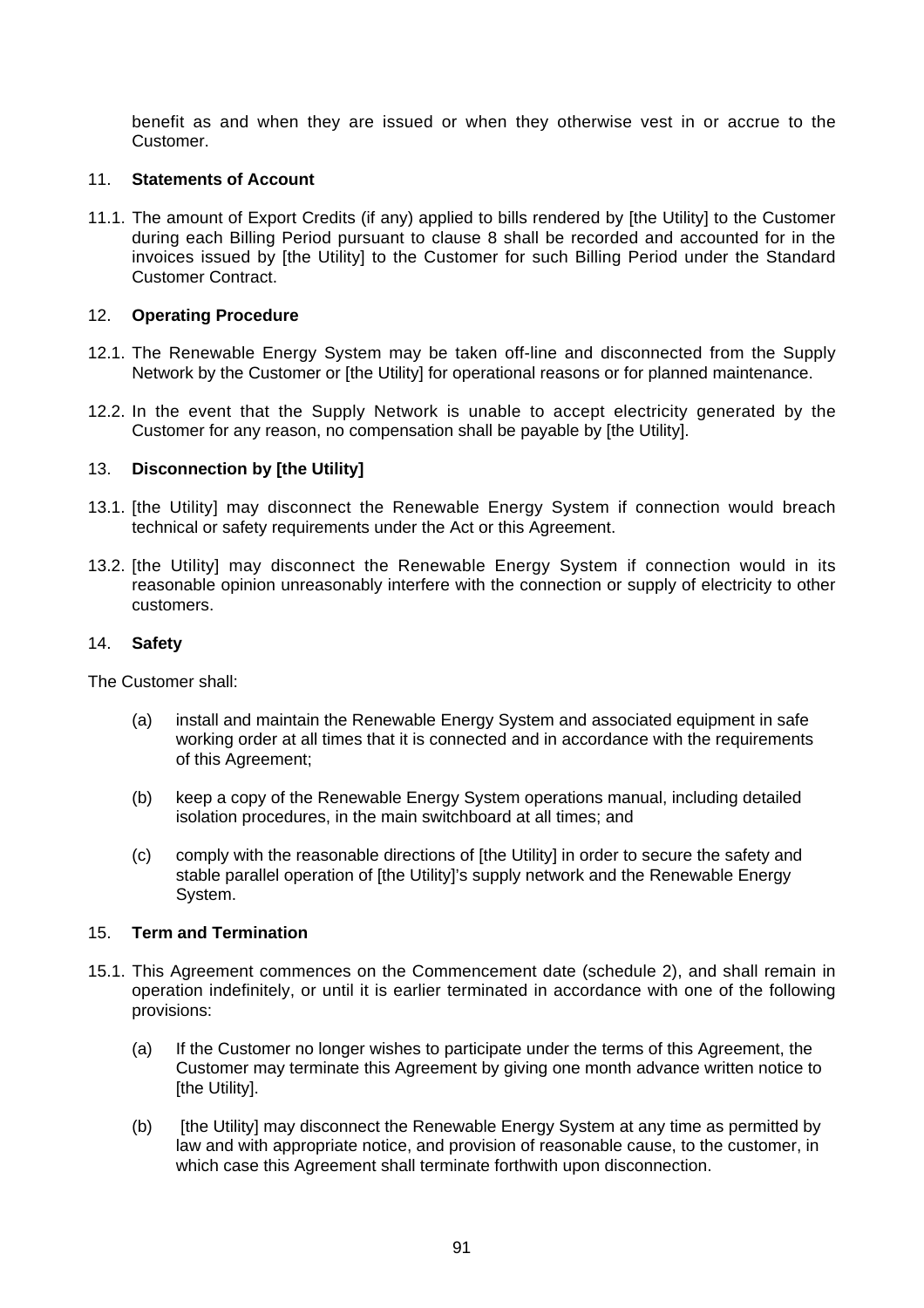- (c) [the Utility] may terminate this Agreement in the event that the Customer is in breach of this Agreement or the Customer Connection Contract, and the breach remains unremedied for one month after the Customer has been notified in writing of the breach.
- (d) This Agreement may be terminated at any time upon mutual agreement between the parties.
- 16.2If this Agreement is terminated, all accumulated Export Credits shall be paid in full to the Customer.

## 16. **Liability**

- 16.1. The Customer acknowledges that [the Utility] shall not be liable for any breach of relevant Guidelines, Standards and Codes, nor any loss, damage or injury that may occur that is attributable to the installation and operation of the Renewable Energy System at the Premises.
- 16.2. The parties acknowledge that the Customer is responsible for any insurance costs associated with their obligations or possible liability under this Agreement.

#### 17. **Definitions**

In this Agreement the following definitions apply.

"**Act**" meansthe *Electricity Act 1994*.

"**Account Number**" means the electricity account number for the premises.

"**Billing Period**" means the period for the billing of electricity sales by [the Utility] to the Customer under the Standard Customer Contract. Unless otherwise stated the Billing Period is three months.

"**Customer Contract**" means the "customer contract" (as that term is defined in the Act) in respect of the Premises.

"**Export Electricity**" means the quantity of electricity generated from the Renewable Energy System at the Premises which is exported into the Supply Network.

"**Green Power**" means the Green Power Scheme as defined by the most recent version of the "National Green Power Accreditation Program Accreditation Document".

"**Green Power Right**" means the Green Power Right as defined by the most recent National Green Power Accreditation Program Accreditation Document.

"**Import Electricity**" means the quantity of electricity sold by [the Utility] to the Customer under the Standard Customer Contract.

"**Net Export/Import**" means the difference between Export Electricity and Import Electricity.

"**Premises**" means the premises (as that term is defined in the Act), at which the Customer proposes to install the Renewable Energy System.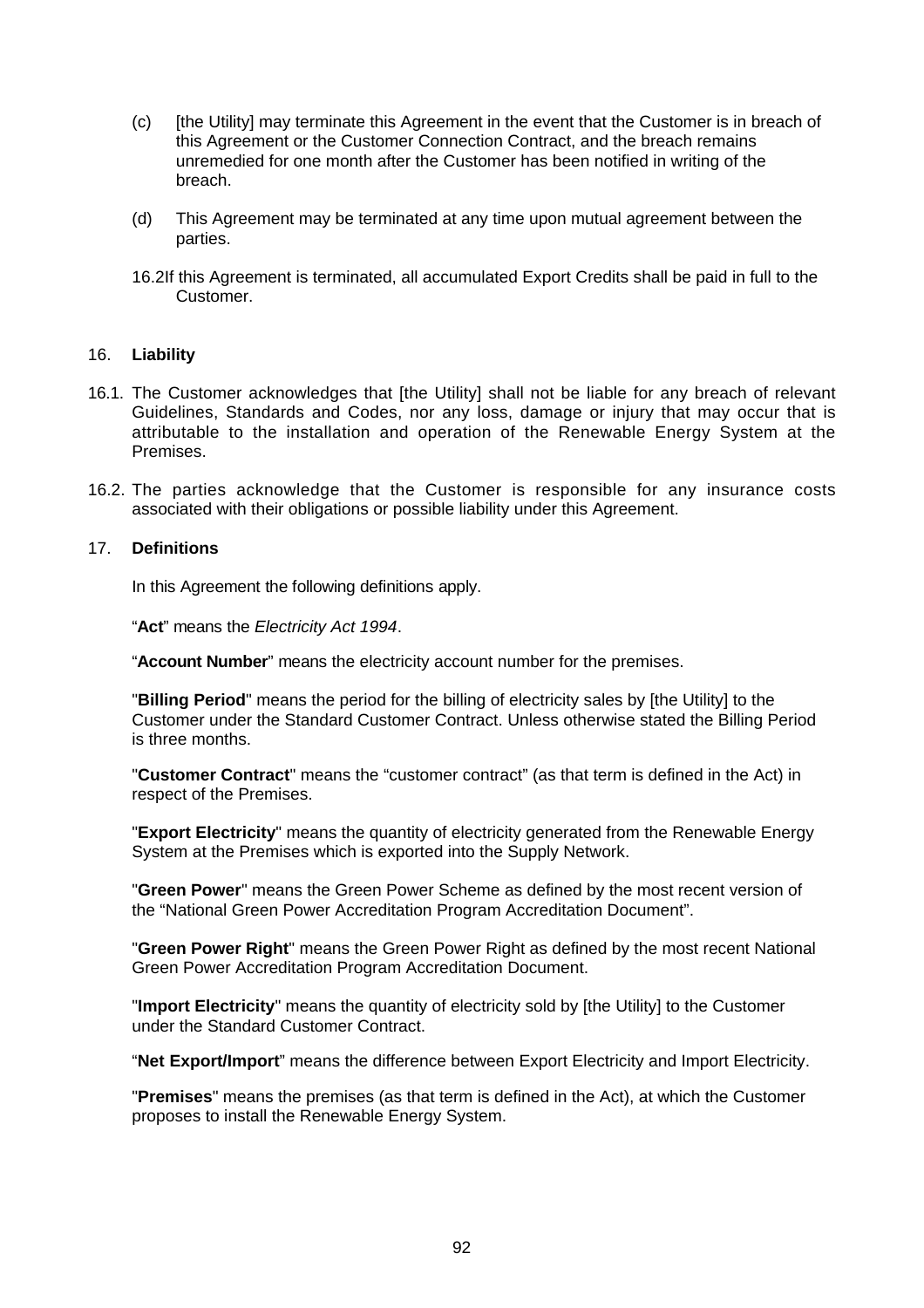"**Renewable Energy Certificate**" means the Renewable Energy Certificate as defined by the Commonwealth *Renewable Energy (Electricity) Act 2000* that relates to the Mandatory Renewable Energy Target.

"**Renewable Energy System**" means a renewable energy system, comprising one or more inverters, one or more energy sources and controls, connected to a low-voltage electricity distribution network and having an installed capacity of up to 10 kVA single phase or 30 kVA three phase.

"**Schedule**" means the schedule at the start of this Agreement.

"Supply" means the supply of electricity from the Supply Network to the premises under standard tariff conditions.

"**Supply Network**" has the meaning given to the term 'supply network" in the Act.

"**Tariff**" means the retail Tariff paid by the Customer for electricity they import from the Supply Network.

"**Term**" is the period of time set out in clause 16.1.

### 17.1. **EXECUTED** as an agreement

**SIGNED** for & on behalf of **[the Utility]** by**:** Signature:

Signature of witness

Name: Date:

Name of witness

**SIGNED** by the Customer Signature:

Signature of witness

Name: Date:

Name of witness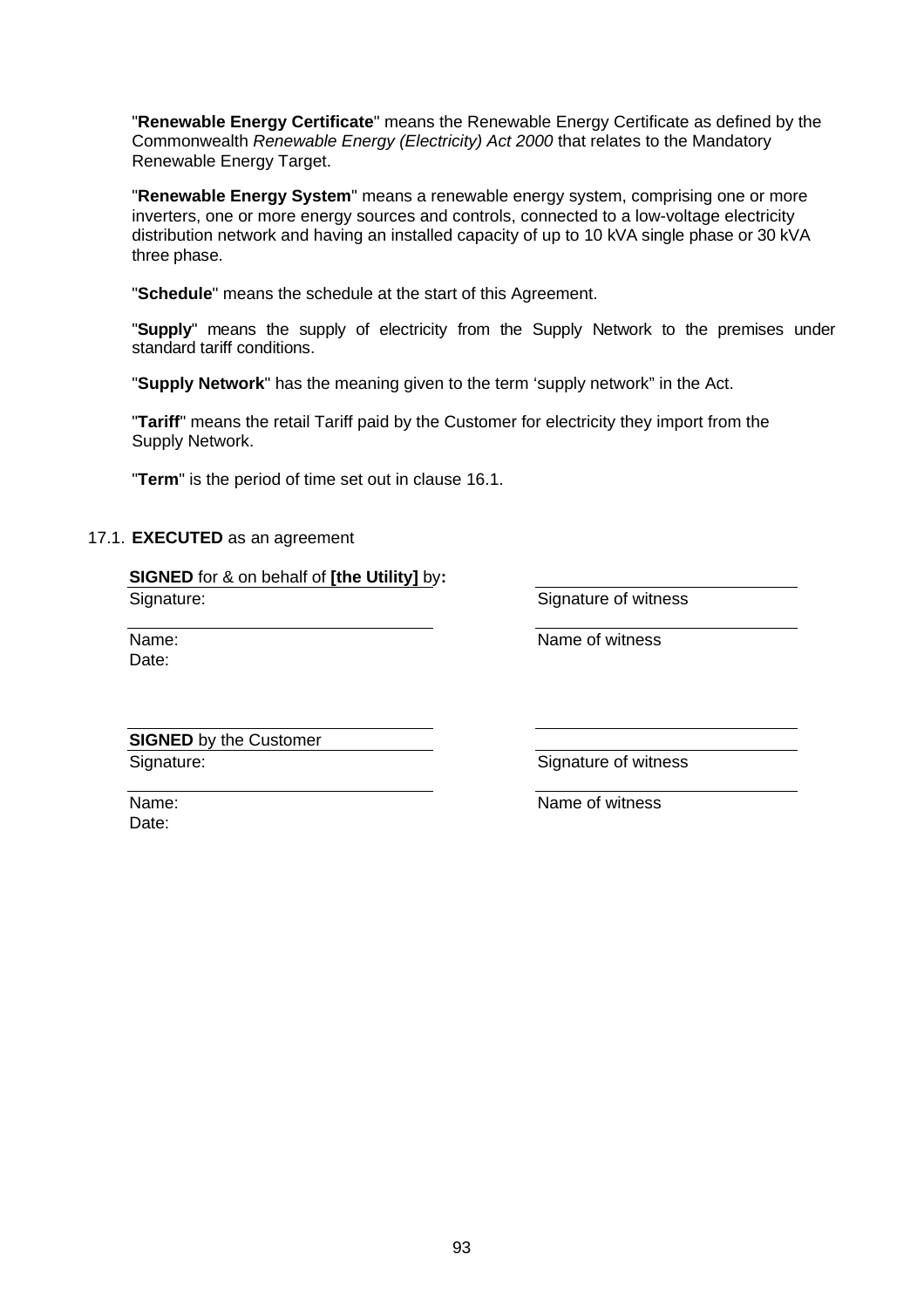# *6.8. Goods and Services Tax (GST)*

The following is extracted from the report 'Development of a Standard Connection Agreement for Small Grid-Connected Renewable Energy Systems: Discussion Paper' (Passey *et al*., 2004).

The goods and services tax (GST) was introduced on 1 July 2000. It is a broad-based tax of 10% on the sales or supplies of most goods, services, or other items sold or consumed in Australia. For grid-connected renewable energy systems, the type of metering and billing system can affect the amount of GST paid by the system owner.

The situation currently faced by grid-connected systems is well illustrated by the private ruling received from the Australian Tax Office (ATO) by Energex in 2001. This stated that GST should be paid by the customer (system owner) only on the net amount of electricity imported. This was because under Energex's billing arrangements at that time it was not possible to measure the gross export (usage by Energex), or gross import (usage by system owner). However, if metering systems were installed that could;

 "accurately measure the flow of electricity from the network to the customer and vice versa, then Energex will have to account for its GST liability based on the actual quantity of electricity supplied to the customer. Similarly, the customers who are registered [for GST] will have to account for their GST liability based on the actual quantity of electricity supplied to the network."

In short, GST should be charged on gross imports or exports of electricity, but only if they can be calculated or measured. If gross imports or exports cannot be calculated or measured, GST is charged on the net import or export. For this situation, Table 3 explains how GST would be applied to the various metering schemes as defined in the Discussion Paper (Passey *et al*., 2004). These have not been officially confirmed by the ATO and so should be used as a guide only.

| <b>Metering</b><br><b>Scheme</b> | Type of<br><b>Supply</b> | <b>Calculation of Supply where</b><br><b>GST Paid by System Owner</b> | <b>Calculation of Supply where</b><br><b>GST Paid by Retailer</b> |
|----------------------------------|--------------------------|-----------------------------------------------------------------------|-------------------------------------------------------------------|
| 1                                | net                      | net meter                                                             | net meter                                                         |
| 2a/2b                            | gross                    | gross import meter                                                    | gross export meter                                                |
| 3a/3b                            | net                      | consumption meter -<br>generation meter                               | generation meter -<br>consumption meter                           |
| 4a/4b                            | net                      | net meter                                                             | net meter                                                         |
| 5a/5b                            | gross                    | gross import meter                                                    | gross export meter                                                |
| 6а                               | gross                    | consumption meter -<br>generation meter + gross<br>export meter       | on gross export meter                                             |
| 6 <sub>b</sub>                   | gross                    | gross import meter                                                    | gross import meter +<br>generation meter -<br>consumption meter   |

| Table 3 | Likely application of GST to different metering schemes |
|---------|---------------------------------------------------------|
|         |                                                         |

i Only if owner registered for GST, and electricity production is part of their business enterprise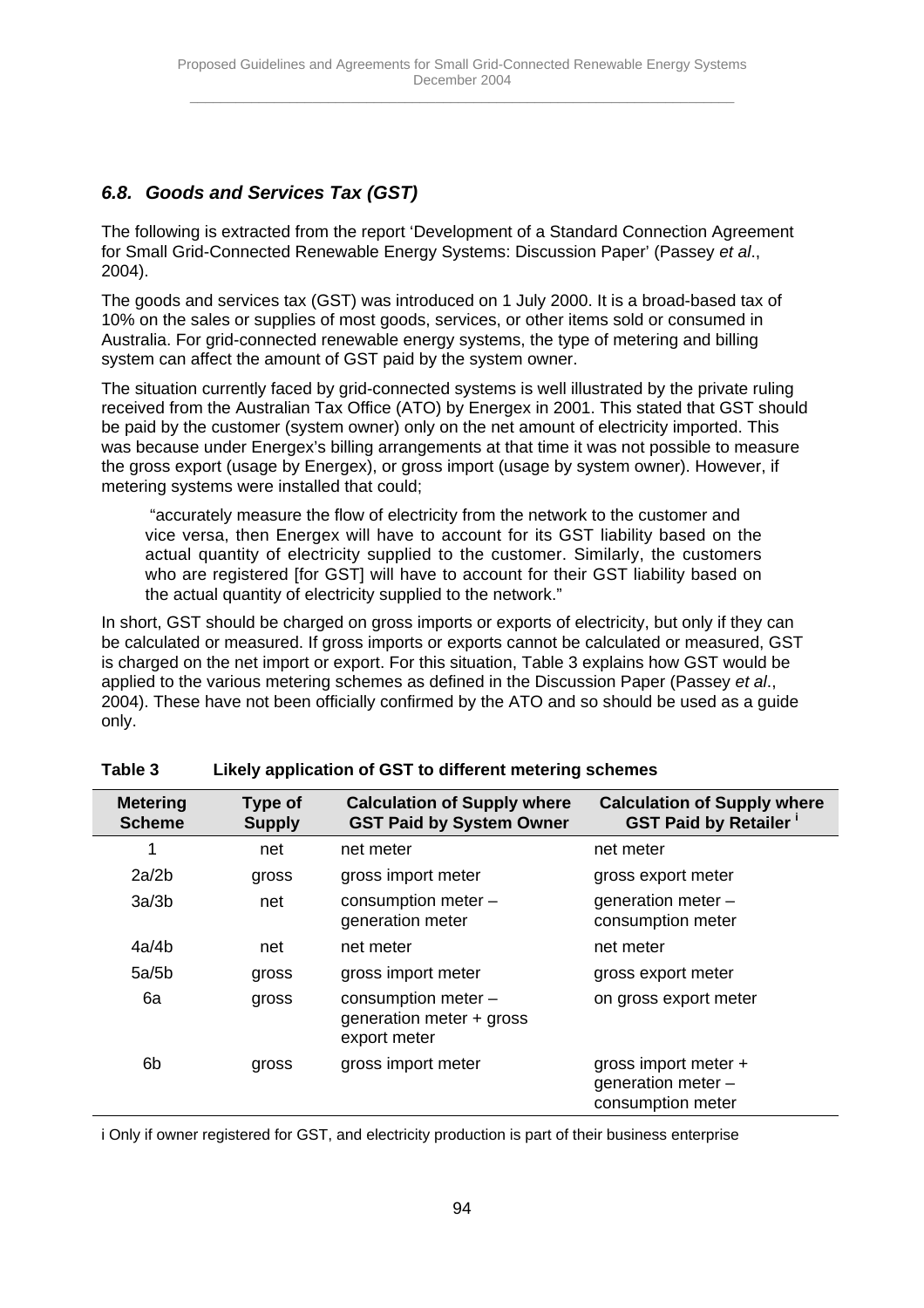Although the above ATO ruling seems to imply that a system owner registered for GST will have to charge the retailer GST for electricity exported to the grid, this is only true if the supply of electricity is made in the course or furtherance of the enterprise for which the supplier is registered for GST. A system owner is not required to register unless their 'enterprise' has an annual turnover exceeding \$50,000; a limit impossible to exceed with a single renewable energy system restricted to a 30 kVA inverter limit. Hence unless a system owner operates their renewable energy system as part of a larger enterprise, they are not required to charge GST. They can, however, voluntary register for GST regardless of their circumstances, although for most system owners the administrative burden would likely outweigh the small financial gains. Thus the majority of residential system owners will not have to charge their retailer GST.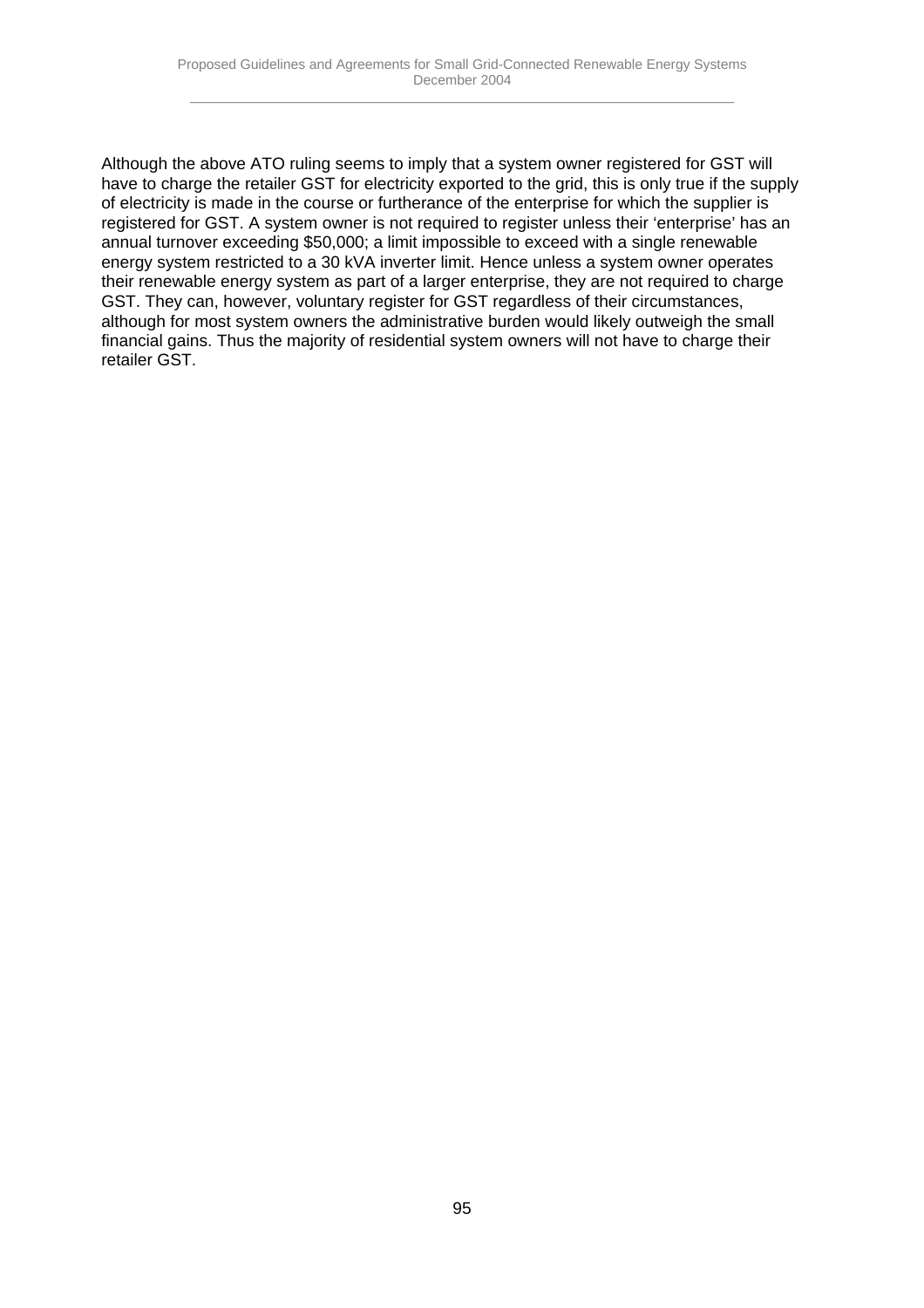# *6.9. Responses to Issues Raised in Discussion Paper*

# **Issue Organisation/Individual Comments**

| General              |                                                                                                                                                                                                                                                                                                                                                                                                                                                                                                                                                                                                                                                                                                                                                                                                                                                                                                                                                                                                                                                                                                                                                                                                                                                                                                                                                                                                                                                                                                   |  |
|----------------------|---------------------------------------------------------------------------------------------------------------------------------------------------------------------------------------------------------------------------------------------------------------------------------------------------------------------------------------------------------------------------------------------------------------------------------------------------------------------------------------------------------------------------------------------------------------------------------------------------------------------------------------------------------------------------------------------------------------------------------------------------------------------------------------------------------------------------------------------------------------------------------------------------------------------------------------------------------------------------------------------------------------------------------------------------------------------------------------------------------------------------------------------------------------------------------------------------------------------------------------------------------------------------------------------------------------------------------------------------------------------------------------------------------------------------------------------------------------------------------------------------|--|
| Powerdirect          | See no issues with the proposal                                                                                                                                                                                                                                                                                                                                                                                                                                                                                                                                                                                                                                                                                                                                                                                                                                                                                                                                                                                                                                                                                                                                                                                                                                                                                                                                                                                                                                                                   |  |
| Origin Energy        | Have read the document and have nothing further to add, and are happy<br>with the recommendations.                                                                                                                                                                                                                                                                                                                                                                                                                                                                                                                                                                                                                                                                                                                                                                                                                                                                                                                                                                                                                                                                                                                                                                                                                                                                                                                                                                                                |  |
| Ergon Energy         | Does not support quite of number of the recommendations, specifically<br>where they start to dictate commercial arrangements. Our views are that<br>light-handed regulation should prevail and dictating matters such as the<br>minimum price, export cap amounts, timing of payment, contract duration<br>and the treatment of RECs, NGACs and Green Power rights should be left<br>to retailers to determine through negotiations with their customers. Having<br>such matters set by a regulator may simply lead retailers towards not<br>offering any buyback arrangements.                                                                                                                                                                                                                                                                                                                                                                                                                                                                                                                                                                                                                                                                                                                                                                                                                                                                                                                   |  |
|                      | Clearly, your report indicates that this may only be a voluntary approach, in<br>which case the impact is minimal and I have no strong objections to<br>recommendations if they are to be voluntary.                                                                                                                                                                                                                                                                                                                                                                                                                                                                                                                                                                                                                                                                                                                                                                                                                                                                                                                                                                                                                                                                                                                                                                                                                                                                                              |  |
|                      | Ergon Energy has some very clear reasons for not supporting the<br>recommendations I've mentioned above (should the intent be for them to<br>become compulsory). Some are general contractual/commerical issues,<br>whilst other aspects are driven by the tariff structures which operate in<br>Queensland, making the recommendations simply non-commercial and<br>would remove any incentive for us to continue the program.                                                                                                                                                                                                                                                                                                                                                                                                                                                                                                                                                                                                                                                                                                                                                                                                                                                                                                                                                                                                                                                                   |  |
| Dave Keenan          | An ultra-lite-weight "agreement" could be used where no net electricity<br>would be sold by the customer (as is the case for most systems in<br>Australia). A suitable system size for this sort of agreement could be 2.4kW<br>since it is the maximum power level for plug-in appliances (for which no<br>agreement or notification is required), and is the typical power consumption<br>of an electric hot water system (up to 3.6kW for off-peak). Adding a 2.4kW<br>renewable energy system is little different to removing a 2.4kW load (eg by<br>converting from electric to solar hot water). For such an ultra-lite-weight<br>"agreement", the customer would simply inform their retailer that an<br>AS4777-compliant system of capacity such-and-such has been installed at<br>such-and-such an address/electricity account. If a customer has a net<br>export in a billing period, the retailer would not record the actual meter<br>reading on the bill, but would record a reading the same as the previous<br>final reading, giving zero net consumption. The electricity credit would still<br>be tracked on the meter, and the customer would not be charged for energy<br>consumption again until the meter reads higher than the last reading before<br>it started to go net-backwards. If such a customer finds they have a<br>significant net export over a long period, they may then seek to enter into a<br>more complicated agreement to sell this excess if they wish. |  |
| <b>Trevor Toomer</b> | I would propose that small systems, say less than 2kW, that are not expected<br>to be net exporters, should be treated as any other type of electrical<br>appliance. Simply connected by a licensed electrician, and allowed to do its job<br>of reducing the net electricity bill, without any additional regulations except for<br>those required for safety. Within the limits of a small number of reasonable<br>sized systems, and adequate local grid characteristics, there are no real costs<br>associated with this system. There is an actual benefit to the grid in reduced<br>loads on the transmission and distribution systems. It is only if there are net<br>exports that it should be necessary for any formal agreement with the<br>electricity retailer to buy the surplus.                                                                                                                                                                                                                                                                                                                                                                                                                                                                                                                                                                                                                                                                                                    |  |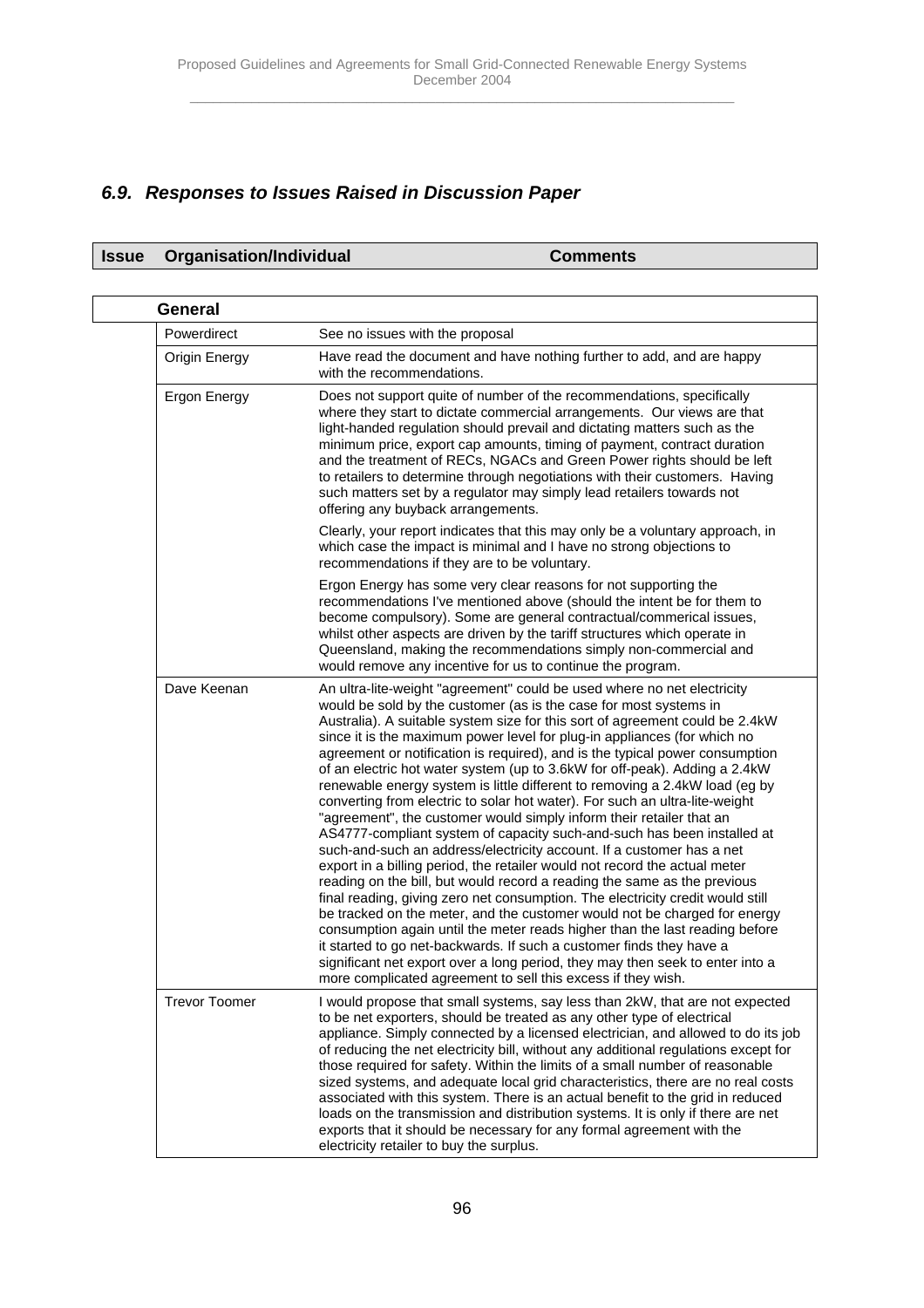| Upper limit on system size |                                                                                                                                                                                                                                                                                                                                                                                                                                                                                                                                                                                                     |  |
|----------------------------|-----------------------------------------------------------------------------------------------------------------------------------------------------------------------------------------------------------------------------------------------------------------------------------------------------------------------------------------------------------------------------------------------------------------------------------------------------------------------------------------------------------------------------------------------------------------------------------------------------|--|
| <b>ETSA</b>                | ETSA Utilities has rewritten it's customer guidelines to reflect the relevant<br>Australian Standard, AS4777. The customer guidelines now reflect the size of<br>the grid connected inverter systems 0-10kVA single phase units and 0-30kVA<br>3 phase units as per the standard.                                                                                                                                                                                                                                                                                                                   |  |
|                            | It is not envisaged, at this time, that there will be sufficient PV Grid Connected<br>Inverter system installations to impact on the capacity of the network requiring<br>constraints to be applied to the number of connections. However, there may<br>well be a need, in the future, that the DNSP has the option with the proposed<br>connection agreement to limit the numbers and size of Grid Connected Inverter<br>systems to local grid characteristics. As recommended within the discussion<br>paper, this may be best serviced by including a caveat within the connection<br>agreement. |  |
| <b>TXU Networks</b>        | Is reasonable provided the connection is inverter based and that it could be<br>limited by local grid characteristics.                                                                                                                                                                                                                                                                                                                                                                                                                                                                              |  |
| EnergyAustralia            | Agree with recommendation.                                                                                                                                                                                                                                                                                                                                                                                                                                                                                                                                                                          |  |
| <b>Trevor Toomer</b>       | I note that you propose an upper size limit of 30kW for 3 phase systems. I<br>would propose provision of another class of system, that might be co<br>operatively owned. I would propose here that the exports from a cooperative<br>system, probably a wind turbine, might be credited against the imports of its<br>owners. This may be outside the scope of your discussion paper.                                                                                                                                                                                                               |  |

# **2 Type of metering scheme**

| ו אויב חו ווופופווווא פרוופווופ |                                                                                                                                                                                                                                                                                                                                                                                                                                                                                                                                                                                                                                                                                                                                                                                                              |  |
|---------------------------------|--------------------------------------------------------------------------------------------------------------------------------------------------------------------------------------------------------------------------------------------------------------------------------------------------------------------------------------------------------------------------------------------------------------------------------------------------------------------------------------------------------------------------------------------------------------------------------------------------------------------------------------------------------------------------------------------------------------------------------------------------------------------------------------------------------------|--|
| <b>TXU Networks</b>             | Support Metering scheme proposed.                                                                                                                                                                                                                                                                                                                                                                                                                                                                                                                                                                                                                                                                                                                                                                            |  |
| <b>United Energy</b>            | Are concerned that metering scheme 3 is required to accurately measure the<br>number of RECs generated. Schemes 3a and 3b can be used to calculate<br>what would have been metered with schemes 2a and 2b, and the meter costs<br>would be the same. Support the use of interval meters which they say would<br>increase metering costs from about \$150 to \$200 excluding overheads and<br>GST. Believes that the paper should at least recommend the installation of<br>interval meters if the full value of embedded generation is to be recognised.                                                                                                                                                                                                                                                     |  |
| EnergyAustralia                 | Agree that metering scheme 2a or 2b is preferred. This is consistent with<br>EA's current policy.                                                                                                                                                                                                                                                                                                                                                                                                                                                                                                                                                                                                                                                                                                            |  |
| <b>Trevor Toomer</b>            | In other countries, where Greenhouse gas emissions seem to be taken<br>more seriously, there seems to be a preference to legislate for net metering<br>systems. The trend in Jurisdictional regulation in Australia would therefore<br>appear to be contrary to trends elsewhere. Metering system type 1 would be<br>lower cost, and would compel the application of net metering. 2a or 2b<br>would be more accurate, and so may be appropriate in larger systems.<br>Provided a type 1 meter does not overestimate exports relative to imports, it<br>should be acceptable. If the system is small, and the customer is not a net<br>exporter then Type 1 metering could eliminate the need for any agreement<br>with the electricity retailer (reducing administrative as well as installation<br>costs). |  |
| Dave Keenan                     | Net metering using a single bidirectional meter is all that is needed. A 5 year<br>agreement that guarantees that one will not be forced to sell one's exports (or<br>generation) for less than what one buys it back for, is simply not good enough<br>for someone making a 20+ year investment in a PV system. Believes that<br>electricity meters only have to be accurate to within 2%, and so running a<br>meter backwards should only be illegal if the resultant error is greater than 2%.<br>UNSW should perform more reverse meter tests like that of Pacific Solar, on<br>behalf of the AGO.                                                                                                                                                                                                       |  |
| Glen George                     | 2b is fine. Western PowerSmart meters use time of use meters. Why not all<br>meters be time of use?                                                                                                                                                                                                                                                                                                                                                                                                                                                                                                                                                                                                                                                                                                          |  |
| <b>Geoff Stapleton</b>          | From an installers point of view it is important that the actual energy from                                                                                                                                                                                                                                                                                                                                                                                                                                                                                                                                                                                                                                                                                                                                 |  |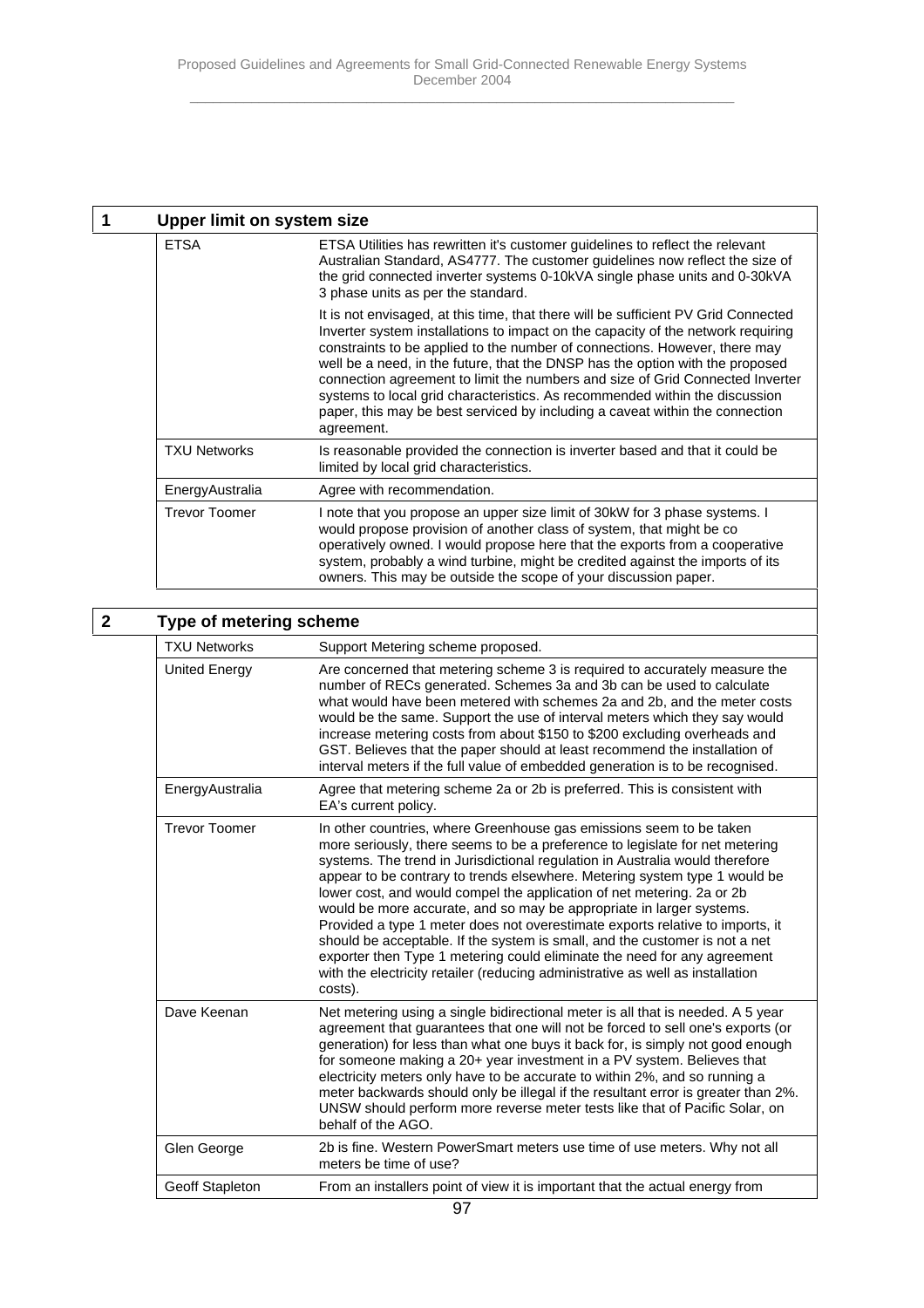the PV system is measured - to prove the system is working. Fortunately many of the inverters now have this function but some installers do install a separate mechanical meter.

|  | <b>Additional technical connection requirements</b> |                                                                                                                                                                                                                                                                                             |
|--|-----------------------------------------------------|---------------------------------------------------------------------------------------------------------------------------------------------------------------------------------------------------------------------------------------------------------------------------------------------|
|  | <b>ETSA</b>                                         | ETSA Utilities does not have any specific additional requirements for the<br>installation of the grid connected inverter systems above the relevant<br>Australian Standards and ESCOSA Codes.                                                                                               |
|  | EnergyAustralia                                     | Disagree. Energy Australia views that the DNSP may impose technical<br>connection requirements in accordance with the discretion allowed it under<br>the Australian Standards and jurisdictional regulators for reasons of system<br>performance and National Electricity Code obligations. |
|  | <b>Trevor Toomer</b>                                | Provided the system uses an inverter of a type that has been adequately<br>tested and approved, I see no reason that this should be treated any<br>differently than any other electrical appliance that is permanently wired in.                                                            |

| 4                    | Requirement for specially certified or accredited electricians                                                                                                                                                                                                                                                                                                                                                                                                                                                                                                                                                                                                                                             |  |  |
|----------------------|------------------------------------------------------------------------------------------------------------------------------------------------------------------------------------------------------------------------------------------------------------------------------------------------------------------------------------------------------------------------------------------------------------------------------------------------------------------------------------------------------------------------------------------------------------------------------------------------------------------------------------------------------------------------------------------------------------|--|--|
| <b>ETSA</b>          | ETSA Utilities does not have any specific requirement for specially certified<br>or accredited electricians to undertake the installation of the grid connected<br>inverter systems other than that they are suitably licensed. However it is<br>ETSA Utilities understanding that for the government (Energy SA) subsidy<br>to be provided, the installer must be an accredited installer with an SEI<br>(Sustainable Energy Industry) endorsement.                                                                                                                                                                                                                                                       |  |  |
| Powercor             | Powercor does not allow third party contractors to install type 5 (manual)<br>and type 6 (interval) meters. These installations are completed by our own<br>staff or our own sub contractors.                                                                                                                                                                                                                                                                                                                                                                                                                                                                                                              |  |  |
| <b>Western Power</b> | Can the authors expand further on why the DNSP should not require<br>specially certified or accredited electricians. Who would certify the<br>renewable energy installer? Who will manage the register & update & keep<br>track of the register of changes?                                                                                                                                                                                                                                                                                                                                                                                                                                                |  |  |
| EnergyAustralia      | Do not agree with recommendation.                                                                                                                                                                                                                                                                                                                                                                                                                                                                                                                                                                                                                                                                          |  |  |
|                      | The NSW Electricity Supply Act states that a customer may elect to have any<br>required electrical or other goods or services provided by the DNSP or any<br>other accredited <sup>4</sup> person, and EnergyAustralia (or DNSPs in NSW?) requires<br>that all employees of accredited persons working on or near EnergyAustralia's<br>transmission and/or distribution system must be authorised by EnergyAustralia.<br>This applies to the connection of the customer's installation to the DNSP's<br>network and to the installation of meters. EA does not require specially certified<br>or accredited electricians to work within the customers own installation (except<br>for meter installation). |  |  |
|                      | Authorisation is available to suitably qualified employees of accredited<br>Service Providers (ASP's). EnergyAustralia document ES4 Service Provider<br>Authorisation details the requirements needed to obtain EnergyAustralia<br>Authorisation and outlines the scope of work Service Providers are<br>permitted to carry out under that authorisation.                                                                                                                                                                                                                                                                                                                                                  |  |  |
| <b>Trevor Toomer</b> | Any competent licensed electrician should be able to install a system that<br>uses a type approved inverter, although some extra training in renewable<br>energy and inverter systems may be desirable.                                                                                                                                                                                                                                                                                                                                                                                                                                                                                                    |  |  |
| Geoff Stapleton      | The current PVRP does request a designer be accredited by BCSE. The<br>final wiring from the inverter to the switchboard and the PV array if LV, must<br>be done by a licensed electrical contractor. The licensed electrical<br>contractor could either be accredited themselves or be overseen by an                                                                                                                                                                                                                                                                                                                                                                                                     |  |  |

4 Accreditation is obtained from the Department of Energy, Utilities and Sustainability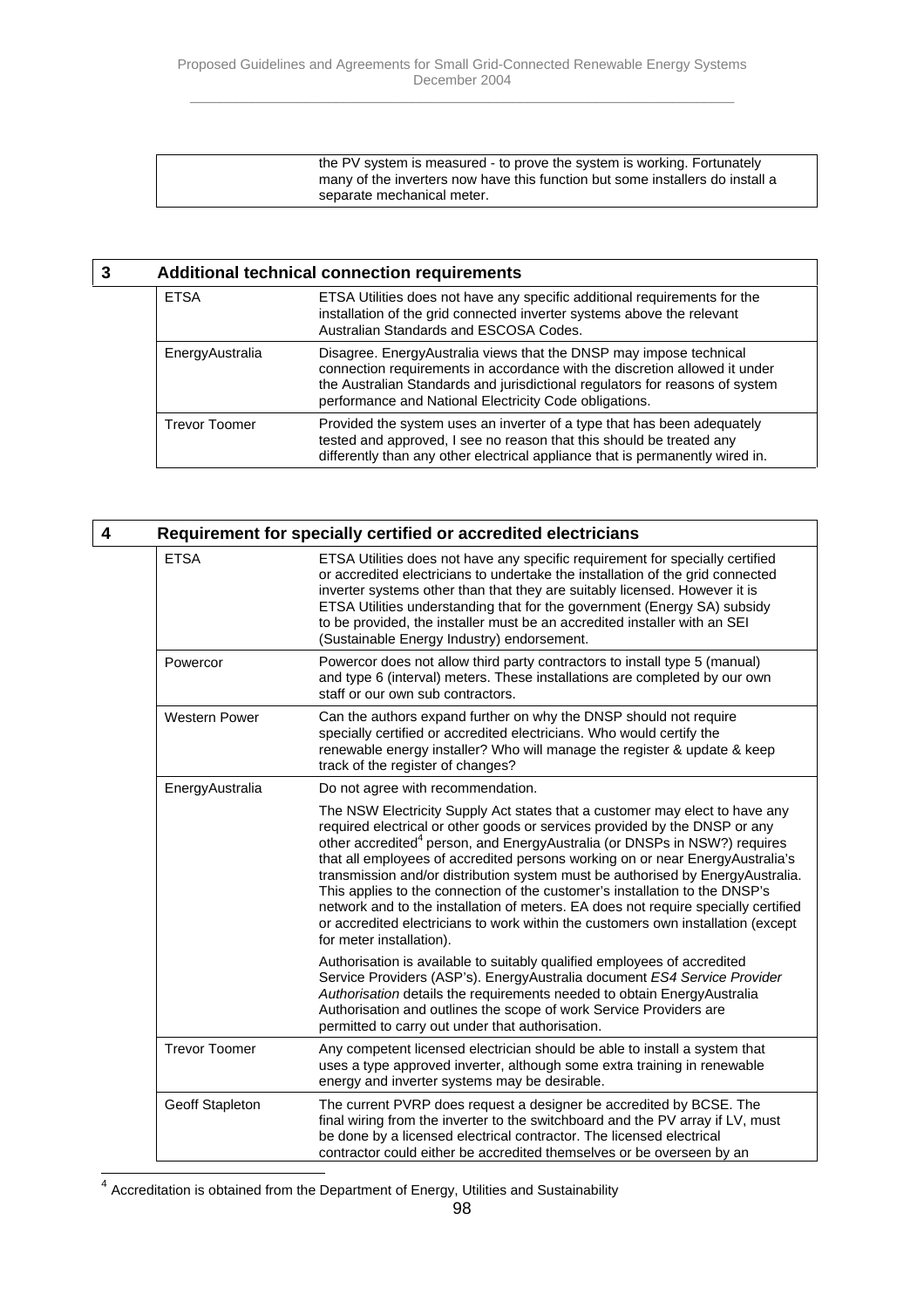accredited designer (project manager).

Note there are a number of PV installers who are electrical contractors who are not accredited to install meters. Some of the DNSP's do not now install meters themselves so you can pay \$100 plus to get an accredited meter person to install the meter.

| 5 | <b>Metering costs</b> |                                                                                                                                                                                                                                                                                                                                                                                                                                                                                                                                                                                                                                                                                                                                                                   |
|---|-----------------------|-------------------------------------------------------------------------------------------------------------------------------------------------------------------------------------------------------------------------------------------------------------------------------------------------------------------------------------------------------------------------------------------------------------------------------------------------------------------------------------------------------------------------------------------------------------------------------------------------------------------------------------------------------------------------------------------------------------------------------------------------------------------|
|   | <b>ETSA</b>           | The ESCOSA Metering Code requires the installation of import / export<br>meters for PV grid connected inverter systems. ETSA Utilities requires<br>reimbursement of costs associated with the installation of the import / export<br>meter for the PV grid connected inverter systems connection. The current<br>costs for the provision and installation of an import / export meters single<br>phase installations is \$345 + GST and for 3 Phase installations the price will<br>be on application to suit the installation.                                                                                                                                                                                                                                   |
|   | Powercor              | The Network should not have to provide this connection at a rate where it costs<br>the Network more to do so.                                                                                                                                                                                                                                                                                                                                                                                                                                                                                                                                                                                                                                                     |
|   |                       | The ESC Regulator has looked at interval meters for small embedded<br>generators and has come up with the following draft ruling. Subject to the<br>Commission's wider review of the benefits of interval metering, the<br>Commission perceives no value in mandatory interval metering at small<br>embedded generation sites. Future benefits identified by distributors may not<br>be realised, so mandating interval meters may impose additional costs without<br>having offsetting benefits.                                                                                                                                                                                                                                                                 |
|   | <b>Western Power</b>  | Have the authors taken into consideration the costs of "Time of Use"<br>meters?                                                                                                                                                                                                                                                                                                                                                                                                                                                                                                                                                                                                                                                                                   |
|   | <b>TXU Networks</b>   | TXU will continue to recover these out of pocket costs requested by the<br>customer or Retailer. The cost for the service is a Standard Service charge<br>approved by the ESC.                                                                                                                                                                                                                                                                                                                                                                                                                                                                                                                                                                                    |
|   | EnergyAustralia       | (i) Agree. EnergyAustralia is working towards allowing bi-directional meter<br>installation work to also be performed by ASP's.                                                                                                                                                                                                                                                                                                                                                                                                                                                                                                                                                                                                                                   |
|   |                       | (ii) Setting a maximum charge is neither appropriate nor necessary in NSW.<br>Competition in the installation of meters and connections to the network should<br>regulate installation costs.                                                                                                                                                                                                                                                                                                                                                                                                                                                                                                                                                                     |
|   |                       | (iii) Currently in the EnergyAustralia Network, the standard meter installed at<br>these premises is an interval capable meter.                                                                                                                                                                                                                                                                                                                                                                                                                                                                                                                                                                                                                                   |
|   | <b>TXU Retail</b>     | The agreement should recognise disadvantages to standardised metering<br>arrangements, particularly the extra costs faced by participants to change<br>from established procedures - noting that retailers already have adjusted to<br>work with the diverse metering arrangements in place in the different States.<br>If the benefit/cost analysis supports standardised metering then the<br>challenge is to identify the transition path to implementation.                                                                                                                                                                                                                                                                                                   |
|   |                       | No substantive case is presented to support the installation of interval<br>meters. The achievement of the stated benefits of installing interval meters<br>requires far more effort and cost than just installing the meters.                                                                                                                                                                                                                                                                                                                                                                                                                                                                                                                                    |
|   | <b>United Energy</b>  | United Energy believes that contestability of metering services should be left to<br>jurisdictional regulator to assess and regulate. The regulator will take into<br>consideration matters such as safety, technical feasibility, and effective and<br>potential competition before deciding on whether a service such as metering<br>should be made contestable.                                                                                                                                                                                                                                                                                                                                                                                                |
|   |                       | United Energy believes that it is not appropriate for the paper to recommend a<br>maximum standard charge of \$200 for metering. There are a lot of factors that<br>contribute to metering costs, including, one or two meters, singe phase or multi<br>phase, urban or a rural area. United Energy believes the labour rate is closer to<br>\$60 per hour and we estimate it would take a minimum of four hours for a<br>contactor to pick up a new meter from our depot, install the meter and return<br>the old meter. Charges for metering should be left to the jurisdictional regulator<br>to determine what is a fair and reasonable charge. The jurisdictional regulators<br>regulate metering costs in Victoria by approving standard prices and issuing |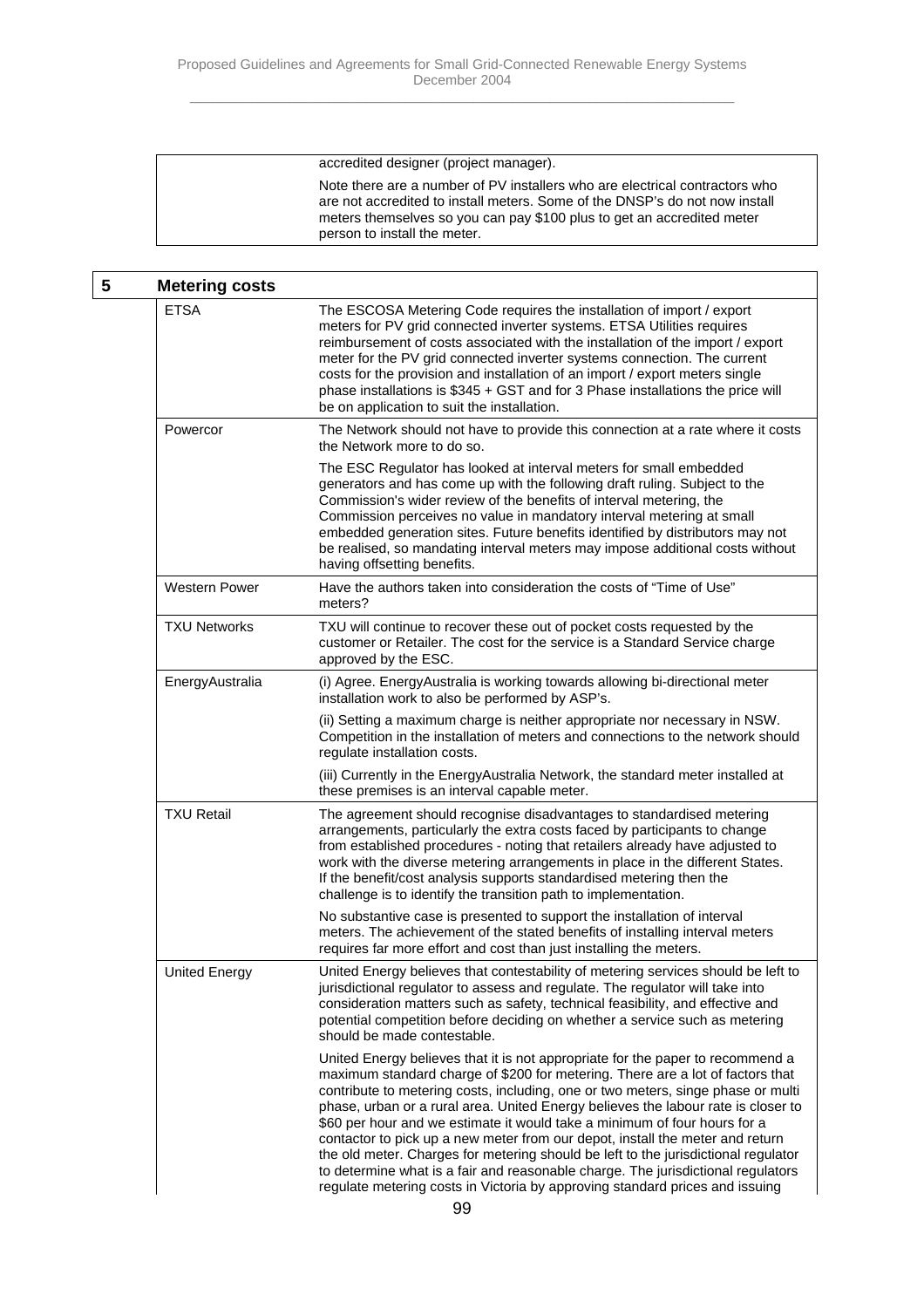|                      | metering codes such as the Electricity Customer Metering Code in Victoria.                                                                                                                 |
|----------------------|--------------------------------------------------------------------------------------------------------------------------------------------------------------------------------------------|
|                      | United Energy believes that interval meters should be installed now and not in<br>the longer term, considering the obvious advantages of interval meters.                                  |
| <b>Trevor Toomer</b> | If the meter requires replacement, it should be at the cost of the system<br>owner, but should be able to be installed by an approved RE system<br>installer.                              |
| Glen George          | (iii) Interval (Time of use) NOW not in the longer term. The installation of<br>extra meters benefits no-one. One time of use duel -element electronic<br>meter will do the job perfectly. |

| 6 | <b>Retail and reference rates</b> |                                                                                                                                                                                                                                                                                                                                                                  |
|---|-----------------------------------|------------------------------------------------------------------------------------------------------------------------------------------------------------------------------------------------------------------------------------------------------------------------------------------------------------------------------------------------------------------|
|   | <b>Western Power</b>              | Why not? Company cost of generation, energy from net export is expensive.                                                                                                                                                                                                                                                                                        |
|   | <b>TXU Retail</b>                 | As it is an open and contestable market, the reference rates and the retail rates<br>should be positioned however the retailer and system owner deems<br>appropriate. The retailer should be able to price the reference rate lower,<br>higher and equal to the retail rate, whichever option will best suit the cost<br>structure for each individual customer. |
|   |                                   | It is presumptuous for third parties to expect to influence commercial<br>arrangements that are subject to bilateral market agreements/contracts.<br>Discussion could outline all pros and cons for different considerations but<br>should stop short of making recommendations on commercial<br>arrangements.                                                   |

# **7 Cap on net exported electricity** TXU Retail TXU does not currently place a cap on net exported electricity. Retailers and system owners should have the flexibility to agree a cap on net exported electricity if the situation in the market changes in order to minimise risk. The cap should be available on both an amount basis as well as a period of credit basis to allow further flexibility.

| 8 | <b>Payment for net export</b> |                                                                                                                                                                                                                                                                                                                                                                                                                                                                           |
|---|-------------------------------|---------------------------------------------------------------------------------------------------------------------------------------------------------------------------------------------------------------------------------------------------------------------------------------------------------------------------------------------------------------------------------------------------------------------------------------------------------------------------|
|   | <b>TXU Retail</b>             | How credit for net export is allocated should be at the discretion of the<br>contracting parties. If guidelines are imposed as to how the credit should be<br>treated, then there will be repercussions and potentially higher costs that will<br>inevitably be borne by the customer. These include costs in changing the<br>billing system to accommodate the difference in credit payment which will<br>result in an increase in the customer's rates to recoup costs. |

| 9 |                     | Duration of contract, notice for termination, and disconnection process                                                                                                                                                                                                                                                                                                                                                                                   |
|---|---------------------|-----------------------------------------------------------------------------------------------------------------------------------------------------------------------------------------------------------------------------------------------------------------------------------------------------------------------------------------------------------------------------------------------------------------------------------------------------------|
|   | <b>ETSA</b>         | The proposed recommendations are agreed.                                                                                                                                                                                                                                                                                                                                                                                                                  |
|   | Western Power       | The agreement should be assigned to the new owner without having to<br>have a "new" agreement ie previous contract terms and conditions carried<br>over to new owner.                                                                                                                                                                                                                                                                                     |
|   | <b>TXU Networks</b> | Disconnection procedures between Retailers and DNSP's are covered by<br>the ESC. Disconnection for technical reasons and non-compliance together<br>with length of Agreement need to be covered by the Connection Agreement.<br>Termination on 24 hours notice by either party rather than one month,<br>except for issues that are covered by the Distribution Code.                                                                                     |
|   | EnergyAustralia     | EnergyAustralia (networks) disagreed with recommendations (i), (ii) and (iii)<br>because they do not require any agreement in addition to the Standard<br>Form Customer Connection Contract (SFCCC) (unless the customer has<br>entered into a separate negotiated customer connection contract), and<br>although the SFCCC includes no provisions regarding duration of the<br>contract, it outlines the circumstances under which a customer's premises |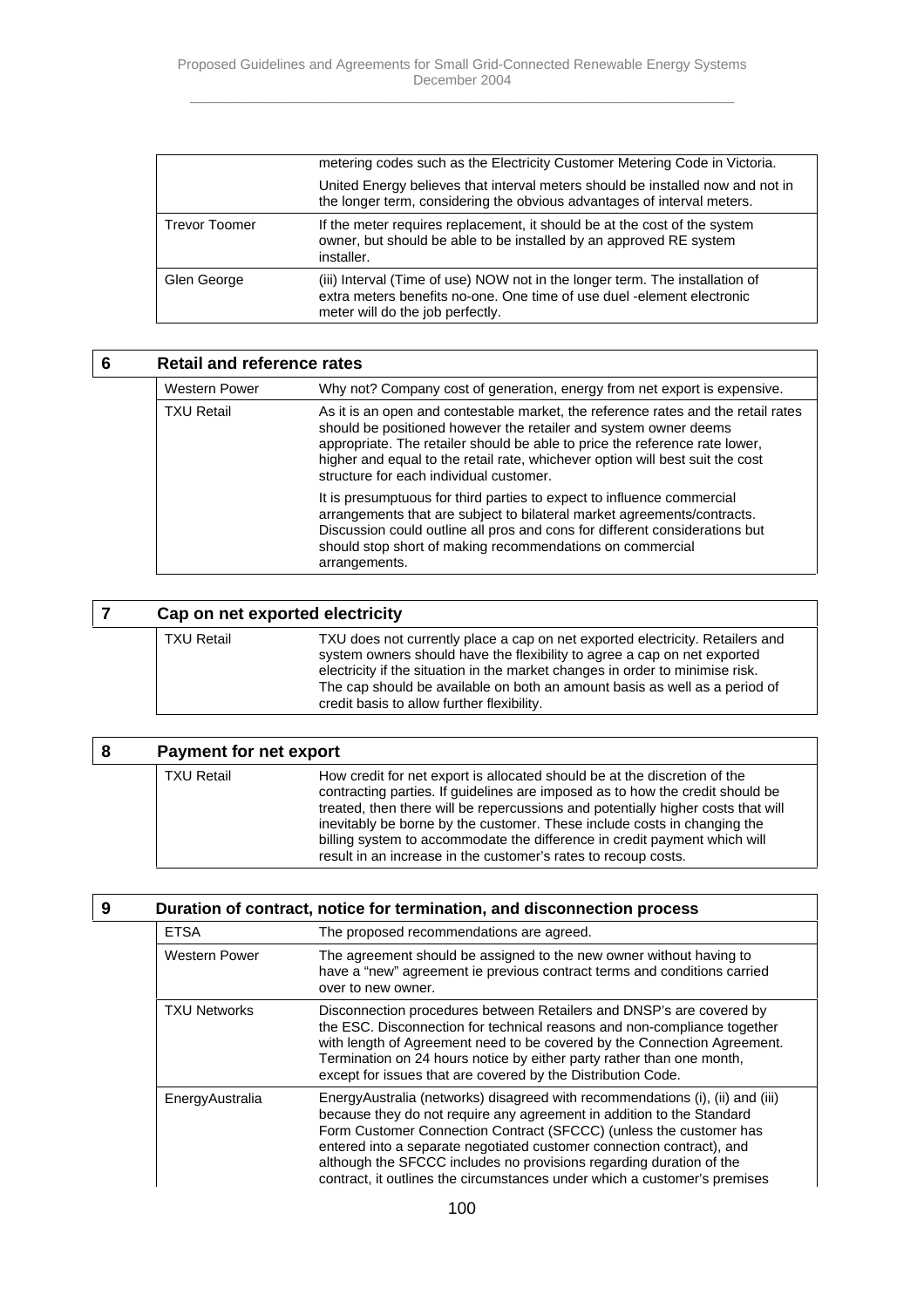|                      | can be disconnected, and conditions of notice required. They agree with<br>recommendation (iv).                                                                                                                                                                                                                                                                                                                                                                                                                        |
|----------------------|------------------------------------------------------------------------------------------------------------------------------------------------------------------------------------------------------------------------------------------------------------------------------------------------------------------------------------------------------------------------------------------------------------------------------------------------------------------------------------------------------------------------|
| <b>TXU Retail</b>    | Analysis should distinguish contract duration terms between agreements to<br>purchase grid energy and agreements to sell embedded generation energy<br>and any dependencies between these agreements. The Paper should also<br>contemplate rights and obligations should the system owner require<br>termination of the contract.                                                                                                                                                                                      |
| <b>Trevor Toomer</b> | In view of the very long cost recovery times for most RE systems, a contract<br>that may be subject to review after 5 years does not provide security for the<br>required investment. There is a need for the electricity retailer to be<br>committed to purchase any net exports for the life of the system, at a price<br>that is indexed to the retail price. This might be terminated at the discretion<br>of the system owner, Otherwise only in exceptional circumstances, (such<br>as disconnection of supply). |

| 10 | <b>Treatment of Renewable Energy Certificates</b> |                                                                                                                                                                                                                                                                                                                                                                                                                                                            |
|----|---------------------------------------------------|------------------------------------------------------------------------------------------------------------------------------------------------------------------------------------------------------------------------------------------------------------------------------------------------------------------------------------------------------------------------------------------------------------------------------------------------------------|
|    | <b>TXU Retail</b>                                 | Agree that system owners should have the option of transferring the RECs<br>to an agent however it should be up to the retailer to advise customers<br>which agents the system owner has the option of transferring their RECs to.<br>This prevents any additional costs being accrued to set up a system to allow<br>for RECs being transferred to other agents if the processes are not already<br>in place. This is a matter for contract negotiations. |
|    | EnergyAustralia                                   | Agree - Customer can sell RECs to whomever they choose.                                                                                                                                                                                                                                                                                                                                                                                                    |
|    | Dave Keenan                                       | The retailer should be required to buy all the deemed RECs relating to the<br>system, if the customer wishes to sell them.                                                                                                                                                                                                                                                                                                                                 |

| 11 | <b>Treatment of Greenhouse Gas Abatement Certificates</b> |                                                                                                                                                                                                                                                                                                                               |
|----|-----------------------------------------------------------|-------------------------------------------------------------------------------------------------------------------------------------------------------------------------------------------------------------------------------------------------------------------------------------------------------------------------------|
|    | <b>Country Energy</b>                                     | NGACs shouldn't be included in the agreement, as it is unlikely that small<br>scale renewables will generate them. Whilst this may be the case at<br>present, there could come a time in the future where NGAC creation may be<br>possible.                                                                                   |
|    | EnergyAustralia                                           | Agree – not relevant.                                                                                                                                                                                                                                                                                                         |
|    | <b>TXU Retail</b>                                         | If we are discussing Photovoltaic generation then it is correct to assume that<br>the NSW Greenhouse Gas Abatement Certificates will not be generated due<br>to the small scale of the generators. However if larger grid-connected<br>systems are included in the discussion paper, this issue will need to be<br>addressed. |

| 12 | <b>Treatment of Green Power Rights</b> |                                                                                                                                                                                                                                                                                                                                                                     |
|----|----------------------------------------|---------------------------------------------------------------------------------------------------------------------------------------------------------------------------------------------------------------------------------------------------------------------------------------------------------------------------------------------------------------------|
|    | <b>TXU Retail</b>                      | The implication of the recommendations regarding Green Power Rights is<br>major changes to the billing system to incorporate Green Power tariffs as<br>part of Photovoltaic. These costs incurred will need to be recouped. The<br>retailer should have the discretion to determine whether the exports and<br>imports to the system owner are deemed green energy. |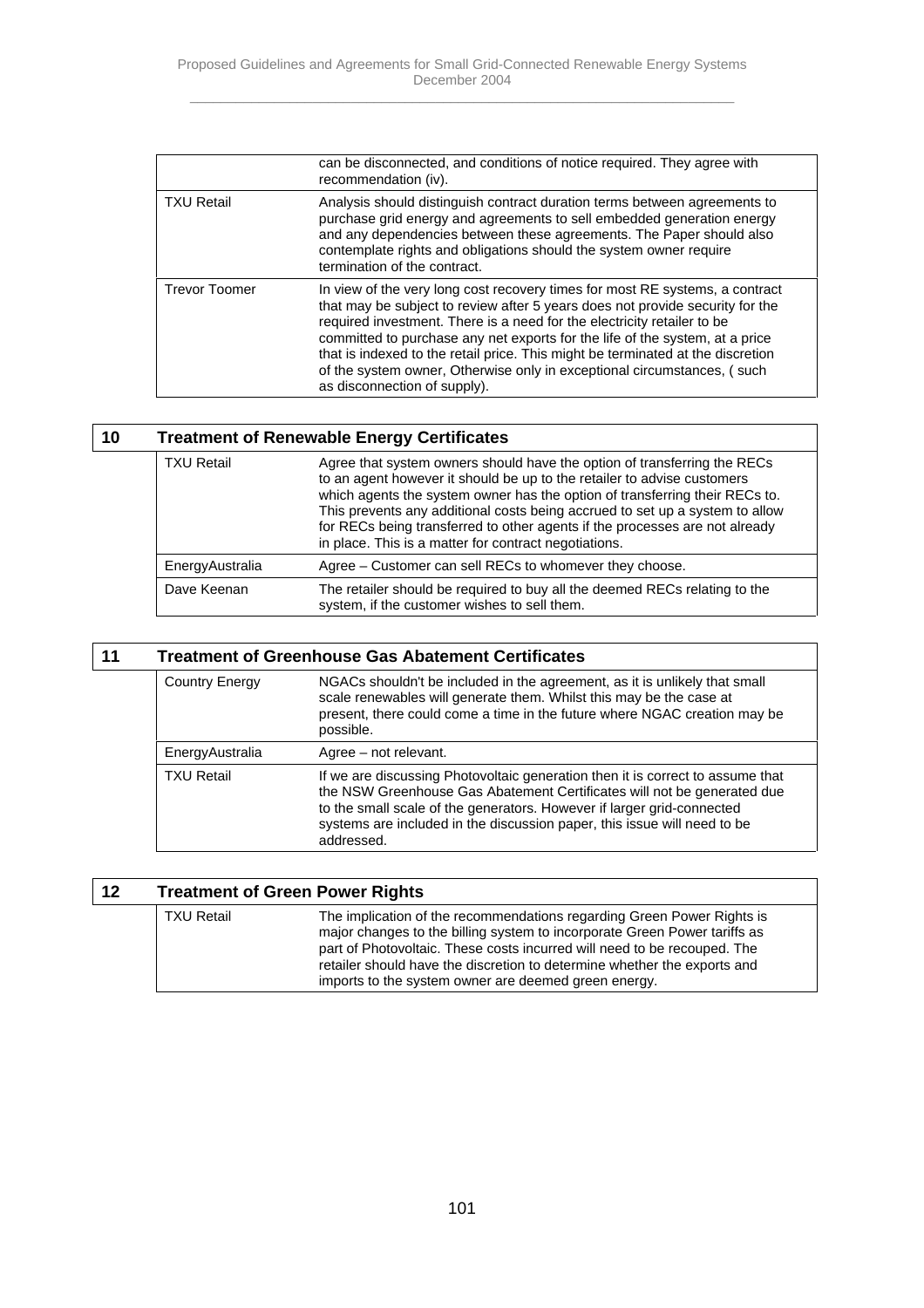# *6.10. Explanation of Metering Schemes*

The following describes a number of possible metering schemes. It is extracted from *Metering of embedded generators in Australia*, a report prepared for the Australian Greenhouse Office by Roche (2001). It includes a more detailed description of these schemes.

**S<sub>n</sub>**: normal supply main switch; **S<sub>g</sub>**: embedded generator main switch.



**Metering scheme 1:** A single bidirectional meter measures net flow of electrical energy between the grid and customer.



**Metering schemes 2a and 2b:** Gross imports and exports are separately metered by (*a*) two unidirectional meters wired in opposite polarity or (*b*) a dual-element electronic meter.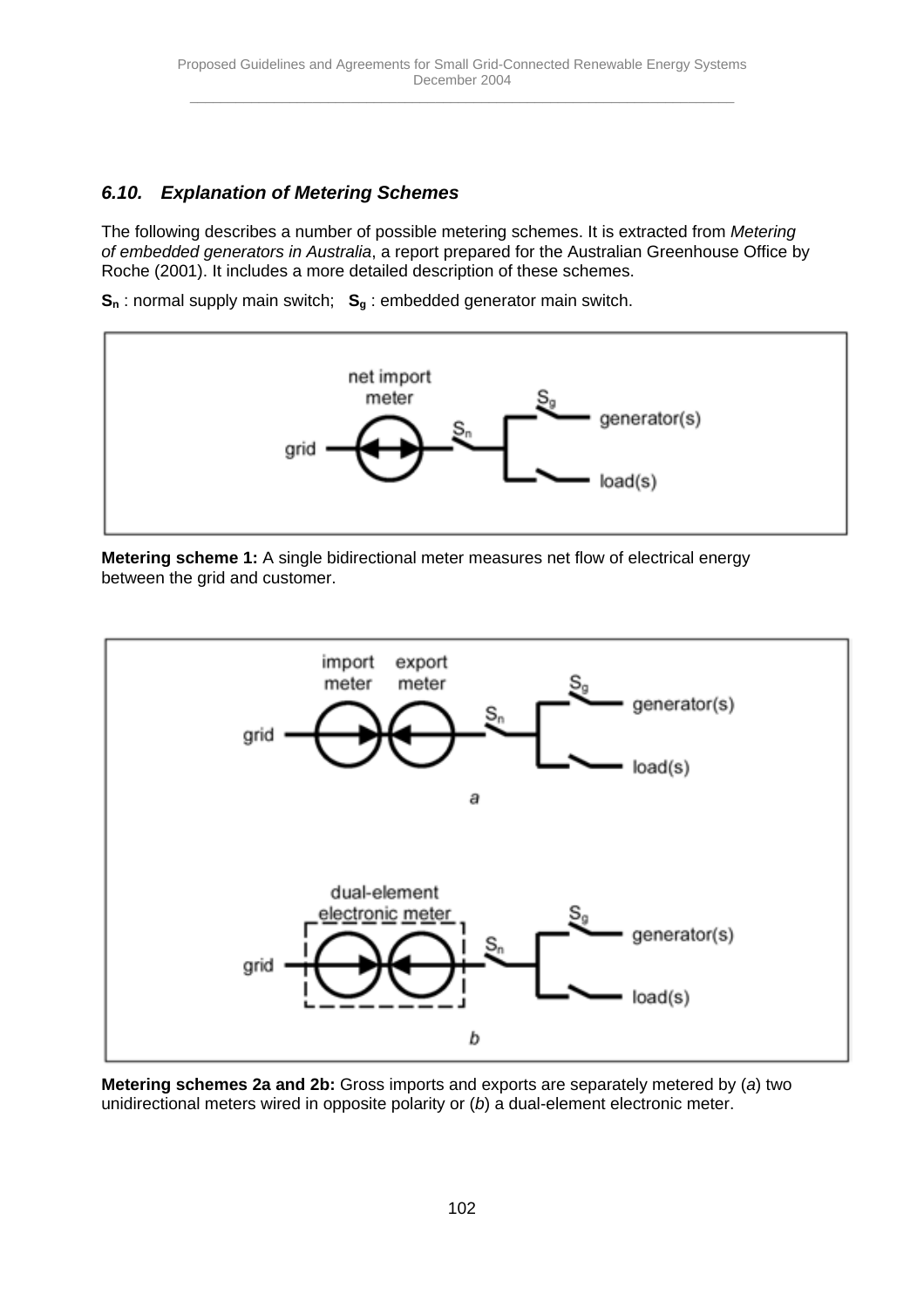

**Metering schemes 3a and 3b:** Generation and gross consumption are separately metered by (*a*) two unidirectional meters, one on the generator leg and one on the load leg, or (*b*) a dualelement electronic meter with one element on the generator leg and the other on the load leg. In some instances, the normal supply main switch is placed on the grid side of the common point.



**Metering schemes 4a and 4b:** One bidirectional meter is used to measure net imports and a separate unidirectional meter is used to measure (*a*) generation or (*b*) gross consumption.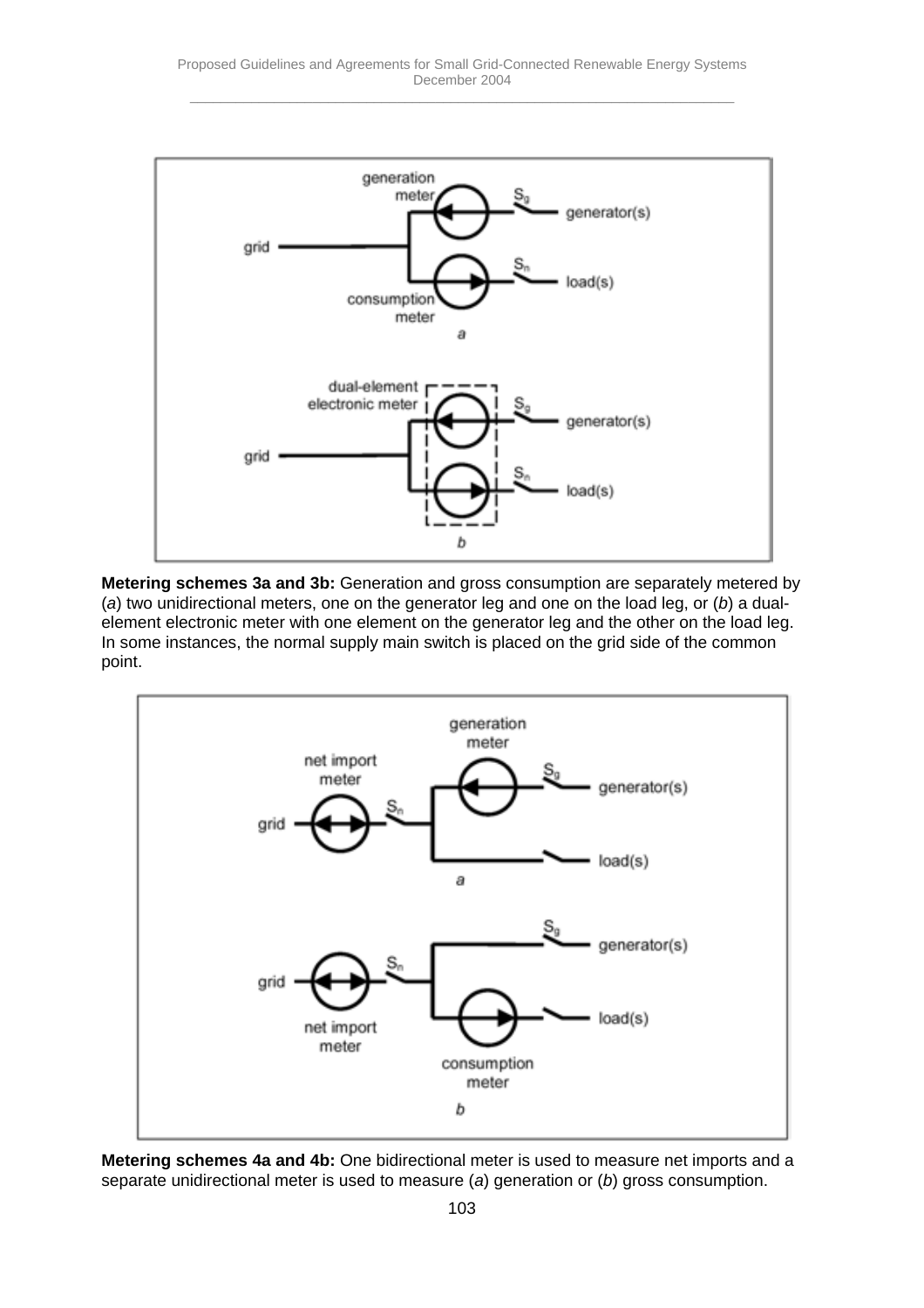

**Metering schemes 5a and 5b:** One unidirectional meter is used to measure gross imports, another is used to measure exports and a third is used to measure (*a*) generation or (*b*) gross consumption.



**Metering schemes 6a and 6b:** One unidirectional meter is used to measure generation, another is used to measure gross consumption and a third is used to measure (*a*) exports or (*b*) gross imports.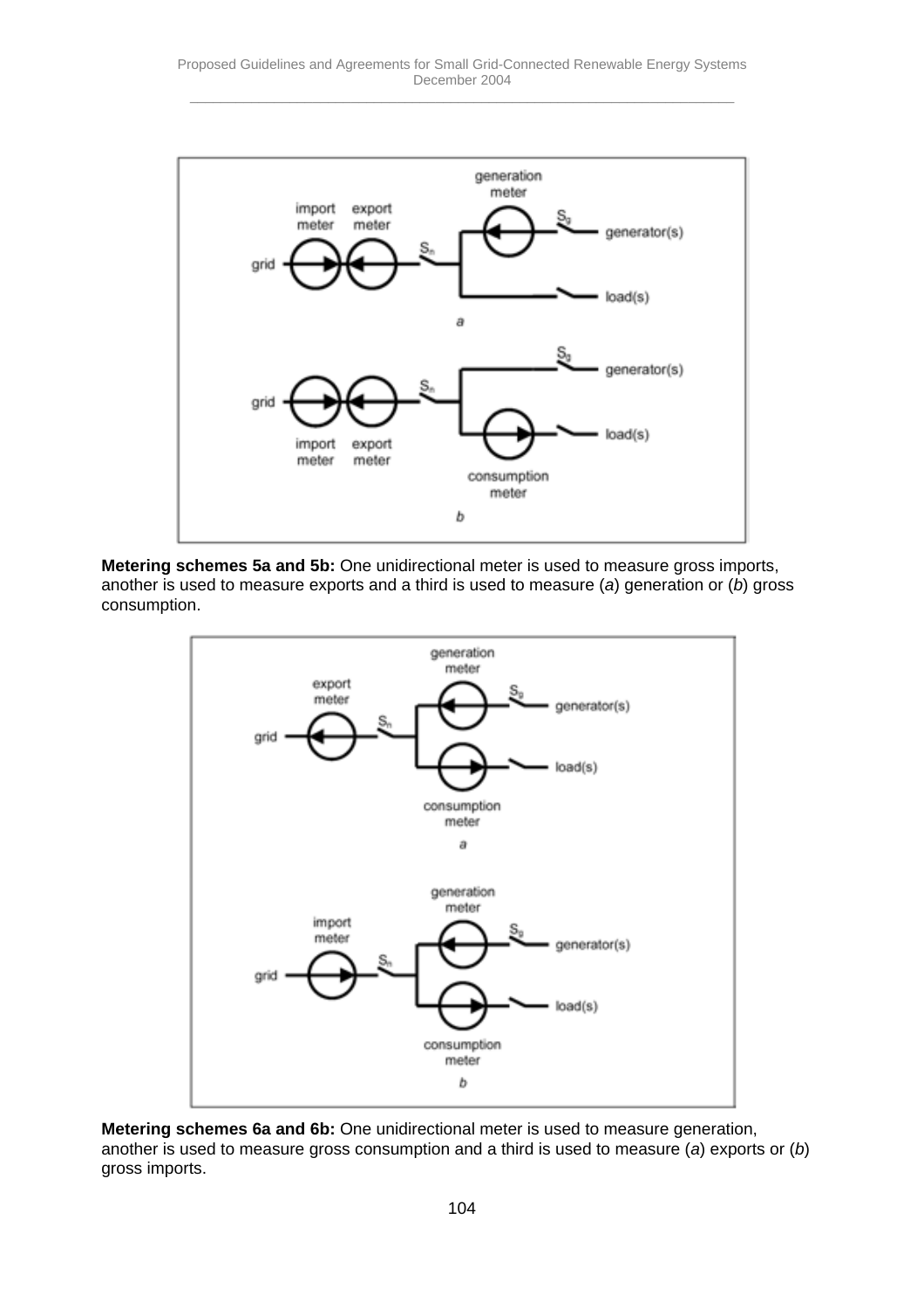# **7. Glossary of Acronyms and Units**

| <b>AGO</b>    | <b>Australian Greenhouse Office</b>               |
|---------------|---------------------------------------------------|
| <b>AS</b>     | <b>Australian Standard</b>                        |
| <b>ATA</b>    | <b>Alternative Technology Association</b>         |
| <b>ATO</b>    | <b>Australian Taxation Office</b>                 |
| <b>AusWEA</b> | <b>Australian Wind Energy Association</b>         |
| <b>BCSE</b>   | <b>Business Council for Sustainable Energy</b>    |
| DC            | <b>Direct Current</b>                             |
| <b>DEUS</b>   | Department of Energy Utilities and Sustainability |
| <b>DNSP</b>   | <b>Distributed Network Service Provider</b>       |
| <b>DUOS</b>   | Distribution Use Of System                        |
| <b>GPR</b>    | <b>Green Power Right</b>                          |
| <b>GST</b>    | <b>Goods and Services Tax</b>                     |
| <b>kVA</b>    | kilovolt-ampere                                   |
| <b>kWh</b>    | kilowatt-hour                                     |
| $kW_p$        | kilowatt-peak                                     |
| <b>MRET</b>   | <b>Mandatory Renewable Energy Target</b>          |
| <b>MWh</b>    | megawatt-hour                                     |
| <b>NEC</b>    | <b>National Electricity Code</b>                  |
| <b>NEM</b>    | <b>National Electricity Market</b>                |
| <b>NEMMCO</b> | National Electricity Market Management Company    |
| <b>NGAC</b>   | <b>NSW Greenhouse Abatement Certificate</b>       |
| <b>NPER</b>   | National Professional Engineers Register          |
| NT            | Northern Territory.                               |
| <b>ORER</b>   | Office of the Renewable Energy Regulator          |
| PV            | Photovoltaic.                                     |
| <b>PVRP</b>   | Photovoltaic Rebate Program                       |
| <b>REC</b>    | Renewable Energy Certificate                      |
| <b>SEDA</b>   | Sustainable Energy Development Authority          |
| <b>SEI</b>    | Sustainable Energy Industry                       |
| <b>TUOS</b>   | <b>Transmission Use Of System</b>                 |
| <b>UNSW</b>   | University of New South Wales                     |
| <b>VESC</b>   | <b>Victorian Essential Services Commission</b>    |